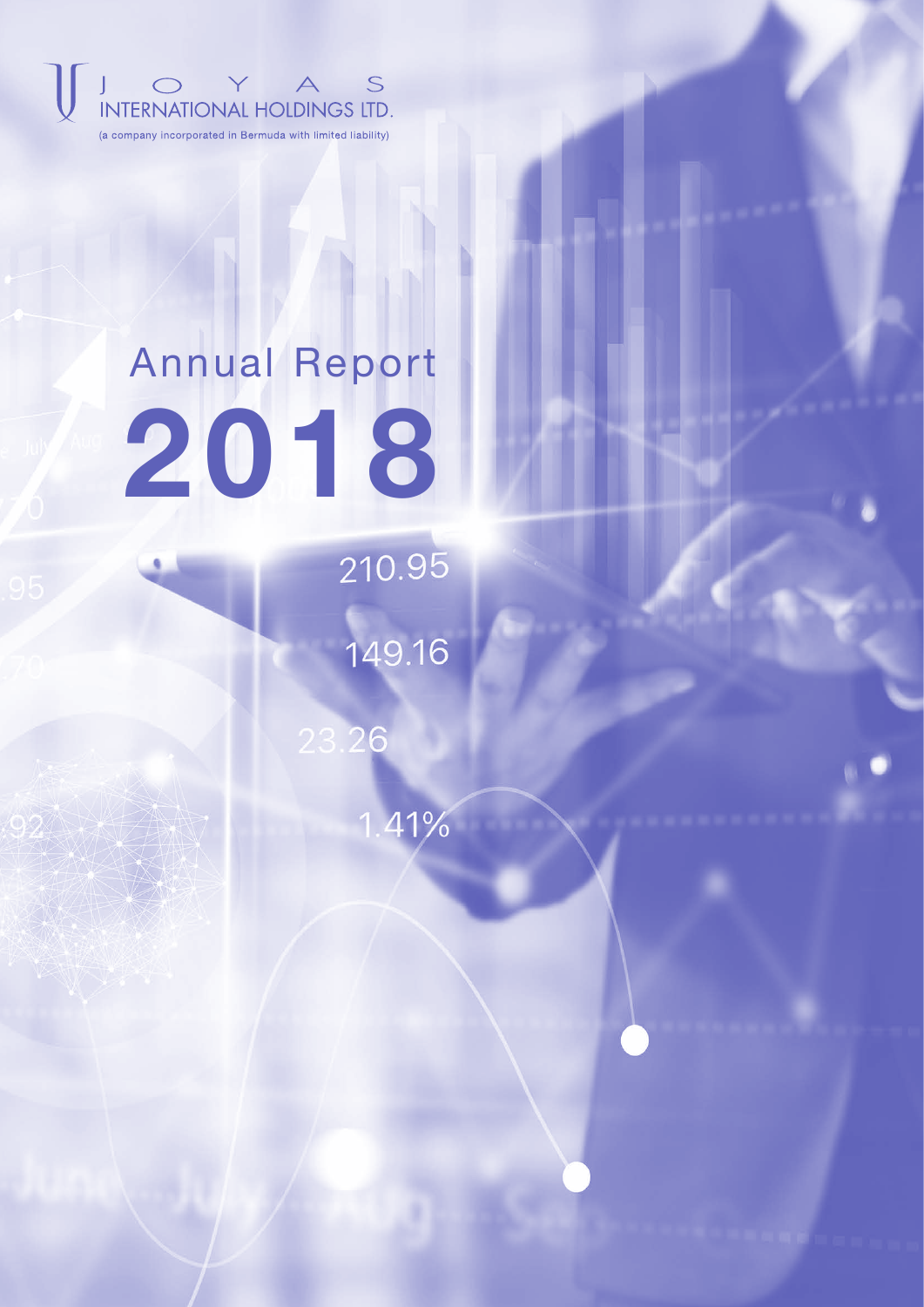

### **CONTENTS**

| <b>CORPORATE INFORMATION</b>                                               | 02 |
|----------------------------------------------------------------------------|----|
| STATEMENT OF THE CHAIRMAN                                                  | 04 |
| <b>FINANCIAL HIGHLIGHTS</b>                                                | 05 |
| FINANCIAL AND OPERATIONS REVIEW                                            | 06 |
| <b>BOARD OF DIRECTORS</b>                                                  | 08 |
| <b>EXECUTIVE OFFICERS</b>                                                  | 09 |
| <b>FINANCIAL CONTENTS</b>                                                  |    |
| REPORT OF THE DIRECTORS                                                    | 10 |
| <b>STATEMENT BY THE DIRECTORS</b>                                          | 14 |
| <b>INDEPENDENT AUDITORS' REPORT</b>                                        | 15 |
| <b>AUDITED FINANCIAL STATEMENTS:</b>                                       |    |
| Consolidated statement of financial position                               | 18 |
| Statement of financial position                                            | 19 |
| Consolidated statement of profit or loss<br>and other comprehensive income | 20 |
| Consolidated statement of changes in equity                                | 21 |
| Consolidated statement of cash flows                                       | 22 |
| Notes to the financial statements                                          | 24 |
| KEY INFORMATION OF DIRECTORS TO BE RE-ELECTED                              | 63 |
| <b>CORPORATE GOVERNANCE REPORT</b>                                         | 66 |
| <b>SUSTAINABILITY REPORT</b>                                               | 77 |
| <b>SHAREHOLDING STATISTICS</b>                                             | 79 |
| NOTICE OF ANNUAL GENERAL MEETING                                           | 81 |

This annual report has been prepared by Joyas International Holdings Limited (the "**Company**") and its contents have been reviewed by PrimePartners Corporate Finance Pte. Ltd. (the "**Sponsor**") for compliance with the Singapore Exchange Securities Trading Limited (the "**SGX-ST**") Listing Manual Section B: Rules of Catalist. The Sponsor has not verified the contents of this annual report.

This annual report has not been examined or approved by the SGX-ST. The Sponsor and the SGX-ST assume no responsibility for the contents of this annual report, including the accuracy, completeness or correctness of any of the information, statements or opinions made or reports contained in this annual report.

The contact person for the Sponsor is Ms Tan Pei Woon, Associate Director, Continuing Sponsorship (Mailing Address: 16 Collyer Quay, #10-00 Income at Raffles, Singapore 049318 and E-mail: sponsorship@ppcf.com.sg).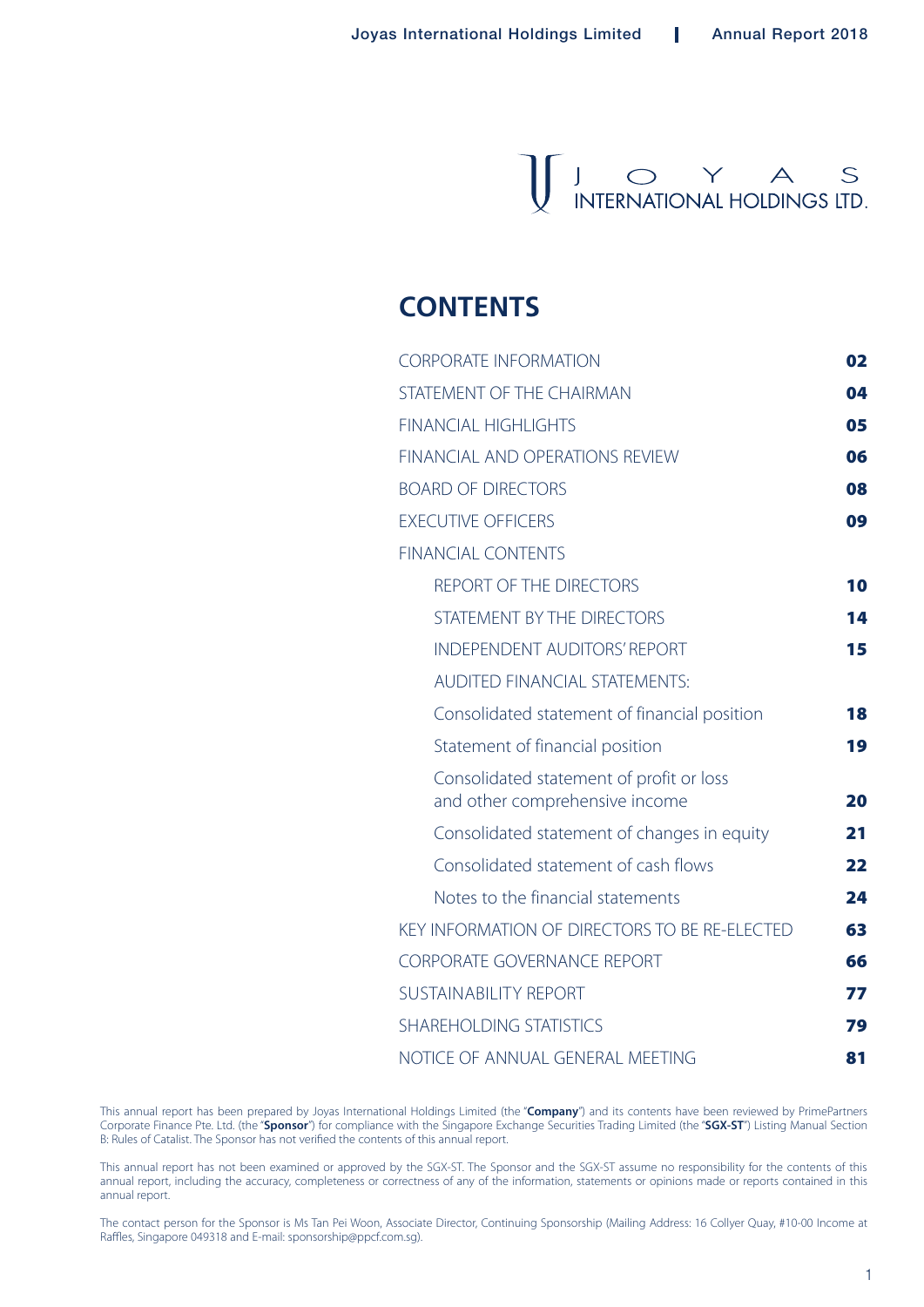# Corporate Information

| <b>BOARD OF DIRECTORS</b>                                  | ÷ | Cheung King Kwok (Independent Non-Executive Chairman)<br>Ong Chor Wei (Non-Executive Deputy Chairman)<br>Lau Chor Beng, Peter (Executive Director and Managing Director)<br>Kwok Chin Phang (Non-Executive Director)<br>Lim Siang Kai (Independent Non-Executive Director) |
|------------------------------------------------------------|---|----------------------------------------------------------------------------------------------------------------------------------------------------------------------------------------------------------------------------------------------------------------------------|
| <b>COMPANY SECRETARY</b>                                   |   | Gwendolyn Gn Jong Yuh, LLB (Hons)                                                                                                                                                                                                                                          |
| <b>DEPUTY COMPANY SECRETARY</b>                            | t | Lui Mui Ching, BCom, CPA (Aust.), CPA                                                                                                                                                                                                                                      |
| BERMUDA RESIDENT REPRESENTATIVE<br>AND ASSISTANT SECRETARY |   | Estera Services (Bermuda) Limited<br>Canon's Court, 22 Victoria Street<br>Hamilton HM12, Bermuda                                                                                                                                                                           |
| <b>AUDIT COMMITTEE</b>                                     |   | Cheung King Kwok (Chairman)<br>Ong Chor Wei<br>Lim Siang Kai                                                                                                                                                                                                               |
| NOMINATING COMMITTEE                                       |   | Lim Siang Kai (Chairman)<br>Cheung King Kwok<br>Ong Chor Wei                                                                                                                                                                                                               |
| <b>REMUNERATION COMMITTEE</b>                              |   | Lim Siang Kai (Chairman)<br>Cheung King Kwok<br>Ong Chor Wei                                                                                                                                                                                                               |
| RISK MANAGEMENT COMMITTEE                                  |   | Lim Siang Kai (Chairman)<br>Cheung King Kwok                                                                                                                                                                                                                               |
| <b>REGISTERED OFFICE</b>                                   |   | Canon's Court, 22 Victoria Street<br>Hamilton HM12, Bermuda                                                                                                                                                                                                                |
| PRINCIPAL PLACE OF BUSINESS                                |   | Unit E, 12th Floor<br>Kwai Shing Industrial Building, Phase 2<br>Nos. 42-46 Tai Lin Pai Road<br>Kwai Chung, New Territories, Hong Kong<br>Tel: (852) 2742 7667 Fax: (852) 2742 7666                                                                                        |
| <b>COMPANY REGISTRATION NUMBER</b>                         |   | 38991                                                                                                                                                                                                                                                                      |
| SINGAPORE SHARE REGISTRAR<br>AND SHARE TRANSFER OFFICE     |   | Boardroom Corporate & Advisory Services Pte. Ltd.<br>50 Raffles Place, #32-01 Singapore Land Tower<br>Singapore 048623                                                                                                                                                     |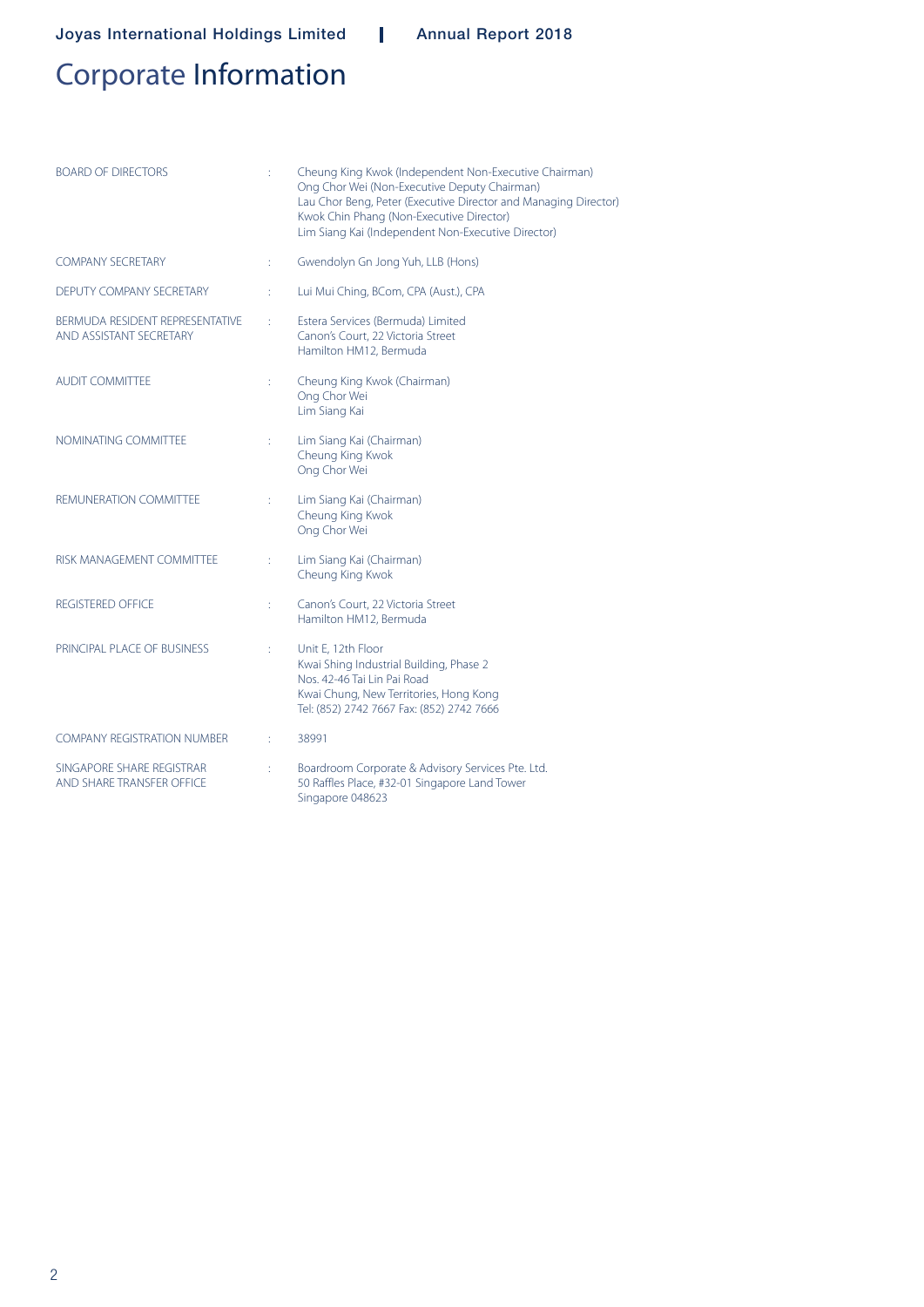# Corporate Information

| BERMUDA PRINCIPAL REGISTRAR<br>AND TRANSFER AGENT             |    | Estera Management (Bermuda) Limited<br>Canon's Court, 22 Victoria Street<br>Hamilton HM12, Bermuda                                      |
|---------------------------------------------------------------|----|-----------------------------------------------------------------------------------------------------------------------------------------|
| <b>LEGAL ADVISORS TO THE</b><br>COMPANY ON HONG KONG LAW      | ÷. | Vincent T. K. Cheung, Yap & Co.<br>11th Floor, Central Building<br>1-3 Pedder Street, Central<br>Hong Kong                              |
| <b>AUDITORS</b>                                               | t. | <b>Baker Tilly TFW LLP</b><br>Chartered Accountants of Singapore<br>600 North Bridge Road #05-01<br>Parkview Square<br>Singapore 188778 |
|                                                               |    | Partner-in-charge: Mr Ng Hock Lee<br>(Since financial year ended 31 December 2018)                                                      |
| <b>LEGAL ADVISORS TO THE</b><br><b>COMPANY ON BERMUDA LAW</b> | ÷. | Appleby<br>2206-19 Jardine House<br>1 Connaught Place Central<br>Hong Kong                                                              |
| PRINCIPAL BANKERS                                             |    | Bank of China (Hong Kong)<br>1 Garden Road<br>Hong Kong                                                                                 |
|                                                               |    | <b>CIMB Bank Berhad</b><br>50 Raffles Place #09-01<br>Singapore Land Tower<br>Singapore 048623                                          |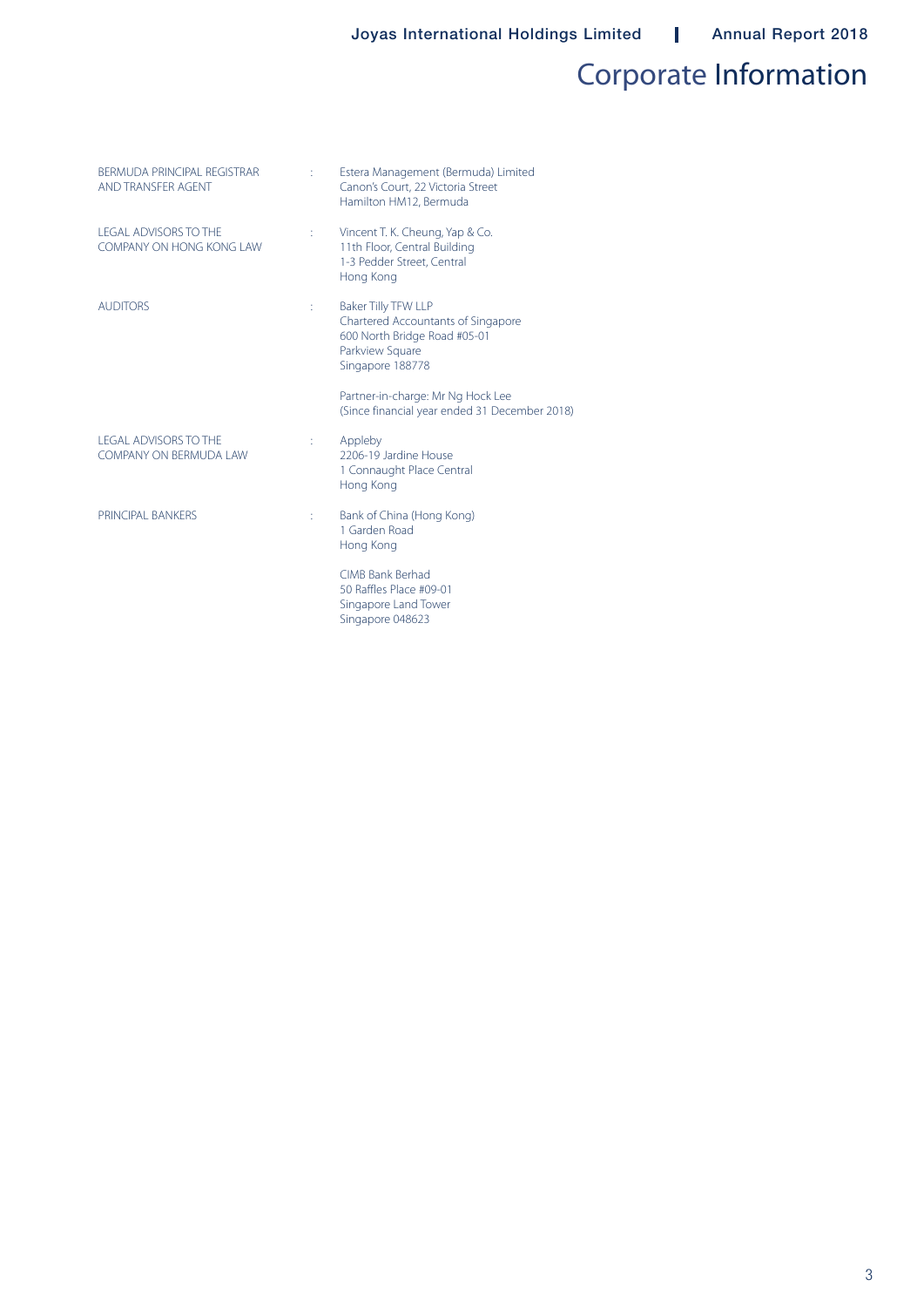### Statement of the Chairman

On behalf of the Board of Directors (the "**Board**"), we are pleased to present to you the Annual Report of Joyas International Holdings Limited ("**Joyas Int'l**", or the "**Company**") for the financial year ended 31 December 2018 ("**FY2018**").

In FY2018, Joyas Int'l and its subsidiaries (together the "**Group**") recorded higher revenue of approximately HK\$2.6 million, increased by approximately HK\$584,000 or 29.5% as compared with the financial year ended 31 December 2017 ("**FY2017**"). The increase in revenue was solely attributable to an increase in interest income from financing business due to increase in number of loan disbursements in the Peoples' Republic of China (including Hong Kong) (the "**PRC (including HK)**").

#### **OUTLOOK**

#### *Nickel Ore Trading*

Up to the date of this report, the Group's supplier in Philippines has yet to obtain the export approvals due to new additional procedures imposed by the relevant authorities. At the moment, it is difficult to ascertain when such export approvals can be obtained.

The Group's associated company, PT Global Linker Indonesia ("**PTGLI**") has obtained a license to sell nickel ore domestically in Indonesia. Domestic orders were received during FY2017, but due to lack of working capital and other commercial reasons, such orders were not fulfilled by PTGLI. Some of such orders are still being re-negotiated and PTGLI will expect to receive some of the renewed or new orders in the coming months.

Hong Kong Silver Basic Group Limited ("**HK Silver**"), a 70% owned subsidiary of the Group has been focusing on nickel ore trading for the export market while PTGLI focuses on domestic market in Indonesia. HK Silver will continue to operate the nickel ore trading for the export market. At the moment, there are still export restrictions from Indonesia and exemptions are only given to certain companies with smelting plants. HK Silver is still working with certain suppliers in Indonesia (particularly those with smelting plants).

During FY2018, the Group disposed 15% of its shareholding in PTGLI ("**Disposal of Shares of PTGLI**"). The reason for the disposal is to introduce a shareholder who can provide working capital to PTGLI as the Group expects PTGLI to receive orders for 2019 and hence requiring working capital.

#### *Financing business*

For FY2018, the Group's financing business has been contributing to the Group's revenue. The Group expects such contribution to remain for the next 6-12 months and continue in the future.

At the same time, the Group is looking for suitable investment opportunities including but not limited to its existing nickel ore trading and financing business to improve shareholders' return.

#### **APPRECIATION**

I would like to thank our fellow directors on the Board for their valued contributions. On behalf of the Board, I also wish to thank the management and staff for their dedication, commitment and contributions to the Group.

In additional, I would like to thank our value customers, business partners and suppliers for their continuing support, patronage and guidance. I would like to express our appreciation to shareholders for their continued support of Joyas Int'l.

Thank you.

#### **Cheung King Kwok**

Independent Non Executive Chairman

3 April 2019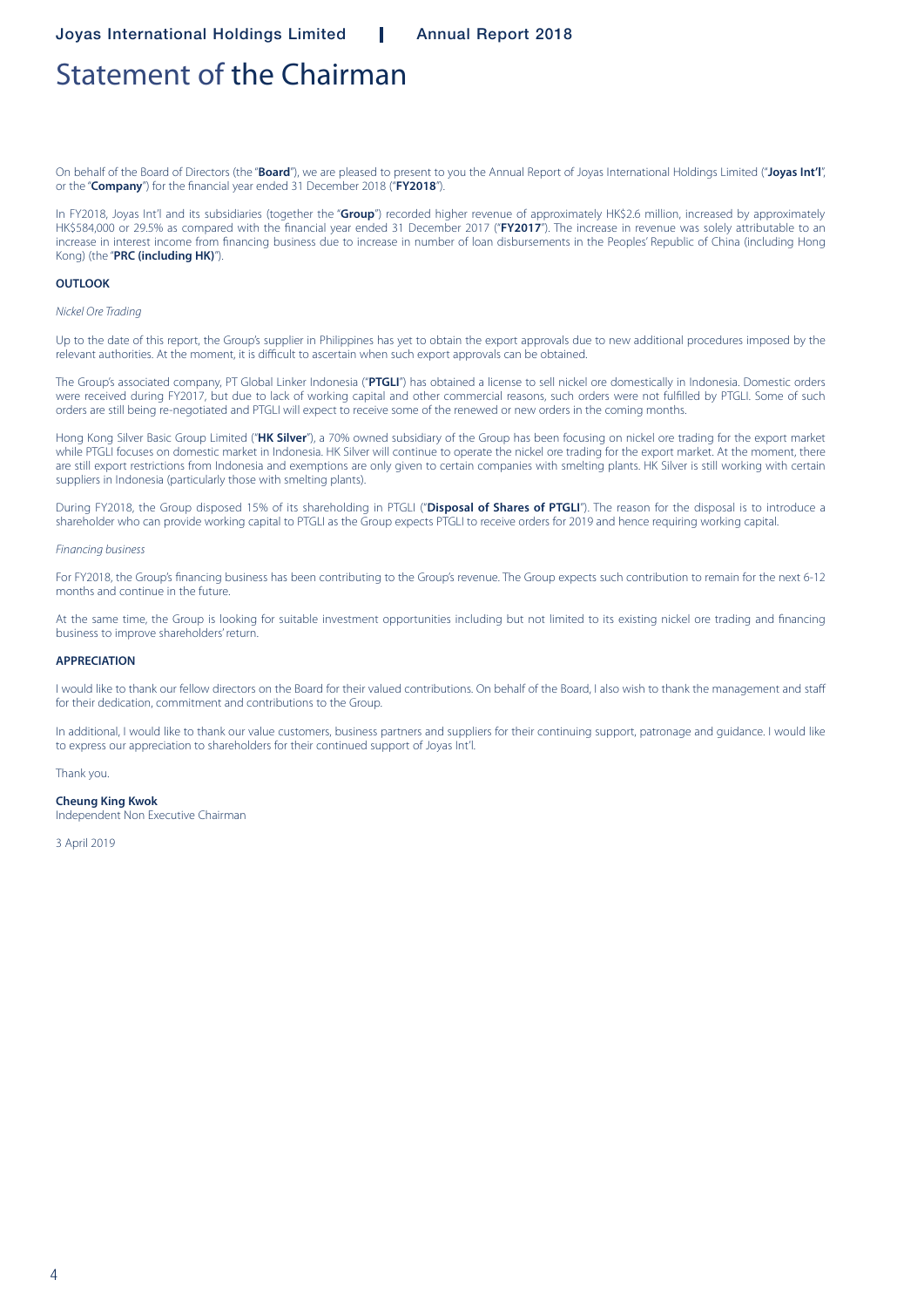# Financial Highlights

|                                                          | 2018<br><b>HK\$'000</b> | 2017<br><b>HK\$'000</b> |
|----------------------------------------------------------|-------------------------|-------------------------|
| <b>OPERATING RESULT</b>                                  |                         |                         |
| Revenue                                                  | 2,565                   | 1,981                   |
| Loss before tax                                          | (4, 442)                | (7,037)                 |
| Loss after tax                                           | (4, 442)                | (7, 194)                |
| Net loss attributed to the owner of the Company          | (3,812)                 | (6, 595)                |
| Return on total assets (%)                               | (5.01)                  | (7.69)                  |
| Return on equity (%)                                     | (10.67)                 | (15.74)                 |
| <b>EARNINGS PER SHARE (HK CENTS) -</b>                   |                         |                         |
| <b>Basic and diluted</b>                                 | (0.20)                  | (0.34)                  |
| <b>FINANCIAL POSITION</b>                                |                         |                         |
| <b>Total assets</b>                                      | 76,138                  | 85,808                  |
| Total bank and other debts                               | 22,573                  | 27,121                  |
| Shareholders' equity                                     | 35,722                  | 41,905                  |
| Debt to equity ratio (times)                             | 0.63                    | 0.65                    |
| Cash and cash equivalents                                | 11,937                  | 9,262                   |
| <b>CASH FLOWS</b>                                        |                         |                         |
| Net cash generated from / (used in) operating activities | 923                     | (21,704)                |
| Cash and cash equivalents                                | 6,477                   | 3,846                   |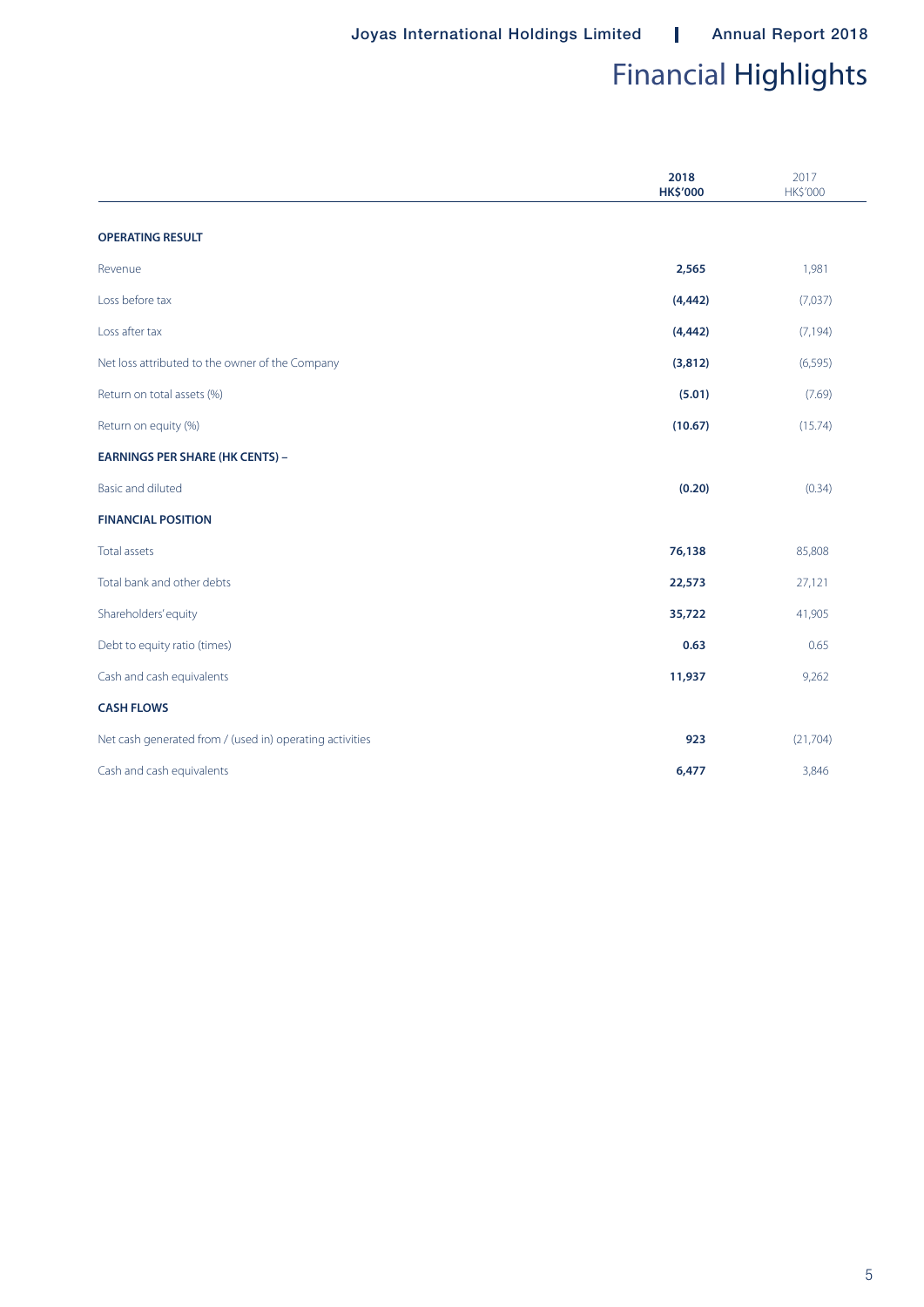# Financial and Operations Review

#### **OVERVIEW**

Joyas International Holdings Limited and its subsidiaries (together the "**Group**") are principally engaged in financing business during the financial year.

The Group is also engaged in nickel ore distribution and trading business. The Group's associated company, PTGLI has obtained a license to sell nickel ore domestically in Indonesia. Domestic orders were received during FY2017, but due to lack of working capital and other commercial reasons, such orders were not fulfilled by PTGLI.

#### **OPERATING RESULTS**

#### **Statement of profit or loss and other comprehensive income**

#### *Revenue*

The Group's revenue increased by approximately HK\$584,000 or 29.5% from HK2.0 million in the financial year ended 31 December 2017 ("**FY2017**") to approximately HK\$2.6 million in the financial year ended 31 December 2018 ("**FY2018**").

|                             | <b>FY2018</b>   |       | FY2017          |       | Year on year |
|-----------------------------|-----------------|-------|-----------------|-------|--------------|
|                             |                 |       |                 |       |              |
| Revenue                     | <b>HK\$'000</b> | $\%$  | <b>HK\$'000</b> | %     | % Change     |
| <b>Financing Activities</b> | 2,565           | 100.0 | .981            | 100.0 | 29.5         |

The increase in revenue was solely attributable to an increase in interest income from financing business due to increase in number of loan disbursements in the Peoples' Republic of China (including Hong Kong) (the "**PRC (including HK)**").

**FINANCING ACTIVITIES**

An analysis of sales of the Group's products to its principal markets, namely the PRC (including HK) and others during FY2018 are as follows:-

|                       | <b>FY2018</b>   | FY2017          | Change |
|-----------------------|-----------------|-----------------|--------|
|                       | <b>HK\$'000</b> | <b>HK\$'000</b> | %      |
|                       |                 |                 |        |
| PRC (including HK)    | 2,536           | 1,105           | 129.5  |
| Others <sup>(1)</sup> | 29              | 876             | (96.7) |
| Total turnover        | 2,565           | 1,981           | 29.5   |

#### Note:-

(1) Includes mainly customers from the Middle East.

#### *Other income*

Other income decreased by HK\$479,000 or 34.6% from approximately HK\$1.4 million in FY2017 to approximately HK\$905,000 in FY2018. The decrease was mainly attributed to: (a) decrease in fair value gain on warrants of approximately HK\$54,000; and (b) absence of a gain from disposal of Joyas Group Limited and its subsidiaries ("Disposal of JGL Group") for FY2018 as compared to a gain of approximately HK\$1.3 million recorded in FY2017. This was offsetted by: (a) increase in fair value gain on loan and advances of approximately HK\$584,000; and (b) increase in fair value gain on convertible bond of approximately HK\$278,000.

#### *Administrative expenses*

Administrative expenses decreased by HK\$753,000 or 10.6% from approximately HK\$7.1 million in FY2017 to approximately HK\$6.4 million in FY2018. The decrease was mainly attributed to: (a) decrease in share option payment expense by approximately HK\$209,000; (b) decrease in director remuneration for two directors from the Group's subsidiary HK Silver as the two directors had ceased to receive remuneration from April 2018 due mainly to financial performance of HK Silver; (c) decrease in auditor's remuneration by approximately HK\$172,000 due mainly to recognition of additional auditor's remuneration for FY2016 due to under-provision of auditors' remuneration in FY2016; and (d) the absence of intangible asset write-off of HK\$600,000 in FY2018 which was incurred in FY 2017.

The decrease was partly offsetted by: (a) increase in legal and professional fee by approximately HK\$842,000 mainly due to more work undertaken; and (b) increase in foreign exchange loss of approximately HK\$290,000.

#### *Other operating expenses*

Other operating expenses decreased by approximately HK\$22,000 or 9.9% from approximately HK\$222,000 in FY2017 to HK\$200,000 in FY2018. The decrease was mainly due to: (a) no bad debts was recorded in FY2018 while approximately HK\$125,000 was recorded in FY2017; and (b) the absence of fair value loss on convertible bond of approximately HK\$96,000 in FY2018 which was incurred in FY2017. This was partly offsetted by loss on disposal of subsidiary of HK\$200,000 in FY2018.

#### *Finance costs*

Finance costs decreased by approximately HK\$1.5 million or 50.7% in FY2018 due mainly to decrease in bank loans utilised during FY2018 and decrease in foreign exchange loss from convertible bonds. The decrease was partly offsetted by: (a) an increase in convertible loan interest of approximately HK\$13,000 mainly due to exchange rate movement; and (b) decrease in foreign exchange loss from convertible bonds by approximately 1.5 million.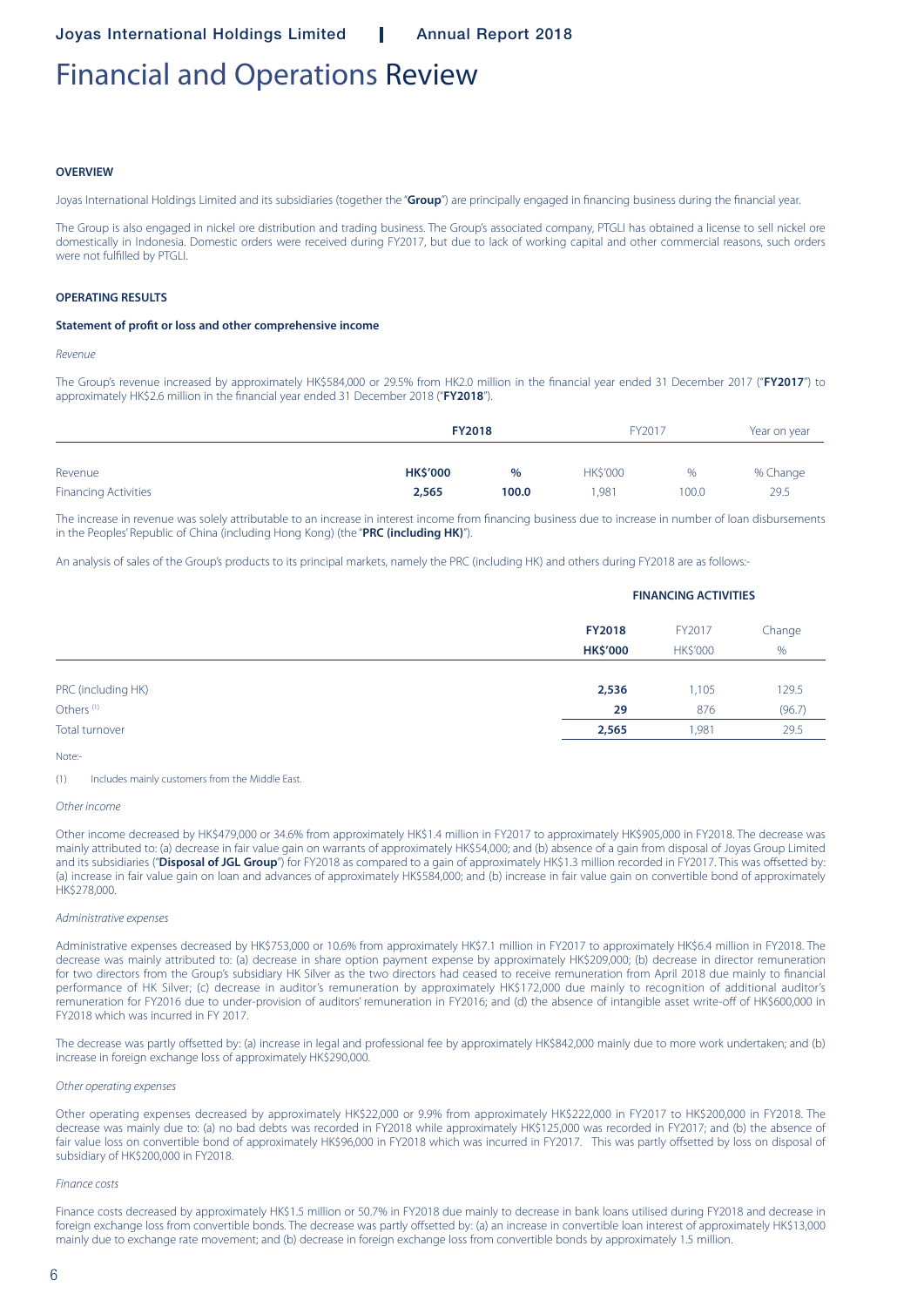Joyas International Holdings Limited | Annual Report 2018

### Financial and Operations Review

#### *Share of profit of an associate*

Share of profit of an associate of HK\$169,000 in FY2018 related to PTGLI following the Disposal of Shares of PTGLI. The profit was due to exchange differences of PTGLI.

#### *Loss before income tax*

As a result of the above, the Group had recorded a loss before income tax of approximately HK\$4.4 million in FY2018 (FY2017: approximately HK\$7.0 million).

#### *Income tax expense*

No income tax expense was recorded for Hong Kong subsidiaries and the Indonesia associated company, PTGLI in FY2018 (FY2017: HK\$156,000 and HK\$1,000, respectively). The provision in FY2018 included provision of current year of approximately HK\$63,000 which was offset by over provision of approximately HK\$63,000 in FY2017.

#### **Statement of Financial Position**

#### *Non-current assets*

Non-current assets increased by approximately HK\$2.9 million from approximately HK\$62,000 as at 31 December 2017 to approximately HK\$2.9 million as at 31 December 2018. The increase was mainly due to the Group's investment in PTGLI.

Following the Disposal of Shares of PTGLI, PTGLI has become an associated company of the Group

#### *Current assets*

Current assets decreased by approximately HK\$12.5 million from approximately HK\$85.7 million as at 31 December 2017 to approximately HK\$73.2 million as at 31 December 2018. The decrease was mainly due to: (a) derecognition of current assets by approximately HK\$16.0 million following the Disposal of Shares of PTGLI; (b) receipt of the outstanding proceeds from the Disposal of JGL Group by approximately HK\$7.5 million, hence reduce the amount of outstanding proceeds at the year end; and (c) decrease in loans and advances from the financing business of HK\$2.3 million mainly due to repayment of loans prior to year end.

Such decrease was partially offset by increase in cash and bank balances due to receipt of outstanding proceeds from the Disposal of JGL Group.

The deposits to supplier of approximately HK\$24.4 million paid in the financial year ended 31 December 2015 remains outstanding as the Group has yet to receive export approvals for the nickel ore. The Group is in the process of working with the supplier on the recovery of the deposits which includes a repayment plan and a possible sale of certain mining concessions held by the shareholder of the supplier, Wang De Zhou ("**Mr. Wang**"). The deposits are secured by a personal guarantee from Mr. Wang and personal guarantees from minority shareholders of HK Silver, a 70% owned subsidiary of the Group and also a share pledge in a mining company in Indonesia, which owns concessions in the mining of nickel ore in Indonesia.

#### *Current liabilities*

Current liabilities decreased by approximately HK\$3.1 million from approximately HK\$22.3 million as at 31 December 2017 to approximately HK\$19.2 million as at 31 December 2018. The decrease was mainly due to net decrease in bank and other borrowings of approximately HK\$4.2 million due to repayment of bank loans. Such decrease was offset by an increase in trade and other payables of approximately HK\$1.1 million mainly due to increase in accruals.

#### *Non-current liabilities*

Non-current liabilities remained at approximately HK\$21.2 million as at 31 December 2018 (31 December 2017: approximately HK\$21.6 million). The slight decrease was mainly due to the decrease in fair value of approximately HK\$278,000 for convertible bonds.

#### **Liquidity and cash flow**

During FY2018, the Group's net cash generated from operating activities was approximately HK\$923,000. This was mainly attributed to loss before working capital changes of approximately HK\$3.5 million, increase in currency translation adjustments of HK\$1.1 million, increase in trade and other receivables of approximately HK\$48,000, decrease in loan and advances of approximately HK\$2.3 million, and increase in trade and other payables of approximately HK\$1.1 million.

During FY2018, the Group's net cash generated from investing activities was approximately HK\$7.5 million. This was mainly attributed to net cash inflow arising from the outstanding proceeds from the Disposal of JGL Group of approximately HK\$7.5 million.

During FY2018, the Group's net cash used in financing activities was approximately HK\$5.8 million. This was mainly attributed to the repayment of bank and other borrowings of approximately HK\$4.3 million. The Group also paid interest on convertible bonds of approximately HK\$1.5 million.

As a result of the above, the Group's net increase in cash and cash equivalents was approximately HK\$2.6 million (FY2017: net decrease of approximately HK\$9.3 million).

As at 31 December 2018, the Group had cash and bank balances of approximately HK\$6.5 million (31 December 2017: approximately HK\$3.8 million), and unutilised banking facilities of approximately HK\$5.5 million (31 December 2017: approximately HK\$1.1 million).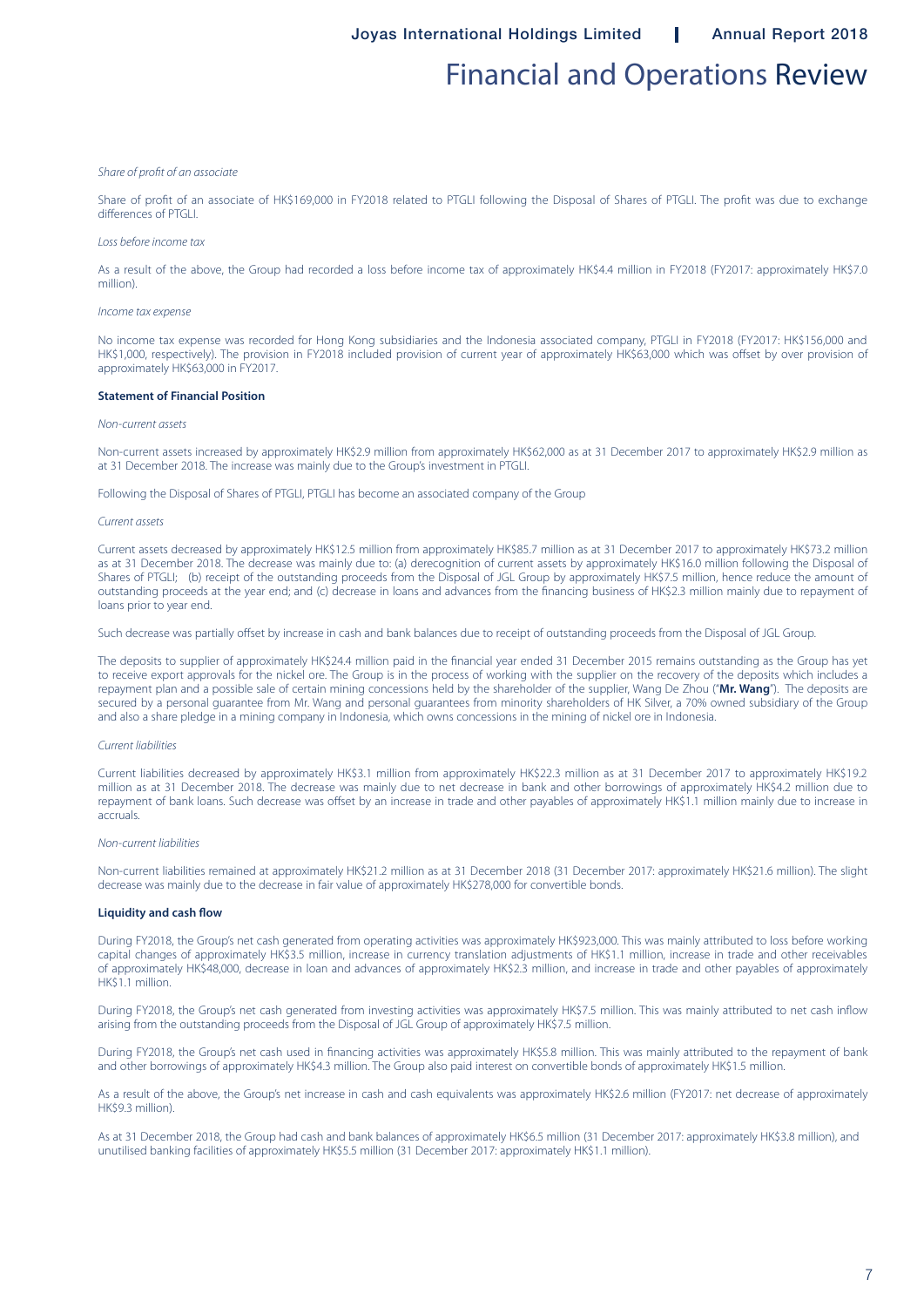# Board of Directors

**Cheung King Kwok**, Independent Non-Executive Chairman, was appointed as an Independent Non-Executive Director to the Board on 21 December 2007. Mr Cheung was last re-elected to the Board on 28 June 2017. He was appointed the Chairman of the Board on 23 March 2018. Mr Cheung is currently the managing director of DJS Financial Management Pte Ltd, a company which provides corporate training and financial consultancy services. Mr Cheung is also an independent director of Net Pacific Financial Holdings Limited (a company listed on the SGX-ST). From 2004 to 2013, Mr Cheung had served as an independent director of Jets Technics International Holdings Limited (a company listed on the SGX-ST). In 1991, Mr Cheung joined The Grande Holdings Limited ("**Grande**") (a company listed on The Stock Exchange of Hong Kong Limited ("**SEHK**") as its chief financial officer of one of its division where he was in charge of financial and treasury management. From 1992 to 1997, Mr Cheung was the Finance Director of Grande, in charge of financial and treasury management, mergers and acquisitions. From 1997 to 2001, Mr Cheung was the executive director of Grande where he was responsible for management, strategic planning and corporate restructuring. He was also appointed directors of various listed subsidiaries of Grande, including Lafe International Holdings Limited (now known as Lafe Corporation Limited) (a company listed on the SGX-ST). From 1984 to 1990, Mr Cheung was an audit manager and senior audit manager of Coopers and Lybrand where he carried out audit, investigations and due diligence reviews. Mr Cheung obtained a Bachelor of Commerce (Honours) from the University of Manitoba, Canada. He is a member of the Institute of Singapore Chartered Accountants and the Hong Kong Institute of Certified Public Accountants.

Mr Cheung is due for re-election as a Director at the forthcoming Annual General Meeting of the Company ("**AGM**").

**Lau Chor Beng, Peter**, Executive Director and Managing Director, a co-founder of the Group, was appointed to the Board on 4 October 2006. Mr Lau was last re-elected to the Board on 28 June 2017. He relinquished his position as the Chairman of the Board on 23 March 2018 and remain as the Executive Director and Managing Director of the Company. Mr Lau is responsible for overall management and strategic planning of the Group. Mr Lau has over 35 years of experience in the metal gift and jewellery industry. Prior to joining the Group in 1991, he was one of the founders and directors of Charlene Manufacturing Limited (萊莉制品廠有限公司) and was responsible for the general management of the company. Mr Lau holds a Master of Metallurgy Engineering (材料工程碩士專業學位) from the University of Yanshan (燕山大學). He is a Fellow of the Council (Machinery and Metal Industry (Diecast)) of the Professional Validation Council of Hong Kong Industries and a Fellow Member of Asian Knowledge Management Association of the City University of Hong Kong. In 1992, Mr Lau was appointed as the Honourary Chairman of the Hong Kong Die-Casting Association and in 2003, he was appointed as the Metal Casting Technology Sub-committee Chairman of the Executive Committee of the Hong Kong Auto Parts Industry Association. In the year of 2004, he was appointed as V.C. Membership of Executive Committee of Society of Automotive Engineers in Hong Kong. He holds a doctorate in Engineering from the Lincoln University and he was awarded a Honourary FMBA from the Canadian Chartered Institute of Business Administration.

**Kwok Chin Phang**, Non-Executive Director, was appointed to the Board on 13 May 2011. Mr Kwok was last re-elected to the Board on 26 April 2018. Mr Kwok is the Cheif Operating Officer of Net Pacific Financial Holdings Ltd and he is also a non-executive director of Zibao Metals Recycling Holdings Plc (a company trading on AIM, a market operated by the London Stock Exchange Plc). Mr Kwok was under the employment of Nomura Singapore Limited from May 1994 to June 2009 and has more than 18 years of experience in the investment banking industry. He has extensive experience in the areas of capital market, corporate advisory and merger and acquisitions. Mr Kwok graduated from King's College, University of London, with Bachelor of Engineering Degree (First Class Honours) in Electrical and Electronic Engineering.

**Ong Chor Wei**, Non-Executive Deputy Chairman, was appointed to the Board on 21 December 2007. Mr Ong was last re-elected to the Board on 28 April 2016. Mr Ong is currently an executive director on a part-time basis of Zibao Metals Recycling Holdings Plc (a company trading on AIM, a market operated by the London Stock Exchange Plc) and an executive director and Chief Executive Officer of Net Pacific Financial Holdings Limited (a company listed on the SGX-ST). Mr. Ong is also an independent non-executive director of Nameson Holdings Limited (Stock Code: 1982), Man Wah Holdings Limited (Stock Code: 1999), O-Net Technologies (Group) Limited (Stock Code: 877), Denox Environmental & Technology Holdings Limited (Stock Code: 1452) and Smart Globe Holdings Limited (Stock Code: 8485) respectively, all of which are listed on The Stock Exchange of Hong Kong Limited ("**SEHK**"). Mr. Ong is also a non executive director of Prosperous Printing Company Limited a company listed on SEHK. Previously, Mr Ong was a non-executive director of Hong Wei (Asia) Holdings Company Limited (Stock Code: 8191) (a company listed on the Growth Enterprise Market of the SEHK) from 2013 to 2016 and Vico International Holdings Limited (Stock Code: 1621) ( a company listed on the main board of the SEHK from 2017 to 2019. Mr Ong was also the non-executive director of Jets Technics International Holdings Limited (a company listed on the SGX-ST) from 2004 to 2013. Mr Ong has over 28 years of experience in finance and accounting. He holds a Bachelor of Laws degree from The London School of Economics and Political Science, University of London. He also holds a distance learning degree in Masters in Business Administration jointly awarded by The University of Wales and The University of Manchester. Mr Ong is an associate member of The Institute of Chartered Accountants in England and Wales and a member of the Hong Kong Institute of Certified Public Accountants.

#### Mr Ong is due for re-election as a Director at the forthcoming AGM.

**Lim Siang Kai**, Independent Non-Executive Director, was appointed to the Board on 21 December 2007. Mr Lim was last re-elected to the Board on 26 April 2018. Prior to joining the Board, Mr Lim held various positions in banks, financial services companies and a fund management company and has over 30 years of experience in the securities, private and investment banking and fund management industries. Mr Lim is also the chairman and independent director of ISDN Holdings Limited and an independent director of Beijing Gas Blue Sky Holdings Limited (formerly known as Blue Sky Holdings Limited), chairman and independent director of Samurai 2K Aerosol Limited, all of which are companies listed in Singapore and Hong Kong. Mr Lim ceased to be an independent nonexecutive director of Natural Cool Holdings Limited (a company listed on SGX-ST) on 8 Feb 2017. He holds a Bachelor of Arts Degree from University of Singapore, a Bachelor of Social Sciences (Honours) Degree from the National University of Singapore and a Master of Arts Degree in Economics from the University of Canterbury, New Zealand.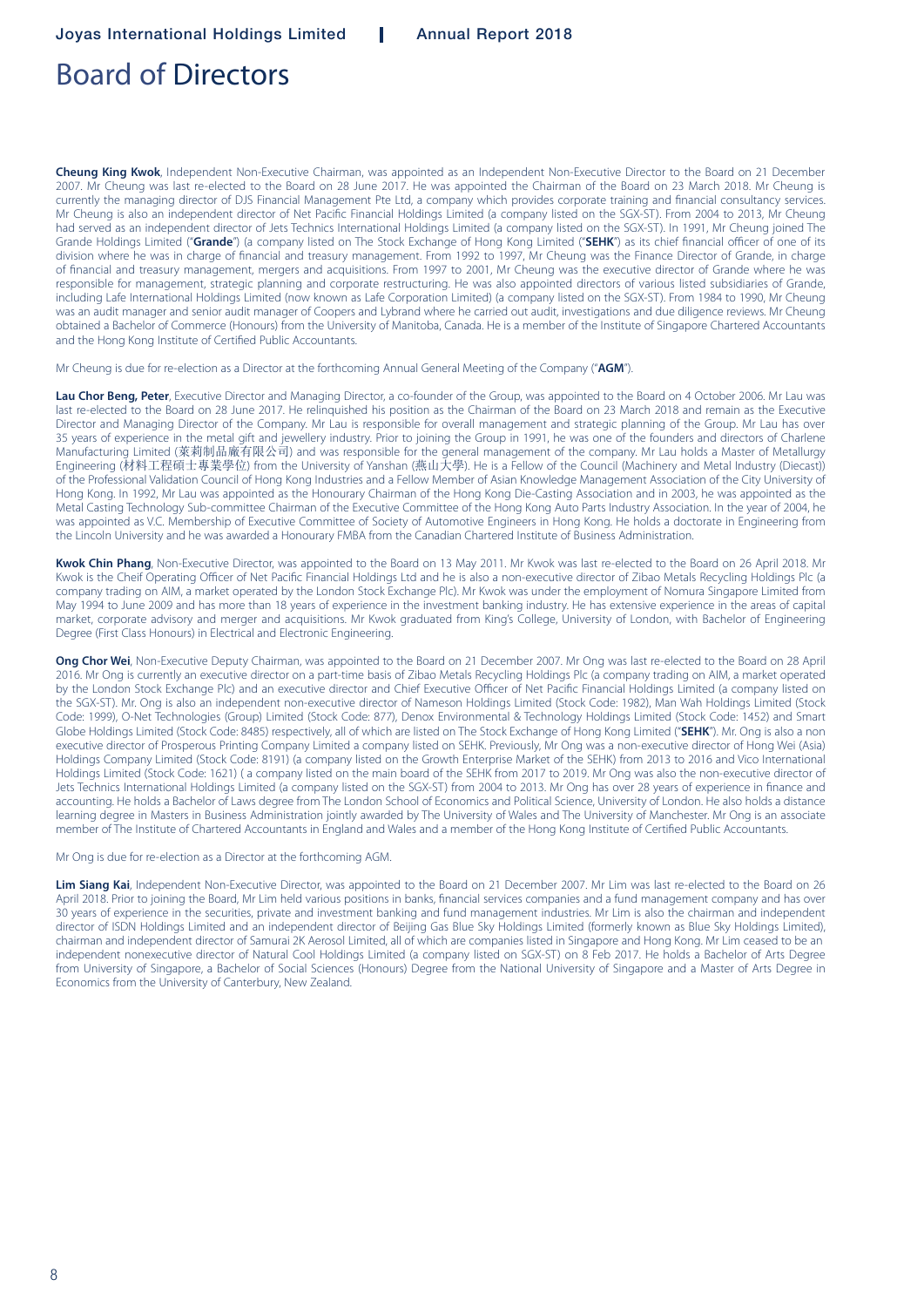### Executive Officers

**Lui Mui Ching**, Accounting Manager and Deputy Company Secretary joined the group in September 2006. Ms. Lui is responsible for the overall accounting and financial reporting matters of the Group, including financial accounting, management accounting, budgeting and forecasting, statutory reporting of the Group companies, internal controls and tax planning and as the Company Secretary, she is also responsible for the compliance affairs of the Group. Prior to joining the Group, she worked as an accountant in various companies in different industrial sections. She was the accountant for a listed company, listed on the GEM of the SEHK, between 2004 and 2006 and a publishing company between 1995 and 2003. Ms. Lui holds a Bachelor of Commerce (Major in Accounting) from Curtin University of Technology, Western Australia, 1994, and has been a member of CPA Australia since 1996. She is also a member of the Hong Kong Institute of Certified Public Accountants.

**Wang De Zhou**, managing director of Hong Kong Silver ("**HK Silver**"), a subsidiary of the Group, and is mainly involved in the technical and procurement activities of HK Silver. His role includes, inter alia, purchasing minerals for HK Silver, assessing the quality of the minerals and overseeing the finances. He graduated from 中南政法學院成人高考大專文憑 (South China Adult Political Institute University). Mr Wang is also a major shareholder of PT Shenniu Mining Indonesia ("**Shenniu Indonesia**"). Prior to setting up the Shenniu Indonesia, he was the general manager of 河南省南陽星偉煉 鐵有限公司 (Henan Nanyang Xingwei Ironmaking Ltd.) where his role included management, sales and marketing of iron ore products, and Managing Director of 寧夏石嘴山市盛港煤焦化公司 (Ningxia Shizuishan Shenggang Coking Company), where his role included management, sales and marketing of coal products. Mr Wang has over ten years' experience in the resource industry and over five years' experience in the logistics industry.

None of the Executive Officers are related to each other, the directors and/or or the substantial shareholders of the Company.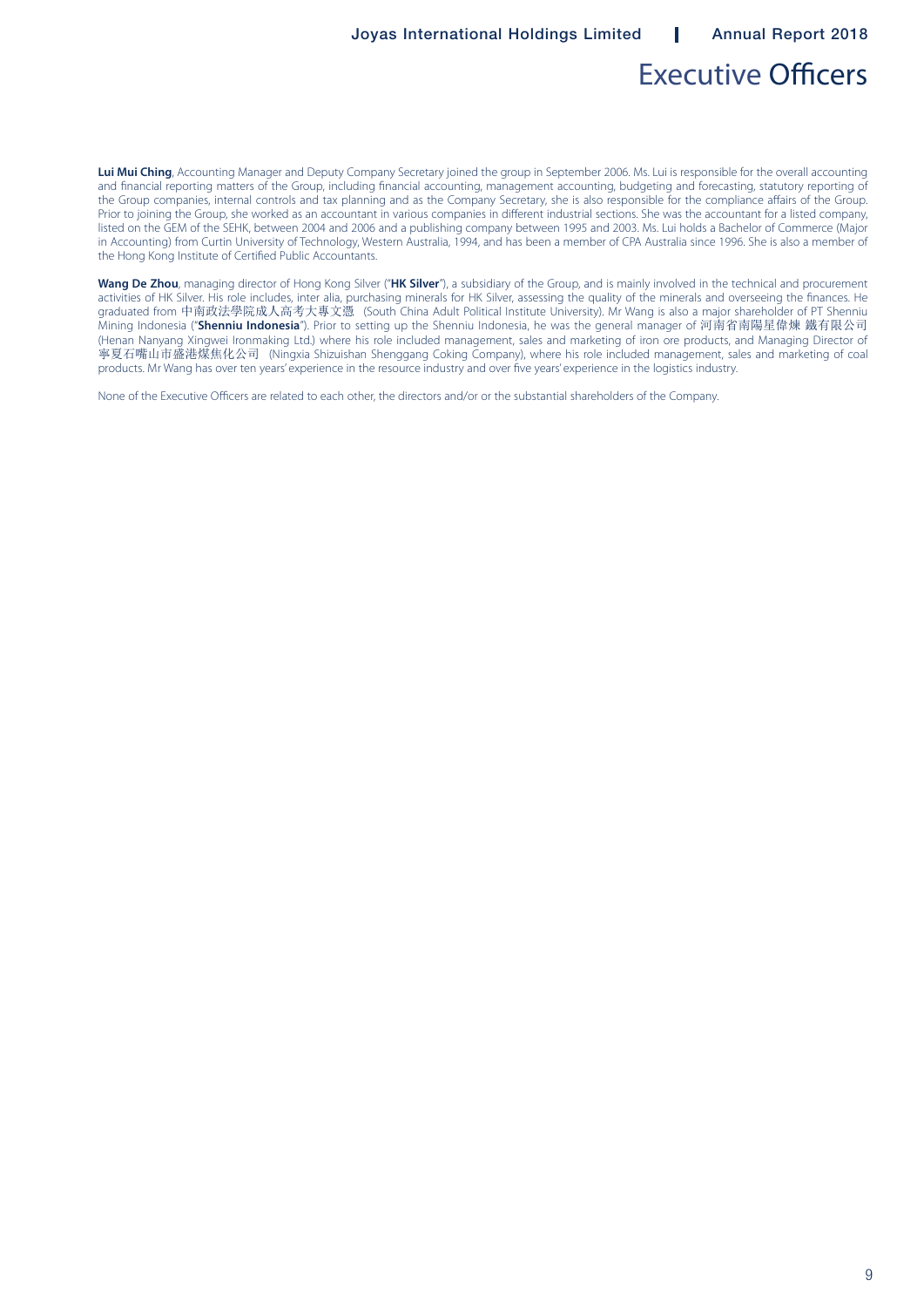The directors submit this annual report to the members of the Company together with the published financial statement for the financial year ended 31 December 2018.

#### **Names of directors**

The directors of the Company in office at the date of this report are:

*Executive directors:* Lau Chor Beng, Peter

*Non-Executive directors:* Kwok Chin Phang Ong Chor Wei

*Independent Non-Executive directors:* Cheung King Kwok Lim Siang Kai

In accordance with Bye-law 104 of the Bye-laws of the Company, Mr Cheung King Kwok and Mr Ong Chor Wei will retire at the forthcoming Annual General Meeting and, being eligible, offer themselves for re-election.

#### **Arrangements to enable directors to acquire shares and debentures**

During and at the end of the financial year, neither the Company nor any of its subsidiaries was a party to any arrangement of which the object was to enable the directors to acquire benefits through the acquisition of shares, debentures, warrants or options of the Company or of any other corporate body, other than as disclosed in this report.

#### **Directors ' interest in shares , debentures , warrants or options**

According to the Register of Directors' Shareholdings kept by the Company, none of the directors who held office at the end of the financial year had any interest in the shares, debentures, warrants or options of the Company or its related corporations, except as follows:

**Number of ordinary shares**

|                |                  | Holdings in which director is deemed to have an<br>interest |                   |
|----------------|------------------|-------------------------------------------------------------|-------------------|
| As at 1.1.2018 | As at 31.12.2018 | As at 1.1.2018                                              | As at 31.12.2018  |
|                |                  | 842,951,466 <sup>(1)</sup>                                  | 842,951,466(1)    |
| 114,766,000    | 114,766,000      |                                                             |                   |
| 5,600,000      | 5,600,000        | 560,000,000 <sup>(3)(4)</sup>                               | 560,000,000(3)(4) |
|                |                  |                                                             |                   |
|                |                  |                                                             |                   |
| $591^{(1)}$    | $591^{(1)}$      |                                                             |                   |
|                |                  | Holdings registered in the name of director or<br>nominees  |                   |

|                    |                            | Convertible Bonds registered in the name of<br>director or nominees |                | Convertible Bonds in which director is deemed to<br>have an interest |  |
|--------------------|----------------------------|---------------------------------------------------------------------|----------------|----------------------------------------------------------------------|--|
| <b>The Company</b> | As at 1.1.2018             | As at 31.12.2018                                                    | As at 1.1.2018 | As at 31.12.2018                                                     |  |
| Kwok Chin Phang    | 3.500.000                  | 3,500,000                                                           |                |                                                                      |  |
| Ong Chor Wei       | 179.037.000 <sup>(5)</sup> | 179,037,000(5)                                                      |                |                                                                      |  |

#### **Notes:**

(1) As at 31 December 2018, Joyas Investments Group Limited holds 842,951,466 (2017 - 842,951,466) shares in the Company. The Company's Managing Director, Lau Chor Beng, Peter, holds 59.1% of the issued and paid-up share capital in Joyas Investments Group Limited. Accordingly, he is deemed to be interested in the 842,951,466 (2017 - 842,951,466) shares in the Company held by Joyas Investments Group Limited.

(2) Ong Chor Wei, the Deputy Chairman and Non-executive Director of the Company, holds 50% interest in Uprich Holdings Limited, a BVI investment holding company and holds 15.4% interest in Joyas Investments Group Limited. The remaining 50% interest in Uprich Holdings Limited is held by Mr Wong Wai Shan. Both Mr Ong and Mr Wong are also directors of Uprich Holdings Limited. Mr Ong and Mr Wong are not related to each other or other directors of the Company. Uprich Holdings Limited became a shareholder of Joyas Investments Group Limited on 30 March 2007.

(3) As at 31 December 2018, Ong Chor Wei holds 5,600,000 Shares in the capital of the Company through his nominees, Bank of Montreal (Hong Kong Branch).

(4) Ong Chor Wei is a director and holds a 100% shareholding interest in Delton Group Limited, a controlling shareholder of Reach Win Limited. Accordingly, he is deemed to be interested in the 560,000,000 (2017 - 560,000,000) shares in the Company held by Reach Win Limited.

(5) As at 31 December 2018. Ong Chor Wei holds 179,037,000 Convertible Bonds held in the name of his nominees, Bank of Montreal (Hong Kong Branch)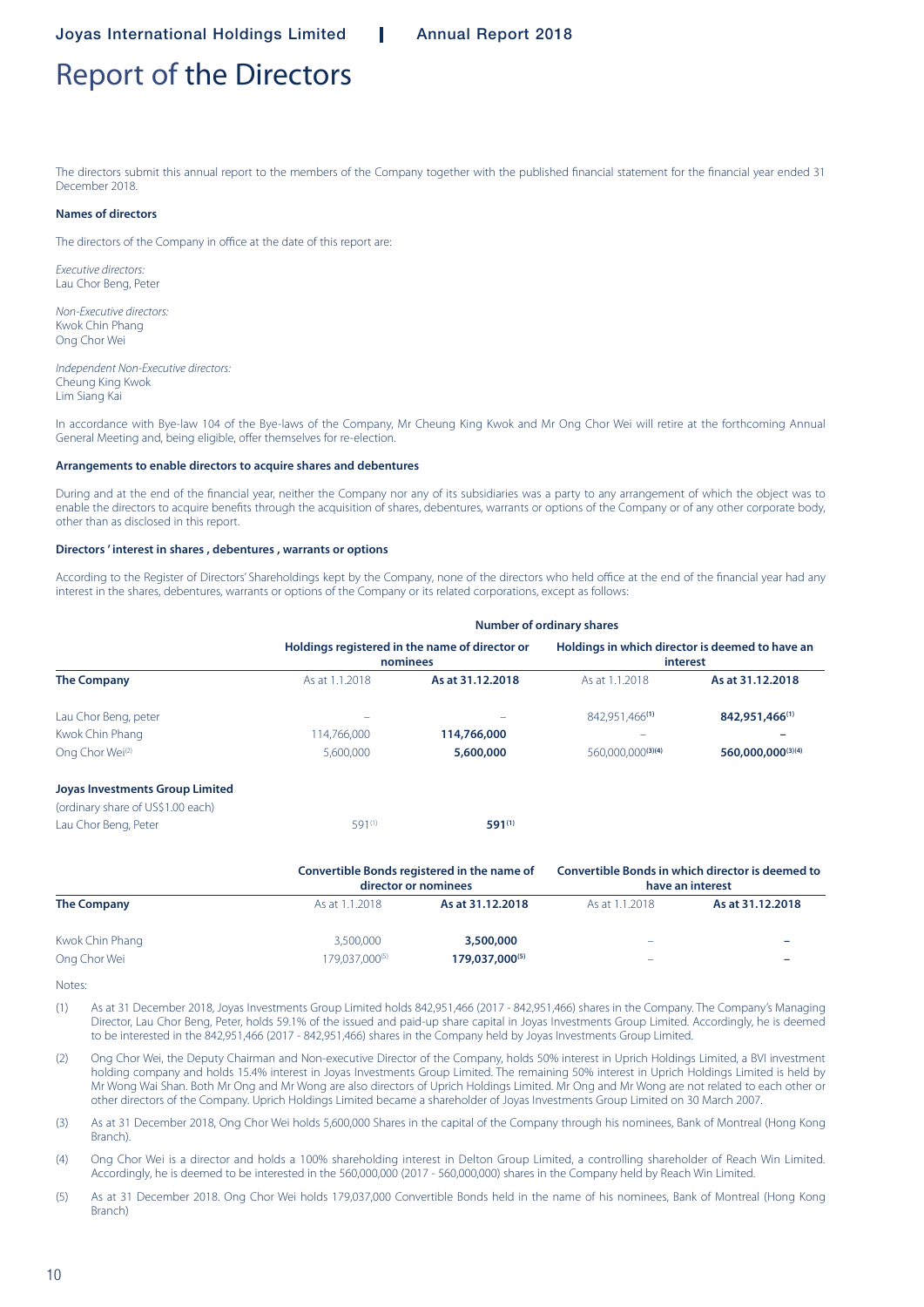As at 31 December 2018, Kwok Chin Phang also holds 769,000 unlisted warrants issued in February 2015 ("**2015 Warrants**"). The 2015 Warrants have an exercise price of S\$0.07 per share and an expiry date of 23 February 2021.

On 25 May 2015, the Company granted share options (the "**Options**") under the Joyas Share Option Scheme to certain Directors of the Company. Nine (9) million of Options (the "**May 2015 Options**") which were granted was at the exercise price of S\$0.03, convertible into 9,000,000 ordinary shares of the Company. The May 2015 Options are exercisable after the first anniversary of the date of grant and before the fifth anniversary of the date of the grant.

On 19 August 2016, the Company granted 32,000,000 of Options (the "**August 2016 Options**"), convertible into 32,000,000 ordinary shares of the Company under the Joyas Share Option Scheme to the Non-Executive Directors, namely Kwok Chin Phang, Lim Siang Kai and Cheung King Kwok of the Company at the exercise price of S\$0.0035. The August 2016 Options are exercisable after the first anniversary of the date of grant and before the fifth anniversary of the date of the grant.

Please refer to "**Share option scheme**" below in this report and the Corporate Governance Report in the Annual Report in relation to the Directors' Remuneration for the number of Options held by the Directors as at 31 December 2018.

Save as disclosed above, there was no change in the above-mentioned interests for the period from 1 January 2018 to 31 December 2018.

Except as disclosed in this report, no director who held office at the end of the financial year had interests, direct or deemed, in shares, convertible securities, share options, warrants or debentures of the Company, or of any related corporations, either at the beginning or at the end of the financial year.

The Directors' interest in the Shares, Options and Convertible Bonds as at 21 January 2019 were the same as those as at 31 December 2018.

#### **Directors' contractual benefits**

Except as disclosed in the financial statements, since the end of the previous financial year, no director of the Company has received or become entitled to receive a benefit by reason of a contract made by the Company or a related corporation with the director, or with a firm of which the director is a member, or with a company in which the director has a substantial financial interest.

#### **Joyas Share Option Scheme 2007**

The Company had in place a share option scheme (the "**Joyas Share Option Scheme 2007**") which was adopted at a special general meeting of the Company held on 21 December 2007. The duration of the Joyas Share Option Scheme 2007 was 10 years from the date that it was adopted and had accordingly expired and lapsed on 21 December 2017.

The Scheme was administered by the Remuneration Committee which comprises Mr Lim Siang Kai, Mr Cheung King Kowk and Mr Ong Chor Wei.

#### **Share options granted**

Since the commencement of Joyas Share Option Scheme 2007, 41,000,000 share options have been granted by the Company. Participants of the Joyas Share Option Scheme 2007 are set out as follows:

| Name of participant                                                 | <b>Options granted during</b><br>financial<br>year under review<br>(including terms) | <b>Aggregate options</b><br>granted since<br>commencement<br>of Scheme to end of<br><b>FY2018</b> | <b>Aggregate options</b><br>exercised since<br>commencement of<br>Scheme to end of FY2018 | <b>Aggregate options</b><br>outstanding as at end of<br><b>FY2018</b> |
|---------------------------------------------------------------------|--------------------------------------------------------------------------------------|---------------------------------------------------------------------------------------------------|-------------------------------------------------------------------------------------------|-----------------------------------------------------------------------|
| Ong Chor Wei<br>(Non-Executive Director)                            | Nil                                                                                  | 3,000,000                                                                                         | Nil                                                                                       | 3,000,000                                                             |
| Kwok Chin Phang<br>(Non-Executive Director)                         | Nil                                                                                  | 19,000,000                                                                                        | Nil                                                                                       | 19,000,000                                                            |
| Lim Siang Kai<br>(Independent Non-<br>Executive Director)           | Nil                                                                                  | 9,500,000                                                                                         | Nil                                                                                       | 9,500,000                                                             |
| Cheung King Kwok<br>(Independent Non-<br><b>Executive Director)</b> | Nil                                                                                  | 9,500,000                                                                                         | Nil                                                                                       | 9,500,000                                                             |
| <b>Total</b>                                                        | <b>Nil</b>                                                                           | 41,000,000                                                                                        | <b>Nil</b>                                                                                | 41,000,000                                                            |

The persons to whom the options have been issued have no right to participate by virtue of the options in any share issue of any other company in the Group.

Other than the options granted to the controlling shareholders and their associates (as defined in the Catalist Rules) as disclosed in the table above, no options have been granted since 19 August 2016 to the end of the financial year to the Group's employees. No individual has received 5% or more of the total number of options available under the Scheme. No options were granted at a discount since the commencement of the Scheme on 21 December 2017 to the end of the financial year.

No options to take up unissued shares of the subsidiaries have been granted during the financial year.

There were no unissued shares of subsidiaries under option as at 31 December 2018.

No shares were issued during the financial year to which this statement relates by virtue of the exercise of the options to take up unissued shares of the Company or any subsidiary.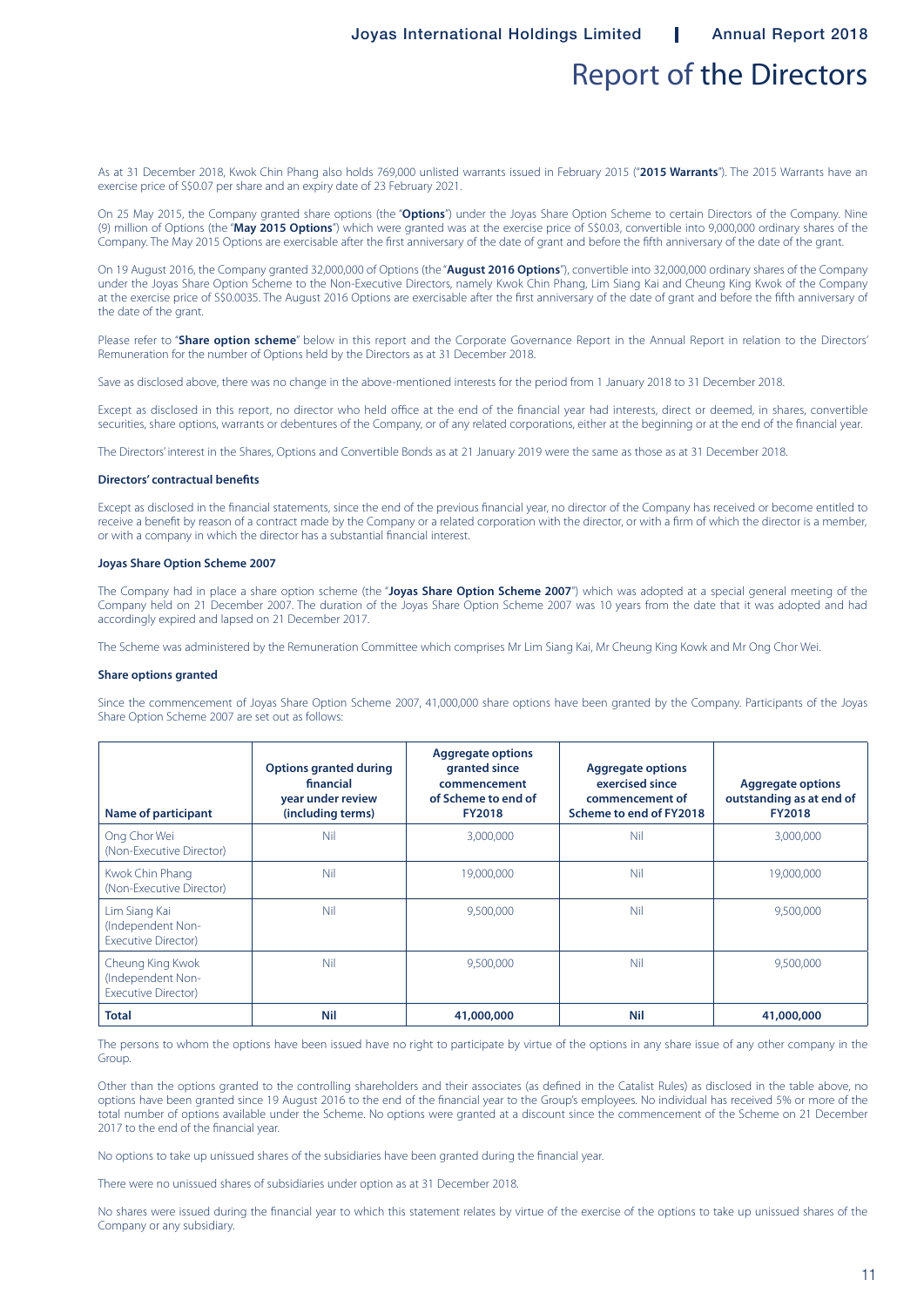#### **Joyas Share Option Scheme 2018**

Since Joyas Share Option Scheme 2007 had expired, the Company adopted a new scheme known as the Joyas Share Option Scheme at a special general meeting of the Company held on 26 April 2018 (the "**2018 Scheme"**). The 2018 Scheme will continue to be in force at the discretion of the Remuneration Committee subject to a maximum period of 10 years, commencing on the date on which the Scheme was adopted.

The 2018 Scheme seeks to attract, retain and provide incentives to participants to encourage greater dedication and loyalty by enabling the Company to provide recognition for past contributions and services. The Company believes that this, in turn, will help to motivate participants generally to contribute towards the Company's long-term success. Save for Joyas Share Option Scheme 2007 which has expired, the Company did not and currently does not have any other share option or share scheme in force. The 2018 Scheme is administered by the Remuneration Committee which comprises Mr Lim Siang Kai, Mr Cheung King Kwok and Mr Ong Chor Wei.

The 2018 Scheme allows participation of controlling shareholders and associates of controlling shareholders as the Company acknowledges that the contributions and services of employees who are controlling shareholders and employees who are associates of controlling shareholders are equally important to the Company's long-term success. Rule 852 of the Catalist Rules states that the participation in a scheme by controlling shareholders and their associates must be approved by independent shareholders of the issuer, and a separate resolution must be passed for each person and to approve the actual number and terms of options granted to that participant. In light of Rule 852 of the Catalist Rule, the Board will will seek shareholders' approval prior to granting options to such participants. The controlling Shareholders and associates of controlling shareholders will also abstain from voting on any resolution in relation to their participation in the 2018 Scheme.

Please refer to our Circular to Shareholders dated 10 April 2018 for more details of the scheme.

#### **Audit committee**

The Audit Committee at the end of the financial year comprises the following members:

Cheung King Kwok (Chairman) Ong Chor Wei Lim Siang Kai

The Audit Committee performs the functions specified in the Catalist Rules and the Code of Corporate Governance. In performing those functions, the committee reviewed the following:

- (i) overall scope of both the internal and external audits and the assistance given by the Company's officers to the auditor. It met with the Company's internal and external auditors to discuss the results of their respective examinations and their evaluation of the Company's system of internal accounting controls;
- (ii) the audit plan of the Company's independent auditor and any recommendations on internal accounting controls arising from the statutory audit;
- (iii) the half-yearly financial information and the statement of financial position of the Company and the consolidated financial statements of the Group for the financial year ended 31 December 2018 as well as the auditor's report thereon;
- (iv) effectiveness of the Company's material internal controls, including financial, operational and compliance controls and information technology controls and risk management systems via reviews carried out by the internal auditor;
- (v) met with the external auditor, other committees, and management in separate executive sessions to discuss any matters that these groups believe should be discussed privately with the Audit Committee;
- (vi) reviewed legal and regulatory matters that may have a material impact on the financial statements, related compliance policies and programmes and any reports received from regulators;
- (vii) reviewed the cost effectiveness and the independence and objectivity of the external auditor;
- (viii) reviewed the nature and extent of non-audit services provided by the external auditor;
- (ix) recommended to the Board of Directors the external auditor to be nominated, approved the compensation of the external auditor, and reviewed the scope and results of the audit;
- (x) reported actions and minutes of the Audit Committee to the Board of Directors with such recommendations as the Audit Committee considered appropriate; and
- (xi) interested person transactions (as defined in Chapter 9 of the Catalist Rules).

The Audit Committee has full access to management and is given the resources required for it to discharge its functions. It has full authority and the discretion to invite any director or executive officer to attend its meetings. The Audit Committee also recommends the appointment of the external auditor and reviews the level of audit and non-audit fees.

The Audit Committee has recommended to the Board the reappointment of the auditors of the Company, Baker Tilly TFW LLP, Public Acountants and Chartered Accountants, Singapore as the Company's external auditors at the forthcoming annual general meeting.

Full details regarding the Audit Committee are provided in the Corporate Governance Report.

In appointing our auditor for the Company and subsidiaries, we have complied with Rules 712 and 715 of the Catalist Rules.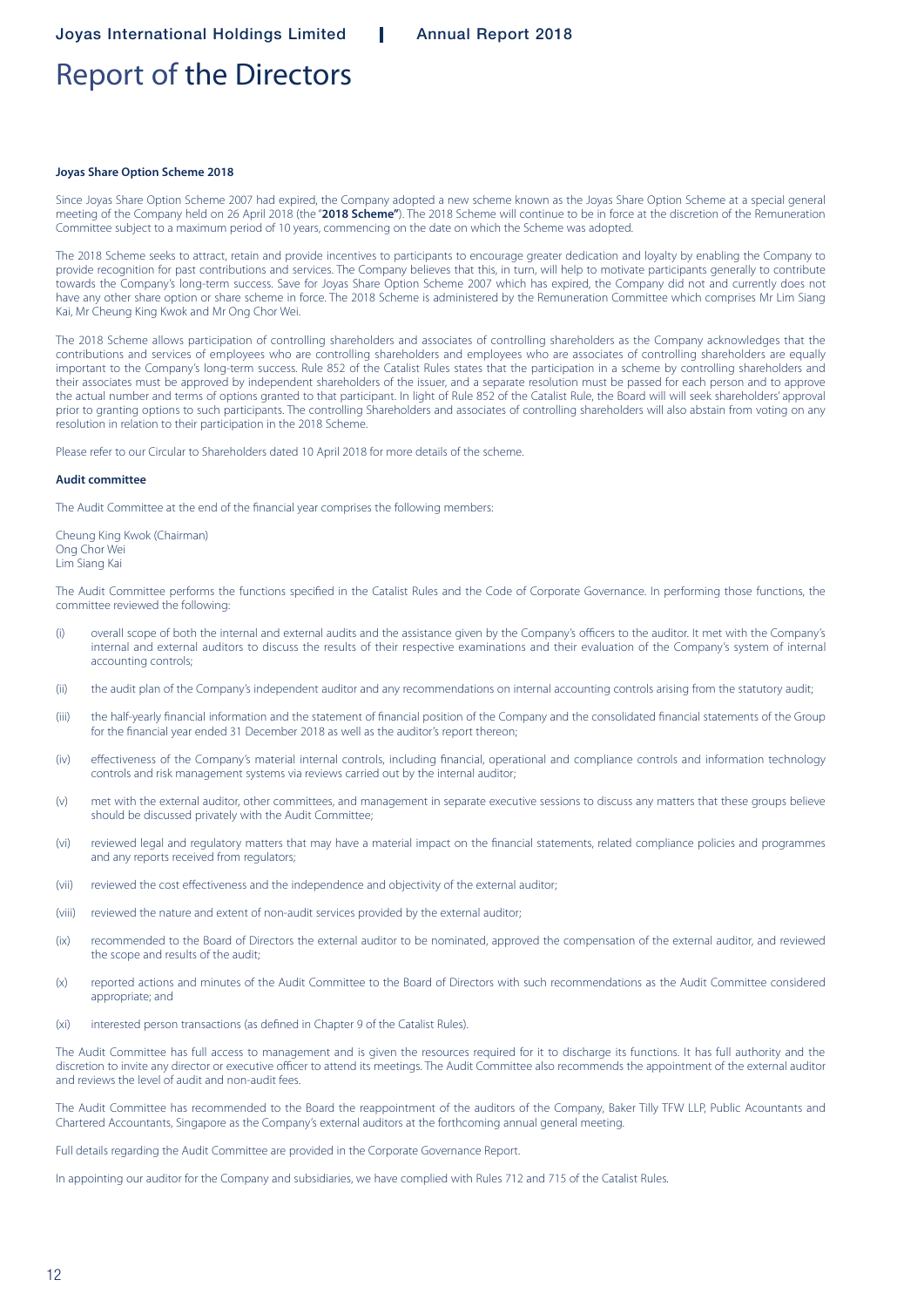#### **Independent auditors**

The independent auditors, Baker Tilly TFW LLP has expressed their willingness to accept re-appointment.

ON BEHALF OF THE DIRECTORS

................................................................................ ................................................................................ Lau Chor Beng, Peter and the control of the Chor Wei Director Chor Wei Director Chor Wei Director Director Director

Dated: 3 April 2019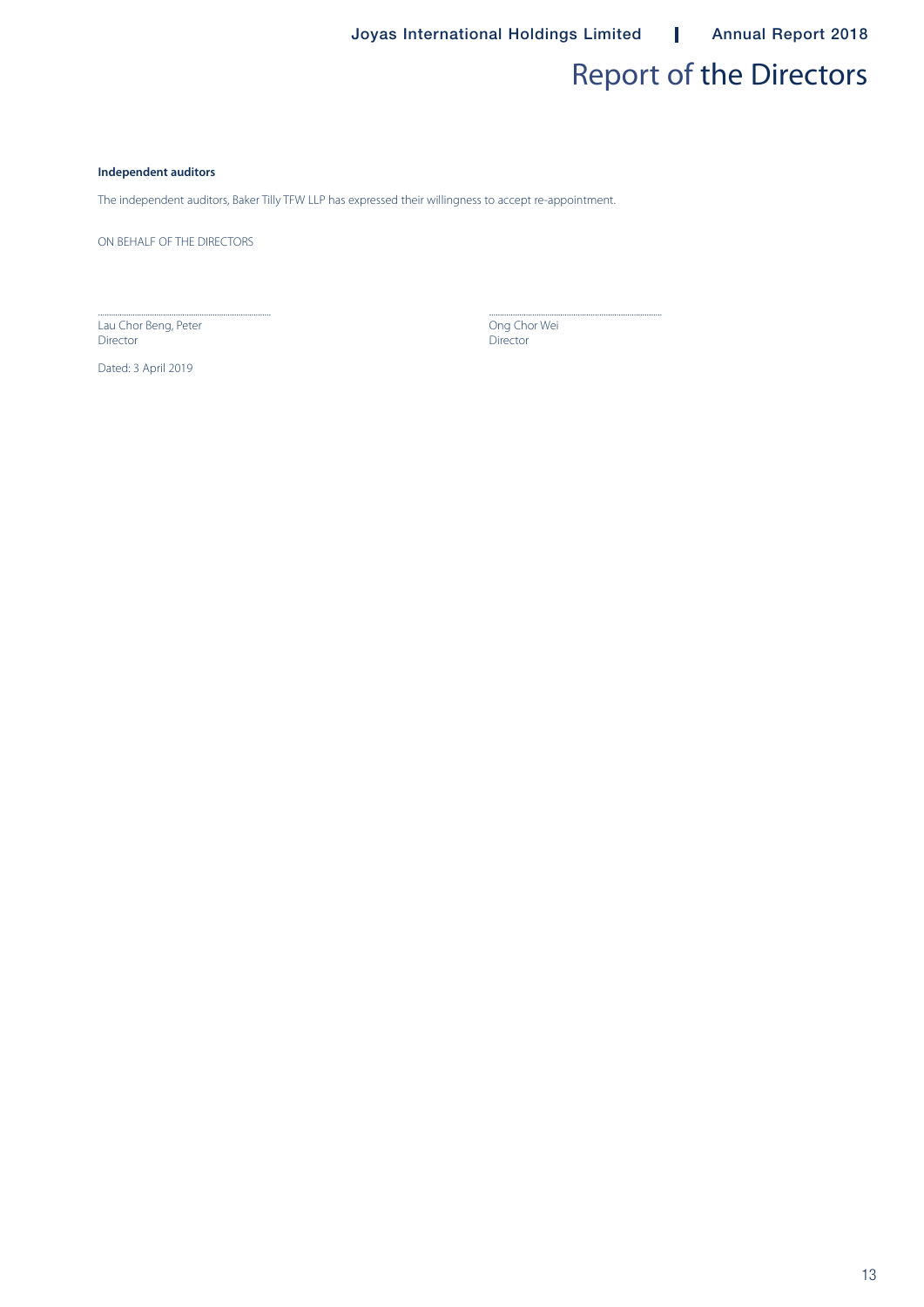# Statement by the Directors

We, Lau Chor Beng, Peter and Ong Chor Wei, being two of the directors of Joyas International Holdings Limited, do hereby state that, in the opinion of the directors,

(i) subject to the recoverability of deposit from suppliers, the accompanying statements of financial position of the Group and of the Company and the consolidated statement of profit or loss and comprehensive income, the consolidated statement of changes in equity and the consolidated statement of cash flows of the Group together with the notes thereto, are drawn up so as to give a true and fair view of the financial positions of the Group and of the Company as at 31 December 2018, and of the Group's financial performance, changes in equity and cash flows for the year then ended; and

(ii) at the date of this statement there are reasonable grounds to believe that the Company will be able to pay off its debts as and when they fall due.

The board of directors approved and authorised these financial statements for issue on 3 April 2019.

ON BEHALF OF THE DIRECTORS

................................................................................ ................................................................................ Lau Chor Beng, Peter **Changes** Character Changes Chor Wei Director Director

Dated: 3 April 2019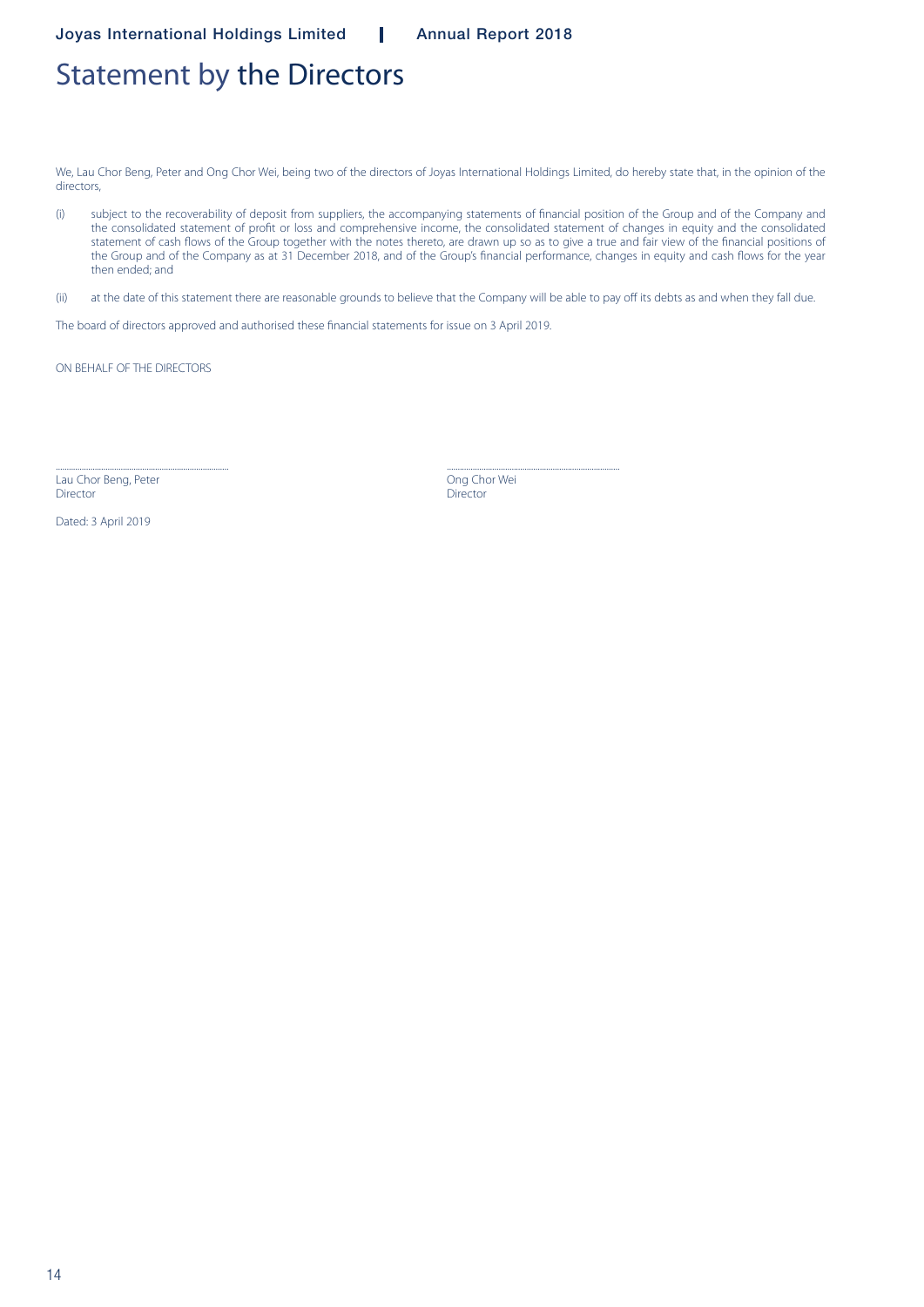# Independent Auditors' Report

*to the shareholders of Joyas International Holdings Limited (incorporated in Bermuda with limited liability)*

#### **Report on the Audit of the Financial Statements**

#### **Disclaimer of Opinion**

We were engaged to audit the financial statements of Joyas International Holdings Limited (the "**Company**") and its subsidiaries (the "**Group**"), which comprise the consolidated statement of financial position of the Group and the statement of financial position of the Company as at 31 December 2018, and the consolidated statement of profit or loss and other comprehensive income, consolidated statement of changes in equity and consolidated statement of cash flows for the year then ended, and notes to the financial statements, including a summary of significant accounting policies.

We do not express an opinion on the accompanying financial statements. Because of the significance of the matters described in the *Basis for Disclaimer of Opinion* section of our report, we have not been able to obtain sufficient appropriate audit evidence to provide a basis for an audit opinion on these financial statements.

#### **Basis for Disclaimer of Opinion**

Disclaimer of Opinion on the financial statements for the year ended 31 December 2017

The independent auditor's report on the consolidated financial statements for the previous year ended 31 December 2017 contained a disclaimer of opinion on the following matters:

- a. Consolidation of controlled entities
- b. Control over other entities
- c. Inventories
- d. Non-trade amounts due to former subsidiaries
- e. Valuation of intangible asset
- f. Valuation of property, plant and equipment
- g. Purchase price allocation and impairment of goodwill for financing and nickel ore businesses
- h. Deposits paid to a supplier
- i. Going concern
- Related party transactions and balances
- k. Disposal of subsidiaries of JGL Group
- l. Unaudited financial information of component

Items that have a continuing relevance to the 2018 financial statements are further elaborated below:

(i) Comparative figure

Our opinion on the current year's financial statements is also modified because of the possible effects of the matters described in the basis for disclaimer of opinion paragraphs on the financial statements for the financial year ended 31 December 2017 on the comparability of the current period's figures and the comparative figures.

(ii) Deposits paid to a supplier and trade payable owing to the supplier

Included in trade and other receivables of the consolidated statement of financial position as at 31 December 2018 and 31 December 2017 are deposits of HK\$24,377,000 (2017: HK\$24,377,000) paid to a supplier and trade payable of HK\$10,531,000 (2017:HK\$10,531,000) to the same supplier which is a related party by virtue of a director and shareholder of the supplier being a key management personnel of the Group. We are unable to obtain sufficient appropriate audit evidence on the recoverability of the deposits paid to the supplier. In addition, we are unable to satisfactorily perform confirmation procedures. Consequently, we are unable to satisfy ourselves as to the appropriateness of the carrying amount of the deposits paid to the supplier and payable to the supplier as at 31 December 2018.

The auditors' report of the Group for the financial year ended 31 December 2017 included a disclaimer on deposits paid to supplier.

(iii) Going concern

We draw attention to Note 2(a) to the financial statements. For the financial year ended 31 December 2018, the Group incurred net losses and had net operating cash inflow/outflows of HK4,442,000 (2017 - HK\$7,194,000) and HK\$923,000 (inflow) (2017 - HK\$21,704,000 (outflow), respectively. The Group is in loss making position continuously for the last three years. In addition, the Group and Company has a convertible bond due in February 2020 of S\$3,503,459 (HK\$21,187,000).

These matters may indicate the existence of a material uncertainty which cast significant doubt on the Group's and the Company's ability to continue as going concerns. The going concern assumption under which the financial statements are prepared is dependent on the positive cash flows to be generated by the Group, as well as recovery of receivables recorded by the Group and Company.

We were unable to assess the reliability of management's cash flows projections nor assess the feasibility of their plans for future actions in relation to their going concern assessment due to insufficient appropriate evidence. Therefore, we are not able to determine whether the going concern basis of presentation of the accompanying financial statements of the Group and the Company is appropriate.

The auditors' report of the Group for the financial year ended 31 December 2017 included a similar basis for disclaimer on this matter.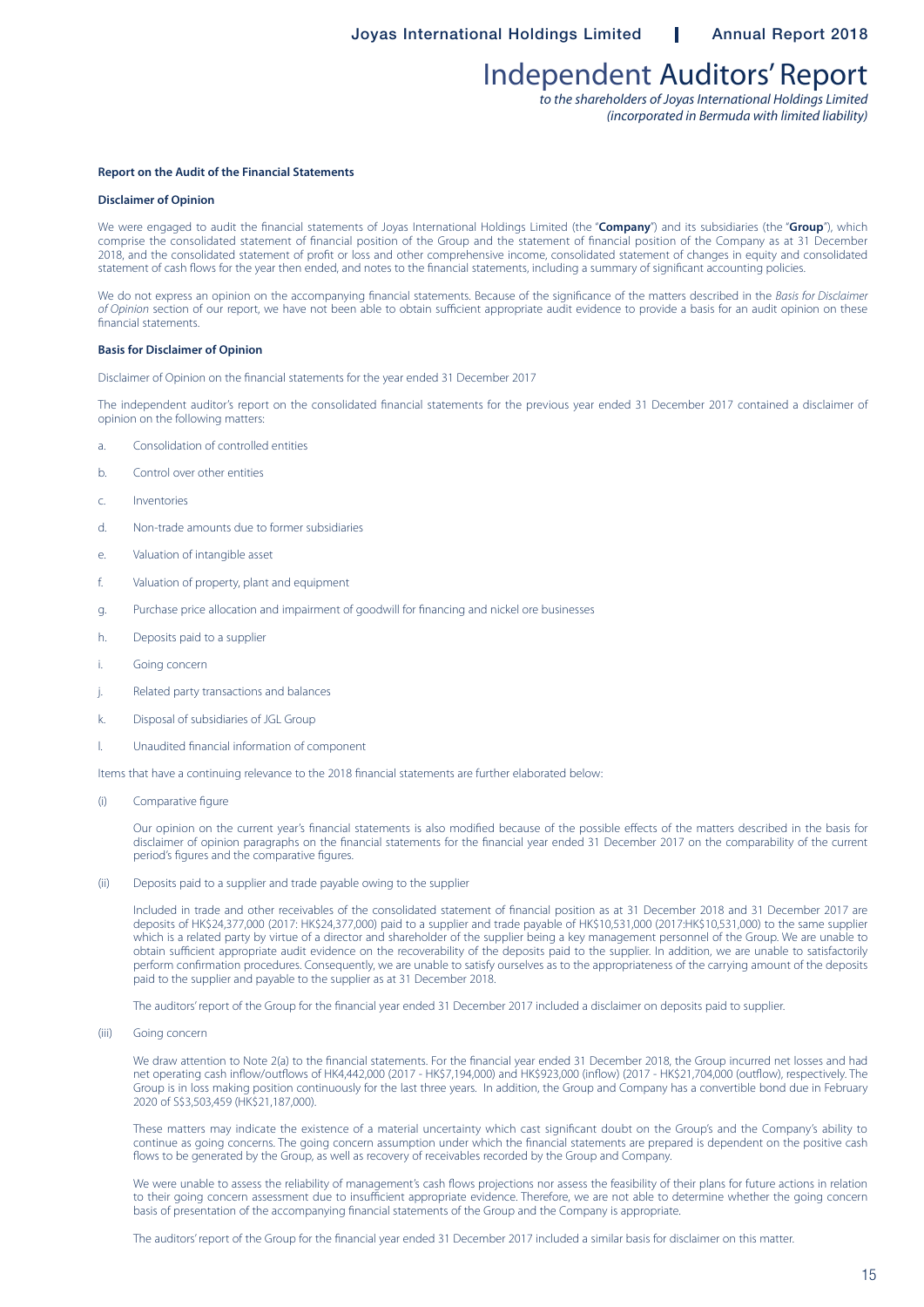# Independent Auditors' Report

*to the shareholders of Joyas International Holdings Limited (incorporated in Bermuda with limited liability)*

#### **Basis for Disclaimer of Opinion (Cont'd)**

#### (iv) Disposal of subsidiaries of JGL Group

In 2017, the independent auditor's report on the consolidated financial statements of the Group and the financial position of the Company for the financial year ended 31 December 2017 included disclaimer of opinion on the disposal of subsidiaries of Joyas Group Limited. The Group had disposed of the 100% equity interest of Joyas Group Limited ("**JGL**") and its subsidiaries ("**JGL Group**") to an individual purchaser in June 2017. However, the Group has de-consolidated the JGL Group with effect from 1 January 2017 in accordance with the terms of the agreement and recognised a gain on disposal of HK\$1,265,000 in the consolidated statement of comprehensive income for the financial year ended 31 December 2017. In addition, certain directors of JGL Group's subsidiaries remained the same as at 31 December 2016 and after JGL had been disposed in 2017. The independent auditors were not provided with adequate supporting information to ascertain if the control over JGL Group was lost on 1 January 2017 or if control was lost. The gain on disposal of the subsidiaries was computed based on the unaudited financial statements of the JGL Group up to the date of disposal and management was unable to provide any proper evidence to support the accuracy of the carrying amounts of JGL Group to be de-consolidated as well as the gain on disposal of subsidiaries.

In 2017, included in trade and other receivables of the Company and the Group was an amount of HK\$12,000,000 relating to the sales consideration receivable from the disposal of JGL. The auditors were unable to determine if the gross carrying amount of the receivable was appropriately stated due to insufficient appropriate evidence of the fair value of sales consideration receivable. The auditors were also unable to determine if impairment on this receivable was required as management had not performed an impairment assessment in accordance with IAS 39 Financial Instrument: Recognition and Measurement.

In view of the matters described above, we were unable to determine whether the opening balance of sales consideration receivable amounting to HK\$12,000,000 of the Group as at 1 January 2018 were fairly presented. Since the opening balance as at 1 January 2018 entered into the determination of the financial performance, changes in equity and cash flows of the Group for the financial year ended 31 December 2018, we were unable to determine whether adjustments might have been found necessary in respect of the consolidated financial statements of the Group for the financial year ended 31 December 2018.

Our opinion on the current year's consolidated financial statements of the Group and the balance sheet of the Company is also modified because of the possible effect of these matters on the comparability of the current year's figures and the corresponding figures.

#### (v) Unaudited financial information and impairment of amount due from an associate

As disclosed in Note 3, the Group recorded an investment in associate of HK\$ 2,935,000. As described in Note 3, the component was a subsidiary of the Group until October 2018 and subsequently deconsolidated and accounted for as an associate following the disposal of controlling shareholding of the Group. The financial statement of the associate, previously a subsidiary, for the year ended 31 December 2017 was unaudited as the auditors were unable to obtain audit evidence about the financial information of the subsidiary for the financial year ended 31 December 2017. The auditors' report of the Group mentioned that the possible effects of this inability to obtain sufficient appropriate audit evidence were deemed to be both material and pervasive to the consolidated financial statements. Since the opening balance as at 1 January 2018 entered into the determination of the financial performance, changes in equity and cash flows of the associate for the financial year ended 31 December 2018, we were unable to determine whether adjustments might have been found necessary in respect of the consolidated financial statements of the Group for the financial year ended 31 December 2018. In addition, we were not able to obtain sufficient appropriate evidence that certain balances recorded by the associate in its balance sheet as at 31 December 2018 are not materially misstated. Accordingly, we are not able to obtain reasonable assurance that the recorded investment in associate of HK\$ 2,935,000 is not misstated.

As disclosed in Note 6, the Group recorded an amount due from associate of HK\$ 10,672,000 as at 31 December 2018. We are not able to obtain sufficient appropriate evidence that the amount due from associate is recoverable.

#### (vi) Impairment of amount due from subsidiaries

Included in trade and other receivables of the statement of financial position of the Company as at 31 December 2018 is an amount of HK\$50,089,000 relating to amount due from subsidiaries. We are unable to determine if impairment on this receivable is required as we are unable to assess the feasibility of management's plans for future recovery of this amount due to insufficient appropriate evidence.

#### **Responsibilities of Management and Directors for the Financial Statements**

Management is responsible for the preparation of financial statements that give a true and fair view in accordance with the International Financial Reporting Standards, and for such internal control as management determines is necessary to enable the preparation of financial statements that are free from material misstatement, whether due to fraud or error.

In preparing the financial statements, management is responsible for assessing the Group's ability to continue as a going concern, disclosing, as applicable, matters related to going concern and using the going concern basis of accounting unless management either intends to liquidate the Group or to cease operations, or has no realistic alternative but to do so.

Those charged with governance are responsible for overseeing the Group's financial reporting process.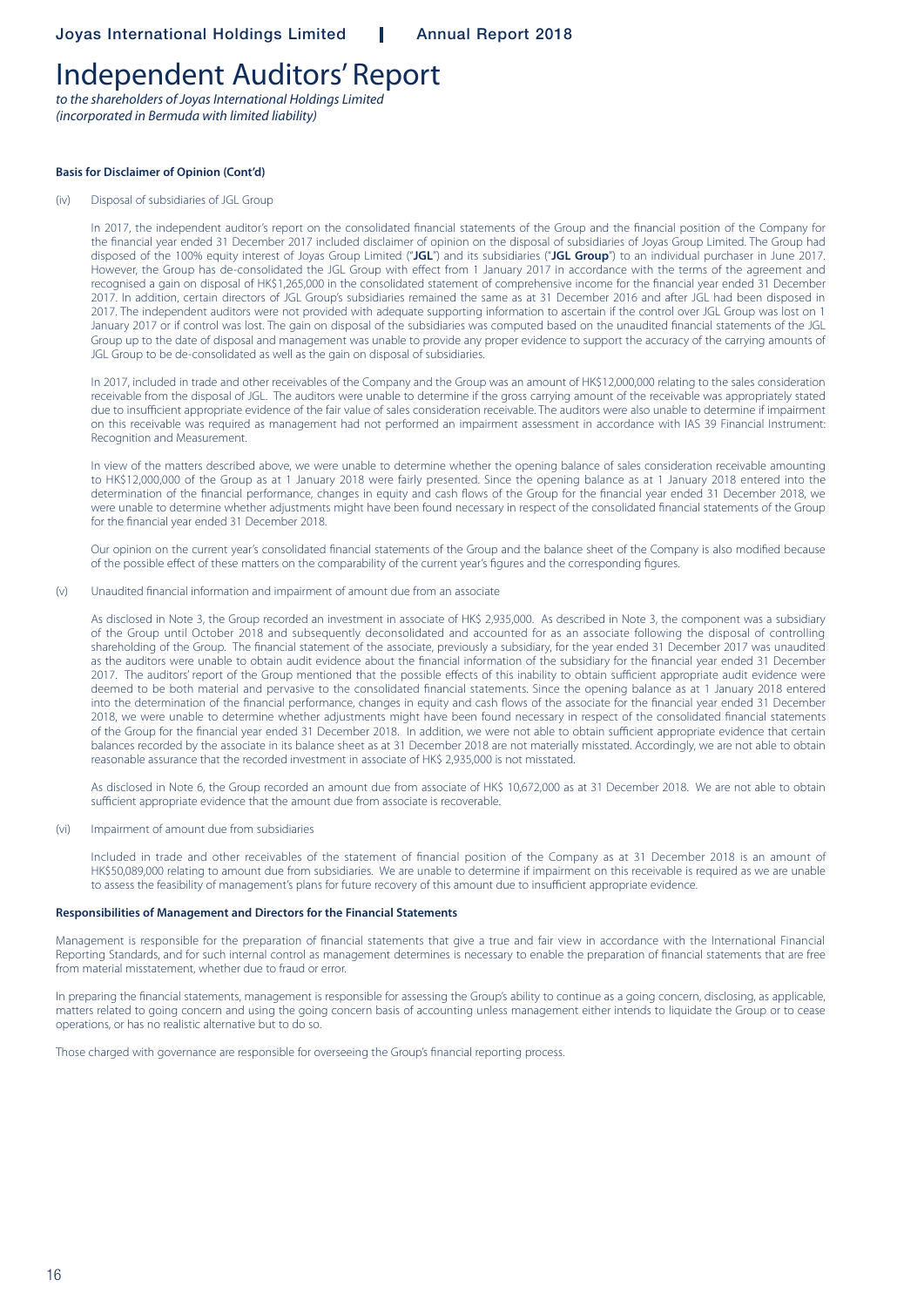# Independent Auditors' Report

*to the shareholders of Joyas International Holdings Limited (incorporated in Bermuda with limited liability)*

#### **Other Matter**

The consolidated financial statements of the Group and the statement of financial position of the Company for the financial year ended 31 December 2017 were audited by other firms of auditors who jointly expressed a disclaimer of opinion on those financial statements in their report dated 3 April 2018.

#### **Auditors' Responsibilities for the Audit of the Financial Statements**

Our responsibility is to conduct an audit of the consolidated financial statements and statement of financial position of the Company in accordance with Singapore Standards on Auditing and to issue an auditor's report. However, because of the matters described in the *Basis for Disclaimer of Opinion* section of our report, we were not able to obtain sufficient appropriate audit evidence to provide a basis for an audit opinion on these consolidated financial statements.

We are independent of the Group in accordance with the Accounting and Corporate Regulatory Authority (ACRA) Code of Professional Conduct and Ethics for Public Accountants and Accounting Entities (ACRA Code) together with the ethical requirements that are relevant to our audit of the financial statements in Singapore, and we have fulfilled our other ethical responsibilities in accordance with these requirements and the ACRA Code.

The engagement partner on the audit resulting in this independent auditor's report is Mr Ng Hock Lee.

Baker Tilly TFW LLP Public Accountants and Chartered Accountants Singapore

Dated: 3 April 2019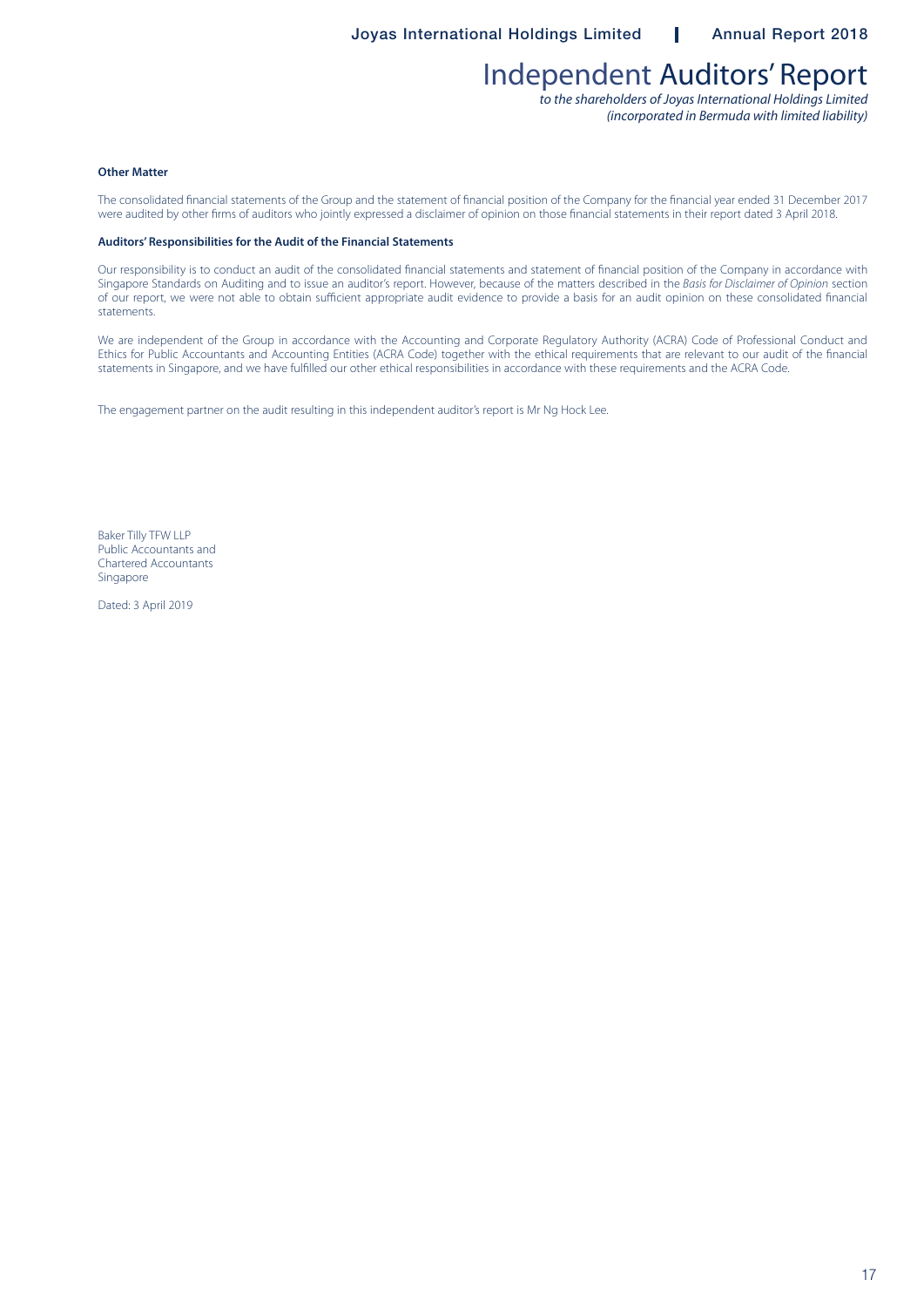### Consolidated Statement of Financial Position *as at 31 December 2018*

|                                                       |                | <b>The Group</b> |                  |  |
|-------------------------------------------------------|----------------|------------------|------------------|--|
|                                                       |                | 31 December 2018 | 31 December 2017 |  |
|                                                       | <b>Note</b>    | <b>HK\$'000</b>  | HK\$'000         |  |
| <b>Assets</b>                                         |                |                  |                  |  |
| <b>Non-current Assets</b>                             |                |                  |                  |  |
| Investment in an associate                            | 3              | 2,935            |                  |  |
|                                                       | $\overline{4}$ | 5                | 62               |  |
| Property, plant and equipment                         |                | 2,940            | 62               |  |
|                                                       |                |                  |                  |  |
| <b>Current Assets</b>                                 |                |                  |                  |  |
| Trade and other receivables                           | 6              | 58,677           | 74,484           |  |
| Financial assets at fair value through profit or loss | $\overline{7}$ | 2,584            | 2,000            |  |
| Cash and cash equivalents                             | 8              | 11,937           | 9,262            |  |
|                                                       |                | 73,198           | 85,746           |  |
| <b>Total assets</b>                                   |                | 76,138           | 85,808           |  |
| <b>Equity</b>                                         |                |                  |                  |  |
| <b>Capital and Reserves</b>                           |                |                  |                  |  |
| Share capital                                         | 9              | 19,139           | 19,139           |  |
| <b>Accumulated losses</b>                             |                | (94, 833)        | (91,021)         |  |
| Other reserves                                        | 10             | 111,982          | 111,546          |  |
| Attributable to owners of the Company                 |                | 36,288           | 39,664           |  |
| <b>Non-controlling interests</b>                      | 5              | (566)            | 2,241            |  |
| <b>Total equity</b>                                   |                | 35,722           | 41,905           |  |
|                                                       |                |                  |                  |  |
| <b>Liabilities</b><br><b>Non-Current Liabilities</b>  |                |                  |                  |  |
| Convertible bonds                                     |                |                  |                  |  |
|                                                       | 11<br>12       | 21,201           | 21,569           |  |
| Warrants                                              |                | 5<br>21,206      | 10<br>21,579     |  |
|                                                       |                |                  |                  |  |
| <b>Current Liabilities</b>                            |                |                  |                  |  |
| Trade and other payables                              | 13             | 17,683           | 16,615           |  |
| <b>Borrowings</b>                                     | 14             | 1,372            | 5,552            |  |
| Current tax liabilities                               |                | 155              | 157              |  |
|                                                       |                | 19,210           | 22,324           |  |
| <b>Total liabilities</b>                              |                | 40,416           | 43,903           |  |
| <b>Total equity and liabilities</b>                   |                | 76,138           | 85,808           |  |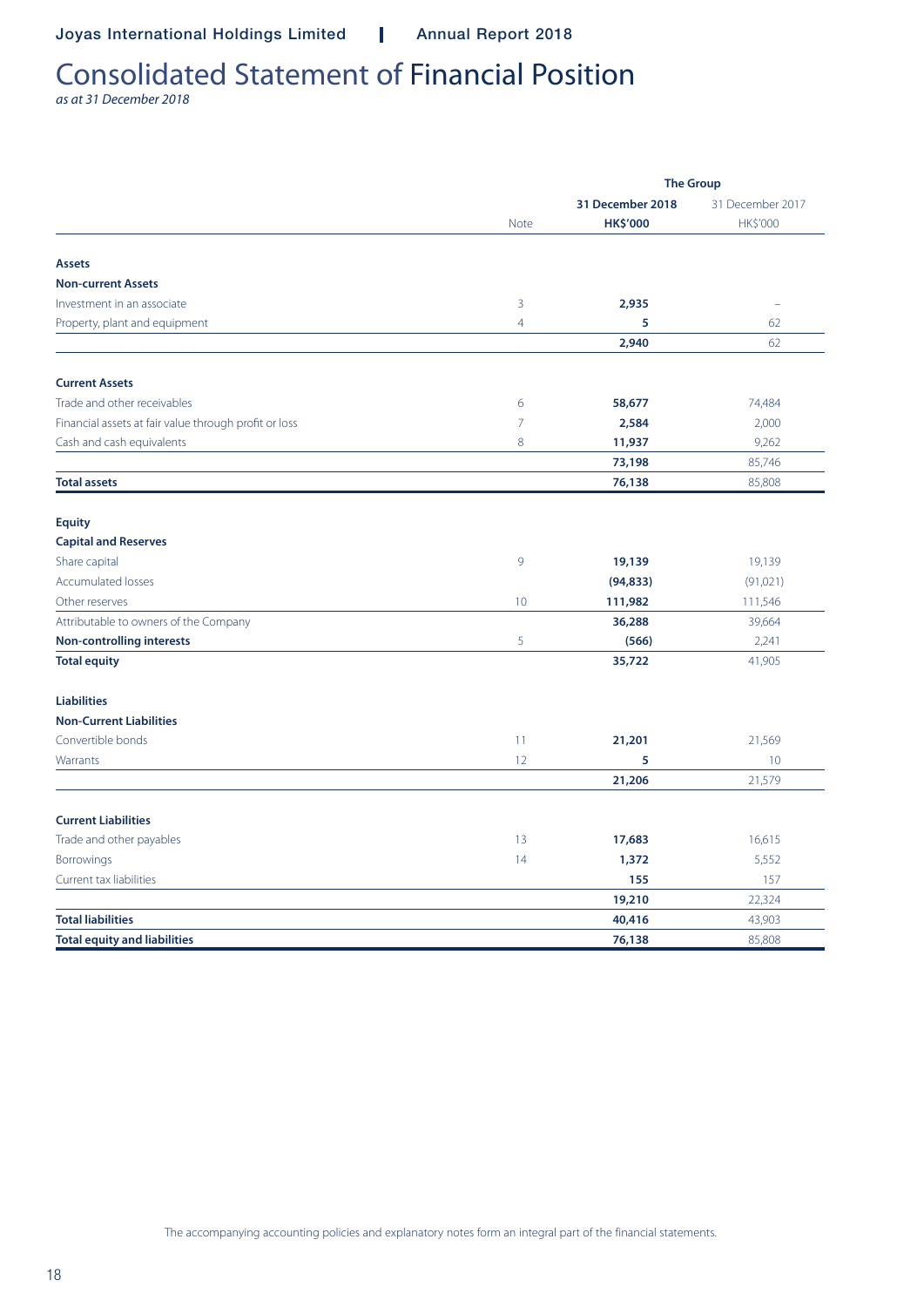# Statement of Financial Position

*as at 31 December 2018*

|                                     |      | <b>The Company</b> |                  |  |
|-------------------------------------|------|--------------------|------------------|--|
|                                     |      | 31 December 2018   | 31 December 2017 |  |
|                                     | Note | <b>HK\$'000</b>    | HK\$'000         |  |
| <b>Assets</b>                       |      |                    |                  |  |
| <b>Non-current Assets</b>           |      |                    |                  |  |
| Investment in subsidiaries          | 5    | 8                  | 8                |  |
| <b>Current Assets</b>               |      |                    |                  |  |
| Trade and other receivables         | 6    | 54,809             | 59,103           |  |
| Cash and bank balances              | 8    | 494                | 731              |  |
|                                     |      | 55,303             | 59,834           |  |
| <b>Total assets</b>                 |      | 55,311             | 59,842           |  |
| <b>Equity</b>                       |      |                    |                  |  |
| <b>Capital and Reserves</b>         |      |                    |                  |  |
| Share capital                       | 9    | 19,139             | 19,139           |  |
| <b>Accumulated losses</b>           |      | (115, 157)         | (110,716)        |  |
| Other reserves                      | 10   | 129,564            | 129,317          |  |
| <b>Total equity</b>                 |      | 33,546             | 37,740           |  |
| <b>Liabilities</b>                  |      |                    |                  |  |
| <b>Non-Current Liabilities</b>      |      |                    |                  |  |
| Convertible bonds                   | 11   | 21,201             | 21,569           |  |
| Warrants                            | 12   | 5                  | 10               |  |
|                                     |      | 21,206             | 21,579           |  |
| <b>Current Liabilities</b>          |      |                    |                  |  |
| Trade and other payables            | 13   | 559                | 523              |  |
|                                     |      | 559                | 523              |  |
| <b>Total liabilities</b>            |      | 21,765             | 22,102           |  |
| <b>Total equity and liabilities</b> |      | 55,311             | 59,842           |  |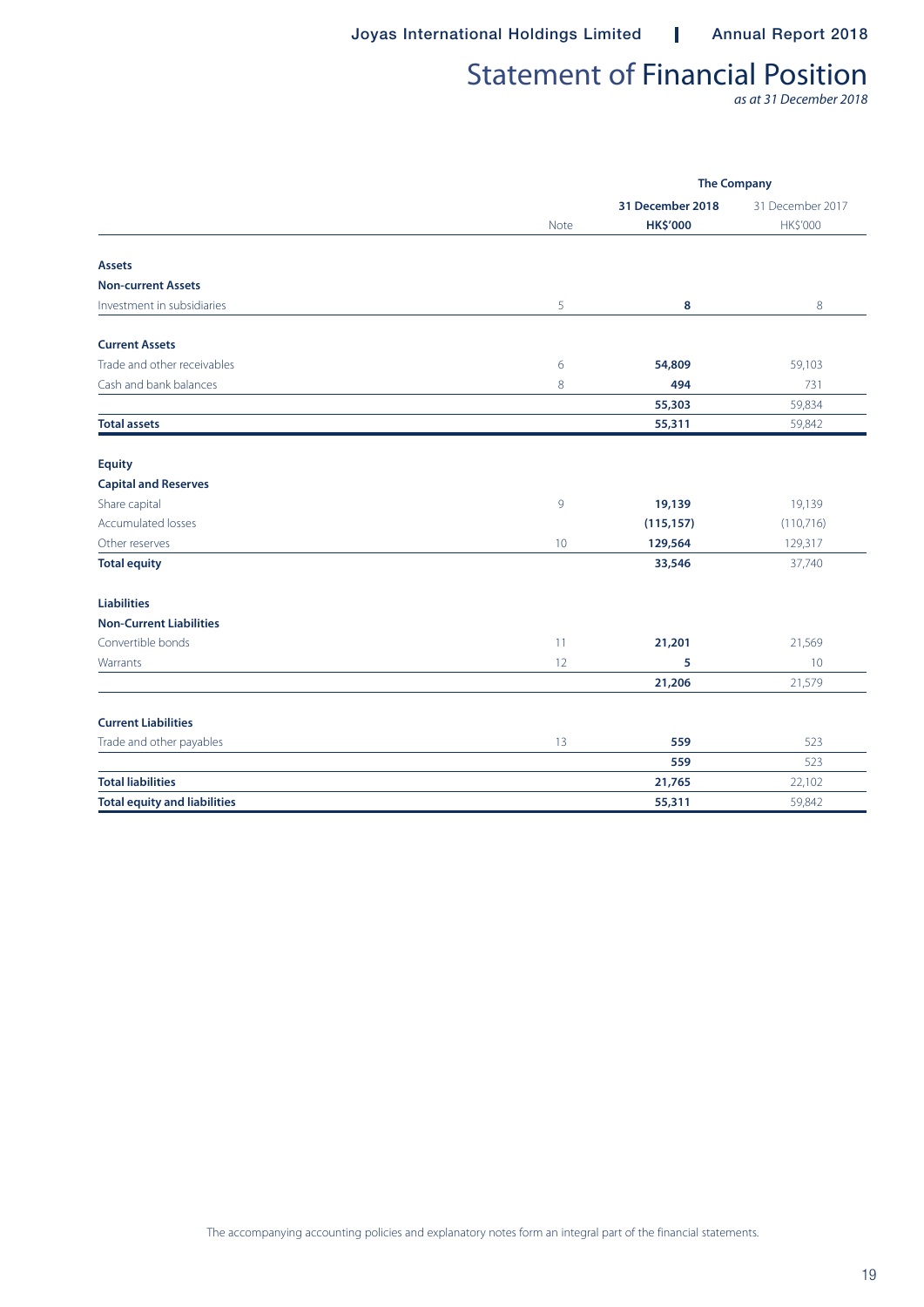# Consolidated Statement of Profit or Loss and other Comprehensive Income

*for the year ended 31 December 2018*

|                                                                              |             | <b>Year ended</b><br>31 December<br>2018 | Year ended<br>31 December<br>2017 |
|------------------------------------------------------------------------------|-------------|------------------------------------------|-----------------------------------|
|                                                                              | <b>Note</b> | <b>HK\$'000</b>                          | <b>HK\$'000</b>                   |
|                                                                              |             |                                          |                                   |
| Revenue - interest income                                                    | 15          | 2,565                                    | 1,981                             |
| Other income                                                                 | 16          | 905                                      | 1,384                             |
| Administrative expenses                                                      |             | (6, 375)                                 | (7, 128)                          |
| Other operating expenses                                                     |             | (200)                                    | (222)                             |
| Finance costs                                                                | 17          | (1,506)                                  | (3,052)                           |
| Share of profit of an associate                                              | 3           | 169                                      |                                   |
| Loss before taxation                                                         | 18          | (4, 442)                                 | (7,037)                           |
| <b>Taxation</b>                                                              | 19          |                                          | (157)                             |
| Loss for the year                                                            |             | (4, 442)                                 | (7, 194)                          |
|                                                                              |             |                                          |                                   |
| Other comprehensive income after tax:                                        |             |                                          |                                   |
| Items that may be reclassified subsequently to profit or loss:               |             |                                          |                                   |
| Reclassification of currency translation reserve on disposal of subsidiary   |             | 564                                      |                                   |
| Share of foreign currency translation differences of<br>associated companies | 3           | 134                                      |                                   |
| Currency translation differences arising on consolidation                    |             | (786)                                    | (33)                              |
| Other comprehensive loss for the year, net of tax of nil                     |             | (88)                                     | (33)                              |
| Total comprehensive loss for the year                                        |             | (4,530)                                  | (7,227)                           |
|                                                                              |             |                                          |                                   |
| Loss attributable to:                                                        |             |                                          |                                   |
| Owners of the Company                                                        |             | (3,812)                                  | (6, 595)                          |
| Non-controlling interests                                                    |             | (630)                                    | (599)                             |
|                                                                              |             | (4, 442)                                 | (7, 194)                          |
| Total comprehensive loss attributable to:                                    |             |                                          |                                   |
| Owners of the Company                                                        |             | (3,657)                                  | (6, 594)                          |
| Non-controlling interests                                                    |             | (873)                                    | (633)                             |
|                                                                              |             | (4, 530)                                 | (7,227)                           |
|                                                                              |             |                                          |                                   |
|                                                                              |             | <b>HK</b> cents                          | <b>HK</b> cents                   |
| Loss per share                                                               |             |                                          |                                   |
| - Basic and diluted                                                          | 21          | (0.20)                                   | (0.34)                            |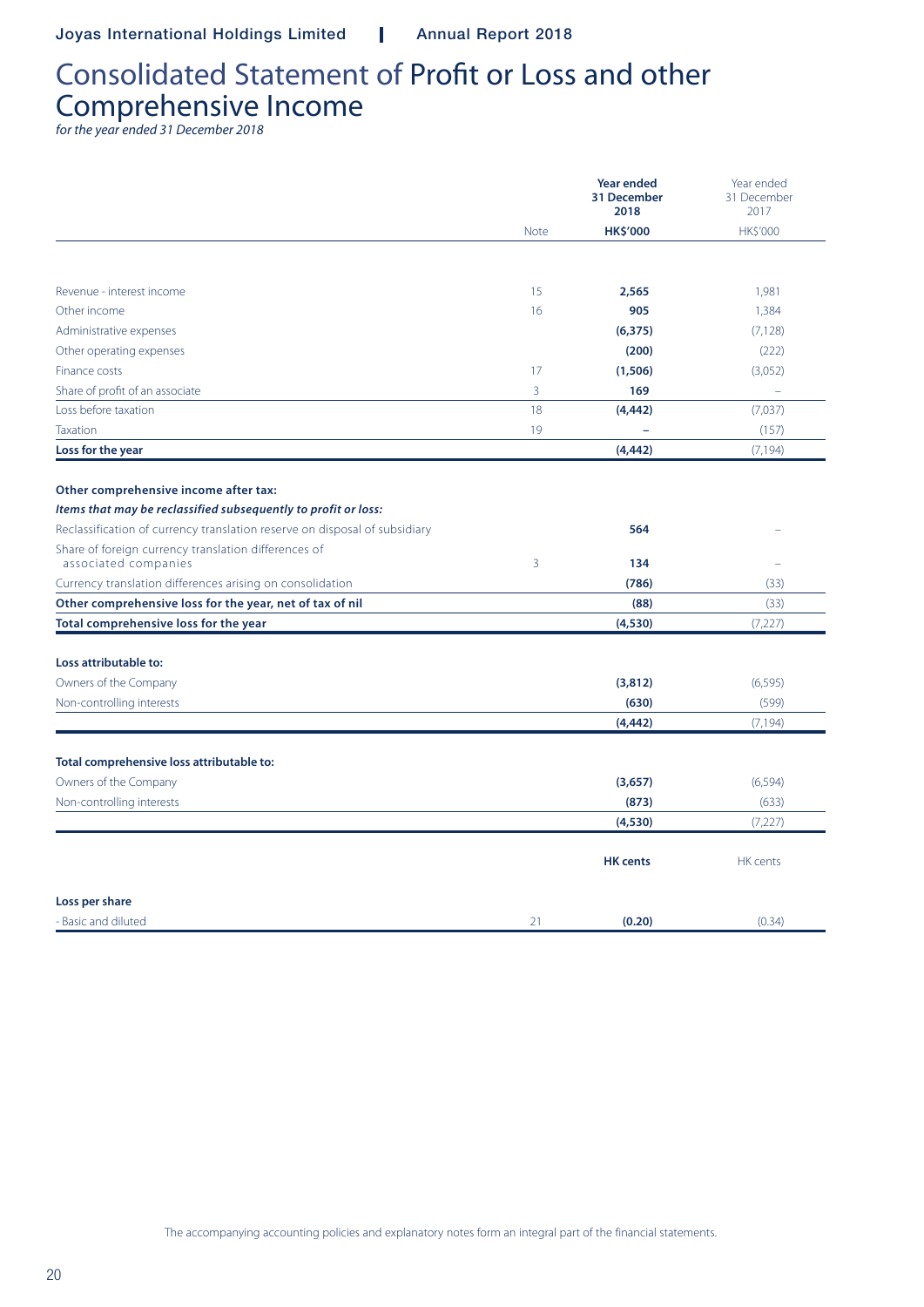# Consolidated Statement of Changes in Equity

*for the financial year ended 31 December 2018*

|                                                                     | Attributable to owners of the Company |                 |                    |                 |                 |                 |                                      |                 |                 |                 |
|---------------------------------------------------------------------|---------------------------------------|-----------------|--------------------|-----------------|-----------------|-----------------|--------------------------------------|-----------------|-----------------|-----------------|
|                                                                     |                                       |                 |                    |                 |                 | Foreign         |                                      |                 |                 |                 |
|                                                                     |                                       |                 |                    | <b>Share</b>    | Capital         | currency        |                                      |                 | Non-            |                 |
|                                                                     | <b>Share</b>                          | <b>Share</b>    | <b>Contributed</b> | option          |                 |                 | contribution translation Accumulated |                 | controlling     | <b>Total</b>    |
|                                                                     | capital                               | premium         | surplus            | reserve         | reserve         | reserve         | losses                               | <b>Total</b>    | interests       | equity          |
|                                                                     | <b>HK\$'000</b>                       | <b>HK\$'000</b> | <b>HK\$'000</b>    | <b>HK\$'000</b> | <b>HK\$'000</b> | <b>HK\$'000</b> | <b>HK\$'000</b>                      | <b>HK\$'000</b> | <b>HK\$'000</b> | <b>HK\$'000</b> |
|                                                                     |                                       |                 |                    |                 |                 |                 |                                      |                 |                 |                 |
|                                                                     |                                       |                 |                    |                 |                 |                 |                                      |                 |                 |                 |
|                                                                     |                                       |                 |                    |                 |                 |                 |                                      |                 |                 |                 |
| At 1 January 2017                                                   | 19,139                                | 51,180          | 52,677             | 2,022           | 5,252           | (96)            | (84, 426)                            | 45,748          | (9,492)         | 36,256          |
| Loss for the year                                                   |                                       |                 |                    |                 |                 |                 | (6, 595)                             | (6, 595)        | (599)           | (7, 194)        |
| <b>Other comprehensive</b><br>income:                               |                                       |                 |                    |                 |                 |                 |                                      |                 |                 |                 |
| - Foreign currency<br>translation differences                       |                                       |                 |                    |                 |                 | $\mathbf{1}$    |                                      | $\mathbf{1}$    | (34)            | (33)            |
| <b>Total comprehensive</b><br>income for the year                   |                                       |                 |                    |                 |                 | $\mathbf{1}$    | (6, 595)                             | (6, 594)        | (633)           | (7, 227)        |
| <b>Contributions by and</b>                                         |                                       |                 |                    |                 |                 |                 |                                      |                 |                 |                 |
| distributions to<br>owners                                          |                                       |                 |                    |                 |                 |                 |                                      |                 |                 |                 |
| Disposal of<br>subsidiaries (Note 5)                                |                                       |                 |                    |                 | 54              |                 |                                      | 54              | 10,611          | 10,665          |
| - Equity-settled share-<br>based payment<br>transactions            |                                       |                 |                    | 456             |                 |                 |                                      | 456             |                 | 456             |
| - Capital contribution                                              |                                       |                 |                    |                 |                 |                 |                                      |                 |                 |                 |
| by non-controlling<br>interest in a subsidiary                      |                                       |                 |                    |                 |                 |                 |                                      |                 | 1,755           | 1,755           |
| <b>Total transactions</b><br>with owners,                           |                                       |                 |                    |                 |                 |                 |                                      |                 |                 |                 |
| recognised directly                                                 |                                       |                 |                    |                 |                 |                 |                                      |                 |                 |                 |
| in equity                                                           |                                       |                 |                    | 456             | 54              |                 |                                      | 510             | 12,366          | 12,876          |
| At 31 December 2017                                                 | 19,139                                | 51,180          | 52,677             | 2,478           | 5,306           | (95)            | (91, 021)                            | 39,664          | 2,241           | 41,905          |
| At 1 January 2018                                                   | 19,139                                | 51,180          | 52,677             | 2,478           | 5,306           | (95)            | (91, 021)                            | 39,664          | 2,241           | 41,905          |
| Loss for the year                                                   |                                       |                 |                    |                 |                 | $\equiv$        | (3,812)                              | (3,812)         | (630)           | (4, 442)        |
| <b>Other comprehensive</b><br>income:                               |                                       |                 |                    |                 |                 |                 |                                      |                 |                 |                 |
| - Share of foreign<br>currency translation<br>differences of        |                                       |                 |                    |                 |                 |                 |                                      |                 |                 |                 |
| associated companies<br>Reclassification of<br>currency translation |                                       |                 |                    |                 |                 | 94              |                                      | 94              | 40              | 134             |
| reserve on disposal of<br>subsidiary                                |                                       |                 |                    |                 |                 | 564             |                                      | 564             |                 | 564             |
| - Currency translation<br>differences arising on<br>consolidation   |                                       |                 |                    |                 |                 | (503)           |                                      | (503)           | (283)           | (786)           |
| <b>Total comprehensive</b>                                          |                                       |                 |                    |                 |                 |                 |                                      |                 |                 |                 |
| income for the year                                                 |                                       |                 |                    |                 |                 | 155             | (3,812)                              | (3,657)         | (873)           | (4, 530)        |
| <b>Contributions by and</b><br>distributions to<br>owners           |                                       |                 |                    |                 |                 |                 |                                      |                 |                 |                 |
| Disposal of<br>subsidiaries                                         |                                       |                 |                    |                 |                 | 34              |                                      | 34              | (1,934)         | (1,900)         |
| - Equity-settled share-<br>based payment<br>transactions            |                                       |                 |                    | 247             |                 |                 |                                      | 247             |                 | 247             |
| <b>Total transactions</b>                                           |                                       |                 |                    |                 |                 |                 |                                      |                 |                 |                 |
| with owners,<br>recognised directly in                              |                                       |                 |                    |                 |                 |                 |                                      |                 |                 |                 |
| equity                                                              |                                       |                 |                    | 247             |                 | 34              |                                      | 281             | (1, 934)        | (1,653)         |
| At 31 December 2018                                                 | 19,139                                | 51,180          | 52,677             | 2,725           | 5,306           | 94              | (94, 833)                            | 36,288          | (566)           | 35,722          |

The accompanying accounting policies and explanatory notes form an integral part of the financial statements.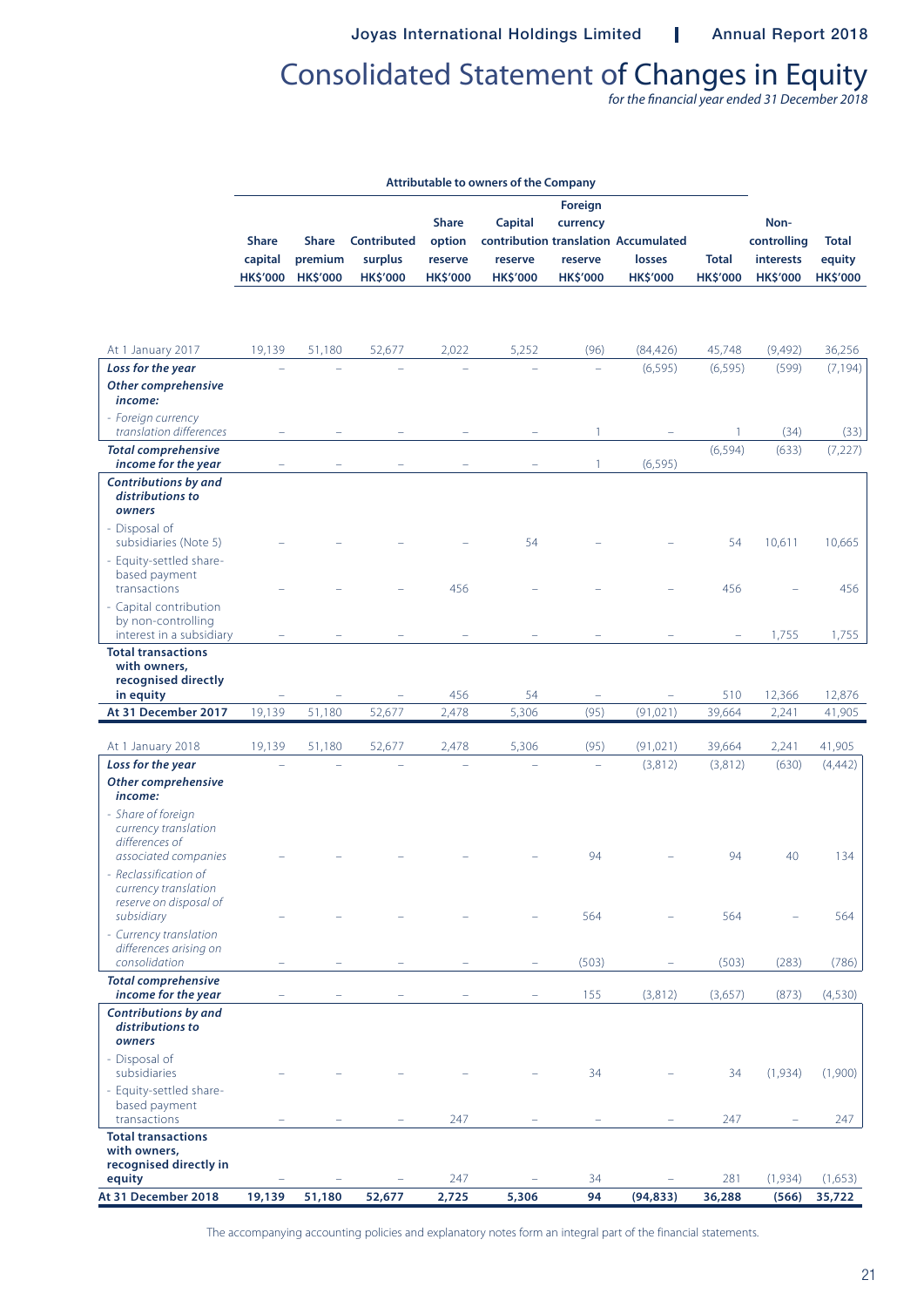# Consolidated Statement of Cash Flows

*for the financial year ended 31 December 2018*

|                                                                     | <b>Note</b> | <b>Year ended</b><br>31 December 2018 | Year ended<br>31 December 2017 |  |
|---------------------------------------------------------------------|-------------|---------------------------------------|--------------------------------|--|
|                                                                     |             | <b>HK\$'000</b>                       | HK\$'000                       |  |
| <b>Cash Flows from Operating Activities</b>                         |             |                                       |                                |  |
| Loss before taxation                                                |             | (4, 442)                              | (7,037)                        |  |
| Adjustments for:                                                    |             |                                       |                                |  |
| Depreciation of property, plant and equipment                       | 4           | 24                                    | 28                             |  |
| Loss/(gain) on disposal of subsidiaries                             | 5           | 200                                   | (1,265)                        |  |
| Fair value gain on warrants                                         | 12          | (5)                                   | (59)                           |  |
| Fair value (gain)/loss on derivative component of convertible bonds | 11          | (278)                                 | 96                             |  |
| Fair value gain on FVTPL                                            |             | (584)                                 |                                |  |
| Interest expense                                                    | 17          | 1,674                                 | 1,741                          |  |
| Interest income                                                     | 16          | (38)                                  | (60)                           |  |
| Share-based payment expense                                         | 20          | 247                                   | 456                            |  |
| Unrealised exchange (gain)/loss                                     |             | (168)                                 | 1,311                          |  |
| Write-off of intangible assets                                      |             |                                       | 600                            |  |
| Share of results of associate                                       |             | (169)                                 |                                |  |
| Operating loss before working capital changes                       |             | (3,539)                               | (4,189)                        |  |
| Currency translation adjustments                                    |             | 1,087                                 |                                |  |
| Changes in trade and other receivables                              |             | (48)                                  | (4,085)                        |  |
| Changes in loan and advances                                        |             | 2,280                                 | (12,780)                       |  |
| Changes in trade and other payables                                 |             | 1,070                                 | (549)                          |  |
| Cash generated from/(used in) operations                            |             | 850                                   | (21, 603)                      |  |
| Income tax refund/(paid)                                            |             | 73                                    | (101)                          |  |
| Net cash generated from/(used in) operating activities              |             | 923                                   | (21,704)                       |  |
| <b>Cash Flows from Investing Activities</b>                         |             |                                       |                                |  |
| Net cash inflow/(outflow) from disposal of subsidiaries             | 5           | 7,492                                 | (2, 917)                       |  |
| Interest received                                                   | 16          | 38                                    | 60                             |  |
| Net cash generated from/(used in) investing activities              |             | 7,530                                 | (2,857)                        |  |
| <b>Cash Flows from Financing Activities</b>                         |             |                                       |                                |  |
| Advances from related parties (non-trade)                           |             |                                       | 2,651                          |  |
| Interest paid on convertible bonds (Note A)                         | 11          | (1,464)                               | (1,426)                        |  |
| Proceeds from borrowings (Note A)                                   |             |                                       | 4,300                          |  |
| Interest paid (Note A)                                              |             | (14)                                  | (94)                           |  |
| Repayment of borrowings (Note A)                                    |             | (4,300)                               | (10, 837)                      |  |
| (Increase)/decrease in pledged bank deposits                        |             | (44)                                  | 20,688                         |  |
| Net cash (used in)/generated from financing activities              |             | (5,822)                               | 15,282                         |  |
| Net increase/(decrease) in cash and cash equivalents                |             | 2,631                                 | (9,279)                        |  |
| Cash and cash equivalents at beginning of year                      |             | 3,846                                 | 13,158                         |  |
| Effects of exchange rate fluctuations on cash and cash equivalents  |             |                                       | (33)                           |  |
| Cash and cash equivalents at end of year                            | $8\,$       | 6,477                                 | 3,846                          |  |

The accompanying accounting policies and explanatory notes form an integral part of the financial statements.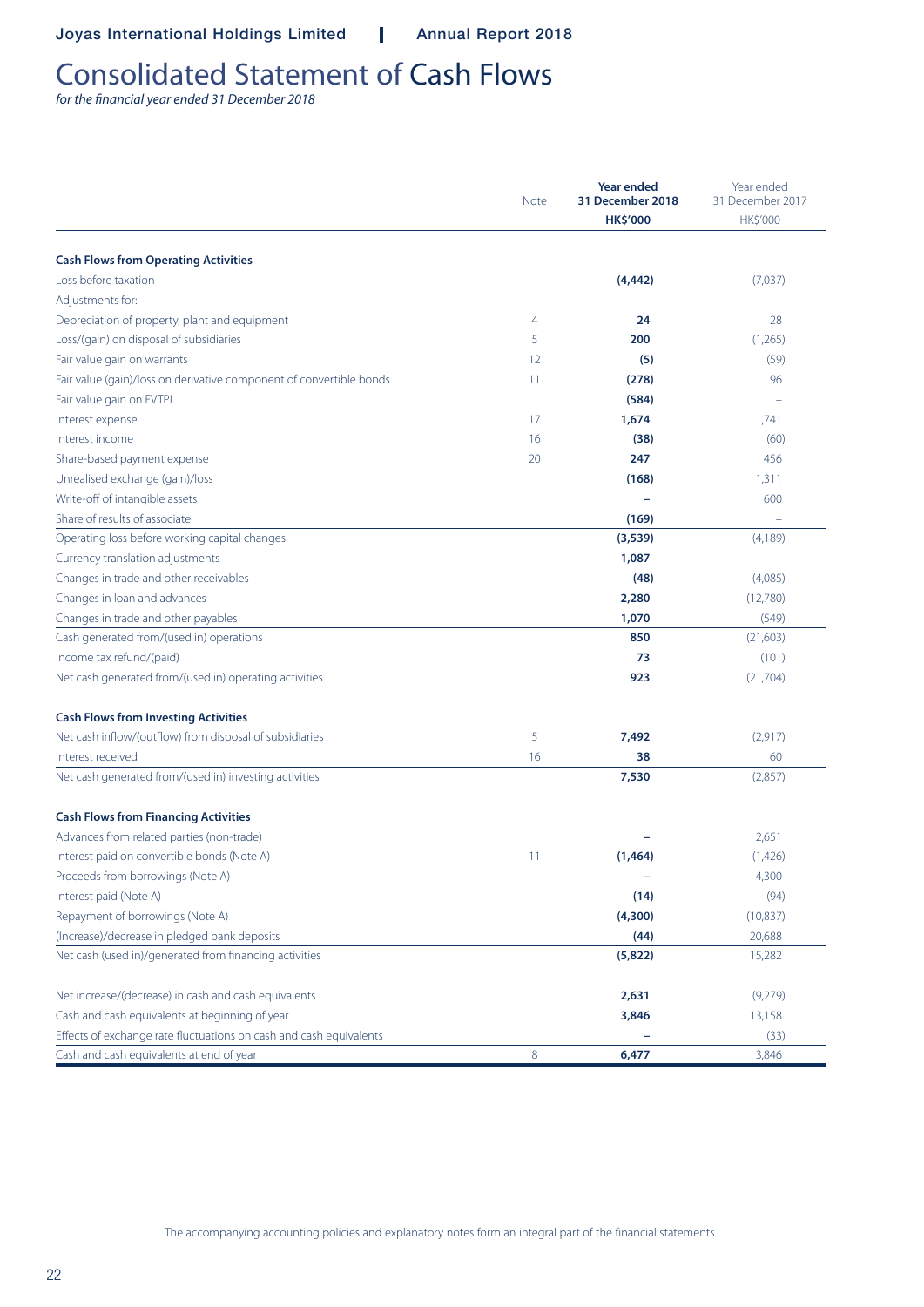# Consolidated Statement of Cash Flows

*for the financial year ended 31 December 2018*

#### Note A:

#### **Reconciliation of liabilities arising from financing activities**

The following is the disclosures of the reconciliation of items for which cash flows have been, or would be, classified as financing activities, excluding equity items:

|                   |                     |                                             | Non-cash changes<br>Cash flow-                   |                          |                             |                                   |                     |  |  |
|-------------------|---------------------|---------------------------------------------|--------------------------------------------------|--------------------------|-----------------------------|-----------------------------------|---------------------|--|--|
|                   | 31 December<br>2017 | Cash flow-<br><b>Proceeds from</b><br>loans | <b>Repayment of</b><br>principal and<br>interest | <b>Disposal</b>          | <b>Interests</b><br>expense | Foreign<br>exchange<br>difference | 31 December<br>2018 |  |  |
|                   | <b>HKS'000</b>      | <b>HKS'000</b>                              | <b>HK\$'000</b>                                  | <b>HK\$'000</b>          | <b>HKS'000</b>              | <b>HKS'000</b>                    | <b>HK\$'000</b>     |  |  |
| Convertible bonds | 21,279              | -                                           | (1,464)                                          | -                        | 1.540                       | (168)                             | 21,187              |  |  |
| Bank loans        | 4,300               | $\overline{\phantom{0}}$                    | (4, 312)                                         | $\overline{\phantom{0}}$ | $\overline{2}$              | $\overline{\phantom{0}}$          |                     |  |  |
| Other borrowings  | 1,252               |                                             | (2)                                              | -                        | 122                         | $\overline{\phantom{0}}$          | 1,372               |  |  |

|                   |                     |                                             | Cash flow-                                       | Non-cash changes         |                                                |                                   |                                        |
|-------------------|---------------------|---------------------------------------------|--------------------------------------------------|--------------------------|------------------------------------------------|-----------------------------------|----------------------------------------|
|                   | 31 December<br>2016 | Cash flow-<br><b>Proceeds from</b><br>loans | <b>Repayment of</b><br>principal and<br>interest | <b>Disposal</b>          | <b>Interests</b><br>expense<br><b>HK\$'000</b> | Foreign<br>exchange<br>difference | 31 December<br>2017<br><b>HK\$'000</b> |
|                   | <b>HK\$'000</b>     | <b>HK\$'000</b>                             | <b>HK\$'000</b>                                  | <b>HK\$'000</b>          |                                                | <b>HK\$'000</b>                   |                                        |
| Convertible bonds | 19.867              | -                                           | (1,426)                                          | $\overline{\phantom{a}}$ | 1,527                                          | 1,311                             | 21,279                                 |
| Bank loans        | 15.139              | 4.300                                       | (10,931)                                         | (4,302)                  | 94                                             | $\equiv$                          | 4,300                                  |
| Other borrowings  | 1,132               |                                             |                                                  |                          | 120                                            | $\overline{\phantom{0}}$          | ,252                                   |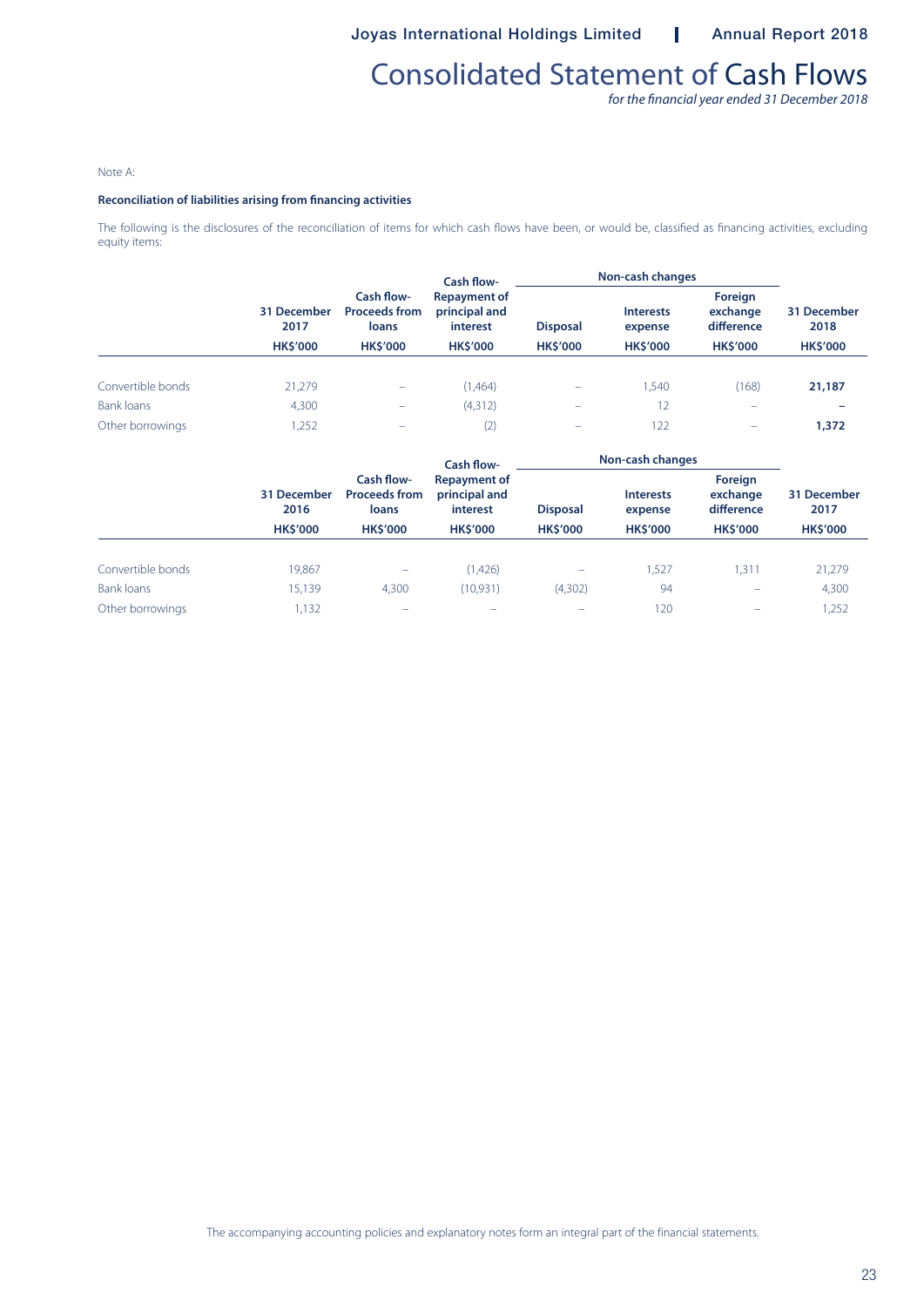*for the financial year ended 31 December 2018*

#### **1 General information**

Joyas International Holdings Limited (the "**Company**") was incorporated in Bermuda as an exempted company with limited liability under the Companies Act 1981 of Bermuda on 4 October 2006. The registered office of the Company is located at Canon's Court, 22 Victoria Street, Hamilton HM12, Bermuda and its principal place of business is located at Unit E, 12/F, Kwai Shing Industrial Building, Phase 2, 42-46 Tai Lin Pai Road, Kwai Chung, New Territories, Hong Kong. The Company's shares have been listed on the Singapore Exchange Securities Trading Limited ("**SGX-ST**") since 13 March 2008. On 5 May 2016, the listing of the Company's shares was transferred from the Main Board to Catalist of the SGX-ST.

The principal activity of the Company is investment holding. The principal activities of the subsidiaries are disclosed in Note 5 to these consolidated financial statements. The directors consider the ultimate holding company to be Joyas Investment Group Limited, a company incorporated in the British Virgin Islands (the "**BVI**").

The financial statements are presented in Hong Kong Dollar ("**HK\$**"), which is also the functional currency of the Company and all values are rounded to the nearest thousand ("**HK\$'000**") except otherwise indicated.

The financial statements for the year ended 31 December 2018 were approved for issue by the board of directors on 3 April 2019.

#### **2(a) Going concern**

For the financial year ended 31 December 2018, the Group incurred net losses and had net operating cash inflow/outflows of HK4,442,000 (2017 - HK\$7,194,000) and HK\$923,000 (inflow) (2017 - HK\$21,704,000 (outflow) ), respectively. The Group is in loss making position continuously for the last three years. In addition, the Group and the Company has a convertible bond due in February 2020 of S\$3,503,459 (HK\$21,187,000).

These matters indicate the existence of a material uncertainty which cast a significant doubt on the Group's and the Company's ability to continue as going concerns.

Notwithstanding the above, management believes that the Group and the Company will have sufficient resources to continue in operation for the foreseeable future after taking into consideration the following:

- (i) As at 31 December 2018, the Group had net current assets and net assets of HK\$53,988,000 (2017 HK\$63,422,000) and HK\$35,722,000 (2017 - HK\$41,905,000), respectively, while the Company had net current assets and net assets of HK\$54,744,000 (2017 - HK\$59,311,000) and HK\$33,546,000 (2017 - HK\$37,740,000), respectively.
- (ii) Financing business is profitable and operating losses are mainly due to Group's overheads which are relatively limited.
- (iii) Receipt of sales consideration receivables relating to disposal of subsidiaries by the Group during the previous year ended 31 December 2017.

Accordingly, the directors consider it appropriate that these financial statements are prepared on a going concern basis.

#### **2(b) Basis of preparation**

The financial statements are prepared in accordance with International Financial Reporting Standards ("**IFRS**") including interpretations promulgated by the International Financial Reporting Interpretations Committee ("**IFRIC**") issued by the International Accounting Standards Board ("**IASB**"). The financial statements also include the applicable disclosure requirements of the Listing Manual Section B: Rules of the Catalist (the "**Catalist Rules**") of the SGX-ST.

The significant accounting policies that have been used in the preparation of these financial statements are summarised below. These policies have been consistently applied to all the years presented, unless otherwise stated.

The financial statements have been prepared under historical cost convention, except as disclosed in the accounting policies below.

Accounting estimates and assumptions are used in the preparation of the financial statements. Although these estimates are based on management's best knowledge and judgement of current events and actions, actual results may ultimately differ from those estimates. The areas involving a higher degree of judgement or complexity, or areas where assumptions and estimates are significant to the financial statements, are disclosed below.

#### **Significant accounting estimates and judgements**

The preparation of the financial statements in conformity with IFRS requires the use of judgements, estimates and assumptions that affect the reported amounts of assets and liabilities and disclosure of contingent assets and liabilities at the date of the financial statements and the reported amounts of revenues and expenses during the financial year. Although these estimates are based on management's best knowledge of current events and actions, actual results may differ from those estimates.

The significant accounting estimates and assumptions used and areas involving a significant judgement are described below:

#### **Significant judgements in applying accounting policies**

#### Income taxes

The Group is subject to income taxes in Hong Kong. Significant judgement is required in determining the provision for income taxes and the timing of payment of the related tax. There are certain transactions and calculations for which the ultimate tax determination is uncertain during the ordinary course of business. The Group recognises liabilities for anticipated tax based on estimates of whether additional taxes will be due. Where the final tax outcome of these matters is different from the amounts that were initially recorded, such differences will impact the income tax provision in the period in which such determination is made.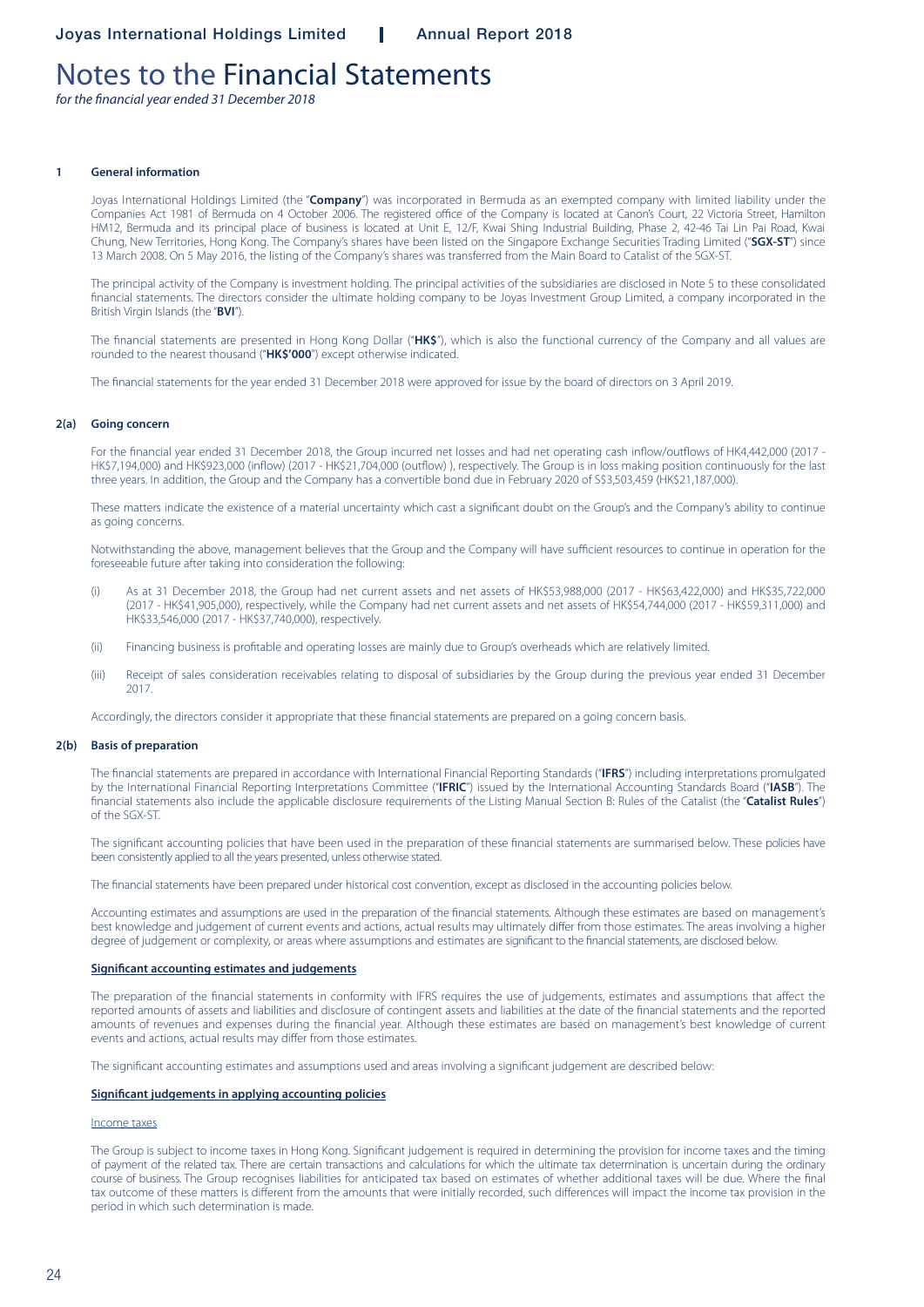*for the financial year ended 31 December 2018*

#### **2(b) Basis of preparation (Cont'd)**

#### **Significant judgements in applying accounting policies (Cont'd)**

#### Investment in Associated Company

Management has considered the Group's representation in the board of PT Global Linker Indonesia and contractual terms in the shareholders agreement, and has determined that it has significant influence on PT Global Linker Indonesia through the Group's shareholding of 49% but not control or joint control. Consequently, this investment has been classified as an associated company.

#### **Significant accounting estimates and assumptions used in applying accounting policies**

#### Impairment of loans and advances and calculation of loss allowances

The Group has invested in loans and advances with a carrying value of HK\$18,500,000 (2017 - HK\$20,780,000) as at 31 December 2018. The Group assesses whether or not there is an impairment of loans and advances by conducting the credit assessment on a loan-by-loan basis at the Credit Committee Meetings, which are held twice a year. The committee members assessed the probability of default and loss given default of each loan. In making their judgements, the manner in which the management considers the financial capabilities of the Ultimate Borrowers (the ultimate borrowers of the loan granted) include the credit portfolio of the individual loan debtors granted and the assessment of the loan to security ratio.

To the best of the knowledge of the directors of the Group given the understanding and perspective of the Ultimate Borrowers' capability, after considering the probability of default and loss given default, the expected credit loss is not material. The Group has also assessed the financial abilities of the underwriters for repayment of debts in the event of default of repayment by the Ultimate Borrowers to determine the likely loss given default quantum.

If the financial conditions of debtors of the Group were to deteriorate, resulting in increased probability of default, provision for impairment may be required. The carrying amounts of the Group's and the Company's loans and receivables as at 31 December 2018 are disclosed in Note 6 to the financial statements.

When measuring ECL, the Group uses reasonable and supportable forward-looking information, which is based on assumptions and forecasts of future economic conditions. Loss given default is an estimate of the loss arising on default. It is based on the difference between the contractual cash flows due and those that the lender would expect to receive, taking into account cash flows from collateral and integral credit enhancements. Probability of default constitutes a key input in measuring ECL.

Probability of default is an estimate of the likelihood of default over a given time horizon, the calculation of which includes historical data, assumptions and expectations of future conditions. As the calculation of loss allowance on loans and receivables is subject to assumptions and forecasts, any changes to these estimations will affect the amounts of loss allowance recognised and the carrying amounts of loans and receivables.

Details of ECL measurement and carrying value of loans and receivables at reporting date are disclosed in Note 24.

#### Business model assessment

Classification and measurement of financial assets depends on the results of the SPPI and the business model test (refer to Note 2e). The Group determines the business model at a level that reflects how groups of financial assets are managed together to achieve a particular business objective. This assessment includes judgement reflecting all relevant evidence including how the performance of the assets is evaluated and their performance measured, the risks that affect the performance of the assets and how these are managed and how the managers of the assets are compensated. The Group monitors financial assets measured at amortised cost or fair value through other comprehensive income that are derecognised prior to their maturity to understand the reasons for their disposal and whether the reasons are consistent with the objective of the business for which the asset was held. Financial assets are not reclassified subsequent to their initial recognition unless the Group changes its business model for managing financial assets, in which case all affected financial assets are reclassified on the first day of the first reporting period following the change in the business model.

#### Impairment of amounts due from subsidiaries and associate and calculation of loss allowance

Determining whether amounts due from subsidiaries and associate are impaired requires an estimation of the amounts and timing of future cash flows based on historical loss experience for assets with similar credit risk using the effective interest rate.

At the reporting date, the carrying amounts of amounts due from subsidiaries (non-trade) and associate are HK\$50,089,000 (2017 - HK\$46,887,000 and HK\$10,672,000 (2017 - Nil) respectively. Management has evaluated ECL of the amounts using reasonable and supportable forward-looking information, which is based on assumptions and forecasts of future economic conditions. Loss given default is an estimate of the loss arising on default. It is based on the difference between the contractual cash flows due and those that the lender would expect to receive, taking into account cash flows from collateral and integral credit enhancements. Probability of default constitutes a key input in measuring ECL.

Probability of default is an estimate of the likelihood of default over a given time horizon, the calculation of which includes historical data, assumptions and expectations of future conditions. As the calculation of loss allowance on amounts due from subsidiaries and associate is subject to assumptions and forecasts, any changes to these estimations will affect the amounts of loss allowance recognised and the carrying amounts of amounts due from subsidiaries and associate.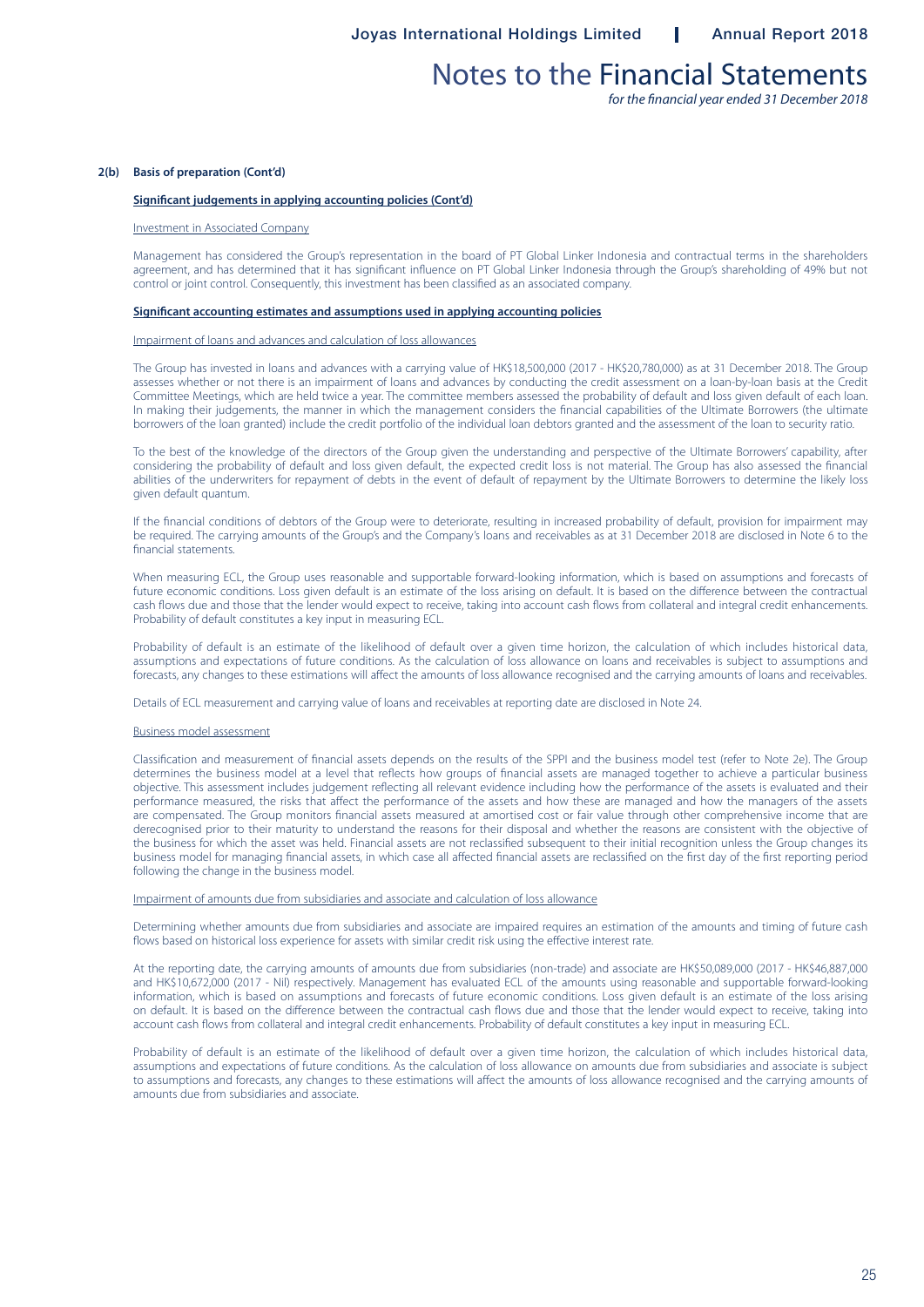*for the financial year ended 31 December 2018*

#### **2(c) Interpretations and amendments to published standards effective in 2018**

In the current financial year, the Group has adopted all the new and revised IFRS and Interpretations of FRS ("**IFRIC**") that are relevant to its operations and effective for the current financial year. The adoption of these IFRSs and IFRICs did not have a material impact on the financial statements of the Group and the Company in the period of their initial adoption for the following new or amended IFRS issued and effective in 2018:

#### **IFRS 15: Revenue from Contracts with Customers**

IFRS 15 replaces IAS 18 'Revenue', IAS 11 'Construction contracts' and other revenue-related interpretations. It applies to all contracts with customers, except for leases, financial instruments, insurance contracts and certain guarantee contracts and non-monetary exchange contracts. IFRS 15 provides a single, principle-based model to be applied to all contracts with customers. An entity recognises revenue in accordance with the core principle in IFRS 15 by applying a 5-step approach.

Under IFRS 15, an entity recognises revenue when (or as) a performance obligation is satisfied, i.e. when "control" of the goods or services underlying the particular performance obligation is transferred to the customer. The entity is required to exercise judgement, taking into consideration all of the relevant facts and circumstances when applying each step of the model; to contracts with their customers. The standard also specifies the accounting for incremental costs of obtaining a contract and the costs directly related to fulfilling a contract.

The Group adopted IFRS 15 using the full retrospective approach. The Group has elected the practical expedient to apply the standard to contracts that are not completed at the date of initial application.

At the date of initial application and 31 December 2018, the Group has assessed that the adoption of IFRS 15 does not have any material impact to the financial position and results of the Group.

#### **IFRS 9: Financial Instruments**

IFRS 9 replaces IAS 39 Financial Instruments: Recognition and Measurement for annual periods beginning on or after 1 January 2018. It includes guidance on (i) the classification and measurement of financial assets and financial liabilities; (ii) impairment requirements for financial assets; and (iii) general hedge accounting. Financial assets are classified according to their contractual cash flow characteristics and the business model under which they are held. The impairment requirements in IFRS 9 are based on expected credit loss model and replace IAS 39 incurred loss model.

The Group and the Company applied IFRS 9 using a modified retrospective approach, with date of initial application on 1 January 2018. The Group and the Company have not restated the comparative information, which continues to be reported under IAS 39. Differences arising from the adoption of IFRS 9 have been recognised directly in retained earnings and other components of equity.

#### Classification and measurement

Under IFRS 9, the Group and the Company classify its financial assets based on entity's business model for managing the financial assets and the contractual cash flow characteristics of the financial assets. The assessment of the Group's and the Company's business model was made as of the date of initial application on 1 January 2018. The assessment of whether contractual cash flows on debt instruments are solely comprised of principal and interest was made based on the facts and circumstances as at the initial recognition of the assets.

The following are the changes in classification and measurement arising from adopting IFRS 9:

• Loans and receivables (including trade and other receivables (excluding prepayments), other non-current assets and cash and cash equivalents) as at 31 December 2017 are held to collect contractual cash flows and give rise to cash flows representing solely payments of principal and interest. These are classified and measured as debt instruments at amortised cost beginning 1 January 2018.

At the date of initial application and 31 December 2018, the Group has assessed that the adoption of IFRS 9 does not have any material impact to the financial position and results of the Group.

#### **2(d) IFRS not yet effective**

At the date of authorisation of these financial statements, certain new standards, and amendments to existing standards have been published by the IASB that are not yet effective, and have not been adopted early by the Group. Information on those expected to be relevant to the Group's financial statements is provided below.

Management anticipates that all relevant pronouncements will be adopted in the Group's accounting policies for the first period beginning after the effective date of the pronouncement. The directors do not anticipate that the application of these new or amended IFRS and IFRIC will have a material impact on the financial statements of the Group and the Company except for the following which may be relevant to the Group or may have a significant effect on the consolidated financial statements in future financial periods.

#### *IFRS 16 Leases*

IFRS 16 replaces the existing IAS 17: Leases. It reforms lessee accounting by introducing a single lessee accounting model. Lessees are required to recognise all leases on their balance sheets to reflect their rights to use leased assets (a "right-of-use" asset) and the associated obligations for lease payments (a lease liability), with limited exemptions for short term leases (less than 12 months) and leases of low value items. In addition, the nature of expenses related to those leases will change as IFRS 16 replaces the straight-line operating lease expense with depreciation charge of right-ofuse asset and interest expense on lease liability. The accounting for lessors will not change significantly.

The Group plans to adopt the new standard on the required effective date using the modified retrospective approach and recognises any differences in the carrying amounts of financial assets and financial liabilities resulting from the adoption of IFRS 16 at the date of initial application in the opening retained earnings as at 1 January 2019. Right-of-use assets are recognised at an amount equal to the lease liability (adjusted for any prepaid or accrued lease payments) on adoption.

The standard is effective for annual periods beginning on or after 1 January 2019. The Group does not expect the adoption of IFRS 16 to have significant impact on its financial position and financial results for the financial year ending 31 December 2019.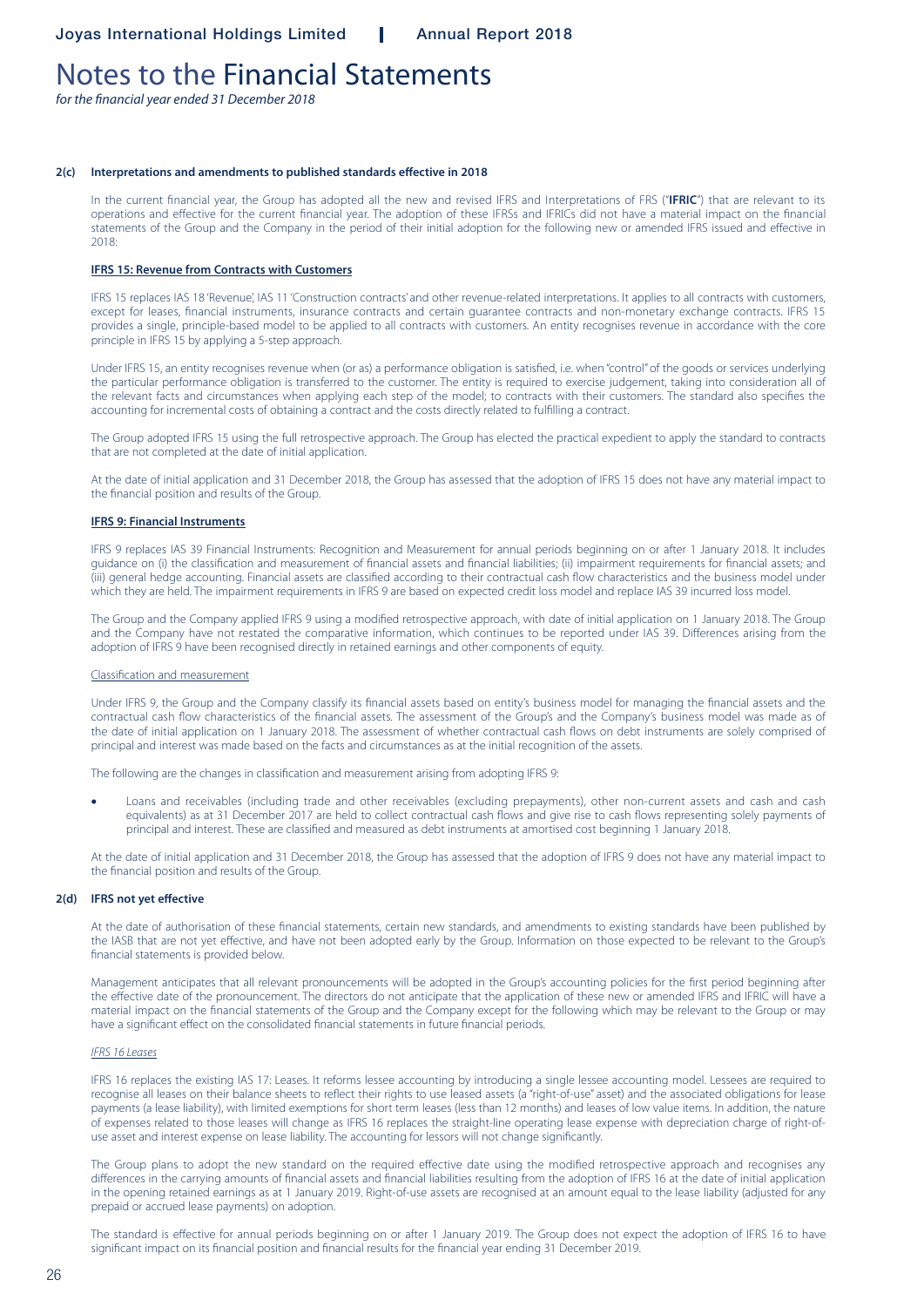*for the financial year ended 31 December 2018*

#### **2(e) Summary of significant accounting policies**

#### **Consolidation**

The consolidated financial statements comprise the financial statements of the Company and its subsidiaries as at the end of the reporting period. The financial statements of the subsidiaries used in the preparation of the consolidated financial statements are prepared for the same reporting date as the Company. Consistent accounting policies are applied to like transactions and events in similar circumstances.

All intra-group balances, income and expenses and unrealised gains and losses resulting from intra-group transactions and dividends are eliminated in full.

Subsidiaries are consolidated from the date of acquisition, being the date on which the Group obtains control and continue to be consolidated until the date that such control ceases.

Losses and other comprehensive income are attributable to the non-controlling interest even if that results in a deficit balance.

A subsidiary is an investee that is controlled by the Group. The Group controls an investee when it is exposed, or has rights, to variable returns from its involvement with the investee and has the ability to affect those returns through its power over the investee.

Thus, the Group controls an investee if and only if the Group has all of the following:

- power over the investee;
- exposure, or rights or variable returns from its involvement with the investee; and
- the ability to use its power over the investee to affect its returns

The Group reassesses whether or not it controls an investee if facts and circumstances indicate that there are changes to one or more of the three elements of control listed above.

When the Group has less than a majority of the voting rights of an investee, it has power over the investee when the voting rights are sufficient to give it the practical ability to direct the relevant activities of the investee unilaterally. The Group considers all relevant facts and circumstances in assessing whether or not the Group's voting rights in an investee are sufficient to give it power, including:

- the size of the Group's holding of voting rights relative to the size and dispersion of holdings of the other vote holders;
- potential voting rights held by the Group, other vote holders or other parties;
- rights arising from other contractual arrangements; and
- any additional facts and circumstances that indicate that the Group has, or does not have, the current ability to direct the relevant activities at the time that decisions need to be made, including voting patterns at previous shareholders' meetings.

Changes in the Group's ownership interests in subsidiaries that do not result in the Group losing control over the subsidiaries are accounted for as equity transactions. The carrying amounts of the Group's interests and the non-controlling interests are adjusted to reflect the changes in their relative interests in the subsidiaries. Any difference between the amount by which the non-controlling interests are adjusted and the fair value of the consideration paid or received is recognised directly in equity and attributed to owners of the Group.

When the Group loses control of a subsidiary, a gain or loss is recognised in the statement of comprehensive income and is calculated as the difference between (i) the aggregate of the fair value of the consideration received and the fair value of any retained interest and (ii) the previous carrying amount of the assets (including goodwill), and liabilities of the subsidiary and any non-controlling interest. All amounts previously recognised in other comprehensive income in relation to that subsidiary are accounted for as if the Group had directly disposed of the related assets or liabilities of the subsidiary (i.e. reclassified to profit or loss or transferred to another category of equity as specified/permitted by applicable IFRSs).

The fair value of any investment retained in the former subsidiary at the date when the control is lost is regarded as the fair value on the initial recognition for subsequent accounting under IFRS 9, when applicable, or as the cost on initial recognition of an investment in an associate or a joint venture.

#### **Acquisitions**

The acquisition method of accounting is used to account for business combinations entered into by the Group. The consideration transferred for the acquisition of a subsidiary or business comprises the fair value of the assets transferred, the liabilities incurred and the equity interests issued by the Group.

The consideration transferred also includes any contingent consideration arrangement and any pre-existing equity interest in the subsidiary measured at their fair values at the acquisition date.

Acquisition-related costs are expensed as incurred.

Identifiable assets acquired and liabilities and contingent liabilities assumed in a business combination are, with limited exceptions, measured initially at their fair values at the acquisition date.

On an acquisition-by-acquisition basis, the Group recognises any non-controlling interest in the acquiree at the date of acquisition either at fair value or at the non-controlling interest's proportionate share of the acquiree's identifiable net assets.

The excess of (a) the consideration transferred, the amount of any non-controlling interest in the acquiree and the acquisition-date fair value of any previous equity interest in the acquiree over the (b) fair value of the identifiable net assets acquired is recorded as goodwill. Please refer to the paragraph "Intangible assets - Goodwill" for the subsequent accounting policy on goodwill.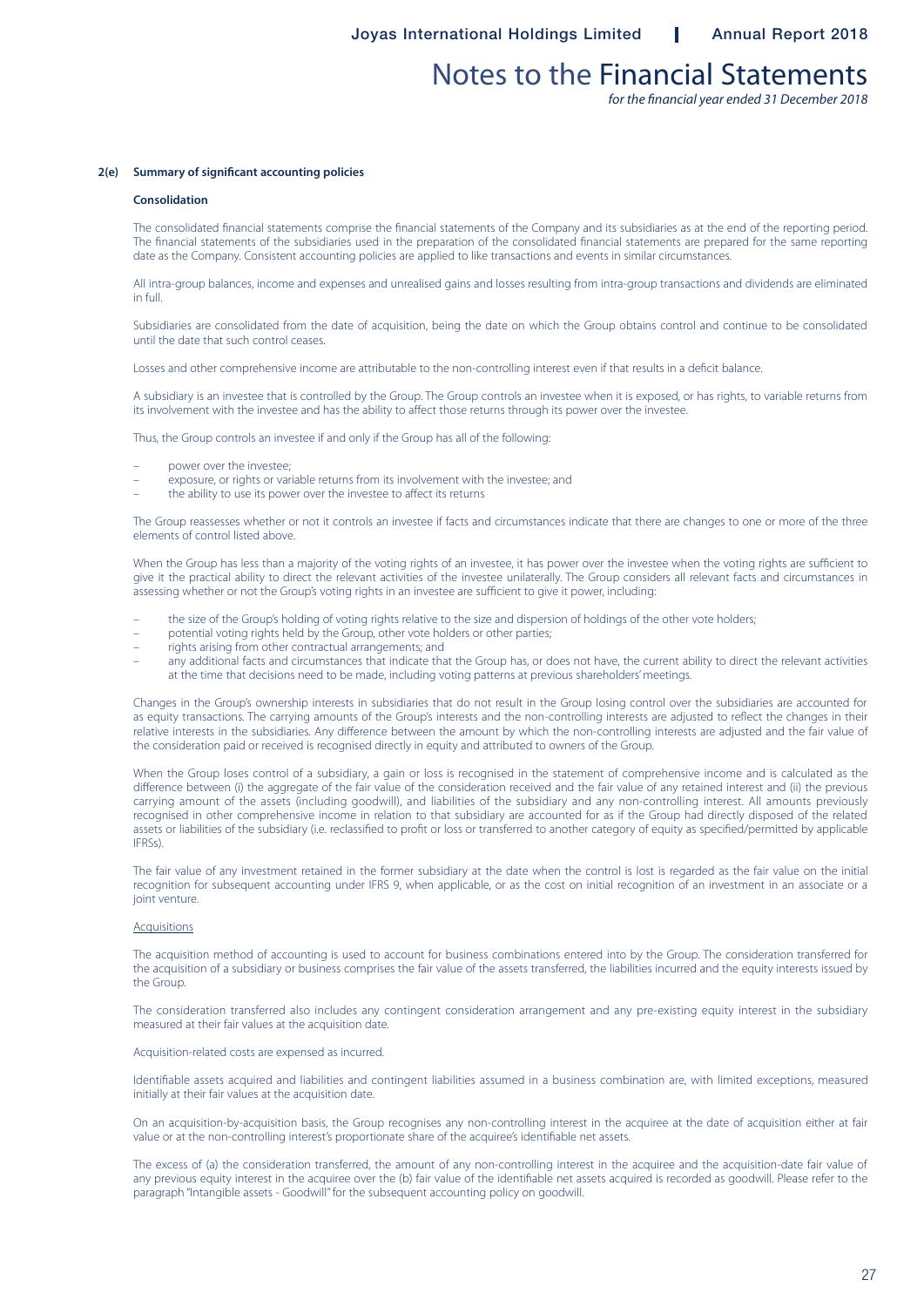*for the financial year ended 31 December 2018*

#### **2(e) Summary of significant accounting policies (Cont'd)**

#### **Consolidation (Cont'd)**

#### **Disposal**

Changes in the Group's ownership interests in subsidiaries that do not result in the Group losing control over the subsidiaries are accounted for as equity transactions. The carrying amounts of the Group's interests and the non-controlling interests are adjusted to reflect the changes in their relative interests in the subsidiaries. Any difference between the amount by which the non-controlling interests are adjusted and the fair value of the consideration paid or received is recognised directly in equity and attributed to owners of the Group.

When the Group loses control of a subsidiary, a gain or loss is recognised in profit or loss and is calculated as the difference between (i) the aggregate of the fair value of the consideration received and the fair value of any retained interest and (ii) the previous carrying amount of the assets (including goodwill), and liabilities of the subsidiary and any non-controlling interest.

All amounts previously recognised in other comprehensive income in relation to that subsidiary are accounted for as if the Group had directly disposed of the related assets or liabilities of the subsidiary (i.e. reclassified to profit or loss or transferred to another category of equity as specified/ permitted by applicable IFRSs). The fair value of any investment retained in the former subsidiary at the date when the control is lost is regarded as the fair value on the initial recognition for subsequent accounting under IFRS 9, when applicable, or as the cost on initial recognition of an investment in an associate or a joint venture.

#### Transactions with non-controlling interests

Non-controlling interests represents the equity in subsidiaries not attributable, directly or indirectly, to owners of the Company, and are presented separately in the consolidated statement of comprehensive income and within equity in the consolidated statement of financial position, separately from equity attributable to owners of the Company.

Changes in the Company owners' ownership interest in a subsidiary that do not result in a loss of control are accounted for as equity transactions. In such circumstances, the carrying amounts of the controlling and non-controlling interests are adjusted to reflect the changes in their relative interests in the subsidiary. Any difference between the amount by which the non-controlling interest is adjusted and the fair value of the consideration paid or received is recognised directly in equity and attributed to owners of the Company.

#### **Subsidiaries**

In the Company's separate financial statements, investments in subsidiaries are stated at cost less allowance for any impairment losses on an individual subsidiary basis.

#### **Goodwill**

Goodwill is initially recognised at cost being the excess of the aggregate of the consideration transferred, the amount recognised for non-controlling interests in the acquiree and the acquisition date fair value of the acquirer's previously held equity interest in the acquiree over the fair value of identifiable assets and liabilities acquired.

Where the fair value of identifiable assets and liabilities exceed the aggregate of the fair value of consideration paid, the amount of any noncontrolling interest in the acquiree and the acquisition date fair value of the acquirer's previously held equity interest in the acquiree, the excess is recognised in profit or loss on the acquisition date, after re-assessment.

Goodwill is measured at cost less impairment losses. For the purpose of impairment testing, goodwill arising from an acquisition is allocated to each of the relevant cash-generating units ("**CGUs**") that are expected to benefit from the synergies of the acquisition. A CGU is the smallest identifiable group of assets that generates cash inflows that are largely independent of the cash inflows from other assets or groups of assets. A CGU to which goodwill has been allocated is tested for impairment annually, by comparing its carrying amount with its recoverable amount, and whenever there is an indication that the unit can be impaired.

For goodwill arising on an acquisition in a financial year, the CGU to which goodwill has been allocated is tested for impairment before the end of that financial year. When the recoverable amount of the CGU is less than the carrying amount of the unit, the impairment loss is allocated to reduce the carrying amount of any goodwill allocated to the unit first, and then to the other assets of the unit pro-rata on the basis of the carrying amount to each asset in the unit. However, the loss allocated to each asset will not reduce the individual asset's carrying amount to below its fair value less cost of disposal (if measurable) or its value in use (if determinable), whichever is the higher. Any impairment loss for goodwill is recognised in profit or loss and is not reversed in subsequent periods.

#### **Associated companies**

An associated company is an entity over which the Group has significant influence but not control or joint control, over the financial and operating policies of the entity. Significant influence is presumed to exist generally when the Group holds 20% or more but not exceeding 50% of the voting power of another entity.

Investments in associated companies are accounted for in the consolidated financial statements using the equity method of accounting, less impairment losses, if any.

Investments in associated companies are initially recognised at cost. The cost of an acquisition is measured at the fair value of the assets given, equity instruments issued or liabilities incurred or assumed at the date of exchange, plus costs directly attributable to the acquisition.

Subsequent to initial recognition, the consolidated financial statements include the Group's share of the post-acquisition profit or loss and other comprehensive income of equity-accounted investees, after adjustments to align the accounting policies with those of the Group, from the date that significant influence commences until the date that significant influence ceases.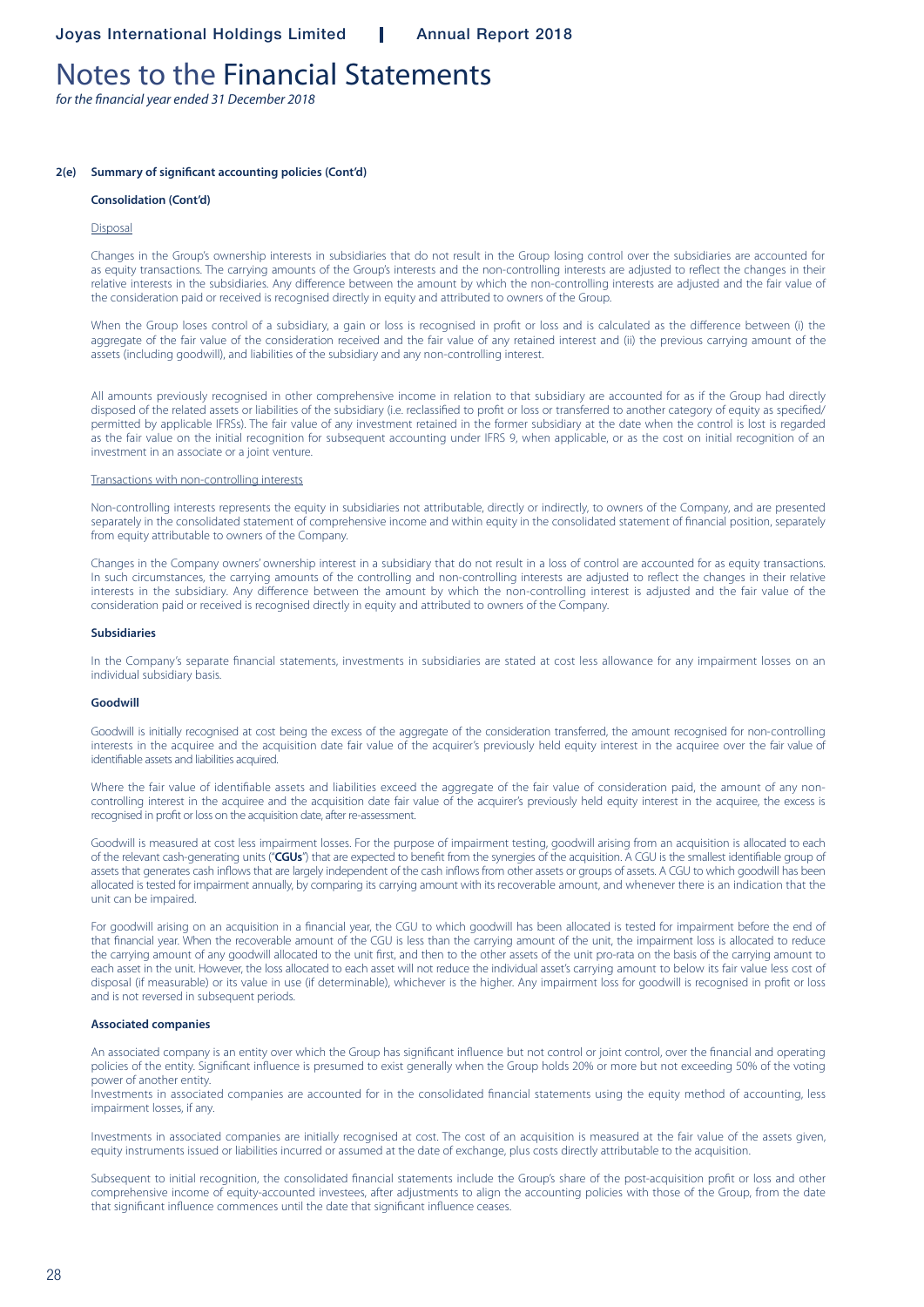*for the financial year ended 31 December 2018*

#### **2(e) Summary of significant accounting policies (Cont'd)**

#### **Associated companies (Cont'd)**

Distributions received from associated companies are adjusted against the carrying amount of the investment. When the Group's share of losses in an associated company equals or exceeds its interest in the associated company, including any other unsecured non-current receivables, the Group does not recognise further losses, unless it has obligations or has made payments on behalf of the associated company.

Any excess of the cost of acquisition over the Group's share of the net fair value of the identifiable assets, liabilities and contingent liabilities of the associate recognised at the date of acquisition is recognised as goodwill. The goodwill is included within the carrying amount of the investment and is assessed for impairment as part of the investment. Any excess of the Group's share of the net fair value of the identifiable assets, liabilities and contingent liabilities over the cost of acquisition, after reassessment, is recognised immediately as income in the Group's profit or loss.

In the Company's financial statements, investments in associates are carried at cost less accumulated impairment loss. On disposal of investment in associates, the difference between the disposal proceeds and the carrying amount of the investment is recognised in profit or loss.

#### **Property, plant and equipment and depreciation**

Property, plant and equipment are stated at cost or valuation less accumulated depreciation and accumulated impairment losses, if any. Depreciation or other items of property, plant and equipment is calculated using the straight-line method to allocate their depreciable amount over their estimated useful lives as follows:

| Leasehold buildings    | 50 years      |
|------------------------|---------------|
| Leasehold improvements | 5 years       |
| Plant and machinery    | 5 to 10 years |
| Furniture and fixtures | 5 years       |
| Tools and equipment    | 5 years       |
| <b>Moulds</b>          | 3 to 10 years |
| Land use rights        | 50 years      |

The cost of property, plant and equipment includes expenditure that is directly attributable to the acquisition of the items. Dismantlement, removal or restoration costs are included as part of the cost of property, plant and equipment if the obligation for dismantlement, removal or restoration is incurred as a consequence of acquiring or using the asset. Cost may also include transfers from equity of any gains/losses on qualifying cash flow hedges of foreign currency purchases of property, plant and equipment.

Land use rights represent up-front payment for right to use the land in Hong Kong for 50 years.

Subsequent expenditure relating to property, plant and equipment that have been recognised is added to the carrying amount of the asset when it is probable that future economic benefits, in excess of the standard of performance of the asset before the expenditure was made, will flow to the Group and the cost can be reliably measured. Other subsequent expenditure is recognised as an expense during the financial year in which it is incurred.

The gain or loss arising on disposal or retirement of an item of property, plant and equipment is determined as the difference between the sales proceeds and the carrying amounts of the asset and is recognised in profit or loss.

For acquisitions and disposals during the financial year, depreciation is provided from the month of acquisition and to the month before disposal respectively. Fully depreciated property, plant and equipment are retained in the books of accounts until they are no longer in use.

Depreciation methods, useful lives and residual values are reviewed, and adjusted as appropriate, at the end of each reporting period as a change in estimates.

#### **Financial assets**

*The accounting policies for financial assets before 1 January 2018 are as follows:*

Financial assets, other than hedging instruments, can be divided into the following categories: financial assets at fair value through profit or loss, held-to-maturity investments, loans and receivables and available-for-sale financial assets. Financial assets are assigned to the different categories by management on initial recognition, depending on the purpose for which the assets were acquired. The designation of financial assets is reevaluated and classification may be changed at the end of the reporting period with the exception that the designation of financial assets at fair value through profit or loss is not revocable.

All financial assets are recognised on their trade date - the date on which the Company and the Group commit to purchase or sell the asset. Financial assets are initially recognised at fair value, plus directly attributable transaction costs except for financial assets at fair value through profit or loss, which are recognised at fair value.

Derecognition of financial instruments occurs when the rights to receive cash flows from the investments expire or are transferred and substantially all of the risks and rewards of ownership have been transferred. An assessment for impairment is undertaken at least at the end of each reporting period whether or not there is objective evidence that a financial asset or a group of financial assets is impaired.

Financial assets and financial liabilities are offset and the net amount presented in the statement of financial position when, and only when, the Group currently has a legally enforceable right to set off the recognised amounts; and intends either to settle on a net basis, or to realise the asset and settle the liability simultaneously.

Non-compounding interest and other cash flows resulting from holding financial assets are recognised in profit or loss when received, regardless of how the related carrying amount of financial assets is measured.

The Company and the Group do not hold any held-to-maturity investments or available-for-sale financial assets.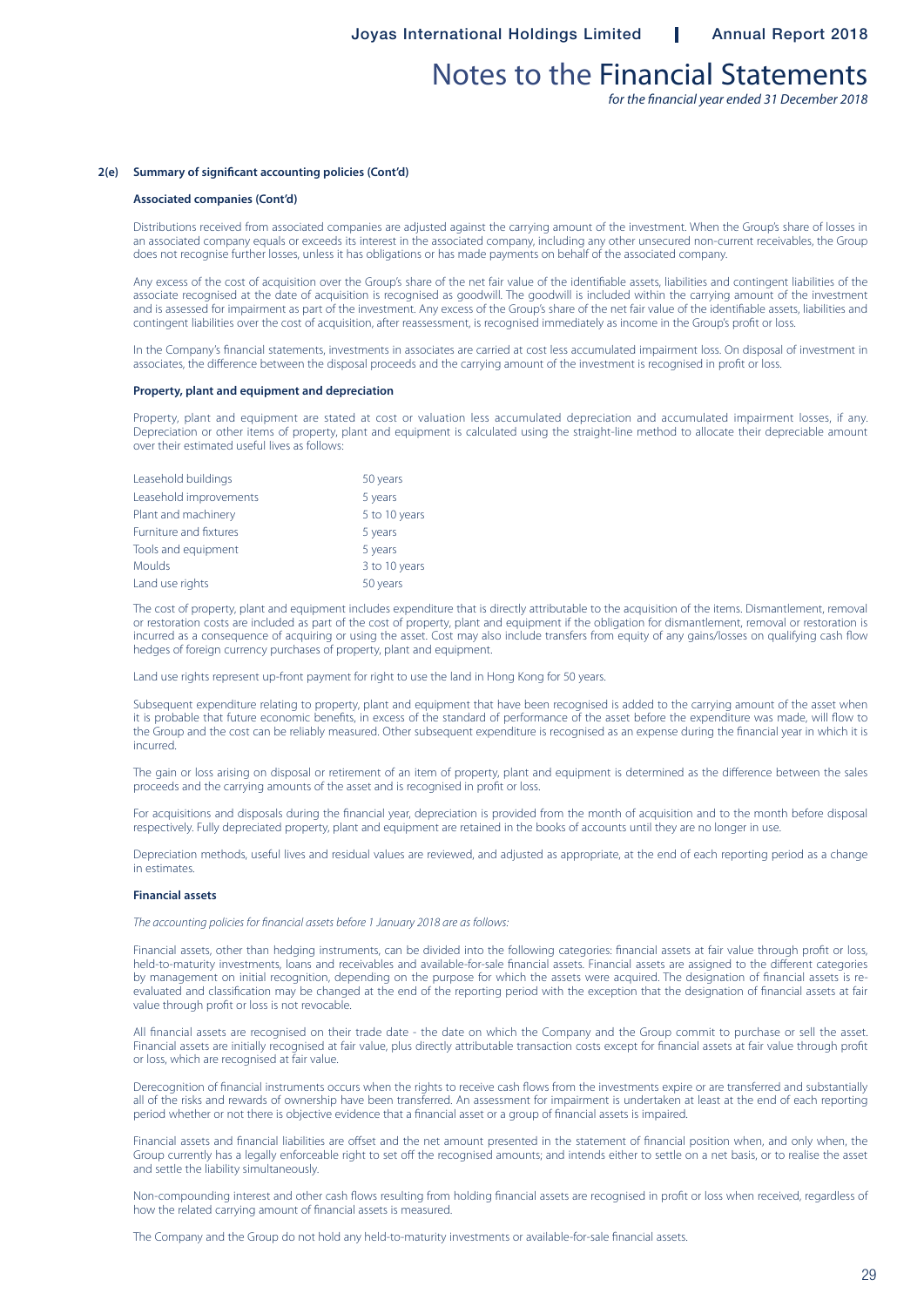*for the financial year ended 31 December 2018*

#### **2(e) Summary of significant accounting policies (Cont'd)**

#### **Financial assets (Cont'd)**

*The accounting policies for financial assets before 1 January 2018 are as follows (Cont'd):*

#### Loans and receivables

Loans and receivables are non-derivative financial assets with fixed or determinable payments that are not quoted in an active market. They arise when the Group provides money, goods or services directly to a debtor with no intention of trading the receivables. They are included in current assets, except for maturities greater than 12 months after the end of the reporting period. These are classified as non-current assets.

Loans and receivables include trade and other receivables, excluding prepayments and deposits. They are subsequently measured at amortised cost using the effective interest method, less provision for impairment. If there is objective evidence that the asset has been impaired, the financial asset is measured at the present value of the estimated future cash flows discounted at the original effective interest rate. Impairment losses are reversed in subsequent periods when an increase in the asset's recoverable amount can be related objectively to an event occurring after the impairment was recognised, subject to a restriction that the carrying amount of the asset at the date the impairment is reversed does not exceed what the amortised cost would have been had the impairment not been recognised. The impairment or write-back is recognised in the profit or loss.

#### Financial assets, at fair value through profit or loss

This category has two sub-categories: "financial assets held for trading", and those designated upon initial recognition at fair value through profit or loss. A financial asset is classified as held for trading if acquired principally for the purpose of selling in the short term. Financial assets designated as at fair value through profit or loss at initial recognition are those that are managed and their performance are evaluated on a fair value basis, in accordance with a documented Group's investment strategy. Derivatives are also categorised as "held for trading" unless they are designated as effective hedging instruments. Assets in this category are classified as current assets if they are either held for trading or are expected to be realised within 12 months after the balance sheet date.

Financial assets at fair value through profit or loss are initially recognised at fair value and transaction costs recognised as expenses. They are subsequently carried at fair value. Gains or losses arising from changes in the fair value, including effects of currency translation, are recognised in profit or loss in the financial year in which the changes in fair values arise.

*The accounting policies for financial assets from 1 January 2018 onwards are as follows:*

#### Recognition and derecognition

Regular way purchases and sales of financial assets are recognised on trade date - the date on which the Group commits to purchase or sell the asset. Financial assets are derecognised when the rights to receive cash flows from the financial assets have expired or have been transferred and the Group has transferred substantially all risks and rewards of ownership.

Financial assets are initially measured at fair value. Transaction costs that are directly attributable to the acquisition of financial assets (other than financial assets at fair value through profit or loss) are added to the fair value of the financial assets on initial recognition. Transaction costs directly attributable to acquisition of financial assets at fair value through profit or loss are recognised immediately in profit or loss. Trade receivables without a significant financing component is initially measured at transaction prices.

#### Classification and measurement

All financial assets are subsequently measured in their entirety at either amortised cost or fair value, depending on the classification of the financial assets.

The Group classifies its financial assets in the following measurement categories:

- Amortised cost
- Fair value through other comprehensive income ("**FVOCI**"); and
- Fair value through profit or loss ("**FVTPL**").

The classification is based on the entity's business model for managing the financial asset and the contractual cash flow characteristics of the financial assets. The Group reclassifies financial assets when and only when its business model for managing those assets changes.

The Group reclassifies financial assets when and only when its business model for managing those assets changes.

The Group's business model for managing financial assets refers to how it manages its financial assets in order to generate cash flows. The business model determines whether cash flows will result from collecting contractual cash flows, selling the financial assets, or both.

In order for a financial asset to be classified and measured at amortised cost or FVOCI, it needs to give rise to cash flows that are 'solely payments of principal and interest ("**SPPI**")' on the principal amount outstanding. This assessment is referred to as the SPPI test and is performed at an instrument level.

Financial assets with embedded derivatives are considered in their entirety when determining whether their cash flows are solely payment of principal and interest.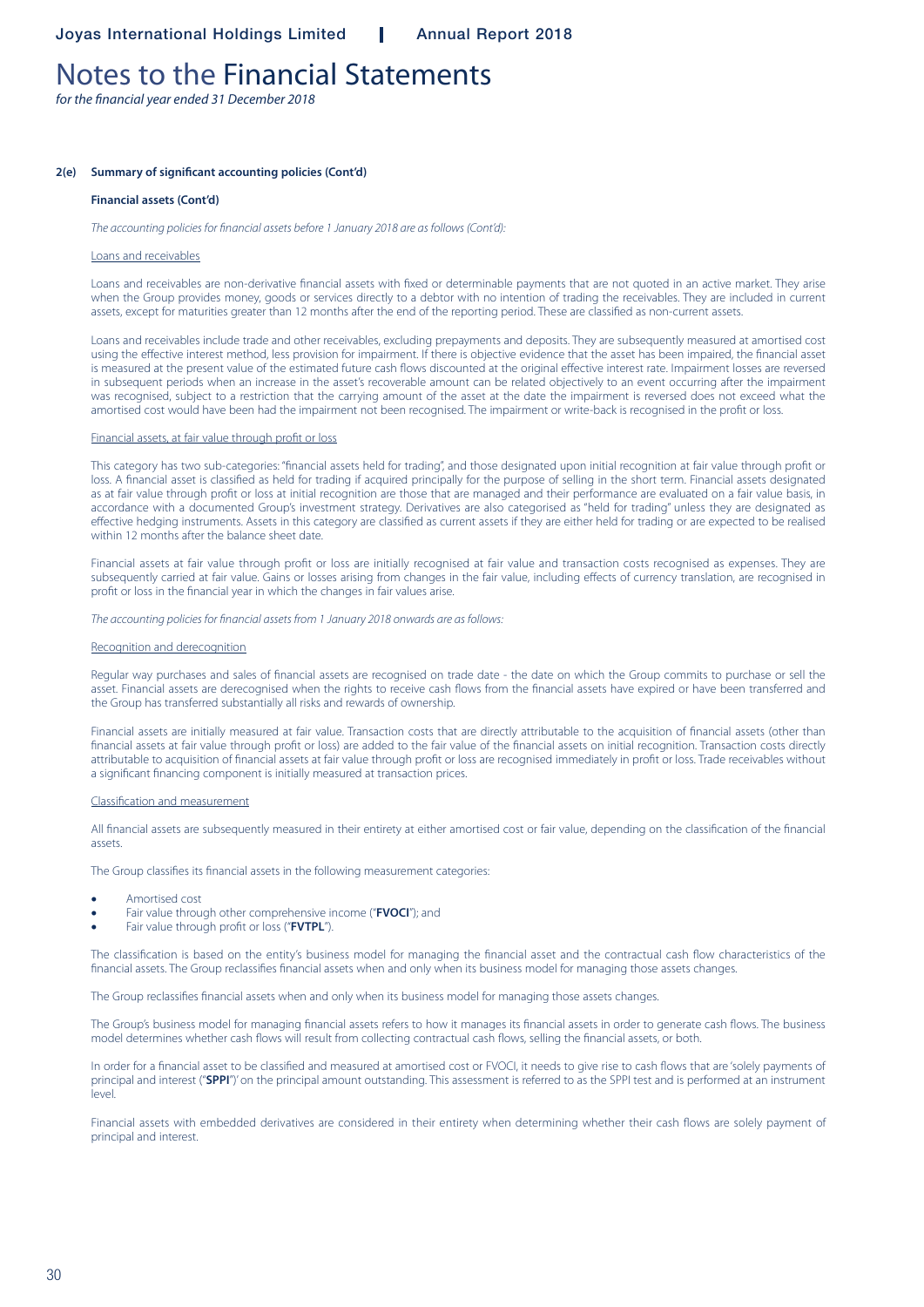*for the financial year ended 31 December 2018*

#### **2(e) Summary of significant accounting policies (Cont'd)**

#### **Financial assets (Cont'd)**

*The accounting policies for financial assets from 1 January 2018 onwards are as follows (Cont'd):*

#### Subsequent measurement

#### *Debt instruments*

Debt instruments include cash and cash equivalents and trade and other receivables (excluding prepayments). The subsequent measurement categories, depending on the Group's business model for managing the asset and cash flow characteristics of the asset:

#### *Amortised cost*

The Group measures financial assets at amortised cost if both of the following conditions are met:

- The financial asset is held within a business model with the objective to hold financial assets in order to collect contractual cash flows; and
- The contractual terms of the financial asset give rise on specific dates to cash flows that are solely payments of principal and interest on the principal amount outstanding.

Financial assets at amortised cost are subsequently measured using the effective interest rate (EIR) method and are subject to impairment. Gains and losses are recognised in profit or loss when the asset is derecognised, modified or impaired. Interest income from these financial assets is included in interest income using the EIR method.

#### *Fair value through profit or loss ("FVTPL")*

Debts instruments that are held for trading as well as those that do not meet the criteria for classification as amortised cost or Fair value through other comprehensive income ("**FVOCI**") are classified as FVTPL. Movements in fair values and interest income are recognised in profit or loss in the period in which it arises and presented in "other income".

#### Impairment

The Group recognises an allowance for expected credit losses ("**ECLs**") for financial assets carried at amortised cost and debt instruments at FVOCI. ECLs are based on the difference between the contractual cash flows due in accordance with the contract and all the cash flows that the Group expects to receive, discounted at an approximation of the original effective interest rate.

The impairment methodology applied depends on whether there has been a significant increase in credit risk. For credit exposures for which there has not been a significant increase in credit risk since initial recognition, ECLs are provided for credit losses that result from default events that are possible within the next 12-months (a 12-month ECL). For those credit exposures for which there has been a significant increase in credit risk since initial recognition, a loss allowance is required for credit losses expected over the remaining life of the exposure, irrespective of the timing of the default (a lifetime ECL).

For trade receivables and contract assets that do not have a significant financing component, the Group applies a simplified approach to recognise a loss allowance based on lifetime ECLs at each reporting date.

If the Group has measured the loss allowance for a financial asset at an amount equal to lifetime ECL in the previous reporting period, but determines at the current reporting date that the conditions for lifetime ECL are no longer met, the Group measures the loss allowance at an amount equal to 12-month ECL at the current reporting date.

The Group recognises an impairment gain or loss in profit or loss for all financial assets with a corresponding adjustment to their carrying amount through a loss allowance account.

#### **Offset**

Financial assets and liabilities are offset and the net amount presented on the balance sheet when, and only when the Group has a legal right to offset the amounts and intends either to settle on a net basis or to realise the asset and settle the liability simultaneously.

#### **Cash and cash equivalents**

Cash and cash equivalents include cash at bank and in hand, demand deposits with banks and short-term highly liquid investments which are readily convertible into known amounts of cash and which are subject to an insignificant risk of changes in value.

#### **Share capital**

Ordinary shares are classified as equity. Incremental costs directly attributable to the issuance of new ordinary shares are deducted against the share premium account.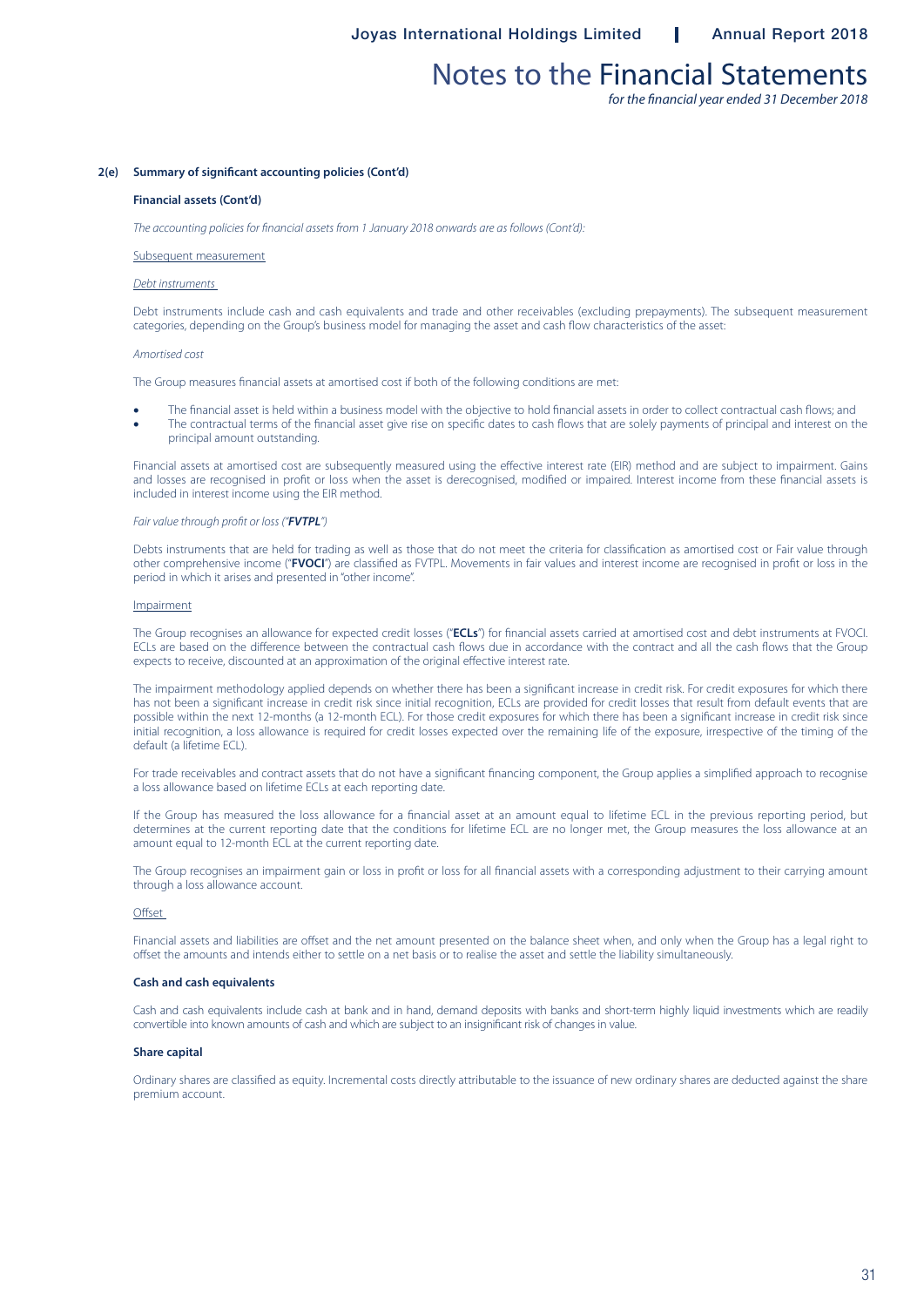*for the financial year ended 31 December 2018*

#### **2(e) Summary of significant accounting policies (Cont'd)**

#### **Dividends**

Final dividends proposed by the directors are not accounted for in shareholders' equity as an appropriation of retained profit, until they have been approved by the shareholders in a general meeting. When these dividends have been approved by the shareholders and declared, they are recognised as a liability.

Interim dividends are simultaneously proposed and declared, because of the articles of association of the Company grant the directors the authority to declare interim dividends. Consequently, interim dividends are recognised directly as a liability when they are proposed and declared.

#### **Financial liabilities**

Financial liabilities are recognised on the balance sheet when, and only when, the Group becomes a party to the contractual provisions of the financial instrument.

Financial liabilities are recognised initially at fair value, plus, in the case of financial liabilities other than derivatives, directly attributable transaction costs.

Subsequent to initial recognition, derivatives are measured at fair value. Other financial liabilities are measured at amortised cost using the effective interest method.

For financial liabilities other than derivatives, gains and losses are recognised in profit or loss when the liabilities are derecognised, and through the amortisation process. Any gains or losses arising from changes in fair value of derivatives are recognised in profit or loss. Net gains or losses on derivatives include exchange differences. A financial liability is derecognised when the obligation under the liability is extinguished.

#### **Borrowings**

Borrowings are recognised initially at the fair value of proceeds received less attributable transaction costs, if any. Borrowings are subsequently stated at amortised cost which is the initial fair value less any principal repayments. Any difference between the proceeds (net of transaction costs) and the redemption value is taken to the profit or loss over the period of the borrowings using the effective interest method. The interest expense is chargeable on the amortised cost over the period of the borrowings using the effective interest method.

Gains and losses are recognised in the profit or loss when the liabilities are derecognised as well as through the amortisation process.

Borrowings which are due to be settled within 12 months after the end of the reporting period are included in current borrowings in the statement of financial position even though the original terms was for a period longer than twelve months and an agreement to refinance, or to reschedule payments, on a long-term basis is completed after the end of the reporting period. Borrowings to be settled within the Group's normal operating cycle are classified as current. Other borrowings due to be settled more than twelve months after the end of the reporting period are included in non-current borrowings in the statement of financial position.

#### Convertible bonds

Convertible bonds issued by the Group that contain underlying liability, call option and conversion option components are classified separately into their respective items on initial recognition. Conversion option that will be settled other than by the exchange of a fixed amount of cash or another financial asset for a fixed number of the Company's own equity instruments is a conversion option derivative. At the date of issue, the conversion option derivative and call option derivative are recognised at fair value. The call option is accounted for as a single compound embedded derivative together with the conversion option derivative. Any excess of proceeds over the amount initially recognised as the derivative component is recognised as liability.

In subsequent periods, the liability component of the convertible loans is carried at amortised cost using the effective interest method, until extinguished on conversion or maturity. The single compound embedded is measured at fair value with changes in fair value recognised in profit or loss.

When the convertible bonds are converted, the carrying amount of the liability portion together with the fair value of the single compound embedded derivative at the time of conversion are transferred to share capital and share premium as consideration for the shares issued. When the convertible bonds are redeemed, and difference between the redemption amount and the carrying amounts of both components is recognised in profit or loss.

Transaction costs that relate to the issue of the convertible bonds are allocated to the liability and single compound embedded derivative components in proportion to the allocation of the proceeds. Transaction costs relating to the single compound embedded derivative is recognised in profit or loss immediately. Transaction costs relating to the liability component are included in the carrying amount of the liability portion and amortised over the period of the convertible loans using the effective interest method.

#### Derivative financial instruments

Derivatives are initially recognised at fair value at the date a derivative contract is entered into and are subsequently remeasured to their fair value at the end of the reporting period. The resulting gain or loss is recognised in profit or loss immediately unless the derivative is designated and effective as a hedging instrument, in which event the timing of the recognition in profit or loss depends on the nature of the hedge relationship.

#### Other financial liabilities

These are recognised initially at their fair value and subsequently measured at amortised cost, using the effective interest method.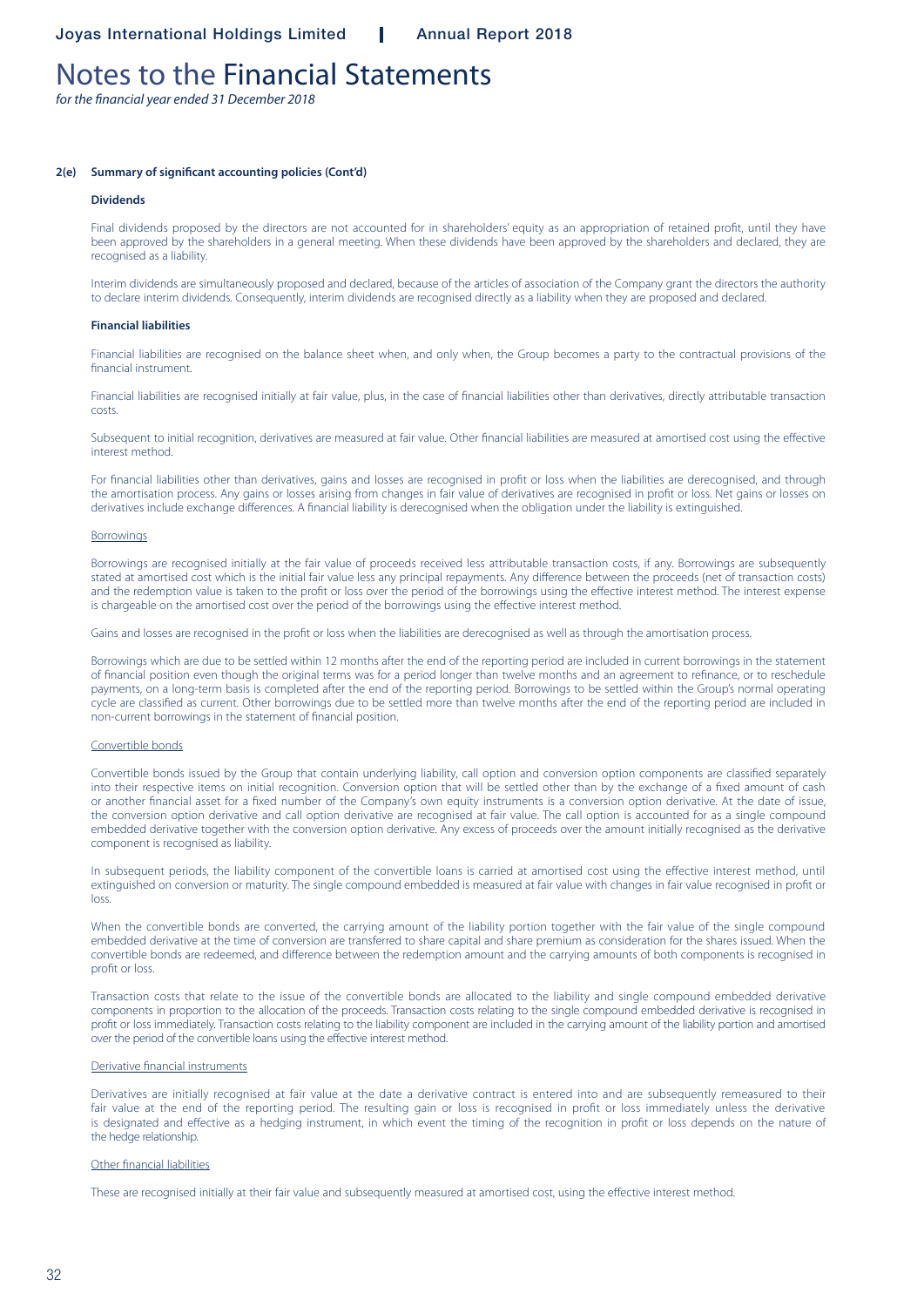*for the financial year ended 31 December 2018*

#### **2(e) Summary of significant accounting policies (Cont'd)**

#### **Leases**

Where the Group is the lessee,

#### Operating leases

Rentals on operating leases are charged to profit or loss on a straight-line basis over the lease term. Lease incentives, if any, are recognised as an integral part of the net consideration agreed for the use of the leased asset. Penalty payments on early termination, if any, are recognised in the profit or loss when incurred.

Contingent rents are mainly determined as a percentage of revenue in excess of a specified amount during the month. They are charged to the profit or loss when incurred.

#### **Income taxes**

Current income tax for current and prior periods is recognised at the amount expected to be paid to or recovered from the tax authorities, using the tax rates and tax laws that have been enacted or substantively enacted by the end of the reporting period.

Deferred income tax is recognised for all temporary differences arising between the tax bases of assets and liabilities and their carrying amounts in the financial statements except when the deferred income tax arises from the initial recognition of goodwill or an asset or liability in a transaction that is not a business combination and affects neither accounting or taxable profit or loss at the time of the transaction.

A deferred income tax liability is recognised on temporary differences arising on investments in subsidiaries, associates and joint ventures, except where the Group is able to control the timing of the reversal of the temporary difference and it is probable that the temporary difference will not reverse in the foreseeable future.

Deferred tax is measured at the tax rates that are expected to be applied to the temporary differences when they reverse, based on the laws that have been enacted or substantively enacted at the end of the reporting period. A deferred tax asset is recognised for unused tax losses, tax credits and deductible temporary differences, to the extent that it is probable that future taxable profits will be available against which they can be utilised. Deferred tax assets are reviewed at the end of each reporting period and are reduced to the extent that it is no longer probable that the related tax benefit will be realised.

Deferred income tax is measured:

- (i) at the tax rates that are expected to apply when the related deferred income tax asset is realised or the deferred income tax liability is settled, based on tax rates and tax laws that have been enacted or substantively enacted by the date of the financial position; and
- (ii) based on the tax consequence that will follow from the manner in which the Group expects, at the date of the financial position, to recover or settle the carrying amounts of its assets and liabilities.

Current and deferred income taxes are recognised as income or expense in the profit or loss, except to the extent that the tax arises from a business combination or a transaction which is recognised either in other comprehensive income or directly in equity. Deferred tax arising from a business combination is adjusted against goodwill on acquisition.

Deferred tax assets and liabilities are offset if there is a legally enforceable right to offset current tax liabilities and assets and they relate to income taxes levied by the same tax authorities on the same taxable entity, or on different tax entities, provided they intend to settle current tax liabilities and assets on a net basis or their tax assets and liabilities will be realised simultaneously.

#### **Employee benefits**

#### Retirement benefit contributions

Payment to Mandatory Provident Fund Scheme (the "MPF Scheme") is recognised as an expense when employees have rendered service entitling them to the contributions. The Group operates a MPF Scheme under the Hong Kong Mandatory Provident Fund Schemes Ordinance for those employees employed under the jurisdiction of the Hong Kong Employment Ordinance. The MPF Scheme is a defined contribution scheme, the assets of which are held in separate trustee-administered funds. The Group's contributions to the scheme are expensed as incurred and vested in accordance with the scheme's vesting scales. Where employees leave the scheme prior to the full vesting of the employer's contributions, the amount of forfeited contributions is used to reduce the contributions payable by the Group.

#### Short-term employee benefits

Employee entitlements to annual leave are recognised when they accrue to employees. A provision is made for the estimated liability for annual leave as a result of services rendered by employees up to the end of the reporting period.

Non-accumulating compensated absences such as sick leave and maternity leave are not recognised until the time of leave.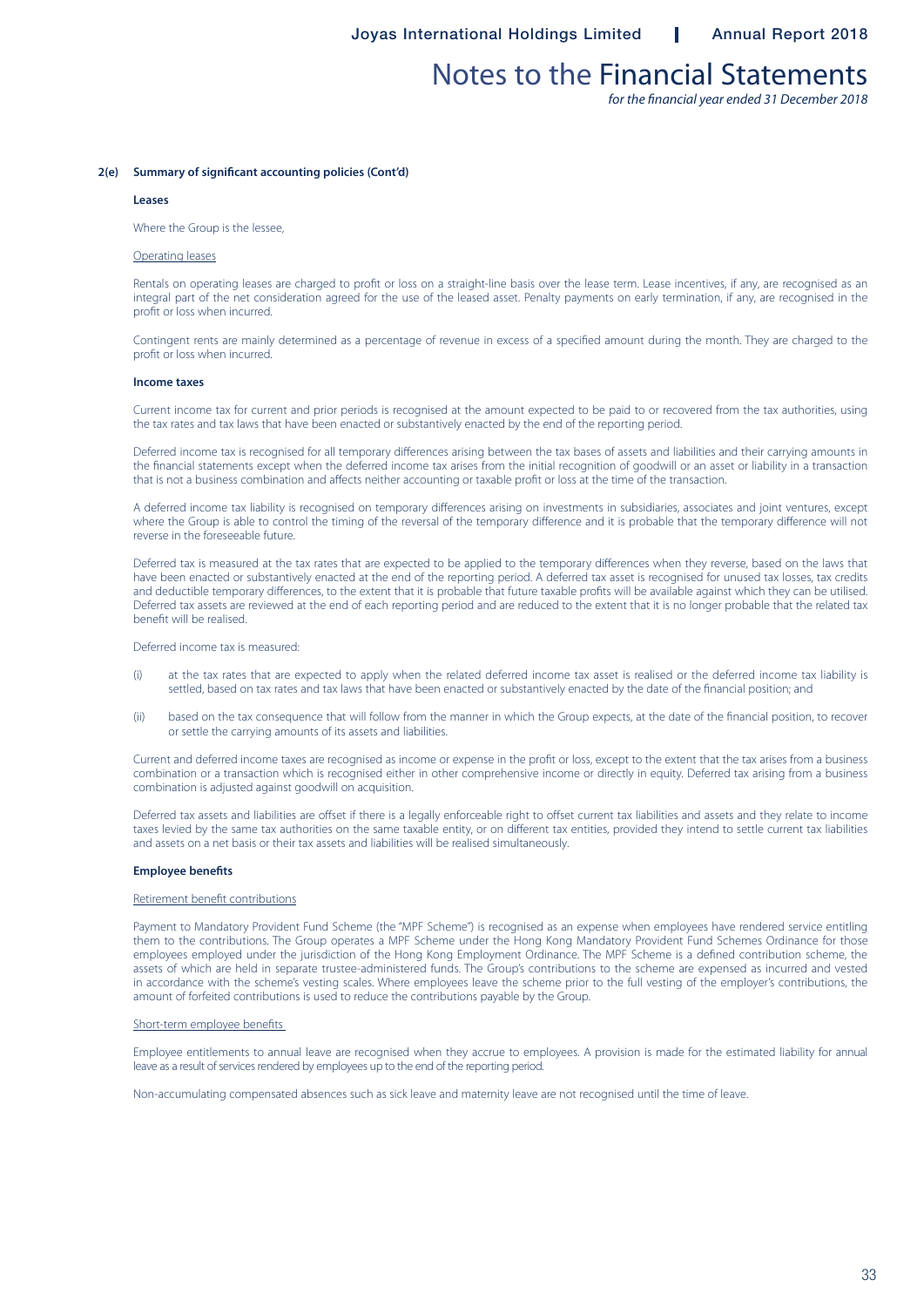*for the financial year ended 31 December 2018*

#### **2(e) Summary of significant accounting policies (Cont'd)**

#### **Employee benefits (Cont'd)**

#### Key management personnel

Key management personnel are those persons having the authority and responsibility for planning, directing and controlling the activities of the entity. Directors and certain general managers are considered key management personnel.

#### **Related parties**

A related party is defined as follows:

- (a) A person or a close member of that person's family is related to the Group and Company if that person:
	- (i) has control or joint control over the Company;<br>(ii) has significant influence over the Company: or
	- has significant influence over the Company; or
	- (iii) is a member of the key management personnel of the Group or Company or of a parent of the Company.
- (b) An entity is related to the Group and the Company if any of the following conditions applies:
	- (i) the entity and the Company are members of the same group (which means that each parent, subsidiary and fellow subsidiary is related to the others);
	- (ii) one entity is an associate or joint venture of the other entity (or an associate or joint venture of a member of a group of which the other entity is a member);
	- (iii) both entities are joint ventures of the same third party;<br> $(iv)$  one entity is a joint venture of a third entity and the other
	- one entity is a joint venture of a third entity and the other entity is an associate of the third entity;
	- (v) the entity is a post-employment benefit plan for the benefit of employees of either the Company or an entity related to the Company. If the Company is itself such a plan, the sponsoring employers are also related to the Company;
	- (vi) the entity is controlled or jointly controlled by a person identified in (a);
	- (vii) a person identified in (a) (i) has significant influence over the entity or is a member of the key management personnel of the entity (or of a parent of the entity); or
	- (viii) the entity, or any member of a group of which it is a part, provides key management personnel services to the reporting entity or to the parent of the reporting entity.

Close members of the family of a person are those family members who may be expected to influence, or be influenced by, that person in their dealings with the entity and include:

- (i) that person's children and spouse or domestic partner;
- (ii) children of that person's spouse or domestic partner; and
- (iii) dependents of that person or that person's spouse or domestic partner.

#### **Impairment of non-financial assets**

The carrying amounts of the Company's and Group's non-financial assets subject to impairment are reviewed at the end of each reporting period to determine whether there is any indication of impairment. If any such indication exists, the asset's recoverable amount is estimated.

If it is not possible to estimate the recoverable amount of the individual asset, then the recoverable amount of the cash-generating unit to which the assets belong will be identified.

Individual assets or cash-generating units that include goodwill and other intangible assets with an indefinite useful life or those not yet available for use are tested for impairment at least annually. All other individual assets or cash-generating units are tested for impairment whenever events or changes in circumstances indicate that the carrying amount may not be recoverable.

An impairment loss is recognised for the amount by which the asset's or cash-generating unit's carrying amount exceeds its recoverable amount. The recoverable amount is the higher of fair value, reflecting market conditions less costs to sell and value-in-use, based on an internal discounted cash flow evaluation. Impairment losses recognised for cash-generating units, to which goodwill has been allocated, are credited initially to the carrying amount of goodwill. Any remaining impairment loss is charged pro rata to the other assets in the cash-generating unit. With the exception of goodwill, all assets are subsequently reassessed for indications that an impairment loss previously recognised may no longer exist.

Any impairment loss is charged to the profit or loss unless it reverses a previous revaluation in which case it is charged to equity.

With the exception of goodwill,

- An impairment loss is reversed if there has been a change in the estimates used to determine the recoverable amount or when there is an indication that the impairment loss recognised for the asset no longer exists or decreases.
- An impairment loss is reversed only to the extent that the asset's carrying amount does not exceed the carrying amount that would have been determined if no impairment loss had been recognised.
- A reversal of an impairment loss on a revalued asset is credited directly to equity under the heading revaluation surplus. However, to the extent that an impairment loss on the same revalued asset was previously recognised as an expense in the profit or loss, a reversal of that impairment loss is recognised as income in the profit or loss.

An impairment loss in respect of goodwill is not reversed, even if it relates to impairment loss recognised in an interim period that would have been reduced or avoided had the impairment assessment been made at a subsequent reporting or end of the reporting period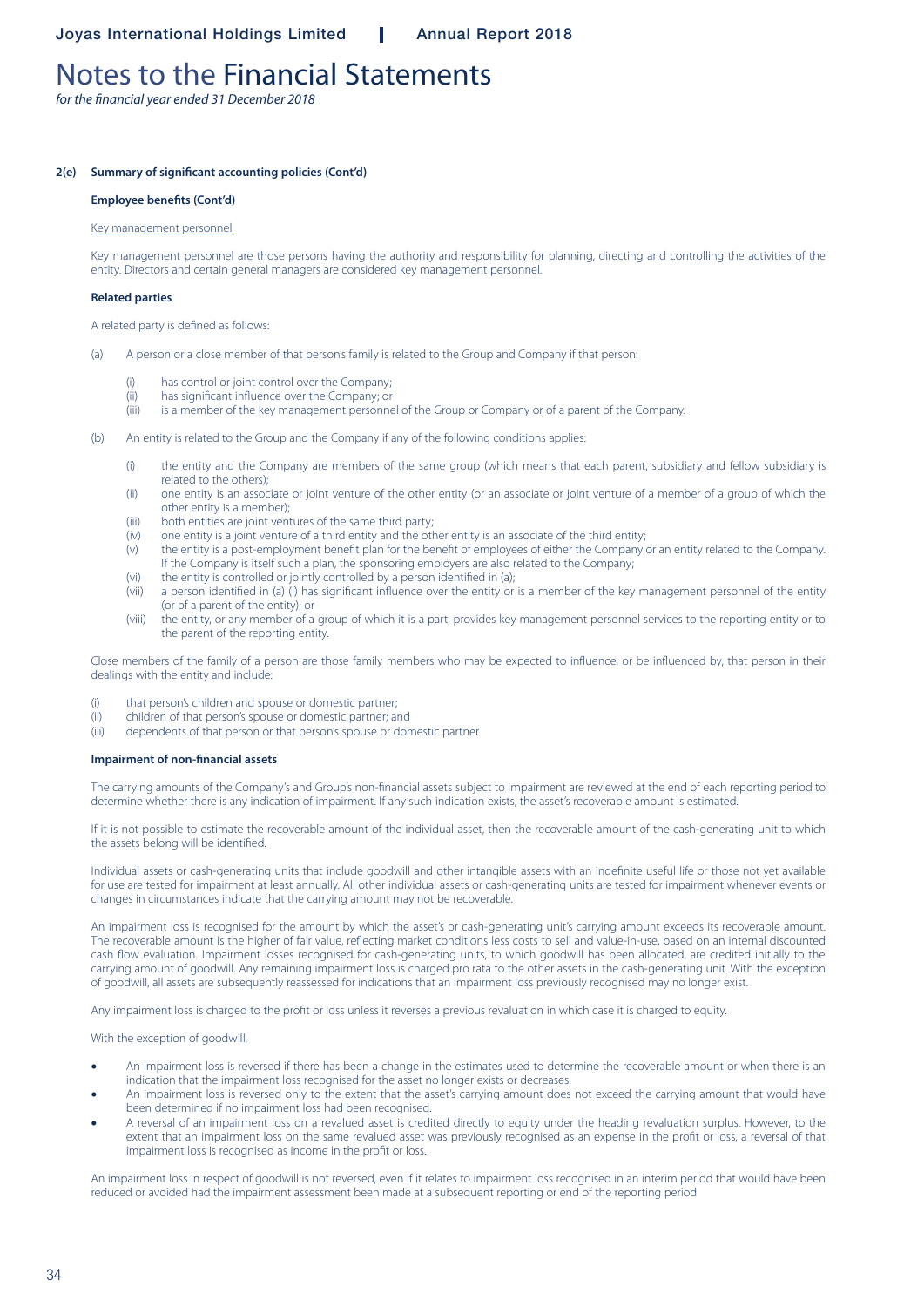*for the financial year ended 31 December 2018*

#### **2(e) Summary of significant accounting policies (Cont'd)**

#### **Revenue recognition**

The Group's revenue comprise of interest income which is recognised on time-proportion basis using effective interest method.

#### **Finance income and finance costs**

Finance income comprises interest income on fixed deposits.

Finance costs comprise interest expense on bank loan.

Borrowing costs that are not directly attributable to the acquisition, construction or production of a qualifying asset are recognised in profit or loss using the effective interest method.

#### **Functional currencies**

#### Functional and presentation currency

Items included in the financial statements of each entity in the Group are measured using the currency of the primary economic environment in which the entity operates ("**functional currency**"). The financial statements of the Group and the Company are presented in Hong Kong Dollar, which is also the functional currency of the Company.

#### **Conversion of foreign currencies**

#### Transactions and balances

Transactions in a currency other than the functional currency ("**foreign currency**") are translated into the functional currency using the exchange rates at the dates of the transactions. Currency translation differences resulting from the settlement of such transactions and from the translation of monetary assets and liabilities denominated in foreign currencies at the closing rates at the end of the reporting period are recognised in profit or loss. However, in the consolidated financial statements, currency translation differences arising from net investment in foreign operations, are recognised in other comprehensive income and accumulated in the foreign currency translation reserve.

When a foreign operation is disposed of a proportionate share of the accumulated translation differences is reclassified to profit or loss, as part of the gain or loss on disposal.

Foreign exchange gains and losses that relate to borrowings are presented in the income statement within "finance cost". Foreign currency gains and losses are reported on a net basis as either other income or other operating expense depending on whether foreign currency movements are in a net gain or net loss position.

Non-monetary items measured at fair values in foreign currencies are translated using the exchange rates at the date when the fair values are determined.

Non-monetary items that are measured in terms of historical cost in a foreign currency are translated using the exchange rates at the date of the translations.

#### Group entities

The results and financial position of all the Group entities that have a functional currency different from the presentation currency are translated into the presentation currency as follows:

- (i) Assets and liabilities are translated at the closing rates at the end of the reporting period;
- (ii) Income and expenses for each statement presenting profit or loss and other comprehensive income (i.e. including comparatives) shall be translated at exchange rates at the dates of the transactions; and
- (iii) All resulting currency translation differences are recognised in other comprehensive income and accumulated in the foreign currency translation reserve.

#### **Segment reporting**

The Group identifies operating segments and prepares segment information based on the regular internal financial information reported to the executive directors for their decisions about resources allocation to the Group's business components and for their review of the performance of those components. The business components in the internal financial information reported to the executive directors are determined following the Group's major product lines.

The Group has identified the following reportable segments:

- (a) Nickel ore
- (b) Financing activities

Each of these operating segments is managed separately as each of the product lines requires different resources as well as marketing approaches.

The measurement policies the Group used for reporting segment results under IFRS 8 are the same as those used in its financial statements prepared under IFRSs, except finance costs, income tax and corporate income and expenses which are not directly attributable to the business activities of any operating segment are not included in arriving at the operating results of the operating segment.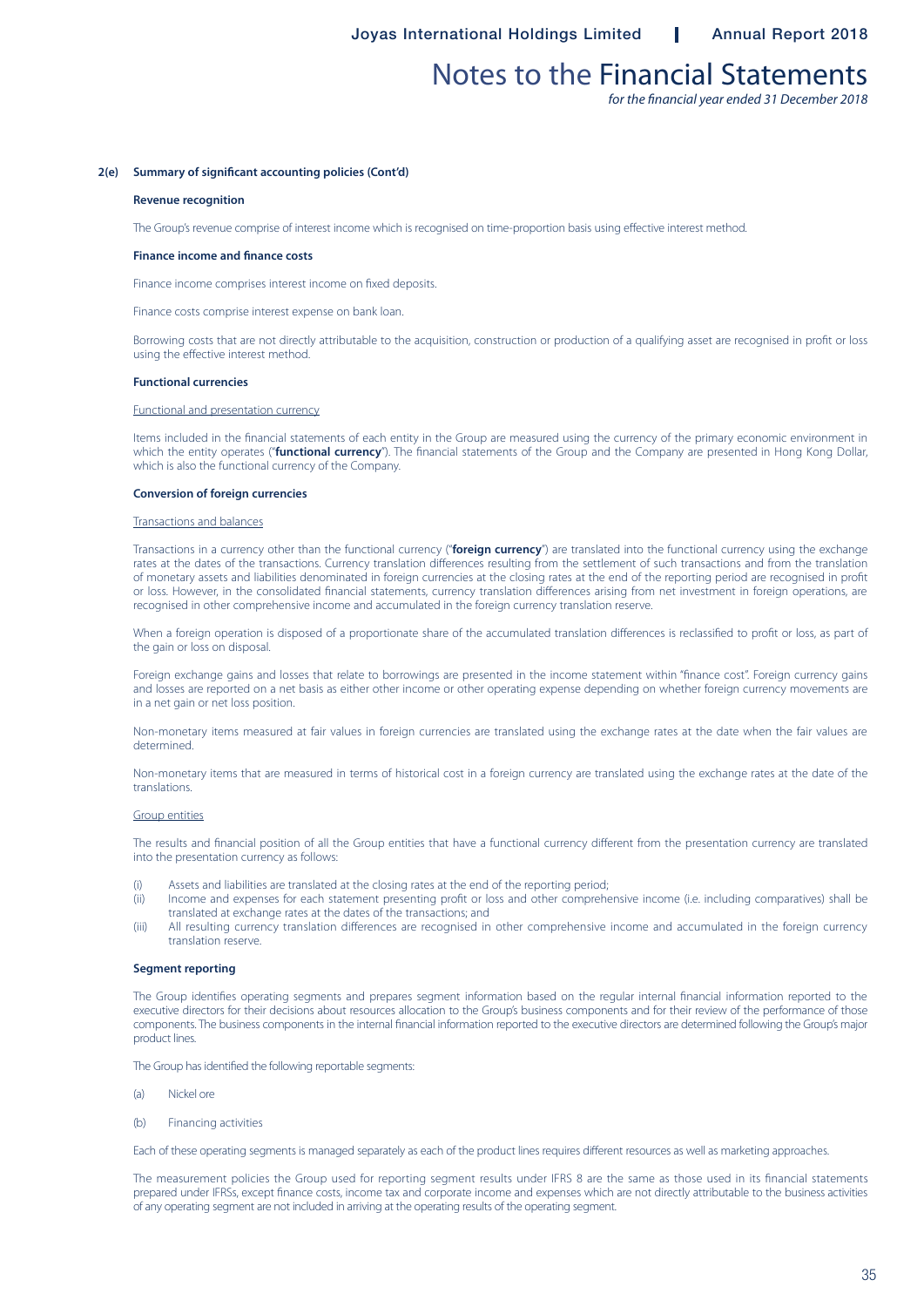*for the financial year ended 31 December 2018*

#### **2(e) Summary of significant accounting policies (Cont'd)**

#### **Segment reporting (Cont'd)**

Segment assets include all assets but corporate assets which are not directly attributable to the business activities of any operating segment are not allocated to a segment, which primarily includes receivables recorded on the balance sheet of the Company and cash and cash equivalents of the Group.

Segment liabilities exclude corporate liabilities which are not directly attributable to the business activities of any operating segment and are not allocated to a segment, which primarily includes convertible bonds recorded on the balance sheet of the Company.

#### **Share-based payments**

Where share options are awarded to employees and others providing similar services, the fair value of the options at the date of grant is recognised in profit or loss over the vesting period with a corresponding increase in the share option reserve within equity. Non-market vesting conditions are taken into account by adjusting the number of equity instruments expected to vest at the end of each reporting period so that, ultimately, the cumulative amount recognised over the vesting period is based on the number of options that eventually vest. Market vesting conditions are factored into the fair value of the options granted. As long as all other vesting conditions are satisfied, a charge is made irrespective of whether the market vesting conditions are satisfied. The cumulative expense is not adjusted for failure to achieve a market vesting condition.

Where the terms and conditions of options are modified before they vest, the increase in the fair value of the options, measured immediately before and after the modification, is also recognised in profit or loss over the remaining vesting period.

Where equity instruments are granted to persons other than employees and others providing similar services, the fair value of goods or services received is recognised in profit or loss unless the goods or services qualify for recognition as assets. A corresponding increase in equity is recognised. When the fair value of the goods or services received cannot be estimated reliably, the Group measures the goods or services received, and the corresponding increase in equity, indirectly, by reference to the fair value of the equity instruments granted, measured at the date the Group obtains the goods or the counterparty renders services.

For cash-settled share-based payments, a liability is recognised at the fair value of the goods or services received.

#### **3 Investment in an associate**

|                                                    | 2018            |
|----------------------------------------------------|-----------------|
| The Group                                          | <b>HK\$'000</b> |
|                                                    |                 |
| Balance on 10.10.2018                              | 2,632           |
| Share of result for the period                     | 169             |
| Share of other comprehensive income for the period | 134             |
|                                                    | 2,935           |

In October 2018, the Group had, through the Company's 70%-owned subsidiary, Hong Kong Silver Basic Group Limited "HK Silver", disposed of 1,954,350 ordinary shares, representing 15% of the issued and paid-up share capital of PT Global Linker Indonesia "PT Global" to Fill Stone International Mining Corporation, an independent third party. Please refer to the Company's announcement with respect to the Disposal of Shares in PT Global Linker Indonesia ("**Disposal of Shares in PT Global**") dated 28 January 2019.

Following the completion of the Disposal, Hong Kong Silver Basic Group Limited's shareholding in P. T. Global Linker has reduced to 49%. Accordingly, P. T. Global Linker ceased to be a subsidiary of the Group and was accounted for as an associated company of the Group.

|                                               |                   | Ownership    |                          |                             |  |
|-----------------------------------------------|-------------------|--------------|--------------------------|-----------------------------|--|
|                                               | <b>Country of</b> |              | interest held            |                             |  |
| Name of associate                             | incorporation     | by the Group |                          | <b>Principal activities</b> |  |
|                                               |                   | 2018         | 2017                     |                             |  |
|                                               |                   | $\%$         | $\%$                     |                             |  |
| Indirectly owned                              |                   |              |                          |                             |  |
| PT Global Linker Indonesia *<br>("PT Global") | Indonesia         | 49           | $\overline{\phantom{a}}$ | <b>Inactive</b>             |  |

\* Management accounts used for consolidated and equity accounting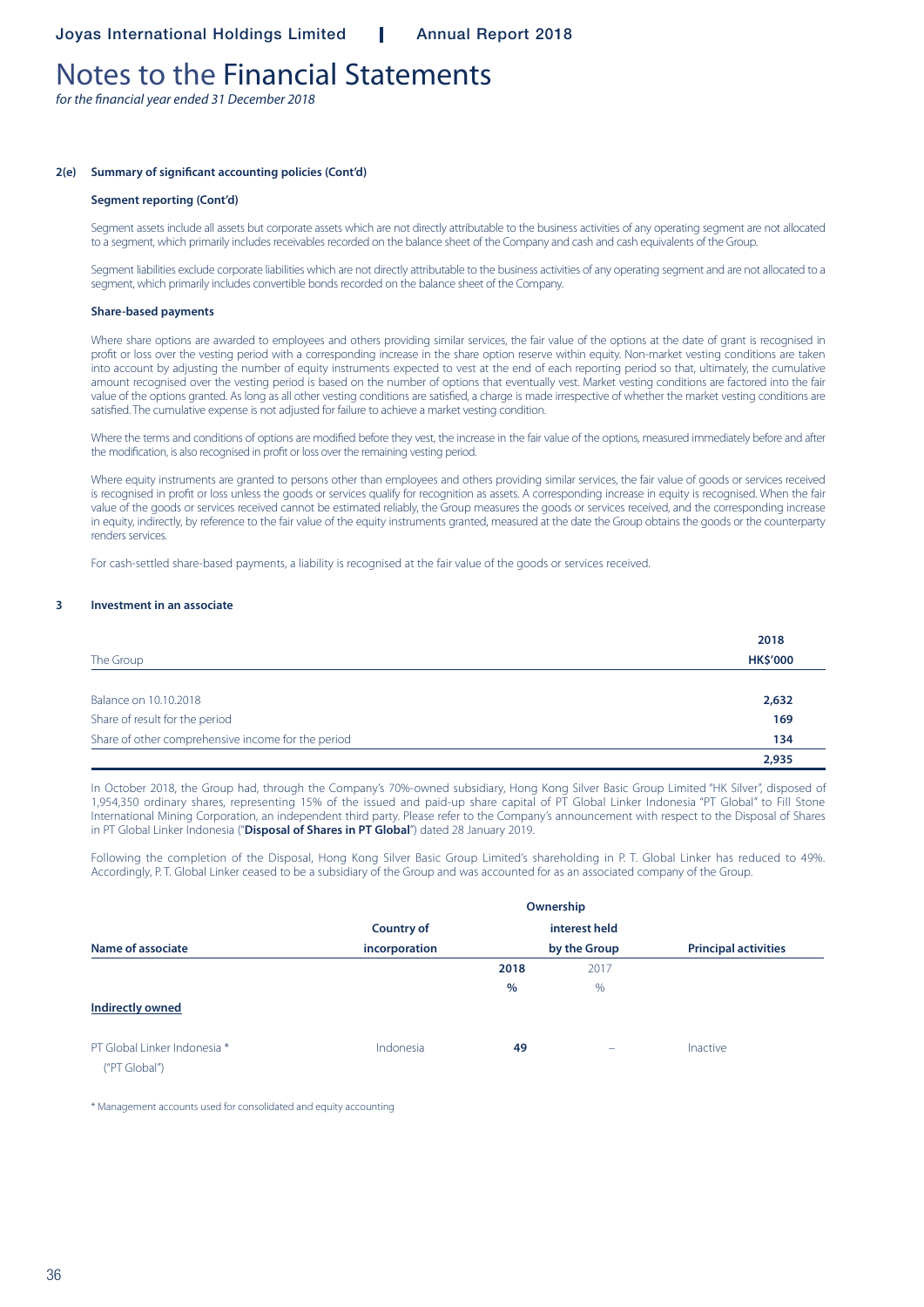*for the financial year ended 31 December 2018*

# **3 Investment in an associate (Cont'd)**

**Summary financial information of an associate extracted from it management accounts from 10 October 2018 to 31 December 2018**

|                                                                    | 2018            |
|--------------------------------------------------------------------|-----------------|
|                                                                    | <b>HK\$'000</b> |
|                                                                    |                 |
| Revenue                                                            |                 |
| Loss after tax                                                     | 343             |
| Other comprehensive income                                         | 274             |
| Total comprehensive income                                         | 617             |
| Non-current assets                                                 | 27              |
| Current assets                                                     | 19,929          |
| Current liabilities                                                | (13,965)        |
| <b>Net assets</b>                                                  | 5,991           |
| Group's share net assets based on proportion of ownership interest | 2,935           |
| <b>Carrying amount of investment</b>                               | 2,935           |

# **4 Property, plant and equipment**

| The Group                       | <b>Land use</b><br>rights<br><b>HK\$'000</b> | <b>Leasehold</b><br><b>buildings</b><br><b>HK\$'000</b> | Leasehold<br>improvements<br><b>HK\$'000</b> | <b>Plant and</b><br>machinery<br><b>HK\$'000</b> | <b>Furniture</b><br>and fixtures<br><b>HK\$'000</b> | <b>Tools and</b><br>equipment<br><b>HK\$'000</b> | <b>Moulds</b><br><b>HK\$'000</b> | <b>Total</b><br><b>HK\$'000</b> |
|---------------------------------|----------------------------------------------|---------------------------------------------------------|----------------------------------------------|--------------------------------------------------|-----------------------------------------------------|--------------------------------------------------|----------------------------------|---------------------------------|
| Cost                            |                                              |                                                         |                                              |                                                  |                                                     |                                                  |                                  |                                 |
| At 1 January 2017               | 5,494                                        | 1,374                                                   | 1,981                                        | 16,207                                           | 180                                                 | 540                                              | 3,330                            | 29,106                          |
| Disposal of subsidiary (Note 5) | (5,494)                                      | (1, 374)                                                | (1,931)                                      | (16,207)                                         | (180)                                               | (466)                                            | (3,330)                          | (28, 982)                       |
| At 31 December 2017             | L.                                           |                                                         | 50                                           | ÷                                                |                                                     | 74                                               | ÷,                               | 124                             |
| Exchange alignment              |                                              |                                                         |                                              |                                                  |                                                     | (7)                                              |                                  | (7)                             |
| Disposal of subsidiary (Note 5) |                                              | -                                                       | $\qquad \qquad -$                            | $\equiv$                                         | $\qquad \qquad -$                                   | (58)                                             | -                                | (58)                            |
| At 31 December 2018             | $\overline{\phantom{0}}$                     | ÷,                                                      | 50                                           | ÷                                                | $\overline{\phantom{m}}$                            | 9                                                | $\overline{\phantom{0}}$         | 59                              |
| <b>Accumulated depreciation</b> |                                              |                                                         |                                              |                                                  |                                                     |                                                  |                                  |                                 |
| At 1 January 2017               | 2,280                                        | 570                                                     | 341                                          | 14,610                                           | 60                                                  | 219                                              | 2,410                            | 20,490                          |
| Depreciation for the year       |                                              |                                                         | 10                                           |                                                  | $\equiv$                                            | 18                                               | -                                | 28                              |
| Disposal of subsidiary (Note 5) | (2,280)                                      | (570)                                                   | (314)                                        | (14,610)                                         | (60)                                                | (212)                                            | (2,410)                          | (20, 456)                       |
| At 31 December 2017             | $\overline{\phantom{0}}$                     | ÷,                                                      | 37                                           | ÷                                                | ÷                                                   | 25                                               | ÷.                               | 62                              |
| Depreciation for the year       |                                              | -                                                       | 10                                           | $\overline{\phantom{0}}$                         | $\overline{\phantom{0}}$                            | 14                                               |                                  | 24                              |
| Exchange alignment              |                                              |                                                         | $\qquad \qquad -$                            |                                                  |                                                     | (3)                                              |                                  | (3)                             |
| Disposal of subsidiary (Note 5) |                                              | $\equiv$                                                | ÷                                            | $\overline{\phantom{0}}$                         | $\equiv$                                            | (29)                                             | -                                | (29)                            |
| At 31 December 2018             | -                                            | -                                                       | 47                                           | $\overline{\phantom{0}}$                         | $\overline{\phantom{m}}$                            | $\overline{7}$                                   | -                                | 54                              |
| <b>Carrying amount</b>          |                                              |                                                         |                                              |                                                  |                                                     |                                                  |                                  |                                 |
| At 31 December 2018             |                                              |                                                         | 3                                            |                                                  |                                                     | $\mathbf{2}^{\prime}$                            |                                  | 5                               |
| At 31 December 2017             |                                              |                                                         | 13                                           |                                                  |                                                     | 49                                               |                                  | 62                              |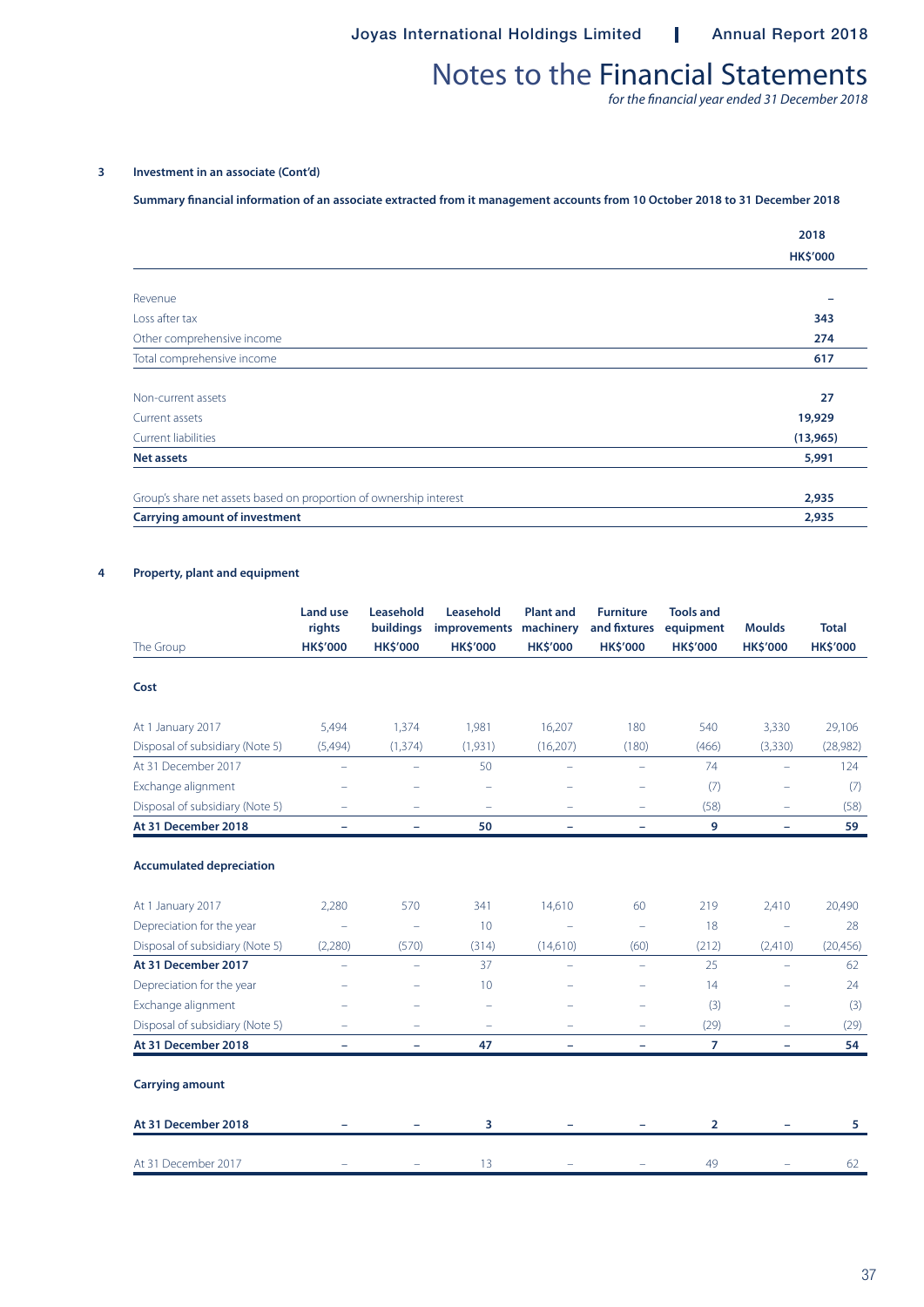*for the financial year ended 31 December 2018*

## **5 Investment in subsidiaries**

| The Company                          | 2018<br><b>HK\$'000</b> | 2017<br><b>HK\$'000</b> |
|--------------------------------------|-------------------------|-------------------------|
| Unquoted equity investments, at cost |                         |                         |

Details of the subsidiaries are:

| <b>Name of subsidiary</b>                                      | <b>Country of</b><br>incorporation | Ownership<br>interest held<br>by the Group |               | <b>Principal activities</b>                     |
|----------------------------------------------------------------|------------------------------------|--------------------------------------------|---------------|-------------------------------------------------|
|                                                                |                                    | 2018                                       | 2017          |                                                 |
| <b>Directly owned</b>                                          |                                    | $\%$                                       | $\frac{0}{0}$ |                                                 |
| Asia Pac Growth Holdings Limited *                             | <b>BVI</b>                         | 100                                        | 100           | Investment holding                              |
| <b>Indirectly owned</b>                                        |                                    |                                            |               |                                                 |
| Asia Growth Group Limited *                                    | Hong Kong                          | 100                                        | 100           | Inactive                                        |
| Hong Kong Silver Basic<br>Group Limited ("HK Silver") *        | Hong Kong                          | 70                                         | 70            | Trading of nickel ore                           |
| PT Global Linker Indonesia ("PT Global") *                     | Indonesia                          |                                            | 64            | Inactive                                        |
| <b>CCIG Financial Services</b><br>Limited ("CCIG Financial") * | Hong Kong                          | 70                                         | 70            | Licensed money lending<br>business in Hong Kong |

\*Audited by Baker Tilly TFW LLP, Singapore for consolidation purpose

# **Disposal of subsidiaries**

(a) In June 2017, the Group disposed of the 100% equity interest of Joyas Group Limited and its subsidiaries "the Disposal Group" to the purchaser, namely Lam Kam Yin. Please refer to the Company's announcement with respect to the Proposed Disposal of JGL dated 25 May 2017.

No revenue and expenses from metal gift products and jewellery products were accounted for the last financial year as indicated under the Sale and Purchase Agreement between the Company and the purchaser of the Disposal Group. The purchaser was entitled to all income and responsible for all expenses of the Disposal Group on or after 1 January 2017. Accordingly, the Disposal Group was de-consolidated from the Group with effect on 1 January 2017. Please refer to the Company's announcement with respect to the Proposed Disposal of JGL dated 25 May 2017.

The sales consideration for the disposal was HK\$15,000,000 receivable in three tranches of cash and the breakdown is as follows:

- 1. First tranche of HK\$3,000,000 in cash which has been received on 5 July 2017;<br>Second tranche of HK\$6,000,000 in cash due on 12<sup>th</sup> month after the completi
- 2. Second tranche of HK\$6,000,000 in cash due on  $12<sup>th</sup>$  month after the completion date of the disposal; and<br>3. Third tranche of HK\$6,000,000 in cash due on  $18<sup>th</sup>$  month after the completion date of the disposal
- Third tranche of HK\$6,000,000 in cash due on 18<sup>th</sup> month after the completion date of the disposal.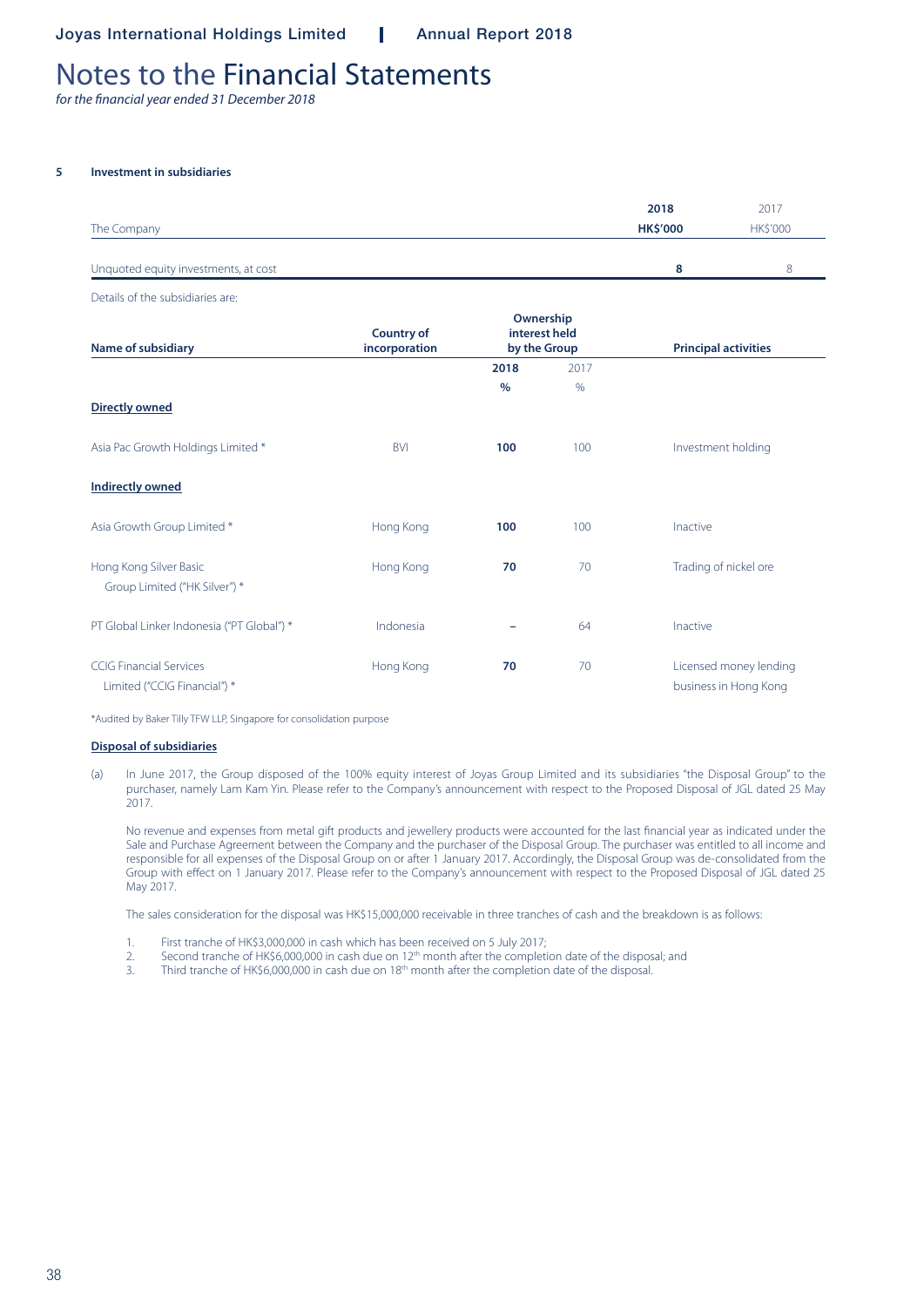*for the financial year ended 31 December 2018*

#### **5 Subsidiaries (Cont'd)**

# **Disposal of subsidiaries**

The carrying amounts of identifiable assets and liabilities of the Disposal Group as at 1 January 2017 were:

|                                                                     | 2017            |
|---------------------------------------------------------------------|-----------------|
|                                                                     | <b>HK\$'000</b> |
| Property, plant and equipment                                       | 8,526           |
| Inventories                                                         | 7.044           |
| Trade and other receivables                                         | 17,139          |
| Cash and bank balances                                              | 5,917           |
| <b>Borrowings</b>                                                   | (4,302)         |
| Trade and other payables                                            | (31, 254)       |
| Capital contribution reserve                                        | 54              |
| Non-controlling interest                                            | 10,611          |
| Net assets                                                          | 13,735          |
| Gain on disposal                                                    | 1,265           |
| Total consideration, to be satisfied in cash                        | 15,000          |
| Satisfied by:                                                       |                 |
| Cash                                                                | 3,000           |
| Consideration receivable (Note 6)                                   | 12,000          |
|                                                                     | 15,000          |
| Analysis of net flow of cash and bank balances arising on disposal: |                 |
| Cash consideration received                                         | 3,000           |
| Cash and bank balances on the Disposal Group                        | (5, 917)        |
| Net cash outflow on the Disposal Group                              | (2,917)         |

The Group received HK\$7.5 million of the consideration receivable during the year ended 31 December 2018.

(b) In October 2018, the Group had, through the Company's 70%-owned subsidiary, Hong Kong Silver Basic Group Limited "HK Silver", disposed of 1,954,350 ordinary shares, representing 15% of the issued and paid-up share capital of PT Global Linker Indonesia "PT Global" to Fill Stone International Limited, an independent third party. Please refer to the Company's announcement with respect to the Disposal of Shares in PT Global Linker Indonesia ("**Disposal of Shares in PT Global**") dated 28 January 2019. Accordingly, PT Global was deconsolidated from the Group with effect from October 2018 and recognised as associate (Note 3).

The sales consideration for the disposal was US\$150,000 (HK\$1,170,000), which the consideration was received by Wang De Zhou (Hong Kong Silver Basic Group Limited director) on behalf of the Group.

The carrying amounts of identifiable assets and liabilities of the Disposal Group as at 10 October 2018 were:

|                                                                               | 2018            |
|-------------------------------------------------------------------------------|-----------------|
|                                                                               | <b>HK\$'000</b> |
|                                                                               |                 |
| Property, plant and equipment                                                 | 30              |
| Trade and other receivables                                                   | 16,010          |
| Cash and bank balances                                                        | 8               |
| Trade and other payables                                                      | (10,676)        |
| Net assets                                                                    | 5,372           |
| Fair value of investment retained                                             |                 |
|                                                                               | (2,632)         |
| Non-controlling interest                                                      | (1,934)         |
| Being realization of currency translation reserve upon disposal               | 564             |
| Loss on disposal                                                              | (200)           |
| Total consideration, to be satisfied in cash                                  | 1,170           |
| Satisfied by:                                                                 |                 |
| Consideration received by Wang De Zhou on behalf of the Group (recorded under |                 |
| 'Amount due from an associate')                                               | 1,170           |
|                                                                               |                 |
| Analysis of net flow of cash and bank balances arising on disposal:           |                 |
| Cash and bank balances on the Disposal Group                                  | (8)             |
| Net cash outflow on the Disposal Group                                        | (8)             |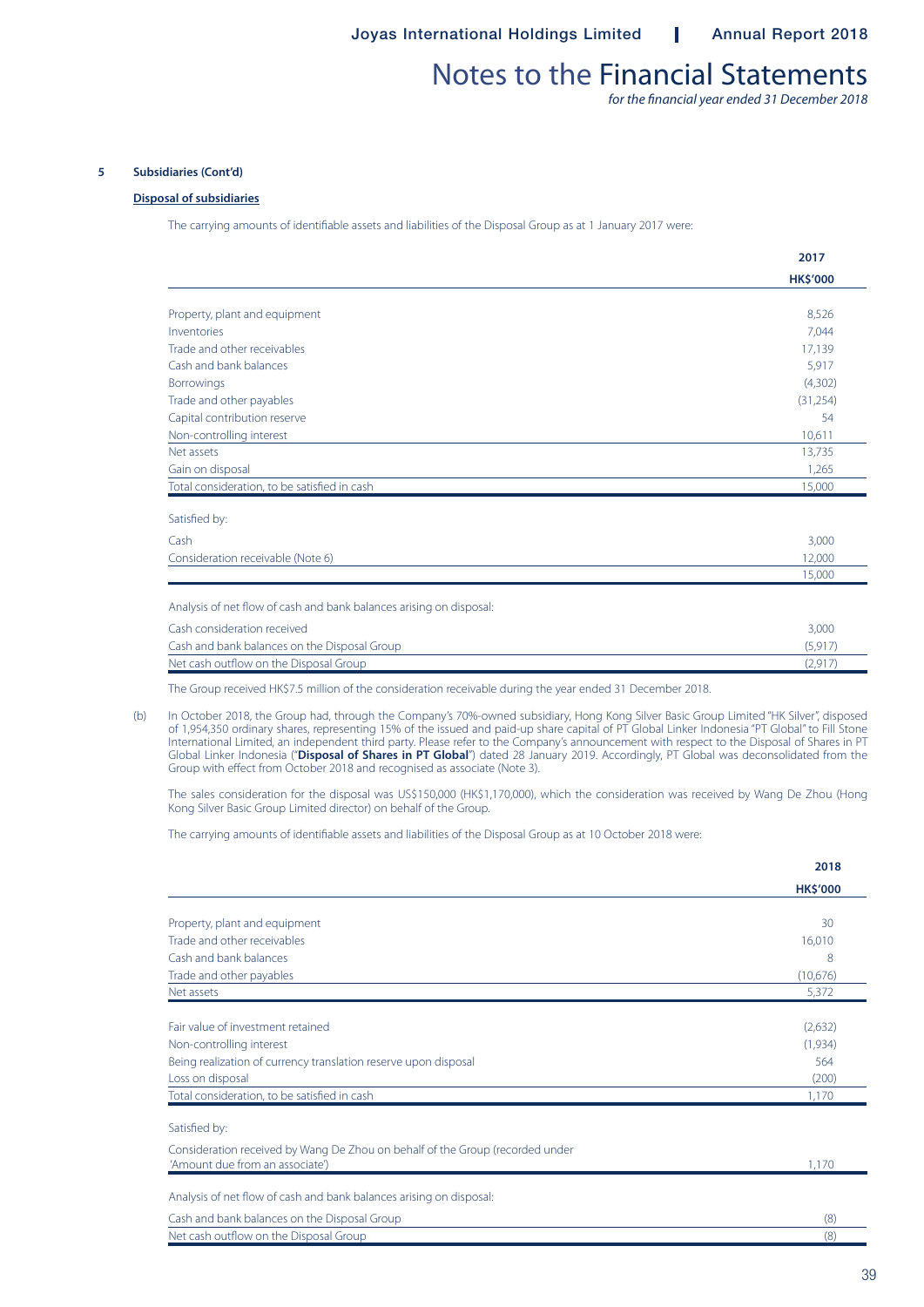*for the financial year ended 31 December 2018*

# **5 Subsidiaries (Cont'd)**

Summarised financial information in respect of the Group's subsidiaries that have material non-controlling interests are set out below.

*Summarised statements of financial position*

|                             |                  |                          | <b>CCIG</b>      |                 |  |
|-----------------------------|------------------|--------------------------|------------------|-----------------|--|
|                             | <b>HK Silver</b> | <b>PT Global</b>         | <b>Financial</b> | <b>Total</b>    |  |
|                             | <b>HK\$'000</b>  | <b>HK\$'000</b>          | <b>HK\$'000</b>  | <b>HK\$'000</b> |  |
| 2018                        |                  |                          |                  |                 |  |
| Current assets              | 35,124           | -                        | 26,639           | 61,763          |  |
| Non-current assets          | 2,750            | $\overline{\phantom{0}}$ | -                | 2,750           |  |
| Total assets                | 37,874           | $\overline{\phantom{m}}$ | 26,639           | 64,513          |  |
| Current liabilities         | (41, 217)        | $\overline{\phantom{a}}$ | (25, 181)        | (66, 398)       |  |
| Net (liabilities)/assets    | (3, 343)         |                          | 1,458            | (1,885)         |  |
| Attributable to:            |                  |                          |                  |                 |  |
| - Non-controlling interests | (1,003)          |                          | 437              | (566)           |  |

\* HK Silver statement of financial position included investment in associate, PT Global Equity accounted.

# **2017**

| Current assets              | 34,062   | 16,467  | 24,035    | 74,564    |
|-----------------------------|----------|---------|-----------|-----------|
| Non-current assets          | 4,878    | 45      |           | 4,923     |
| <b>Total assets</b>         | 38,940   | 16,512  | 24,035    | 79,487    |
|                             |          |         |           |           |
| Current liabilities         | (40,507) | (9,502) | (23, 411) | (73, 420) |
| Net assets/(liabilities)    | (1, 567) | 7.010   | 624       | 6,067     |
|                             |          |         |           |           |
| Attributable to:            |          |         |           |           |
| - Non-controlling interests | (470)    | 2,524   | 187       | 2,241     |

*Summarised statements of profit or loss and other comprehensive income*

|                                                                                            |                  |                  | <b>CCIG</b>      |                 |
|--------------------------------------------------------------------------------------------|------------------|------------------|------------------|-----------------|
|                                                                                            | <b>HK Silver</b> | <b>PT Global</b> | <b>Financial</b> | <b>Total</b>    |
|                                                                                            | <b>HK\$'000</b>  | <b>HK\$'000</b>  | <b>HK\$'000</b>  | <b>HK\$'000</b> |
| 2018                                                                                       |                  |                  |                  |                 |
| Revenue                                                                                    |                  |                  | 2,565            | 2,565           |
| Profit/(Loss) for the year, representing total<br>comprehensive income/(loss) for the year | (1, 913)         | (850)            | 834              | (1,929)         |
| Attributable to:                                                                           |                  |                  |                  |                 |
| - Non-controlling interests                                                                | (574)            | (306)            | 250              | (630)           |
| 2017                                                                                       |                  |                  |                  |                 |
| Revenue                                                                                    | -                |                  | 1,981            | 1,981           |
| Profit/(Loss) for the year, representing total<br>comprehensive income/(loss) for the year | (1,574)          | (68)             | (339)            | (1,981)         |
|                                                                                            |                  |                  |                  |                 |
| Attributable to:                                                                           |                  |                  |                  |                 |
| - Non-controlling interests                                                                | (472)            | (25)             | (102)            | (599)           |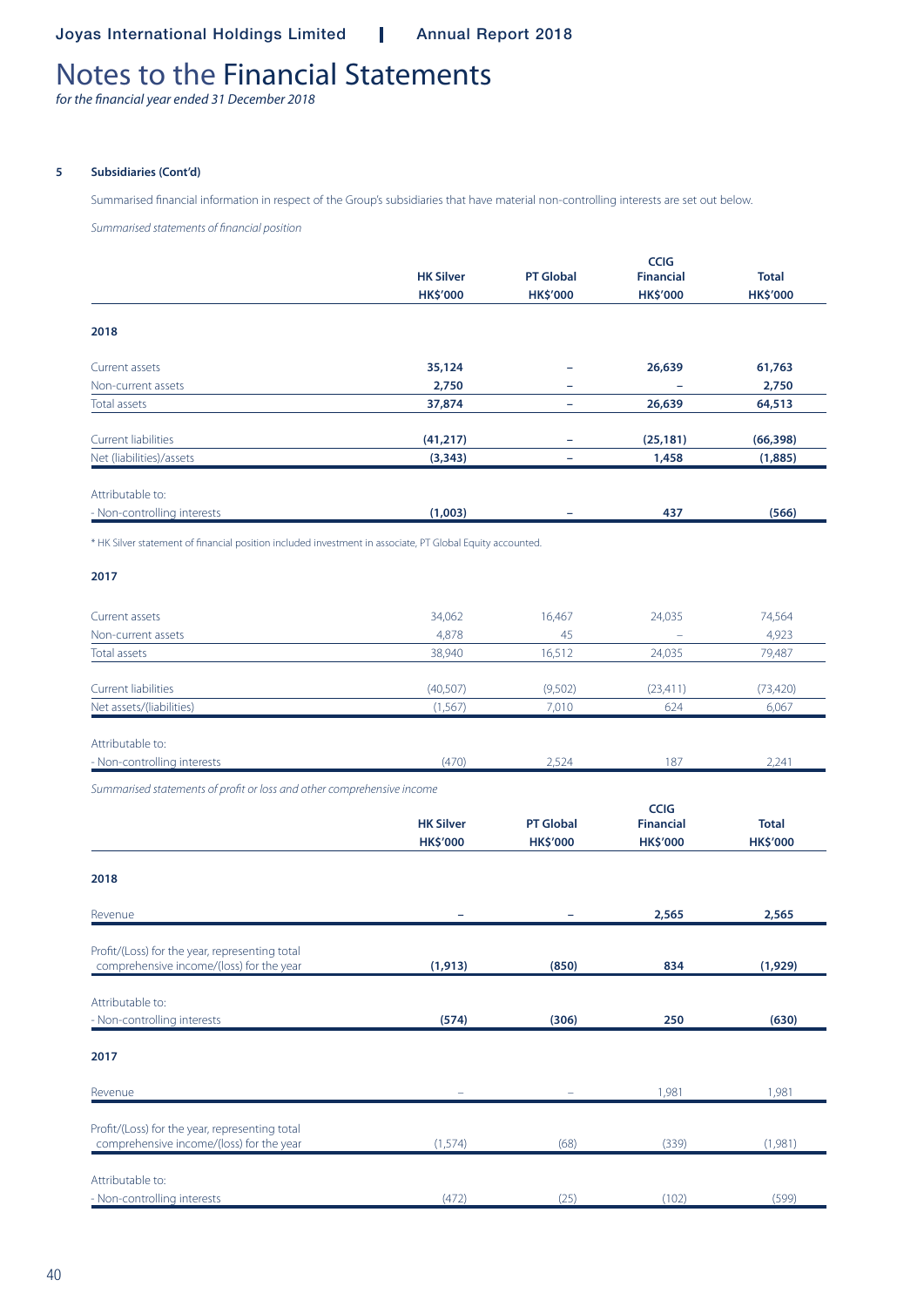*for the financial year ended 31 December 2018*

# **5 Subsidiaries (Cont'd)**

*Other summarised information* 

|                                                 |                          |                          | <b>CCIG</b>      |                 |
|-------------------------------------------------|--------------------------|--------------------------|------------------|-----------------|
|                                                 | <b>HK Silver</b>         | <b>PT Global</b>         | <b>Financial</b> | <b>Total</b>    |
|                                                 | <b>HK\$'000</b>          | <b>HK\$'000</b>          | <b>HK\$'000</b>  | <b>HK\$'000</b> |
| 2018                                            |                          |                          |                  |                 |
| Cash outflow from operating activities          | (3)                      |                          | 4,624            | 4,621           |
| Cash (outflow)/inflow from investing activities | $\overline{\phantom{0}}$ |                          |                  |                 |
| Cash inflow from financing activities           | -                        | -                        |                  |                 |
| Net cash (outflow)/inflow for the year          | (3)                      |                          | 4,624            | 4,621           |
| 2017                                            |                          |                          |                  |                 |
| Cash outflow from operating activities          | (119)                    | (3,771)                  | 171              | (3,719)         |
| Cash (outflow)/inflow from investing activities |                          | 3                        |                  | 3               |
| Cash inflow from financing activities           | -                        | $\overline{\phantom{0}}$ |                  |                 |
| Net cash (outflow)/inflow for the year          | (119)                    | (3,768)                  | 171              | (3,716)         |

# **6 Trade and other receivables**

|                                                            | The Group       |                 | The Company     |                 |
|------------------------------------------------------------|-----------------|-----------------|-----------------|-----------------|
|                                                            | 2018            | 2017            | 2018            | 2017            |
|                                                            | <b>HK\$'000</b> | <b>HK\$'000</b> | <b>HK\$'000</b> | <b>HK\$'000</b> |
| Amount due from subsidiaries (non-trade)                   |                 |                 | 50,089          | 46,887          |
| Amount due from a related party (non-trade) <sup>(1)</sup> |                 | 16,306          |                 |                 |
| Amount due from an associate                               | 10,672          | -               |                 |                 |
| Deposits                                                   | 19              | 19              | 19              | 19              |
| Sales consideration receivables <sup>(2)</sup>             | 4,500           | 12,000          | 4,500           | 12,000          |
| Loans and advances                                         | 18,500          | 20,780          |                 |                 |
| Interest receivable                                        | 350             | 347             |                 |                 |
| Other receivables                                          | 68              | 395             | 11              | 11              |
| Deposits paid to a supplier <sup>(3)</sup>                 | 24,377          | 24,377          |                 |                 |
| Financial assets                                           | 58,486          | 74,224          | 54,619          | 58,917          |
| Prepayments                                                | 191             | 186             | 190             | 186             |
| Prepaid taxes                                              |                 | 74              |                 |                 |
| Total trade and other receivables                          | 58,677          | 74,484          | 54,809          | 59,103          |

 $^{(1)}$  The non-trade amount due from a related party relates to a loan given to a key management personnel of the Group during the previous financial year. The loan was unsecured, interest-free and repayable on demand (Note 22). No amount was recorded at the Group level as the amount has been deconsolidated following the Disposal of Shares in PT Global.

(2) The sales considerations receivables relates to the disposal of subsidiaries by the Group during the previous year ended 31 December 2017 (Note 5).

(3) The deposits paid for purchases of nickel ore are unsecured and interest-free. The supplier is a related party (Note 22).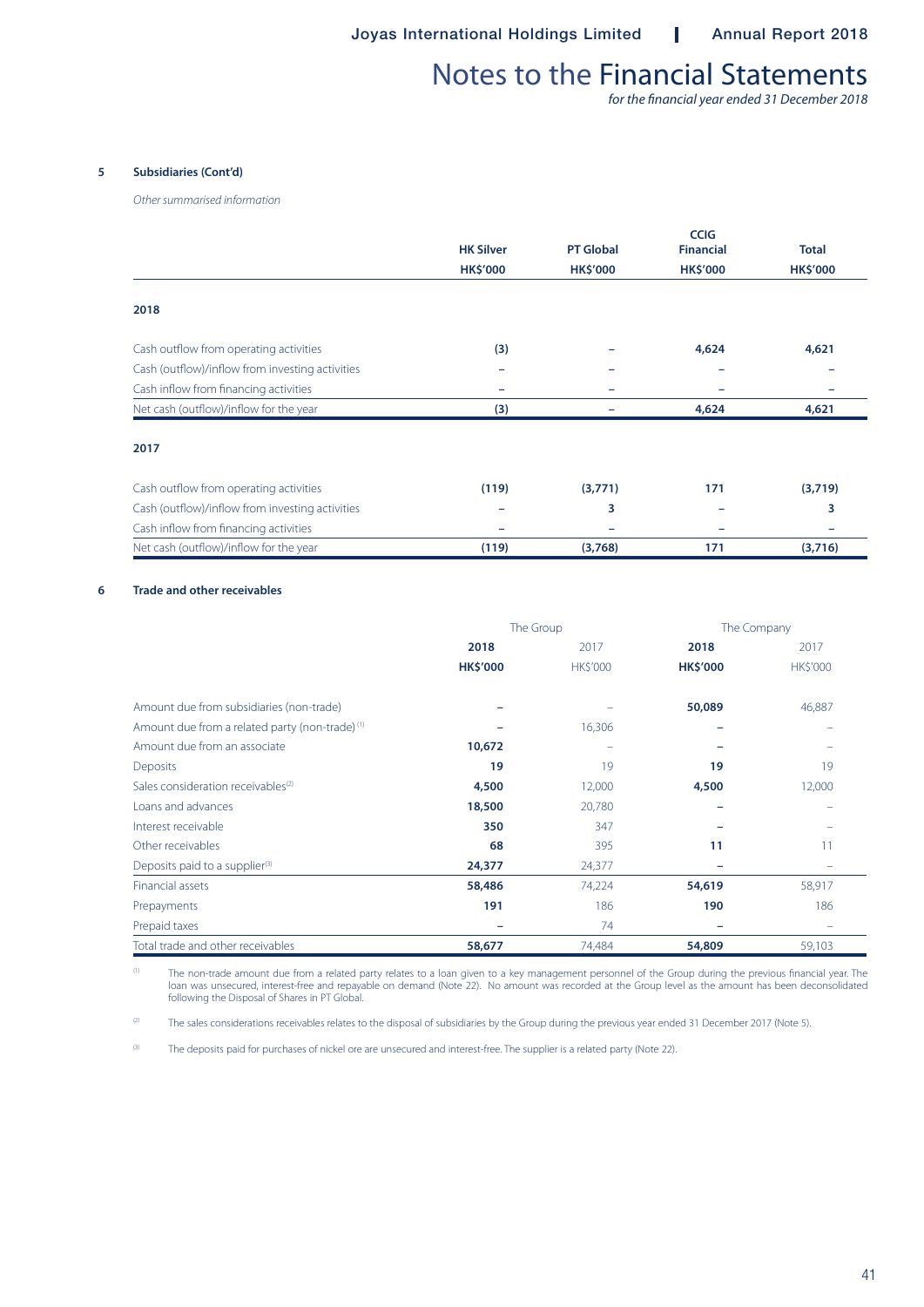*for the financial year ended 31 December 2018*

### **6 Trade and other receivables (Cont'd)**

## **Loans and advances**

Loan and receivables are non-derivate financial assets with fixed or determinable payments that are not quoted in an active market. They are presented as current assets, except for those expected to be realised later than 12 months after the reporting date which are presented as noncurrent assets.

The Group has offered and granted five loans (2017 – six) via its Hong Kong subsidiary, CCIG Financial (registered money lender in Hong Kong). Total undrawn facility amount at the end of financial year ended 31 December 2018 was HK\$8,500,000. Any drawdown is subject to management approval.

| <b>Country</b>                                                  | Nature of business of borrowers                                               | <b>Maturity date</b>       | <b>Interest rate</b> |      | Principal amount of the loan |                 |
|-----------------------------------------------------------------|-------------------------------------------------------------------------------|----------------------------|----------------------|------|------------------------------|-----------------|
|                                                                 |                                                                               |                            | 2018                 | 2017 | 2018                         | 2017            |
|                                                                 |                                                                               |                            | $\%$                 | %    | <b>HK\$'000</b>              | HK\$'000        |
| At amortised cost:                                              |                                                                               |                            |                      |      |                              |                 |
| <b>British Virgin Islands</b>                                   | Investment company                                                            | Revolving in nature        | 12                   | 12   | 500                          | 5,000           |
|                                                                 | Purchasing of consumer debt folio &                                           |                            |                      |      |                              |                 |
| Hong Kong                                                       | manage and recover debt                                                       | Revolving in nature        | 12                   | 12   | $5,000^{(2)}$                | 5,000           |
| Hong Kong                                                       | Investment company                                                            | 1 year from draw down      |                      | 9    |                              | 5,000           |
| United Arab Emirates<br>$^{\prime\prime}$ UAE $^{\prime\prime}$ | Sales & manufacturing of steel framing<br>machinery for construction building | 1 year from draw down      |                      | 24   |                              | 780             |
| Hong Kong                                                       | Personal                                                                      | 1 months from draw<br>down |                      | 24   |                              | 5,000           |
| Hong Kong                                                       | Personal                                                                      | Revolving in nature        | 12                   |      | 7,500                        |                 |
| Hong Kong                                                       | Investment company                                                            | Revolving in nature        | 12                   |      | 5,500                        |                 |
|                                                                 |                                                                               |                            |                      |      | 18,500                       | 20,780          |
|                                                                 |                                                                               |                            |                      |      |                              |                 |
| At fair value through profit or loss:                           |                                                                               |                            |                      |      |                              |                 |
| Hong Kong                                                       | Investment company                                                            | (3)                        | 12                   | 12   | $2,584^{(1)}$                | 2,000           |
|                                                                 |                                                                               |                            |                      |      | 21,084                       | 22,780          |
|                                                                 |                                                                               |                            |                      |      | 2018                         | 2017            |
| The Group                                                       |                                                                               |                            |                      |      | <b>HK\$'000</b>              | <b>HK\$'000</b> |
|                                                                 |                                                                               |                            |                      |      |                              |                 |
| Amount repayable within one year                                |                                                                               |                            |                      |      | 21,084                       | 22,780          |
|                                                                 |                                                                               |                            |                      |      | 2018                         | 2017            |
| The Group                                                       |                                                                               |                            |                      |      | <b>HK\$'000</b>              | <b>HK\$'000</b> |
|                                                                 |                                                                               |                            |                      |      |                              |                 |
| <b>USD</b>                                                      |                                                                               |                            |                      |      |                              | 780             |

Subsequent to the reporting date, the Group has received the repayments of HK\$7,500,000 (2017 – HK\$12,780,000) from the borrowers.

HKD **21,084** 22,000 Total loans and advances **21,084** 22,780

 $^{(1)}$  This loan was classified as fair value through profit or loss in accordance with IFRS9 and fair value gain of HK\$584,000 was recorded in "Other income" during the financial year. The fair value of the loan is HK\$2,584,000 as at 31 December 2018 (Note 7).

(2) This relates to loan to a related party in which a subsidiary's director is also a deemed shareholder of the entity (Note 22).

(3) HK\$2,000,000 is repayable on demand while HK\$584,000 is expected to be repaid in May 2019.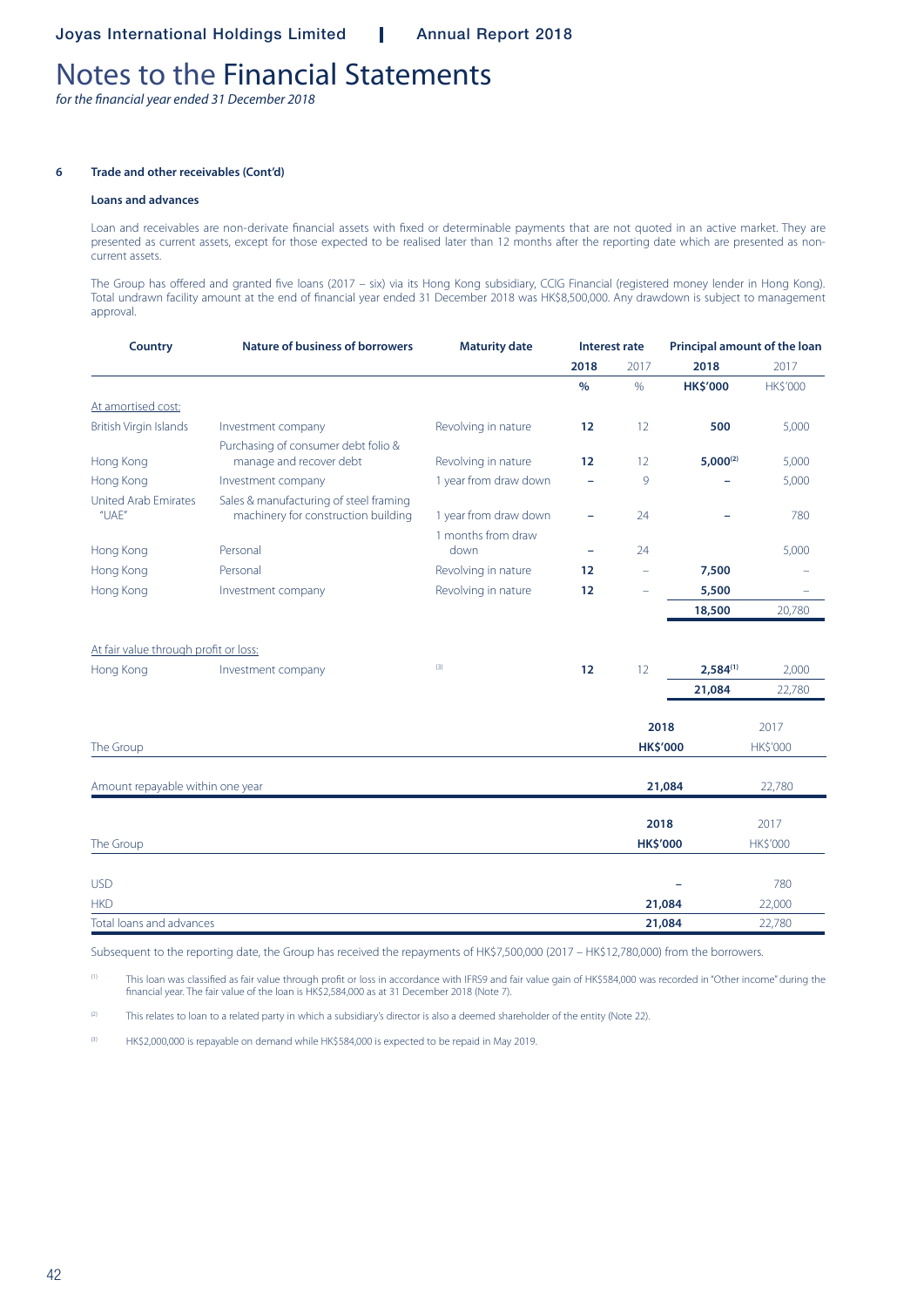*for the financial year ended 31 December 2018*

### **7 Financial assets at fair value through profit or loss**

|                                    | 2018            | 2017            |
|------------------------------------|-----------------|-----------------|
| The Group                          | <b>HK\$'000</b> | <b>HK\$'000</b> |
|                                    |                 |                 |
| <b>Current</b>                     |                 |                 |
| Financial assets measured at FVTPL |                 |                 |
| Loans and advances                 |                 |                 |
| At 1 January                       | 2,000           |                 |
| <b>Additions</b>                   |                 | 2,000           |
| Fair value gain (Note 16)          | 584             |                 |
| At 31 December                     | 2,584           | 2,000           |

The loan which comprise a debt instrument and a derivative was classified as fair value through profit or loss ("**FVTPL**") in accordance with IFRS 9 and the fair value gain of HK\$584,000 (2017: HK\$Nil) was recorded in "other income".

The fair value of the loan is determined based on the valuation performed by CHFT Advisory and Appraisal Ltd using the discounted cash flow model based on cash flows from interest and principal payment and additional returns dependent on meeting certain conditions as stated in the facility letter. This is a level 3 fair value measurement.

# **8 Cash and cash equivalents**

|                |                          | The Group       |                          | The Company              |
|----------------|--------------------------|-----------------|--------------------------|--------------------------|
|                | 2018                     | 2017            | 2018                     | 2017                     |
|                | <b>HK\$'000</b>          | <b>HK\$'000</b> | <b>HK\$'000</b>          | HK\$'000                 |
|                |                          |                 |                          |                          |
| Cash in banks  | 6,477                    | 3,830           | 494                      | 731                      |
| Cash on hand   | $\overline{\phantom{0}}$ | 16              | $\overline{\phantom{a}}$ |                          |
| Fixed deposits | 5,460                    | 5,416           | $\overline{\phantom{0}}$ | $\overline{\phantom{0}}$ |
|                | 11,937                   | 9,262           | 494                      | 731                      |

As at 31 December 2018, fixed deposits were pledged to secure bank loans and other banking facilities granted to the Group. Interest accrues on the fixed deposits at 0.3% to 1.2% (2017 - 0.45% to 0.6%) per annum.

For the purpose of the consolidated statement of cash flows, cash and cash equivalents comprise the following:

|                              | 2018            | 2017            |
|------------------------------|-----------------|-----------------|
| The Group                    | <b>HK\$'000</b> | <b>HK\$'000</b> |
|                              |                 |                 |
| Cash and cash equivalents    | 11,937          | 9,262           |
| Less: Fixed deposits pledged | 5,460           | 5,416           |
|                              | 6,477           | 3,846           |

Cash and bank balances are denominated in the following currencies:

|                      | The Group                |                          |                          | The Company     |
|----------------------|--------------------------|--------------------------|--------------------------|-----------------|
|                      | 2018                     | 2017                     | 2018                     | 2017            |
|                      | <b>HK\$'000</b>          | <b>HK\$'000</b>          | <b>HK\$'000</b>          | <b>HK\$'000</b> |
|                      |                          |                          |                          |                 |
| Hong Kong dollar     | 6,099                    | 2,980                    | 316                      | 235             |
| United States dollar | 207                      | 225                      |                          |                 |
| Singapore dollar     | 5,631                    | 6,037                    | 178                      | 496             |
| Indonesia Rupiah     | $\overline{\phantom{0}}$ | 20                       | $\overline{\phantom{0}}$ |                 |
| Others               | $\overline{\phantom{a}}$ | $\overline{\phantom{0}}$ | -                        |                 |
|                      | 11,937                   | 9,262                    | 494                      | 731             |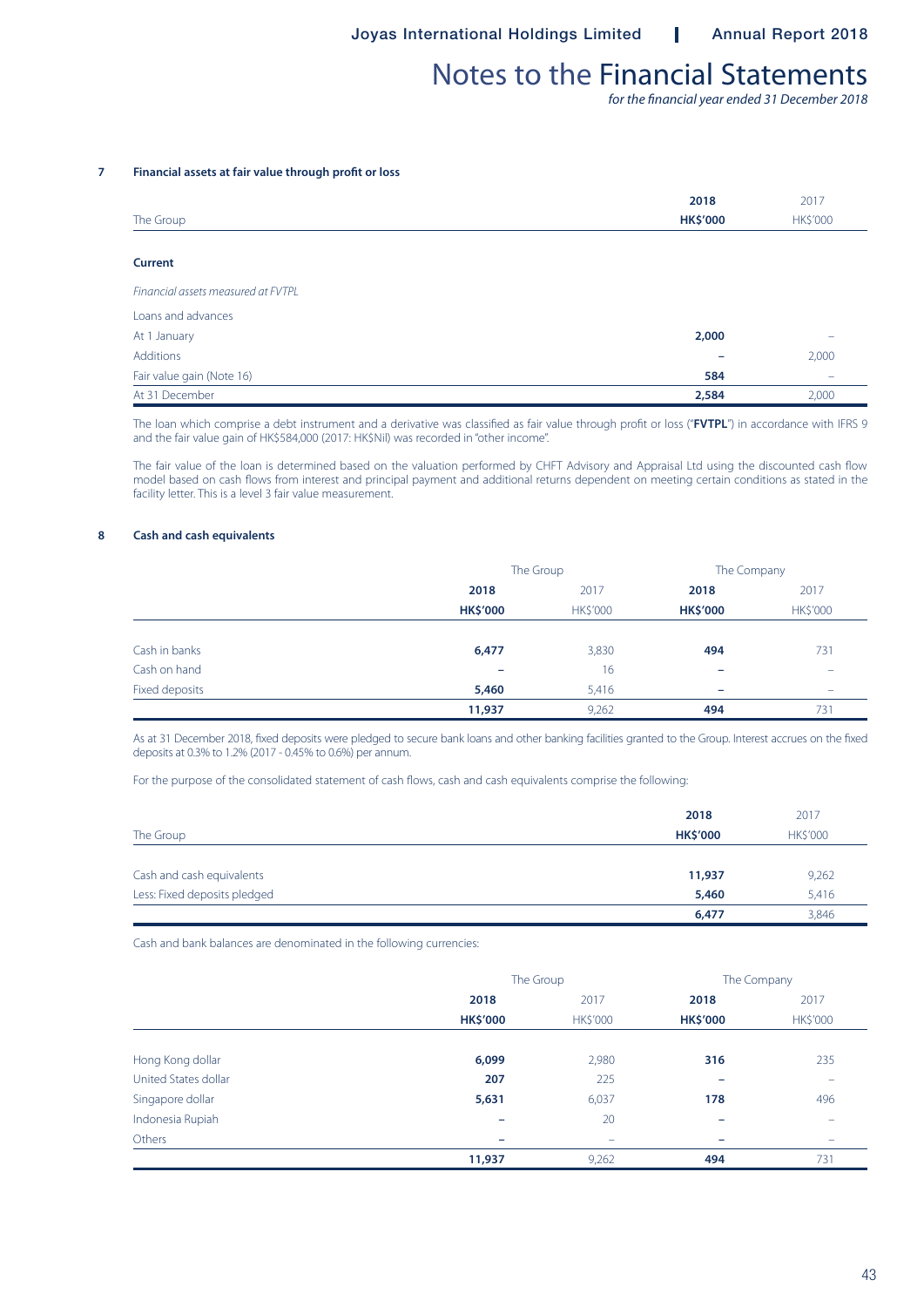*for the financial year ended 31 December 2018*

## **9 Share capital**

|                                    | 2018                       |                |                            | 2017            |  |
|------------------------------------|----------------------------|----------------|----------------------------|-----------------|--|
| The Company and the Group          | <b>Number</b><br>of shares | <b>HKS'000</b> | <b>Number</b><br>of shares | <b>HK\$'000</b> |  |
| Authorised:                        |                            |                |                            |                 |  |
| At beginning and end of year       |                            |                |                            |                 |  |
| - ordinary shares of HK\$0.01 each | 10,000,000,000             | 100,000        | 10,000,000,000             | 100.000         |  |
|                                    |                            |                |                            |                 |  |
| Issued and fully paid:             |                            |                |                            |                 |  |
| At beginning of year               | 1,913,776,973              | 19,139         | 1,913,776,973              | 19,139          |  |
| - ordinary shares of HK\$0.01 each |                            |                |                            |                 |  |
| At end of year                     |                            |                |                            |                 |  |
| - ordinary shares of HK\$0.01 each | 1,913,776,973              | 19,139         | 1,913,776,973              | 19,139          |  |

## **10 Other reserves**

|                                      | The Group       |                 | The Company     |                 |
|--------------------------------------|-----------------|-----------------|-----------------|-----------------|
|                                      | 2018            | 2017            | 2018            | 2017            |
|                                      | <b>HK\$'000</b> | <b>HK\$'000</b> | <b>HK\$'000</b> | <b>HK\$'000</b> |
|                                      |                 |                 |                 |                 |
| Share premium                        | 51,180          | 51,180          | 51,180          | 51,180          |
| Contributed surplus reserve          | 52,677          | 52,677          | 75,659          | 75,659          |
| Share option reserve                 | 2,725           | 2,478           | 2,725           | 2,478           |
| Capital contribution reserve         | 5,306           | 5,306           |                 |                 |
| Foreign currency translation reserve | 94              | (95)            | -               |                 |
|                                      | 111,982         | 111,546         | 129,564         | 129,317         |

# Share premium

Share premium represents the excess of proceeds from the issue of new ordinary shares over the nominal value of the shares issued, net of share issue expenses.

# Contributed surplus reserve

Contributed surplus reserve of the Group arose from the capital reduction exercise undertaken during the financial year ended 31 December 2010 whereby the par value of each share of the Company was reduced from HK\$0.50 to HK\$0.01 resulting in a transfer of a credit balance of HK\$52,677,000 from share capital to contributed surplus reserve.

Contributed surplus reserve of the Company relates to the aforesaid capital reduction amounting to HK\$52,677,000 and the excess of the nominal value of the Company's shares issued over the combined net assets of the subsidiaries acquired amounting to HK\$22,982,000.

Under the Companies Act 1981 of Bermuda (as amended), the contributed surplus of a company is available for distribution.

#### Share option reserve

Share option reserve represents the cumulative expenses recognised on the granting of share options over the vesting period.

#### Capital contribution reserve

Capital contribution reserve represents the capital contribution from a non-controlling interest to a subsidiary.

#### Foreign currency translation reserve

The foreign currency translation reserve of the Group arises from the translation of financial statements of group entities whose functional currencies are different from the presentation currency.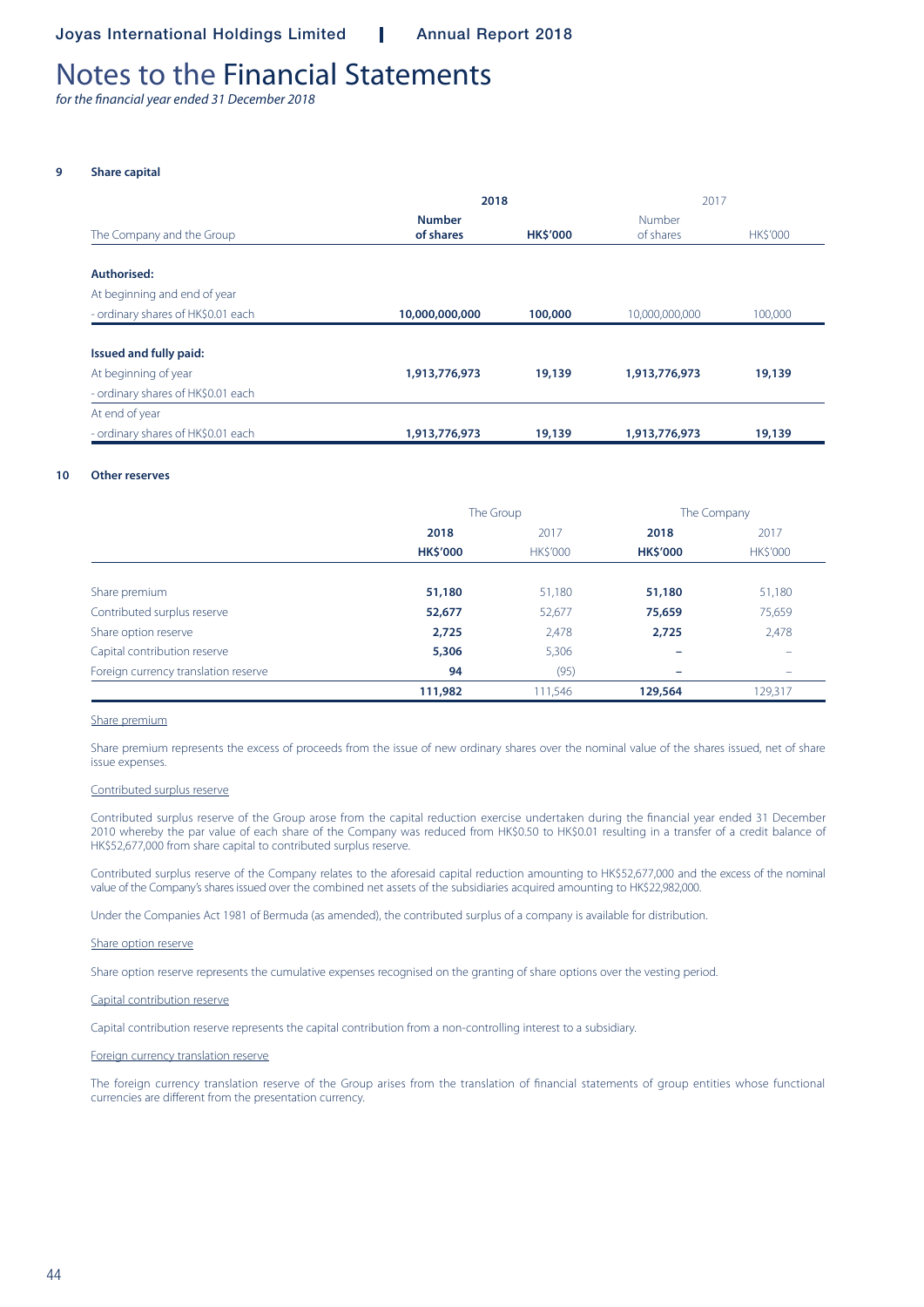*for the financial year ended 31 December 2018*

#### **11 Convertible bonds**

# The Group and the Company

On 23 February 2015 (i.e. the issue date), the Company issued 7% unlisted convertible bonds with an aggregate principal amount of S\$3,503,459 (HK\$19,970,000) due in 2020. The convertible bonds will mature five years from the issue date at their principal amount or can be converted into ordinary shares of the Company at the holder's option at the fixed rate of S\$0.10 per share for 35,034,597 shares of the outstanding principal. The interest will be payable by the Company annually in arrears.

On 20 March 2017, The Company has made an adjustment to the conversion price of the outstanding Convertible Bonds from S\$0.10 to S\$0.046. Accordingly, the number of Shares to be issued upon full conversion of the Convertible Bonds will increase by 41,127,570 conversion Shares from 35,034,596 conversion Shares to 76,162,166 conversion Shares.

The convertible bonds holders have the right to convert their convertible bonds into new shares at any time on or after one year from the issue date. The Company may early redeem the convertible bonds under the following conditions:

- (a) If at any time, the aggregate principal amount of the convertible bonds outstanding is less than 10% of the aggregate principal amount originally issued. In this situation, the Company can redeem the convertible bonds at the principal amount together with accrued interest;
- (b) At any time after 3 years of the issue date of the convertible bonds before the maturity date, the Company shall have the option the redeem all (and not only some) of the outstanding convertible bonds at 103% of their principal amount together with the accrued interest: or;
- (c) Redeem at the principal together with accrued interest for taxation reasons.

The proceeds from the issuance of the convertible bonds on the issue date of S\$3,503,459 (HK\$19,970,000) have been split into liability and derivative components. On issuance of the convertible bonds, the fair value of the derivative component, representing the embedded derivative of the conversion option and call option, is determined using an option pricing model and this amount is carried as a derivative component until extinguished on conversion or redemption. The remainder of the proceeds is allocated to the liability component and is carried as a liability on the amortised cost basis until extinguished on conversion or redemption. The derivative component is measured at fair value on the issue date and any subsequent changes in fair value of the derivative component at the end of the reporting period are recognised in profit or loss.

The fair value of the derivative component is determined based on the valuation performed by CHFT Advisory and Appraisal Ltd. using the applicable option pricing model. This is a level 3 recurring fair value measurement.

As at 31 December 2018 and 2017, the convertible bonds with an aggregate principal amount of S\$3,503,459 (HK\$21,187,000) remained outstanding.

The movements of the liability component and derivative component of the convertible bonds during the financial year are as follows:

|                            | Liability<br>component | <b>Derivative</b><br>component | <b>Total</b>    |  |
|----------------------------|------------------------|--------------------------------|-----------------|--|
| The Group and The Company  | <b>HK\$'000</b>        | <b>HK\$'000</b>                | <b>HK\$'000</b> |  |
|                            |                        |                                |                 |  |
| At 1 January 2017          | 19,867                 | 195                            | 20,062          |  |
| Interest expense (Note 17) | 1,527                  | -                              | 1,527           |  |
| Fair value loss (Note 18)  |                        | 96                             | 96              |  |
| Interest paid              | (1,426)                |                                | (1,426)         |  |
| Exchange difference        | 1,311                  | (1)                            | 1,310           |  |
| At 31 December 2017        | 21,279                 | 290                            | 21,569          |  |
| Interest expense (Note 17) | 1,540                  |                                | 1,540           |  |
| Fair value gain (Note 18)  |                        | (278)                          | (278)           |  |
| Interest paid              | (1,464)                |                                | (1,464)         |  |
| Exchange difference        | (168)                  | $\overline{2}$                 | (166)           |  |
| At 31 December 2018        | 21,187                 | 14                             | 21,201          |  |

Interest expense on the convertible bonds is calculated using the effective interest method by applying the effective interest rate of 7.65% per annum to the liability component.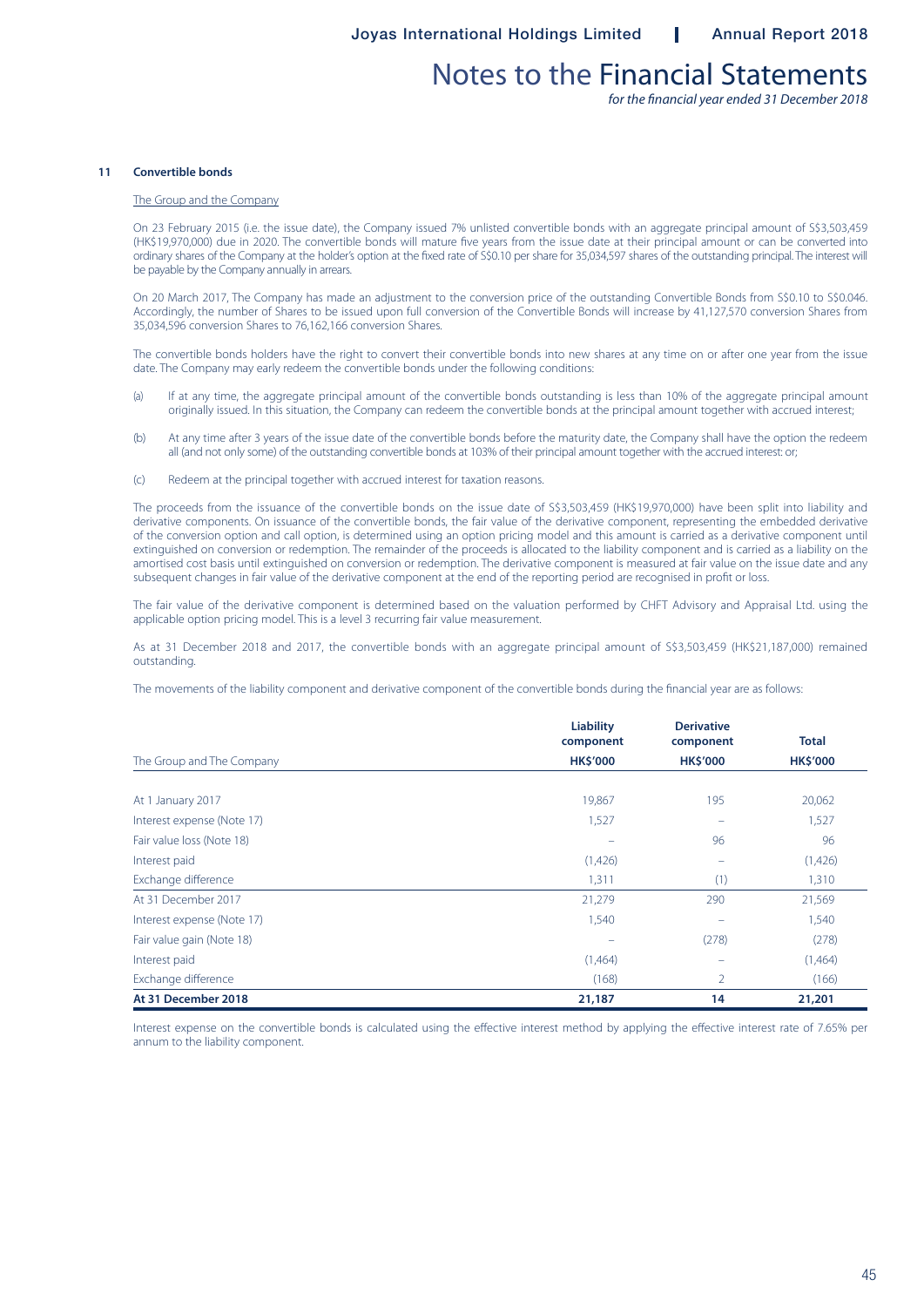*for the financial year ended 31 December 2018*

## **12 Warrants**

On 23 February 2015, the Company allotted and issued 18,173,980 unlisted warrants with an issue price of S\$0.01 each due in 2021, and each warrant carries the right to subscribe for one new common share in the capital of the Company at the exercise price of S\$0.10 for each new share.

On 20 March 2017, the Company has made an adjustment to the exercise price and number of 2015 Warrants ("**Warrants Adjustments**"). Pursuant to the terms of the deed poll dated 15 January 2015 constituting the 2015 Warrants, the Company is required to make the Warrants Adjustments as a result of the Rights Issue.

Pursuant to the terms and conditions of the 2015 Warrants, the Warrants Adjustments has been made to both the existing number of 2015 Warrants and the exercise price of the 2015 Warrants. The number of outstanding 2015 Warrants increased by 8,750,435 from 18,173,980 to 26,924,415.

|                           | Derivative financial liability |      |  |
|---------------------------|--------------------------------|------|--|
|                           | 2018                           | 2017 |  |
| The Group and the Company | <b>HK\$'000</b>                |      |  |
|                           |                                |      |  |
| At 1 January              | 10                             | 69   |  |
| Fair value gain (Note 16) | (5)                            | (59) |  |
| At 31 December            |                                | 10   |  |

## **13 Trade and other payables**

|                                                 | The Group       |                |                 | The Company     |
|-------------------------------------------------|-----------------|----------------|-----------------|-----------------|
|                                                 | 2018            | 2017           | 2018            | 2017            |
|                                                 | <b>HK\$'000</b> | <b>HKS'000</b> | <b>HK\$'000</b> | <b>HK\$'000</b> |
|                                                 |                 |                |                 |                 |
| Trade payables <sup>(1)</sup>                   | 10,531          | 10,531         |                 |                 |
| Amounts due to a key management personnel       |                 |                |                 |                 |
| $(non-trade)^{(2)}$                             | 5,308           | 5,041          |                 |                 |
| Amounts due to related parties (non-trade) (3)  | 322             | 322            |                 |                 |
| Accruals to a related party (4)                 | 193             | 15             |                 |                 |
| <b>Accruals</b>                                 | 1,329           | 657            | 559             | 523             |
| Other payables                                  |                 | 49             |                 |                 |
| Financial liabilities carried at amortised cost | 17,683          | 16,615         | 559             | 523             |
| Total trade and other payables                  | 17,683          | 16,615         | 559             | 523             |

(1) This relates to a key management personnel of the Group, Mr Wang De Zhou is a shareholder of the payable company (Note 22)

(2) This relates to advances given by a key management personnel of the Group, Mr Wang De Zhou. The amount is unsecured, interest-free and repayable on demand (Note 22).

(3) The non-trade amount due to related parties relates to the entities which the subsidiaries' directors are also shareholders of the entities.

(4) This relates to entity in which the Company's director is also a shareholder of the entity.

#### **14 Borrowings**

|                            | 2018            | 2017            |
|----------------------------|-----------------|-----------------|
| The Group                  | <b>HK\$'000</b> | <b>HK\$'000</b> |
|                            |                 |                 |
| Bank loans (Note (a))      | -               | 4,300           |
| Other borrowing (Note (b)) | 1,372           | 1,252           |
|                            | 1,372           | 5,552           |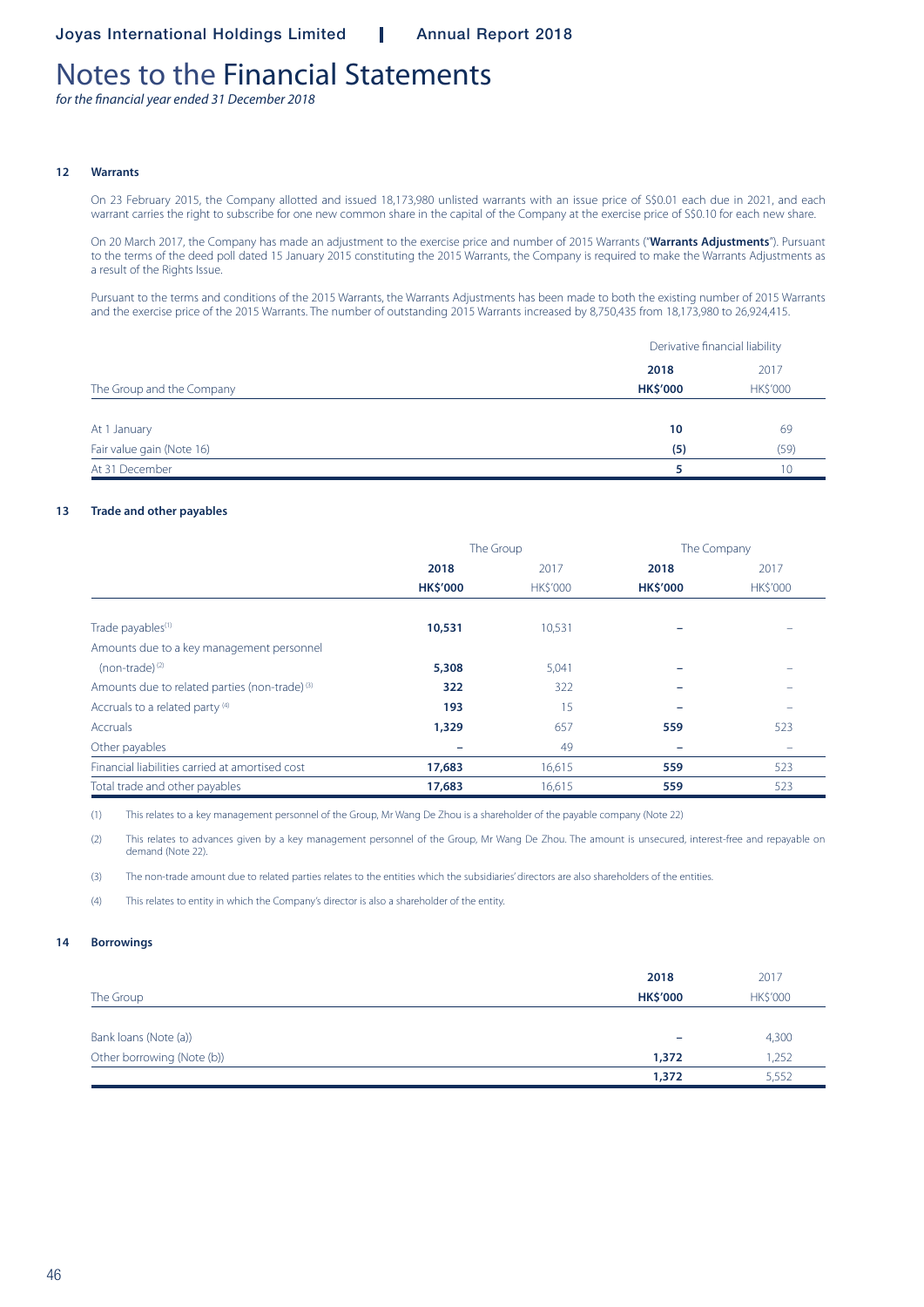*for the financial year ended 31 December 2018*

## **14 Borrowings (Cont'd)**

### **(a) Bank loans**

|                                                             | 2018            | 2017            |
|-------------------------------------------------------------|-----------------|-----------------|
| The Group                                                   | <b>HK\$'000</b> | <b>HK\$'000</b> |
|                                                             |                 |                 |
| Portion of bank loans due for payment within one year which |                 |                 |
| contain a repayment on demand clause (secured)              |                 | 4.300           |
|                                                             |                 | 4.300           |

As at 31 December 2017, the Group's bank loans were secured by the Group's pledged fixed deposits (Note 8) and personal guarantee by a director of the Company.

Interest was charged on the bank loans at interest rate of 1.12% to 2.2% (2017 - 2.2%) per annum.

Bank loans are carried at amortised cost. Bank loans due for repayment after one year are classified as current liabilities as these loans contain a repayment on demand clause.

Further details of the Group's management of liquidity risk are set out in Note 24.4. As at 31 December 2017, none of the covenants relating to drawdown facilities had been breached.

## **(b) Other borrowing**

Other borrowing bears interest of 12% (2017 - 12%) per annum and repayable on demand.

# **(c) Effective interest rates**

The weighted average interest rates of borrowings at the reporting date are as follows:

| <b>The Group</b>     | 2018  | 2017  |
|----------------------|-------|-------|
|                      |       |       |
| Bank loans (secured) |       | 2.2%  |
| Other borrowing      | 12.0% | 12.0% |

#### **15 Revenue - interest income**

Revenue from the Group's principal activities recognised during the financial year are as follows:

|                 | 2018            | 2017     |
|-----------------|-----------------|----------|
| The Group       | <b>HK\$'000</b> | HK\$'000 |
|                 |                 |          |
| Interest income | 2,565           | 1,981    |

## **16 Other income**

|                                                                        | 2018            | 2017            |
|------------------------------------------------------------------------|-----------------|-----------------|
| The Group                                                              | <b>HK\$'000</b> | <b>HK\$'000</b> |
| Bank interest income                                                   | 38              | 60              |
| Fair value gain on warrants (Note 12)                                  |                 | 59              |
| Fair value gain on derivative component of convertible bonds (Note 11) | 278             |                 |
| Fair value gain on loan and advances (Note 7)                          | 584             |                 |
| Gain disposal of subsidiaries (Note 5)                                 |                 | 1,265           |
|                                                                        | 905             | .384            |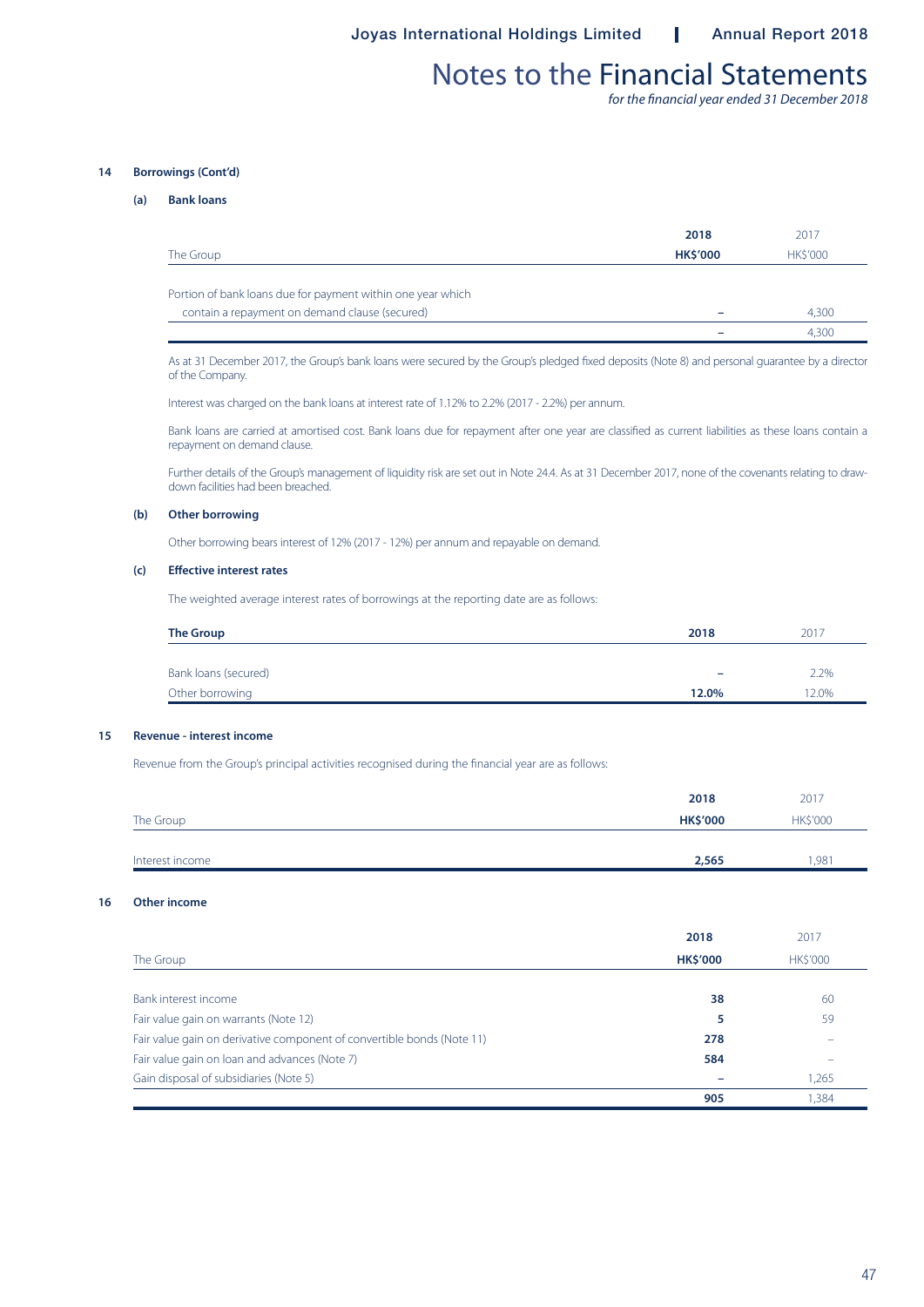*for the financial year ended 31 December 2018*

## **17 Finance costs**

|                                                       | 2018            | 2017            |
|-------------------------------------------------------|-----------------|-----------------|
| The Group                                             | <b>HK\$'000</b> | <b>HK\$'000</b> |
|                                                       |                 |                 |
| Interest expense on                                   |                 |                 |
| - bank loans and overdrafts                           | 14              | 94              |
| - other borrowing                                     | 120             | 120             |
| - convertible bonds (Note 11)                         | 1,540           | 1,527           |
| - Foreign exchange (gain)/loss from convertible bonds | (168)           | 1,311           |
|                                                       | 1,506           | 3,052           |

# **18 Loss before taxation**

The following items have been included in arriving at loss before taxation:

|                                                                               | 2018            | 2017            |
|-------------------------------------------------------------------------------|-----------------|-----------------|
| The Group                                                                     | <b>HK\$'000</b> | <b>HK\$'000</b> |
|                                                                               |                 |                 |
| Auditors' remuneration                                                        |                 |                 |
| - Audit fees to the auditors of the Company                                   | 563             | 540             |
| - Non audit fees to the auditors of the Company                               |                 |                 |
| - Audit fees to the auditors of the subsidiaries                              | 75              | 270             |
| Depreciation of property, plant and equipment (Note 4)                        | 24              | 28              |
| Loss/(gain) on disposal of subsidiaries (Note 5)                              | 200             | (1,265)         |
| Fair value gain on warrants (Note 12)                                         | (5)             | (59)            |
| Fair value (gain)/loss on derivative component of convertible bonds (Note 11) | (278)           | 96              |
| Foreign exchange loss                                                         | 839             | 549             |
| Operating lease expense in respect of rented premises                         | 307             | 339             |
| Bad debts written off (trade)                                                 |                 | 125             |
| Write-off of intangible assets                                                |                 | 600             |

# Staff costs

| Directors' fees                                          | 526   | 508   |
|----------------------------------------------------------|-------|-------|
| Directors' remuneration other than directors' fee        |       |       |
| - Salaries, wages and other related costs                | 150   | 600   |
|                                                          |       |       |
| Key management personnel (other than directors)          |       |       |
| - Salaries, wages and other related costs                | 360   | 420   |
| - Employer's contributions to defined contribution plans | 18    |       |
| Total key management personnel compensation              | 1,054 | 1,549 |
|                                                          |       |       |

 $\overline{\phantom{a}}$  $\overline{a}$ 

| Other than key management personnel                      |       |              |
|----------------------------------------------------------|-------|--------------|
| - Salaries, wages and other related costs                | 152   | 193          |
| - Employer's contributions to defined contribution plans |       |              |
|                                                          | 160   | $20^{\circ}$ |
| Total staff costs                                        | 1.214 | .750         |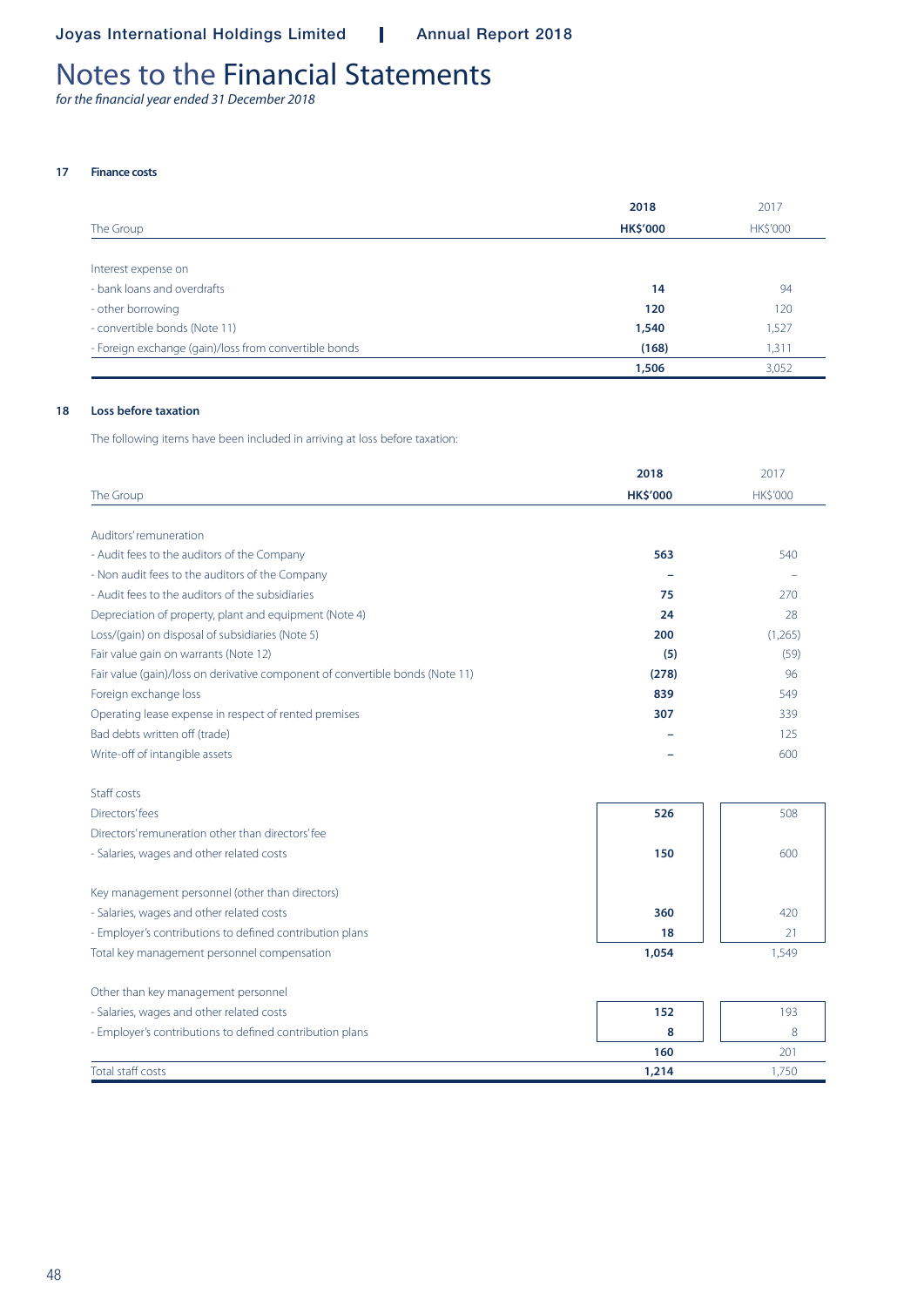*for the financial year ended 31 December 2018*

#### **19 Taxation**

|                                                               | 2018            | 2017            |
|---------------------------------------------------------------|-----------------|-----------------|
| The Group                                                     | <b>HK\$'000</b> | <b>HKS'000</b>  |
|                                                               |                 |                 |
| <b>Current taxation</b>                                       |                 |                 |
| Current year                                                  | 63              | 154             |
| Underprovision in respect of prior years                      | (63)            | 3               |
|                                                               |                 | 157             |
| <b>Reconciliation of effective tax rate</b>                   |                 |                 |
|                                                               | 2018            | 2017            |
| The Group                                                     | <b>HK\$'000</b> | <b>HK\$'000</b> |
| Loss before taxation                                          | (4, 442)        | (7,037)         |
|                                                               |                 |                 |
| Tax at statutory rates applicable to different jurisdictions  | (138)           | (221)           |
| Tax effect on non-deductible expenses                         | 99              | 161             |
| Tax effect on non-taxable income                              | (51)            | (2)             |
| Utilisation of previously unrecognised tax loss               |                 | (4)             |
| Tax rebate                                                    | (60)            | (40)            |
| Deferred tax assets on current year tax losses not recognised | 213             | 260             |
| Adjustments of current taxation in respect of prior years     | (63)            | 3               |
|                                                               |                 | 157             |

#### Bermuda

Pursuant to the rules and regulations of Bermuda, the Company is not subject to any income tax in Bermuda.

#### British Virgin Islands

There is no income tax expense for the subsidiaries in the British Virgin Islands as the income of these subsidiaries is tax exempted under the laws of the British Virgin Islands.

## Hong Kong

The corporate income tax rate applicable to the subsidiaries in Hong Kong for assessable profits that is more than HK\$2,0000,000 is 16.5% (2017 -16.5%) for the financial year ended 31 December 2018. In 2018, for the first HK\$2,000,000 assessable profits, the corporate income tax rate applicable to the subsidiaries in Hong Kong is 8.25%. There was no such reduction for 2017.

#### Indonesia

The corporate income tax rate applicable to the associate (2017: subsidiary) in Indonesia is 25% (2017-25%) for the financial year ended 31 December 2018.

Following the completion of the Disposal, Hong Kong Silver Basic Group Limited's shareholding in P.T. Global Linker has reduced to 49%. Accordingly, P.T. Global Linker has ceased to be a subsidiary of the Group and shall be accounted for as an associated company of the Group. Accordingly, no tax has been accounted for.

At 31 December 2018, the Group had unutilised tax losses of approximately Nil (2017 - HK\$1,574,000). These unabsorbed tax losses of the Group are available for carry forward and set-off against future taxable income, subject to agreement by the tax authorities and compliance with certain provisions of the tax legislations of the respective countries in which the subsidiaries operate.

Deferred tax assets of approximately HK\$213,000 (2017 – HK\$260,000) have not been recognised in respect of these tax losses because it is not probable that future taxable profit will be available against which the Group can utilise the benefits therefrom.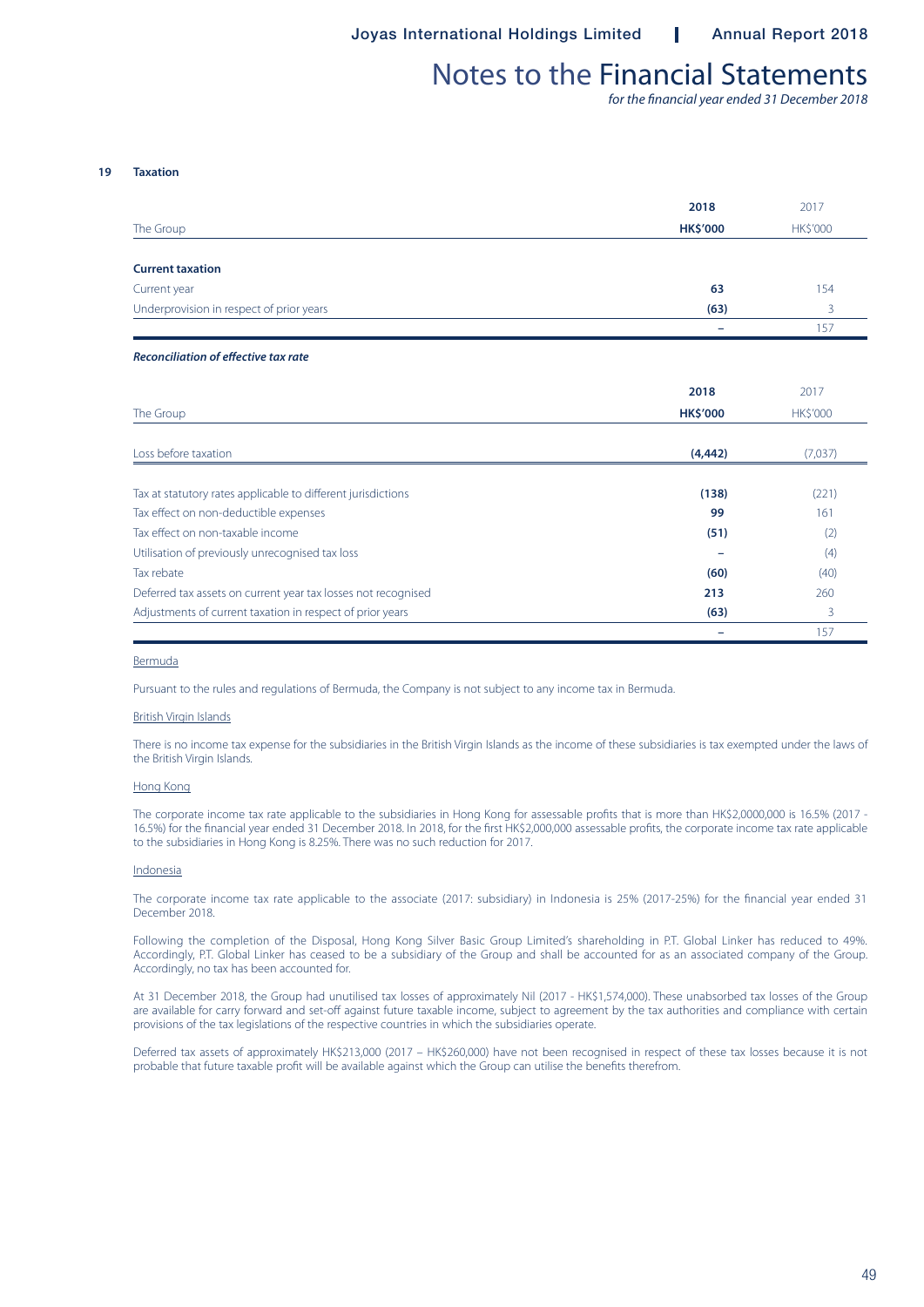*for the financial year ended 31 December 2018*

#### **20 Share-based payment compensation**

The Company had in place a share option scheme (the "**Joyas Share Option Scheme 2007**") which was adopted at a special general meeting of the Company held on 21 December 2007. The duration of the Joyas Share Option Scheme 2007 was 10 years from the date that it was adopted and had accordingly expired and lapsed on 21 December 2017.

The persons to whom the options have been issued have no right to participate by virtue of the options in any share issue of any other company in the Group.

Other than the options granted to the controlling shareholders and their associates (as defined in the Catalist Rules) as disclosed in the table above, no options have been granted since 19 August 2016 (when the last options were granted) to 21 December 2017. No individual has received 5% or more of the total number of options available under the Joyas Share Option Scheme 2017. No options were granted at a discount since the commencement of the Scheme to 21 December 2017.

No options to take up unissued shares of the subsidiaries have been granted during the financial year.

There were no unissued shares of subsidiaries under option as at 31 December 2018.

No shares were issued during the financial year to which this statement relates by virtue of the exercise of the options to take up unissued shares of the Company or any subsidiary.

### **Joyas Share Option Scheme 2018**

Since Joyas Share Option Scheme 2007 had expired, the Company adopted a new scheme known as the Joyas Share Option Scheme at a special general meeting of the Company held on 28 April 2018 (the "**2018 Scheme"**). The 2018 Scheme will continue to be in force at the discretion of the Remuneration Committee subject to a maximum period of 10 years, commencing on the date on which the Scheme was adopted.

The 2018 Scheme seeks to attract, retain and provide incentives to participants to encourage greater dedication and loyalty by enabling the Company to provide recognition for past contributions and services. The Company believes that this, in turn, will help to motivate participants generally to contribute towards the Company's long-term success. Save for Joyas Share Option Scheme 2007 which has expired, the Company did not and currently does not have any other share option or share scheme in force. The 2018 Scheme is administered by the Remuneration Committee which comprises Mr Lim Siang Kai, Mr Cheung King Kwok and Mr Ong Chor Wei.

The 2018 Scheme allows participation of controlling shareholders and associates of controlling shareholders as the Company acknowledges that the contributions and services of employees who are controlling shareholders and employees who are associates of controlling shareholders are equally important to the Company's long-term success. Rule 852 of the Catalist Rules states that the participation in a scheme by controlling shareholders and their associates must be approved by independent shareholders of the issuer, and a separate resolution must be passed for each person and to approve the actual number and terms of options granted to that participant. In light of Rule 852 of the Catalist Rule, the Board will update the shareholders each time a resolution is passed to grant options to the participants of the 2018 Scheme. As a safeguard, the controlling Shareholders and associates of controlling shareholders will abstain from voting on any resolution in relation to their participation in the 2018 Scheme.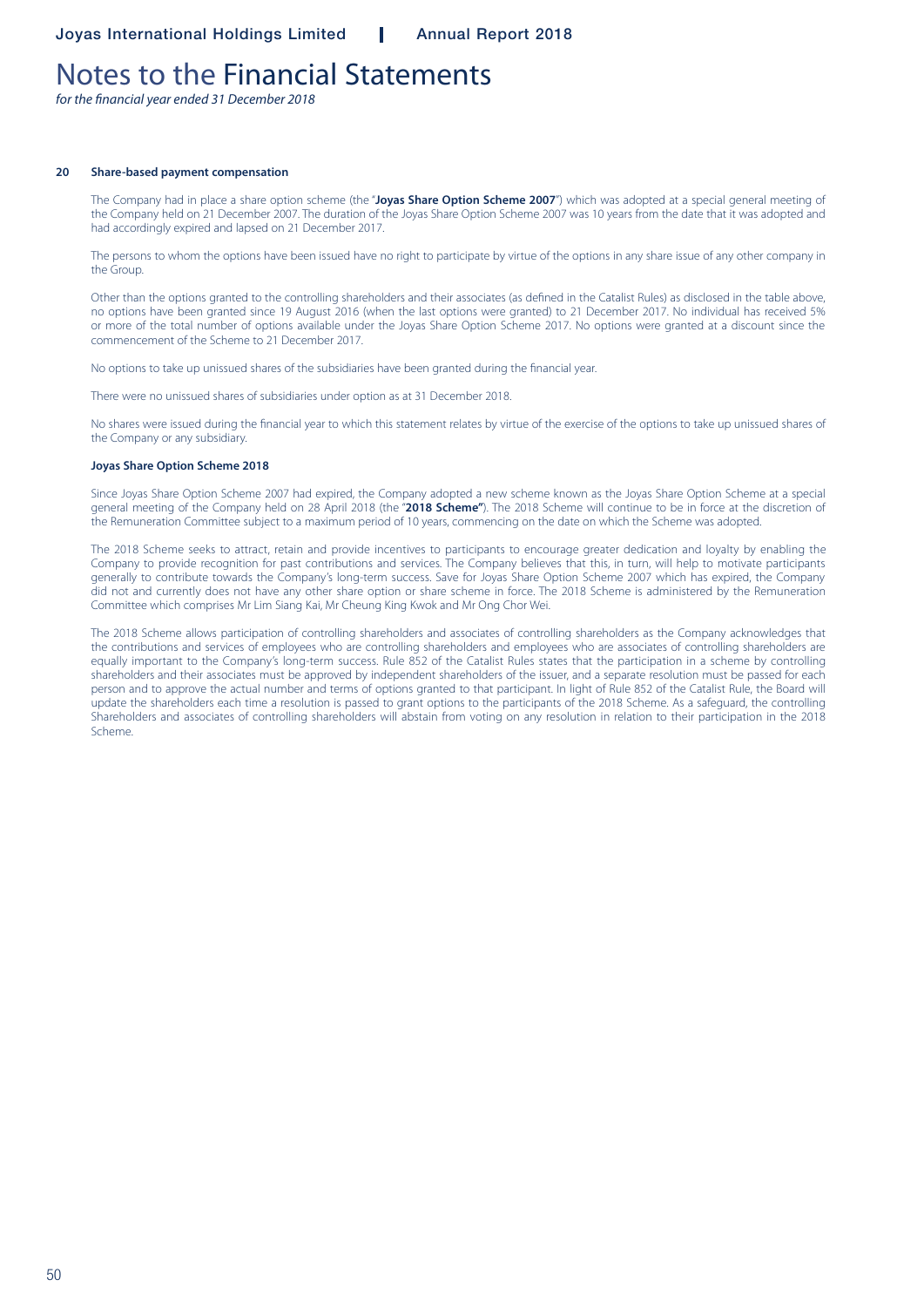*for the financial year ended 31 December 2018*

# **20 Share-based payment compensation (Cont'd)**

| <b>Category of grantee</b>                                            | <b>Note</b> | Date of<br>grant | <b>Exercisable</b><br>period | <b>Balance at</b><br>1.1.2017 | <b>Granted</b><br>during<br>the year | <b>Balance</b> at<br>31.12.2017 | <b>Exercise</b><br>price<br>per share |
|-----------------------------------------------------------------------|-------------|------------------|------------------------------|-------------------------------|--------------------------------------|---------------------------------|---------------------------------------|
|                                                                       |             |                  |                              |                               |                                      |                                 |                                       |
| Under Joyas Share Option Scheme                                       |             |                  |                              |                               |                                      |                                 |                                       |
| Non-executive directors and<br>independent non-executive<br>directors | (i)         | 25.5.2015        | 25.5.2016 to<br>24.5.2020    | 9,000,000                     |                                      | 9,000,000                       | S\$0.03                               |
| Non-executive directors and<br>independent non-executive<br>directors | (i)         | 19.8.2016        | 19.8.2017 to<br>18.8.2021    | 32,000,000                    |                                      | 32,000,000                      | S\$0.0035                             |
| Under general mandate                                                 |             |                  |                              |                               |                                      |                                 |                                       |
| Third party                                                           | (iii)       | 16.2.2015        | 16.2.2015 to<br>15.2.2020    | 12,000,000                    |                                      | 12,000,000                      | S\$0.021                              |
| <b>Total</b>                                                          |             |                  |                              | 53,000,000                    |                                      | 53,000,000                      |                                       |
| <b>Category of grantee</b>                                            | <b>Note</b> | Date of<br>grant | <b>Exercisable</b><br>period | <b>Balance at</b><br>1.1.2018 | <b>Granted</b><br>during<br>the year | <b>Balance at</b><br>31.12.2018 | <b>Exercise</b><br>price<br>per share |
|                                                                       |             |                  |                              |                               |                                      |                                 |                                       |
| Under Joyas Share Option Scheme                                       |             |                  |                              |                               |                                      |                                 |                                       |
| Non-executive directors and<br>independent non-executive<br>directors | (i)         | 25.5.2015        | 25.5.2016 to<br>24.5.2020    | 9,000,000                     |                                      | 9,000,000                       | S\$0.03                               |
| Non-executive directors and<br>independent non-executive<br>directors | (i)         | 19.8.2016        | 19.8.2017 to<br>18.8.2021    | 32,000,000                    |                                      | 32,000,000                      | S\$0.0035                             |
| Under general mandate                                                 |             |                  |                              |                               |                                      |                                 |                                       |
| Third party                                                           | (iii)       | 16.2.2015        | 16.2.2015 to<br>15.2.2020    | 12,000,000                    |                                      | 12,000,000                      | S\$0.021                              |
| Total                                                                 |             |                  |                              | 53,000,000                    | $\equiv$                             | 53,000,000                      |                                       |

Notes:

(i) The fair values of share options granted to the directors were determined by reference to the fair values of the share options granted at the grant date. The share options can be exercised after the first anniversary of the date of grant.

(ii) The fair value of the services provided by a third party was measured by reference to the fair value of share options granted at the date the counterparty rendered services. The share options can be exercised only when the net profits after taxation attributable to the business of one of its subsidiaries is at least the equivalent of US\$3 million for any financial year before fifth anniversary of the date of grant.

The exercise price of options outstanding at the end of the year ranged between S\$0.0035 (HK\$0.02) and S\$0.03 (HK\$0.17) [2017 - S\$0.0035 (HK\$0.02) and S\$0.03 (HK\$0.17)] and their weighted average remaining contractual life was 2.11years (2017 - 3.11 years).

Of the total number of options outstanding at the end of the year, 41,000,000 share options (2017 – 41,000,000 share options) were exercisable at the end of the year.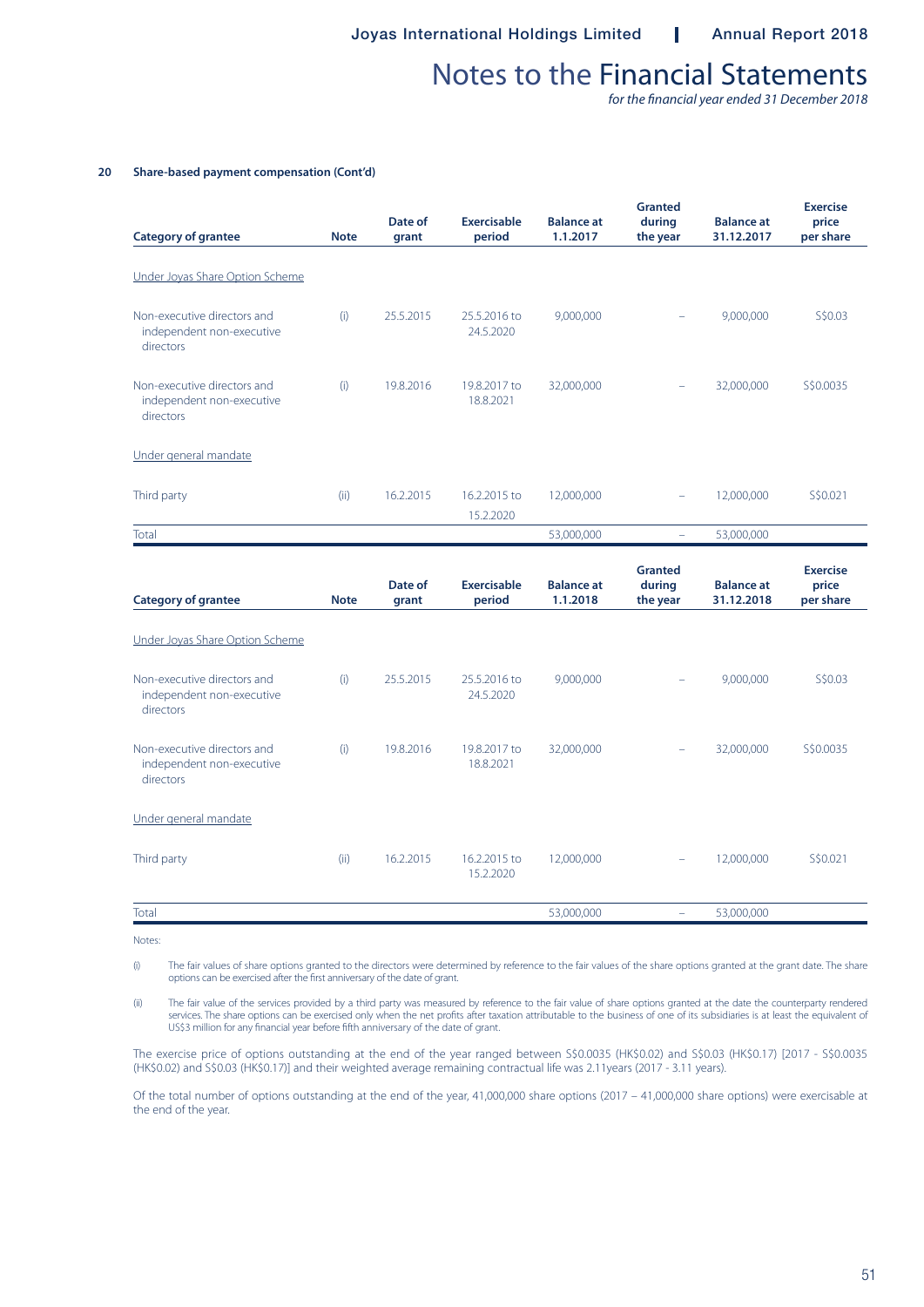*for the financial year ended 31 December 2018*

#### **20 Share-based payment compensation (Cont'd)**

The weighted average fair value of each option granted during the year was HK\$Nil (2017 - HKNil).

| <b>Weighted average</b><br>exercise price<br><b>HKS</b> | Number of<br>options | Weighted average<br>exercise price<br><b>HKS</b> | Number of<br>options |
|---------------------------------------------------------|----------------------|--------------------------------------------------|----------------------|
| Outstanding at beginning and end of year<br>0.07        | 53,000,000           | 0.07                                             | 53,000,000           |

The fair values of options granted were determined using Black-Scholes Pricing Model that takes into account factors specific to the share incentive plans. The following principal assumptions were used in the valuation:

|                              | <b>Share options</b><br>granted in<br>February 2015 | <b>Share options</b><br>granted in<br><b>May 2015</b> | <b>Share options</b><br>granted in<br>August 2016 |
|------------------------------|-----------------------------------------------------|-------------------------------------------------------|---------------------------------------------------|
| Share price at date of grant | S\$0.021                                            | S\$0.029                                              | S\$0.003                                          |
| Expected volatility*         | 198%                                                | 199%                                                  | 199%                                              |
| Risk-free interest rate      | 0.98%                                               | 1.19%                                                 | 0.99%                                             |
| Dividend yield               | 0%                                                  | 0%                                                    | $0\%$                                             |
| Expected life of option      | 2.5                                                 | 3                                                     |                                                   |
| Fair value of date of grant  | S\$0.0181                                           | S\$0.0265                                             | S\$0,0018                                         |
| Exercise price               | S\$0.021                                            | S\$0.03                                               | S\$0,0035                                         |

The underlying expected volatility reflects the assumption that the historical volatility is indicative of future trends, which may also not necessarily be the actual outcome. No special features pertinent to the options granted were incorporated into measurement of fair value.

For the year ended 31 December 2018, the equity-settled share-based payment expense of HK\$247,000 (2017 - HK\$456,000) was recognised in profit or loss. The corresponding amount has been credited to the share option reserve.

### **21 Loss per share**

The calculation of basic loss per share is based on the loss attributable to the owners of the Company of HK\$3,812,000 (2017 - HK\$6,595,000) and on the weighted average number of 1,913,776,973 (2017 -1,913,776,973) ordinary shares in issue during the year.

Basic loss per share and diluted loss per share are the same for the years ended 31 December 2017 and 2018 as the Group incurred a loss for both years, and the share options, warrants and convertible bonds are anti-dilutive.

#### **22 Related party transactions**

In addition to the transactions detailed elsewhere in these financial statements, the Group had the following significant transactions with related parties during the year:

|                                                                                                     | <b>Transaction amount</b> |                | <b>Balances (Notes 6 and 13)</b> |                 |
|-----------------------------------------------------------------------------------------------------|---------------------------|----------------|----------------------------------|-----------------|
|                                                                                                     | 2018                      | 2017           | 2018                             | 2017            |
| <b>The Group</b>                                                                                    | <b>HKS'000</b>            | <b>HKS'000</b> | <b>HKS'000</b>                   | <b>HK\$'000</b> |
| Deposits paid to a supplier with common key management<br>personnel for purchases of nickel ore (1) |                           |                | 24,377                           | 24,377          |
| Trade payable of nickel ore to a supplier with common key<br>management personnel <sup>(1)</sup>    |                           |                | (10, 531)                        | (10,531)        |
| Interest income from a related party <sup>(5)</sup>                                                 | (600)                     | (600)          | 5,000                            | 5,000           |
| Rental and utility expense paid to related parties <sup>(2)</sup>                                   | 307                       | 309            | (193)                            | (15)            |
| Management fee paid to a related party <sup>(2)</sup>                                               | 60                        | 60             | (22)                             | (22)            |
| Advances from a related party <sup>(5)</sup>                                                        |                           | 300            | (300)                            | (300)           |
| Advances to a key management personnel <sup>(3)</sup>                                               |                           | 9,022          |                                  | 16,306          |
| Advances from a key management personnel <sup>(4)</sup>                                             | 351                       | 2.366          | (5,308)                          | (5,041)         |

On 19 March 2015, the Group's subsidiary, Hong Kong Silver Basic Group Limited, entered into an exclusive agency agreement with the supplier for being an<br>exclusive agent of sale of nickel ore in the PRC including Hong Kong to the financial statements.

(2) This relates to entities in which the Company's director is also a shareholder of the entities.

<sup>(3)</sup> The advances were given to a key management personnel, Mr Wang De Zhou. The terms and conditions of the loan as at 31 December 2018 are disclosed in<br>Note 6 to the financial statements. The amount was deconsolidated f

<sup>(4)</sup> The advances are given by a key management personnel, Mr Wang De Zhou. The terms and conditions of the loan as at 31 December 2018 are disclosed in Note 13 to the financial statements

 $(5)$  This relates to a party in which a subsidiary's director is also a deemed shareholder of the entity.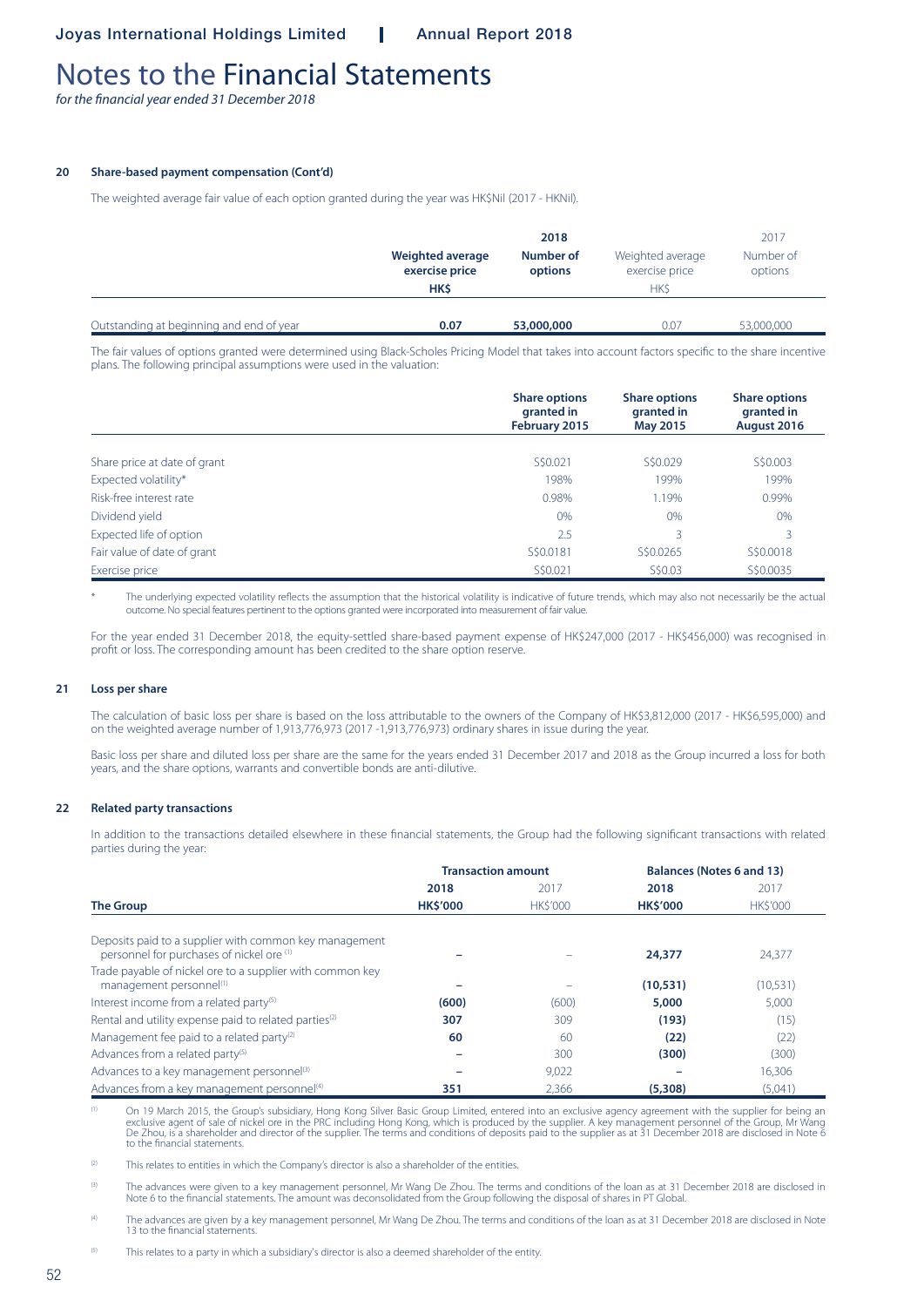*for the financial year ended 31 December 2018*

# **23 Segment information**

The executive directors have identified the Group's two product lines as operating segments as further described in Note 2(e):

- (a) Nickel ore; and
- (b) Financing activities.

|                                               | <b>Nickel ore</b> |          |                 | <b>Financing activities</b> |                          | <b>Elimination</b> |                 | <b>Total</b> |  |
|-----------------------------------------------|-------------------|----------|-----------------|-----------------------------|--------------------------|--------------------|-----------------|--------------|--|
|                                               | 2018              | 2017     | 2018            | 2017                        | 2018                     | 2017               | 2018            | 2017         |  |
|                                               | <b>HK\$'000</b>   | HK\$'000 | <b>HK\$'000</b> | HK\$'000                    | <b>HK\$'000</b>          | HK\$'000           | <b>HK\$'000</b> | HK\$'000     |  |
|                                               |                   |          |                 |                             |                          |                    |                 |              |  |
| <b>Revenue</b>                                |                   |          |                 |                             |                          |                    |                 |              |  |
| External                                      |                   |          | 2,565           | 1,981                       | $\overline{\phantom{0}}$ |                    | 2,565           | 1,981        |  |
| Total revenue                                 |                   |          | 2,565           | 1,981                       |                          |                    | 2,565           | 1,981        |  |
| <b>Segment Results</b>                        |                   |          |                 |                             |                          |                    |                 |              |  |
| Segment profit from Operations                | (1,881)           | (1,645)  | 2,497           | 1,046                       |                          |                    | 616             | (599)        |  |
| Share of associate's results                  | 169               |          |                 |                             |                          |                    | 169             |              |  |
| Unallocated income                            |                   |          |                 |                             |                          |                    | 283             | 1,324        |  |
| Unallocated expenses                          |                   |          |                 |                             |                          |                    | (4,042)         | (4,770)      |  |
| Finance income                                |                   |          |                 |                             |                          |                    | 38              | 60           |  |
| Finance expense                               |                   |          |                 |                             |                          |                    | (1,506)         | (3,052)      |  |
| Loss before income tax                        |                   |          |                 |                             |                          |                    | (4, 442)        | (7,037)      |  |
| Income tax expense                            |                   |          |                 |                             |                          |                    |                 | (157)        |  |
| Loss for the year                             |                   |          |                 |                             |                          |                    | (4, 442)        | (7, 194)     |  |
|                                               |                   |          |                 |                             |                          |                    |                 |              |  |
| <b>Other information</b>                      |                   |          |                 |                             |                          |                    |                 |              |  |
| Segment assets                                | 38,046            | 50,348   | 21,434          | 23,454                      |                          | (9,471)            | 59,480          | 64,331       |  |
| Unallocated assets                            |                   |          |                 |                             |                          |                    | 16,658          | 21,477       |  |
| Consolidated total assets                     |                   |          |                 |                             |                          |                    | 76,138          | 85,808       |  |
| Segment assets includes:                      |                   |          |                 |                             |                          |                    |                 |              |  |
| Investment in associated company              | 2,935             |          |                 |                             |                          |                    | 2,935           |              |  |
|                                               |                   |          |                 |                             |                          |                    |                 |              |  |
| Segment liabilities                           | 41,216            | 50,009   | 25,182          | 23,411                      | (49, 950)                | (56,730)           | 16,448          | 16,690       |  |
| Unallocated liabilities                       |                   |          |                 |                             |                          |                    | 23,968          | 27,213       |  |
| Consolidated total liabilities                |                   |          |                 |                             |                          |                    | 40,416          | 43,903       |  |
|                                               |                   |          |                 |                             |                          |                    |                 |              |  |
| Depreciation of plant and<br>equipment        | 24                | 28       |                 |                             |                          |                    | 24              | 28           |  |
| Fair value gain on loan and and<br>receivable |                   |          | (584)           |                             |                          |                    | (584)           |              |  |
| Write-off of intangible assets                |                   |          |                 | 600                         |                          |                    | $\overline{a}$  | 600          |  |
| Loss on disposal of an subsidiary             | 200               |          |                 |                             |                          |                    | 200             |              |  |
| Bad debts written off (trade)                 |                   |          |                 | 125                         |                          |                    |                 | 125          |  |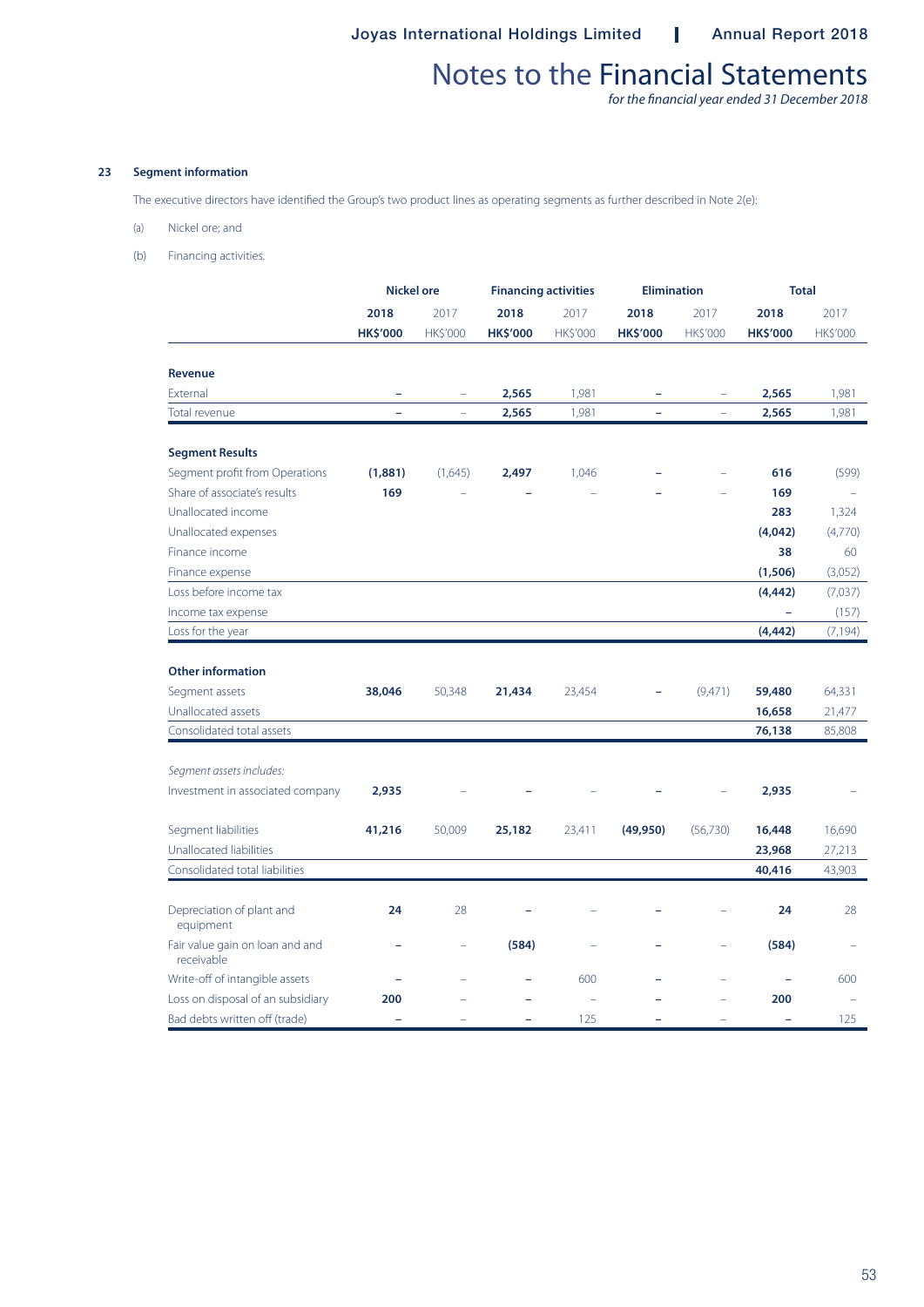*for the financial year ended 31 December 2018*

# **23 Segment information (Cont'd)**

The totals presented for the Group's operating segments reconcile to the Group's key financial figures as presented in the financial statements as follows:

|                                                                       | 2018                     | 2017            |
|-----------------------------------------------------------------------|--------------------------|-----------------|
|                                                                       | <b>HK\$'000</b>          | <b>HK\$'000</b> |
|                                                                       |                          |                 |
|                                                                       |                          |                 |
| Revenue                                                               |                          |                 |
| Reportable segment revenues                                           | 2,565                    | 1,981           |
| Consolidated revenue                                                  | 2,565                    | 1,981           |
|                                                                       |                          |                 |
|                                                                       | 2018                     | 2017            |
|                                                                       | <b>HK\$'000</b>          | HK\$'000        |
|                                                                       |                          |                 |
| Profit or loss                                                        |                          |                 |
| Reportable segment loss                                               | 785                      | (599)           |
| Loss/(gain) on disposal of subsidiaries                               | (200)                    | 1,265           |
| Fair value gain on warrants                                           | 5                        | 59              |
| Finance income                                                        | 38                       | 60              |
| Unallocated income                                                    |                          |                 |
| Fair value gain / (loss) on derivative component of convertible bonds | 278                      | (96)            |
| Corporate legal and professional fees                                 | (2, 415)                 | (1,488)         |
|                                                                       |                          |                 |
| Unallocated corporate expenses                                        | (1, 427)                 | (3, 186)        |
| Finance costs                                                         | (1,506)                  | (3,052)         |
| Consolidated loss before taxation                                     | (4, 442)                 | (7,037)         |
|                                                                       | 2018                     | 2017            |
|                                                                       | <b>HK\$'000</b>          | HK\$'000        |
|                                                                       |                          |                 |
| Segment assets                                                        |                          |                 |
|                                                                       |                          |                 |
| Reportable segment assets                                             | 59,480                   | 73,802          |
| Pledged fixed deposits                                                | 5,460                    | 5,416           |
| Cash and bank balances                                                | 6,477                    | 3,846           |
| Unallocated assets                                                    | 4,721                    | 12,215          |
| Elimination                                                           | $\overline{\phantom{0}}$ | (9,471)         |
| Consolidated total assets                                             | 76,138                   | 85,808          |
|                                                                       | 2018                     | 2017            |
|                                                                       | <b>HK\$'000</b>          | HK\$'000        |
|                                                                       |                          |                 |
| Segment liabilities                                                   |                          |                 |
| Reportable segment liabilities                                        | 66,398                   | 73,420          |
| <b>Bank loans</b>                                                     |                          | 4,300           |
| Convertible bonds                                                     | 21,201                   | 21,569          |
| Warrants                                                              | 5                        | 10              |
| Unallocated liabilities                                               | 2,762                    | 1,334           |
| Elimination                                                           | (49, 950)                | (56, 730)       |
| Consolidated total liabilities                                        | 40,416                   | 43,903          |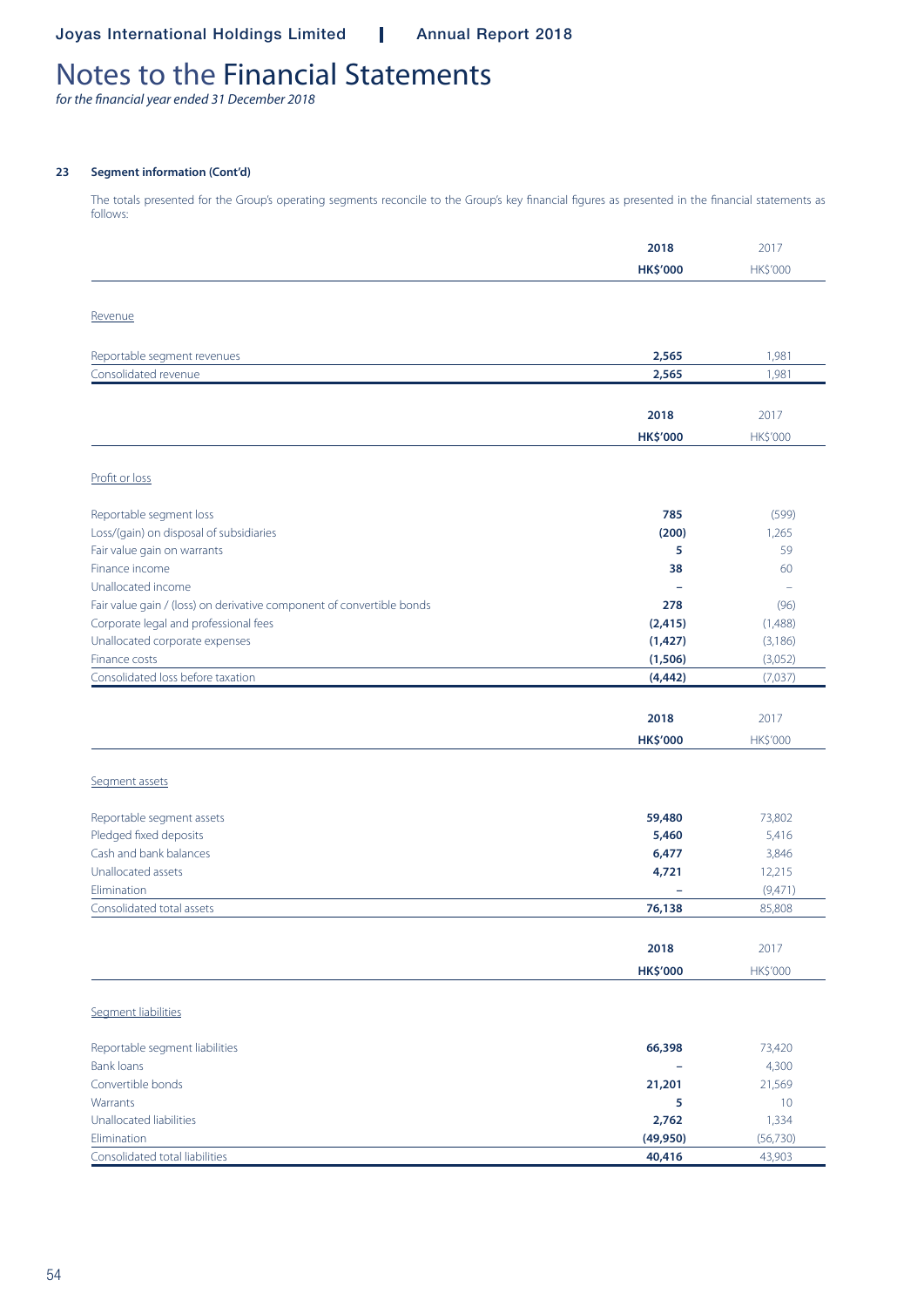*for the financial year ended 31 December 2018*

### **23 Segment information (Cont'd)**

The Group's revenue from external customers and non-current assets other than goodwill are categorised into the following geographical areas:

|                              |                 | <b>Revenue from</b><br>external customers |                 | Non-current assets,<br>other than goodwill |
|------------------------------|-----------------|-------------------------------------------|-----------------|--------------------------------------------|
|                              | 2018            | 2017                                      | 2018            | 2017                                       |
|                              | <b>HK\$'000</b> | <b>HK\$'000</b>                           | <b>HK\$'000</b> | <b>HK\$'000</b>                            |
| <b>Principal markets:</b>    |                 |                                           |                 |                                            |
| The PRC, including Hong Kong | 2,536           | 1,105                                     | 5               | 17                                         |
| Others                       | 29              | 876                                       | 2,935           | 45                                         |
|                              | 2,565           | .981                                      | 2,940           | 62                                         |

Geographical location of customers is based on the domicile location of the customers whilst that of non-current assets is based on their physical location.

During the financial year, there was no revenue from external customers attributed to Bermuda (country of domicile) and no non-current assets were located in Bermuda (2017 - HK\$Nil). The country of domicile is the country where the Company was incorporated for the purpose of the disclosure as required by IFRS 8 Operating Segments.

Revenue from customers contributing over 10% of total sales of the Group is as follows:

|                   | 2018                     | 2017                     |
|-------------------|--------------------------|--------------------------|
| <b>The Group</b>  | <b>HK\$'000</b>          | <b>HK\$'000</b>          |
|                   |                          |                          |
| Customer A (Note) | 600                      | 600                      |
| Customer B (Note) | 595                      | 600                      |
| Customer C (Note) | $\overline{\phantom{0}}$ | 347                      |
| Customer D (Note) | -                        | 276                      |
| Customer E (Note) | 372                      |                          |
| Customer F (Note) | 536                      | $\overline{\phantom{0}}$ |
|                   | 2,103                    | 1,823                    |

Notes:

Derived from the financing activities

As at 31 December 2018, 90.6% (2017 – 21.7%) of the Group's interest receivables/trade receivables were due from these customers.

# **24 Financial risk management**

The Group's activities expose it to a variety of financial instrument risks, namely market risk (comprising foreign currency risk and interest rate risk), credit risk and liquidity risk. The Group does not hold or issue derivative financial instruments for trading purpose during the financial year.

The Group does not have written risk management policies and guidelines. However, the board of directors meets periodically to analyse and formulate measures to manage the Group's exposure to a variety of risks which resulted from both its operating and investing activities. Management manages and monitors these exposures to ensure appropriate measures are implemented on a timely and effective manner. The risks associated with these financial instruments and the policies on how to mitigate these risks are set out below:

## **24.1 Categories of financial assets and liabilities**

The carrying amounts of financial assets and financial liabilities at the end of the reporting period by categories are as follows:

|                                    |                 | <b>The Group</b> |                          | <b>The Company</b> |
|------------------------------------|-----------------|------------------|--------------------------|--------------------|
|                                    | 2018            | 2017             | 2018                     | 2017               |
|                                    | <b>HK\$'000</b> | <b>HK\$'000</b>  | <b>HK\$'000</b>          | <b>HK\$'000</b>    |
|                                    |                 |                  |                          |                    |
| <b>Financial assets</b>            |                 |                  |                          |                    |
| Financial assets at amortised cost | 70,423          |                  | 55,113                   |                    |
| Financial assets at FVTPL (Note 7) | 2,584           | 2,000            | $\overline{\phantom{0}}$ |                    |
| Loans and receivables              | -               | 83,486           |                          | 59,648             |
|                                    | 73,007          | 85,486           | 55,113                   | 59,648             |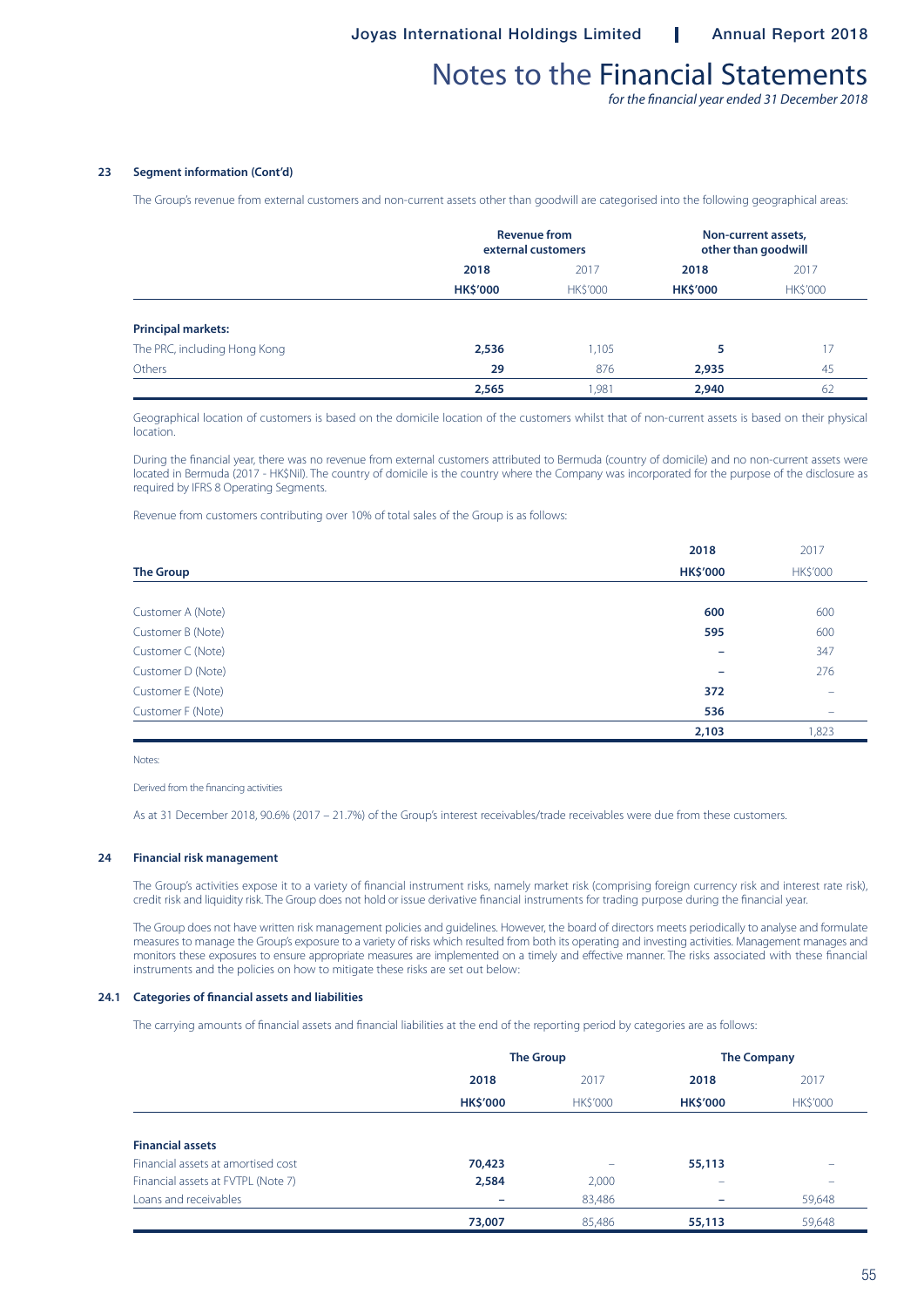*for the financial year ended 31 December 2018*

## **24 Financial risk management (Cont'd)**

## **24.1 Categories of financial assets and liabilities (Cont'd)**

|                                                   |                 | <b>The Group</b> | <b>The Company</b> |                          |
|---------------------------------------------------|-----------------|------------------|--------------------|--------------------------|
|                                                   | 2018            | 2017             | 2018               | 2017                     |
|                                                   | <b>HK\$'000</b> | <b>HK\$'000</b>  | <b>HK\$'000</b>    | <b>HK\$'000</b>          |
| <b>Financial liabilities</b>                      |                 |                  |                    |                          |
| Financial liabilities measured at amortised cost: |                 |                  |                    |                          |
| Trade and other payables                          | 17,683          | 16,615           | 559                | 523                      |
| Convertible bonds (liability component)           | 21,187          | 21,279           | 21,187             | 21,279                   |
| <b>Borrowings</b>                                 | 1,372           | 5,552            |                    | $\overline{\phantom{0}}$ |
|                                                   | 40,242          | 43,446           | 21,746             | 21,802                   |
| Financial liabilities at fair value through       |                 |                  |                    |                          |
| profit or loss:                                   |                 |                  |                    |                          |
| Convertible bonds (derivative component)          | 14              | 290              | 14                 | 290                      |
| Warrants                                          | 5               | 10               | 5                  | 10                       |
|                                                   | 19              | 300              | 19                 | 300                      |
|                                                   | 40,261          | 43,746           | 21,765             | 22,102                   |

# **24.2 Market risk**

#### **(i) Foreign currency risk**

Foreign currency risk refers to the risk that the fair value or future cash flows of a financial instrument will fluctuate because of changes in foreign exchange rates.

The Group carries out its business within and outside Hong Kong and worldwide with most of the transactions denominated in Hong Kong Dollar ("**HKD**"), United States Dollar ("**USD**"), Indonesia Rupiah ("**IDR**") and Singapore Dollar ("**SGD**"). Exposures to currency exchange rates arise from the Group's overseas sales and purchases.

The Group's exposure to currency translation risk arising from its net investment in associate in Indonesia is managed primarily through advances denominated in the relevant foreign currency.

To mitigate the impact of exchange rate fluctuations, the Group continually assesses and monitors the exposure to foreign currency risk.

Foreign currency denominated financial assets and liabilities, translated into HKD at the closing rates, are as follows:

|                                                            | <b>USD</b>      | <b>IDR</b>               | <b>SGD</b>      |
|------------------------------------------------------------|-----------------|--------------------------|-----------------|
| <b>The Group</b>                                           | <b>HK\$'000</b> | <b>HK\$'000</b>          | <b>HK\$'000</b> |
|                                                            |                 |                          |                 |
| As at 31 December 2018                                     |                 |                          |                 |
| Trade and other receivables                                | 10,672          |                          | 25              |
| Cash and cash equivalents                                  | 207             |                          | 5,631           |
| Trade and other payables                                   | (10, 531)       |                          | (26)            |
| Convertible bonds                                          |                 |                          | (21, 201)       |
| Warrants                                                   | -               |                          | (5)             |
| Net exposure arising from financial assets and liabilities | 348             |                          | (15, 576)       |
| As at 31 December 2017                                     |                 |                          |                 |
| Trade and other receivables                                | 10,465          | 16,306                   | 25              |
| Cash and cash equivalents                                  | 225             | 20                       | 6,037           |
| Trade and other payables                                   | (20,031)        | (2)                      | (3)             |
| Convertible bonds                                          | -               | $\overline{\phantom{0}}$ | (21, 569)       |
| Warrants                                                   | -               |                          | (10)            |
| Net exposure arising from financial assets and liabilities | (9,341)         | 16,324                   | (15,520)        |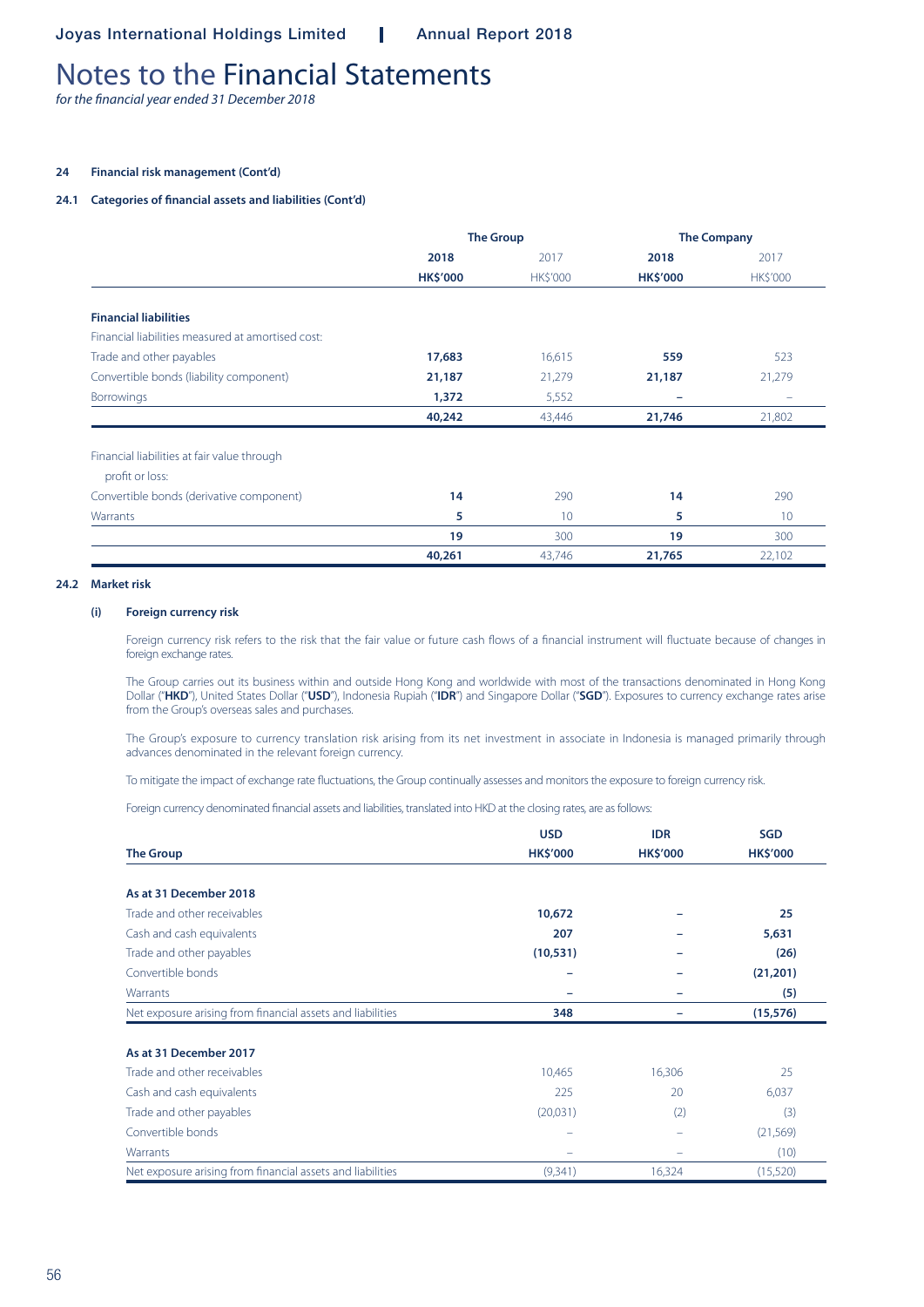*for the financial year ended 31 December 2018*

# **24 Financial risk management (Cont'd)**

### **24.2 Market risk (Cont'd)**

#### **(i) Foreign currency risk (Cont'd)**

#### *Sensitivity analysis*

A 3% fluctuation in the SGD, IDR and USD exchange rate against HKD will not have a significant impact on the Group's loss for the current and previous financial years.

The policies to manage foreign currency risk have been followed by the Group since prior years and are considered to be effective.

Exposures to foreign exchange rates vary during the year depending on the volume of overseas transactions. Nonetheless, the analysis above is considered to be representative of the Group's exposure to foreign currency risk.

#### **(ii) Interest rate risk**

Interest rate risk is the risk that the fair value or future cash flows of the Group's and the Company's financial instruments will fluctuate because of changes in market interest rates.

The Group's and the Company's exposure to interest rate risk arises primarily from its bank balances at fixed rates which are contractually repriced at intervals of less than 6 months (2017 - less than 6 months), other borrowings and loans and advances from the end of the reporting period. If the interest rate of loans and advances increase/decrease by 50 (2017 - 50) basis points with all variables including tax rate being held constants, the loss after tax of the Group will be lower/higher by HK\$96,000 (2017 - HK\$105,000) Sensitivity analysis for other financial instruments are not presented because the Group's exposure to interest rate risk from other financial instruments are not material.

## **24.3 Credit risk**

Credit risk refers to the risk that the counterparty to a financial instrument would fail to discharge its obligation under the terms of the financial instrument and cause a financial loss to the Group. The Group's exposure to credit risk mainly arises from granting credit to customers in the ordinary course of its operations.

As at 31 December 2018, the Group's significant exposure to credit risk arises from loans and advances and other receivables. Credit exposure to an individual counterparty is restricted by credit limits that are approved by the credit committee based on ongoing credit evaluation. The counterparty's payment profile and credit exposure are continuously monitored by the respective management and the credit committee. The Group's loans and advances comprise five borrowers (2017 – six borrowers) that represented 100% (2017 - 100%) of the total loans and advances. There is significant credit concentration in a few borrowers.

The Group performs ongoing evaluations to determine customer credit and limits the amount of credit it extends. For other financial assets, the Group adopts the policy of dealing only with counterparties that are of acceptable credit quality. The default risk of the industry and country in which the customers operate also has an influence on credit risk but to a lesser extent.

The Group establishes an allowance for impairment that represents its estimate of incurred losses in respect of trade and other receivables. The allowance account in respect of trade and other receivables is used to record impairment losses unless the Group is satisfied that no recovery of the amount owing is possible. At that point, the financial asset is considered irrecoverable and the amount charged to the allowance account is written off against the carrying amount of the impaired financial asset.

The credit policies have been followed by the Group since prior years and are considered to have been effective in limiting the Group's exposure to credit risk to a desirable level.

The following sets out the Group's internal credit evaluation practices and basis for recognition and measurement of expected credit losses (ECL):

| <b>Description of evaluation of financial assets</b>                                                                                                                                                                                                                                                  | <b>Basis for recognition and measurement of ECL</b> |
|-------------------------------------------------------------------------------------------------------------------------------------------------------------------------------------------------------------------------------------------------------------------------------------------------------|-----------------------------------------------------|
| Counterparty has a low risk of default and does not have any past due<br>amounts                                                                                                                                                                                                                      | 12-month FCL                                        |
| Contractual payments are more than 30 days past due or where there<br>has been a significant increase in credit risk since initial recognition                                                                                                                                                        | Lifetime ECL - not credit-impaired                  |
| Contractual payments are more than 90 days past due or there is<br>evidence of credit impairment                                                                                                                                                                                                      | Lifetime ECL - credit-impaired                      |
| There is evidence indicating that the Group has no reasonable<br>expectation of recovery of payments such as when the debtor has been<br>placed under liquidation or has entered into bankruptcy proceedings<br>or when the trade receivables are over one year past due, whichever<br>occurs earlier | Write-off                                           |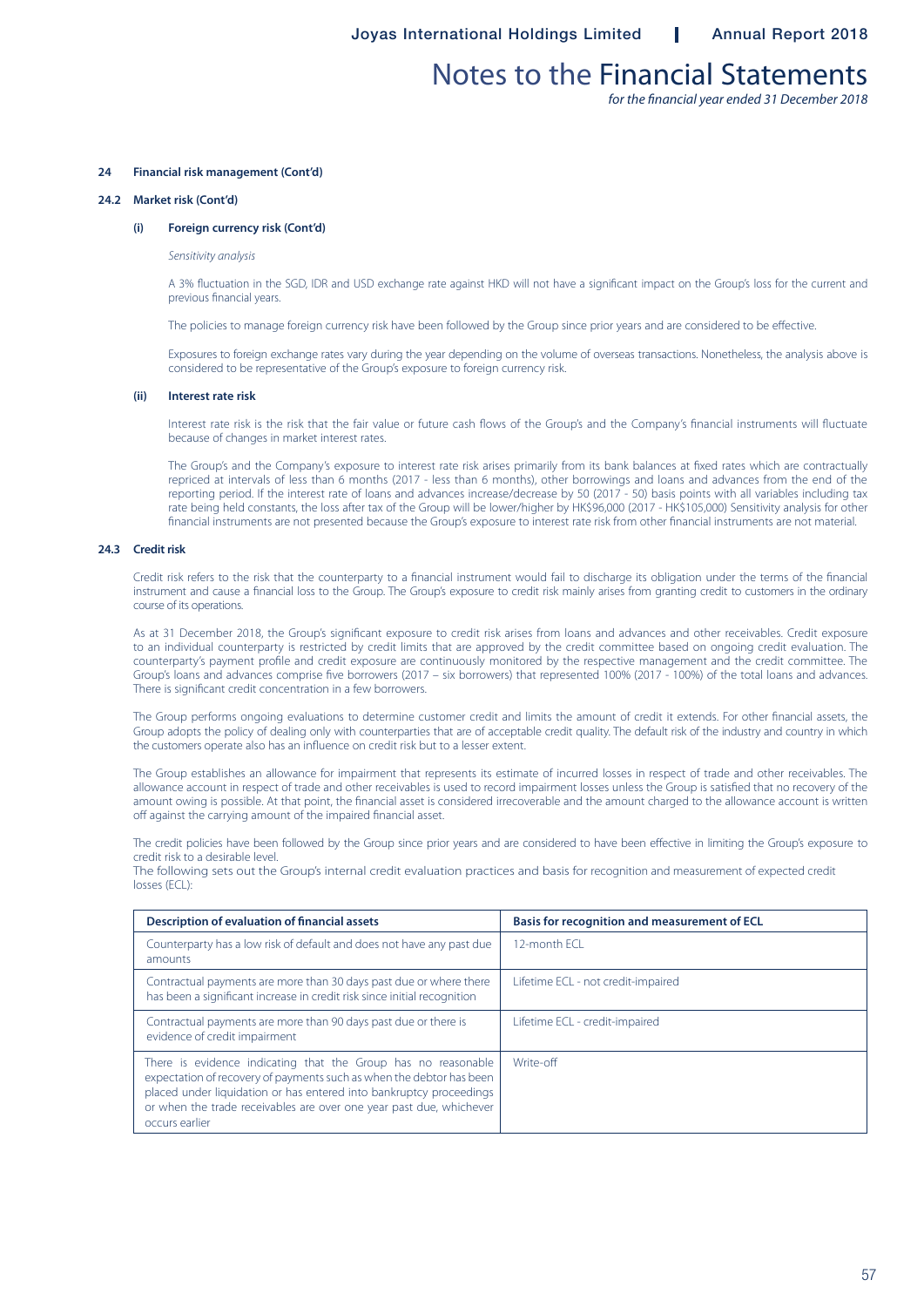*for the financial year ended 31 December 2018*

### **24 Financial risk management (Cont'd)**

#### **24.3 Credit risk (Cont'd)**

#### Significant increase in credit risk

In assessing whether the credit risk on a financial asset has increased significantly since initial recognition, the Group compares the risk of a default occurring on the financial asset as at the reporting date with the risk of a default occurring on the financial asset as at the date of initial recognition. In making this assessment, the Group considers both quantitative and qualitative information that is reasonable and supportable, including historical experience and forward-looking information, such as future economic and industry outlook, that is available without undue cost or effort. In particular, the Group considers the following information when assessing whether credit risk has increased significantly since initial recognition:

- existing or forecast adverse changes in business, financial or economic conditions that are expected to cause a significant decrease in the debtor's ability to meet its debt obligations;
- an actual or expected significant deterioration in the operating results / key financial performance ratios of the debtor;
- an actual or expected significant adverse change in the regulatory, economic, or technological environment of the debtor that results in a significant decrease in the debtor's ability to meet its debt obligations.

The Group regularly monitors the effectiveness of the criteria used to identify whether there has been a significant increase in credit risk and revises them as appropriate to ensure that the criteria are capable of identifying significant increase in credit risk before the amount becomes past due.

Regardless of the evaluation of the above factors, the Group presumes that the credit risk on a financial asset has increased significantly since initial recognition when contractual payments are more than 30 days past due, unless the Group has reasonable and supportable information that demonstrates otherwise.

#### Definition of default

The Group considers the following as constituting an event of default for internal credit risk management purposes as historical experience indicates that receivables that meet either of the following criteria are generally not recoverable.

- when there is a breach of terms of the facility letter or supplement facility letter by the counterparty; or
- information developed internally or obtained from external sources indicates that the debtor is unlikely to pay its creditors, including the Group, in full (without taking into account any collaterals held by the Group). For example, when certain key liquidity and solvency ratios at reporting date provide evidence that the borrower is in significant financial difficulty such that it will have insufficient liquid assets to repay the loan when due. Irrespective of the above analysis, the Group considers that default has occurred when a financial asset is more than 90 days past due unless the Group has reasonable and supportable information to demonstrate that a more lagging default criterion is more appropriate.

#### Credit-impaired financial assets

A financial asset is credit-impaired when one or more events that have a detrimental impact on the estimated future cash flows of that financial asset have occurred such as evidence that the borrower is in significant financial difficulty, there is a breach of contract such as default or past due event; there is information that it is becoming probable that the borrower will enter bankruptcy or other financial reorganisation; the disappearance of an active market for that financial asset because of financial difficulties; or the purchase or origination of a financial asset at a deep discount that reflects the incurred credit losses.

Cash and cash equivalents are placed with institutions with good audit risk and the management estimate the probability of default and loss given default to be low.

#### **24.4 Liquidity risk**

Liquidity risk relates to the risk that the Group will not be able to meet its obligations associated with its financial liabilities that are settled by delivering cash or other financial asset.

The Group's exposure to liquidity risk arises primarily from mismatches of the maturities of financial assets and liabilities. The Group's objective is to maintain a balance between continuity of funding and flexibility through the use of credit facilities.

The Group and Company manage the liquidity risk by maintaining sufficient cash and marketable securities to enable them to meet their normal operating commitments,. In managing its liquidity, Management monitors and reviews the Group's and Company's forecasts of liquidity reserves (comprise cash and cash equivalents and undrawn borrowing facilities) on the basis of expected cash flows determined at local level in the respective operating companies of the Group in accordance with limits set by the Group.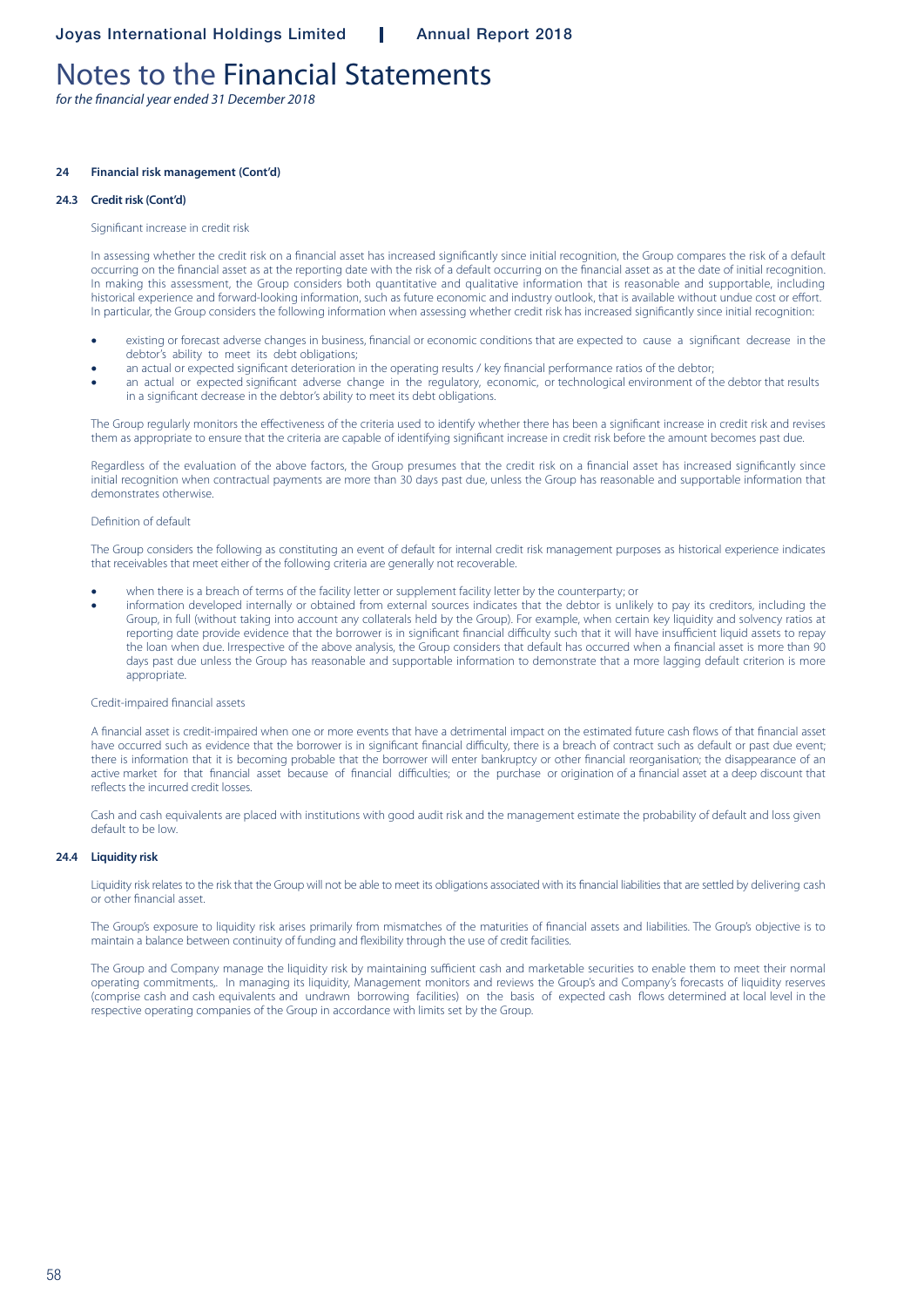*for the financial year ended 31 December 2018*

## **24 Financial risk management (Cont'd)**

# **24.4 Liquidity risk (Cont'd)**

The table below analyses the maturity profile of the Group's and the Company's financial liabilities based on contractual undiscounted cash flows.

|                                         |                                              | <b>Contractual undiscounted cash flows</b> |                                        |                                                           |                                    |  |
|-----------------------------------------|----------------------------------------------|--------------------------------------------|----------------------------------------|-----------------------------------------------------------|------------------------------------|--|
|                                         | <b>Carrying</b><br>amount<br><b>HK\$'000</b> | <b>Total</b><br><b>HK\$'000</b>            | Less than<br>1 year<br><b>HK\$'000</b> | <b>Between</b><br>$2$ and $5$<br>years<br><b>HK\$'000</b> | Over<br>5 years<br><b>HK\$'000</b> |  |
| <b>The Group</b>                        |                                              |                                            |                                        |                                                           |                                    |  |
| As at 31 December 2018                  |                                              |                                            |                                        |                                                           |                                    |  |
| Trade and other payables <sup>(1)</sup> | 17,683                                       | 17,683                                     | 17,683                                 |                                                           |                                    |  |
| Convertible bonds                       | 21,201                                       | 21,570                                     | 1,398                                  | 20,172                                                    |                                    |  |
| <b>Borrowings</b>                       | 1,372                                        | 1,492                                      | 1,492                                  |                                                           |                                    |  |
|                                         | 40,256                                       | 40,745                                     | 20,573                                 | 20,172                                                    | $\equiv$                           |  |
| As at 31 December 2017                  |                                              |                                            |                                        |                                                           |                                    |  |
| Trade and other payables <sup>(1)</sup> | 16,615                                       | 16,615                                     | 16,615                                 |                                                           |                                    |  |
| Convertible bonds                       | 21,569                                       | 22,968                                     | 1,398                                  | 21,570                                                    |                                    |  |
| <b>Borrowings</b>                       | 5,552                                        | 5,554                                      | 5,554                                  |                                                           |                                    |  |
|                                         | 43,736                                       | 45,137                                     | 23,567                                 | 21,570                                                    |                                    |  |
| <b>The Company</b>                      |                                              |                                            |                                        |                                                           |                                    |  |
| As at 31 December 2018                  |                                              |                                            |                                        |                                                           |                                    |  |
| Other payables                          | 559                                          | 559                                        | 559                                    |                                                           |                                    |  |
| Convertible bonds                       | 21,201                                       | 21,570                                     | 1,398                                  | 20,172                                                    |                                    |  |
|                                         | 21,760                                       | 22,129                                     | 1,957                                  | 20,172                                                    |                                    |  |
| As at 31 December 2017                  |                                              |                                            |                                        |                                                           |                                    |  |
| Other payables                          | 523                                          | 523                                        | 523                                    |                                                           |                                    |  |
| Convertible bonds                       | 21,569                                       | 22,968                                     | 1,398                                  | 21,570                                                    |                                    |  |
|                                         | 22,092                                       | 23,491                                     | 1,921                                  | 21,570                                                    |                                    |  |

The table below summarises the maturity analysis of bank loans which contain a repayment on demand clause based on agreed scheduled repayments set out in the loan agreements, on the exception that the banks do not call the loans. The amounts include interest payments computed using contractual rates. Taking into account the Group's financial position, the directors do not consider that it is probable that the banks will exercise their discretion to demand immediate repayment. The directors believe that such bank loans will be repaid in accordance with the scheduled repayment dates set out in the loan agreements.

| The Group              |                                       | Maturity analysis - Bank loans which contain a repayment<br>on demand clause based on scheduled repayments |                                        |                                                         |                                    |  |
|------------------------|---------------------------------------|------------------------------------------------------------------------------------------------------------|----------------------------------------|---------------------------------------------------------|------------------------------------|--|
|                        | Carrying<br>amount<br><b>HK\$'000</b> | <b>Total</b><br><b>HK\$'000</b>                                                                            | Less than<br>1 year<br><b>HK\$'000</b> | <b>Between</b><br>$2$ and 5<br>years<br><b>HK\$'000</b> | Over<br>5 years<br><b>HK\$'000</b> |  |
| As at 31 December 2018 |                                       |                                                                                                            |                                        |                                                         |                                    |  |
| As at 31 December 2017 | 4,300                                 | 4,302                                                                                                      | 4,302                                  |                                                         |                                    |  |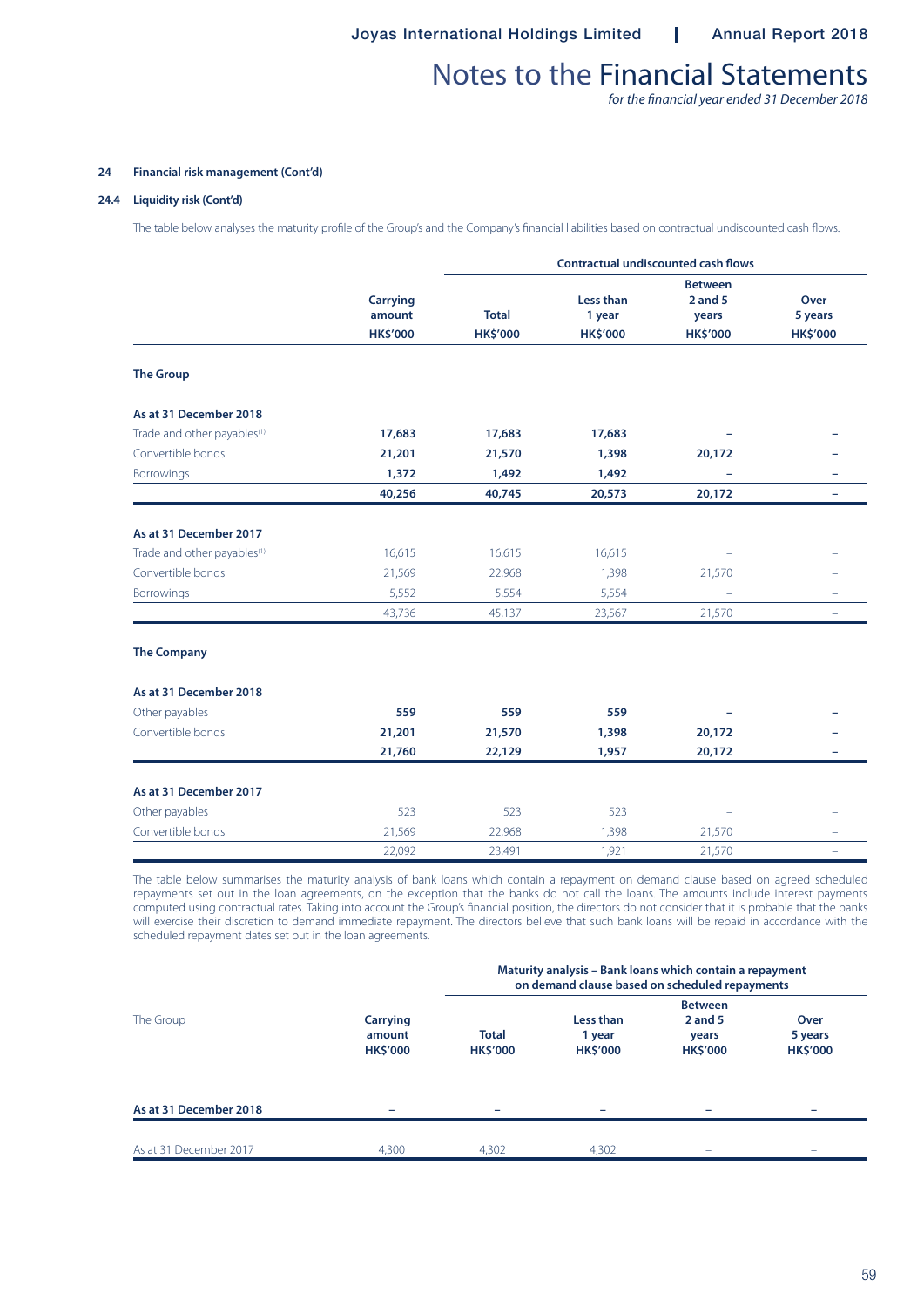*for the financial year ended 31 December 2018*

#### **24 Financial risk management (Cont'd)**

#### **24.5 Financial risk management**

The Group and Company are exposed to financial risks arising from their operations and the use of financial instruments.

The key financial risks include foreign currency risk, interest risk, credit risk and liquidity risk.

The Group's overall risk management strategy seeks to minimise adverse effects from these financial risks on the Group's financial performance. The Group uses derivatives such as forward currency contracts to hedge certain financial risk exposures but the Group does not hold derivative financial instruments for trading purposes.

The directors provide written principles for overall risk management, as well as written policies covering specific areas, such as foreign exchange risk, interest rate risk, credit risk, use of derivative financial instruments and investing excess liquidity. Such written policies are reviewed annually.

#### **25 Financial instruments**

### **25.1 Carrying amounts and fair values**

The carrying amounts of financial assets and liabilities carried at amortised costs approximate their fair value due to their relatively short term nature.

#### **25.2 Fair values**

The fair values of the derivative component of convertible bonds and warrants are determined using the Binomial option pricing model (Level 3 valuation). The fair value of loans and advances is determined using the discounted cash flow model.

The carrying amount of financial assets and liabilities, comprising trade and other receivables (excluding prepayments and deposits paid to a supplier), cash and cash equivalents, trade and other payables (excluding advances from customers) and borrowings, approximate their fair values. The Group and the Company do not anticipate that the carrying amounts recorded at the end of the reporting period would be significantly different from the values that would eventually be received or settled.

#### **25.3 Fair value hierarchy**

The following table provides an analysis of financial instruments carried at fair value by level of fair value hierarchy:

- Level 1 Quoted prices (unadjusted) in active markets for identical assets or liabilities;
- Level 2 Inputs other than quoted prices included within Level 1 that are observable for the asset or liability, either directly (i.e. as prices) or indirectly (i.e. derived from prices); and
- Level 3 Inputs for the asset or liability that are not based on observable market data (unobservable inputs).

The following table shows the Levels within the hierarchy of financial instruments measured at fair value recurring at the end of the reporting period:

|                                           | Level 1         | Level 2         | Level 3         | <b>Total</b>    |
|-------------------------------------------|-----------------|-----------------|-----------------|-----------------|
| The Group and The Company                 | <b>HK\$'000</b> | <b>HK\$'000</b> | <b>HK\$'000</b> | <b>HK\$'000</b> |
| As at 31 December 2018                    |                 |                 |                 |                 |
| Recurring fair value measurements         |                 |                 |                 |                 |
| Loan and advances                         |                 |                 | 2,584           | 2,584           |
| Derivative component of convertible bonds |                 |                 | 14              | 14              |
| Warrants                                  |                 |                 | 5               | 5               |
|                                           |                 |                 | 2,603           | 2,603           |
|                                           |                 |                 |                 |                 |
| As at 31 December 2017                    |                 |                 |                 |                 |
| Recurring fair value measurements         |                 |                 |                 |                 |
| Loans and advances                        |                 |                 | 2,000           | 2,000           |
| Derivative component of convertible bonds |                 |                 | 290             | 290             |
| <b>Warrants</b>                           |                 |                 | 10              | 10              |
|                                           |                 |                 | 2,300           | 2,300           |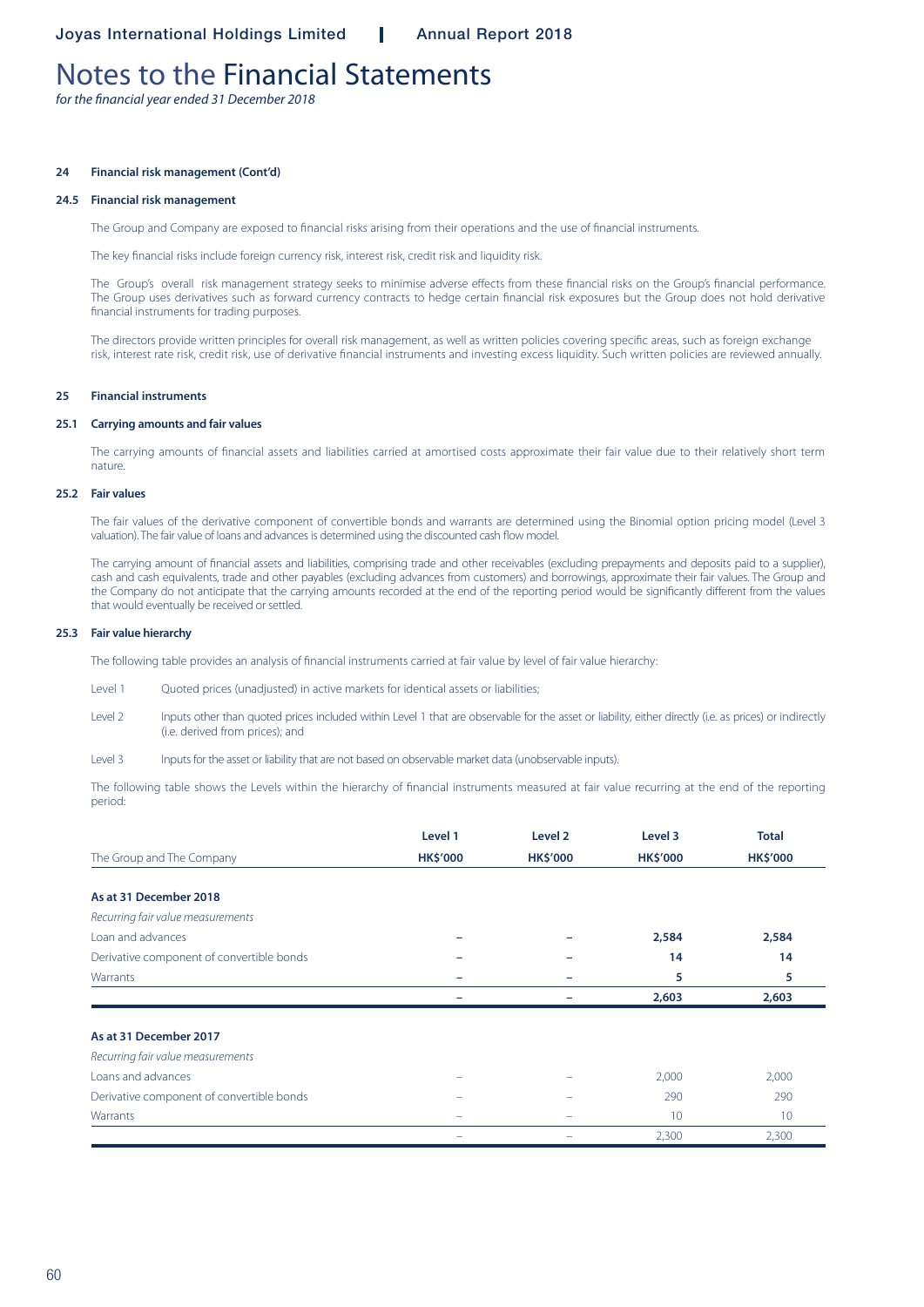*for the financial year ended 31 December 2018*

#### **25 Financial instruments (Cont'd)**

## **25.3 Fair value hierarchy (Cont'd)**

### **Level 3 fair value measurement**

The reconciliation of the carrying amount of financial instruments classified within Level 3 is disclosed in Note 11 (derivative component of convertible bonds), Note 12 (Warrants), and Note 7 (Financials assets at fair value through profit or loss).

There were no transfers between Level 1 and Level 3 in 2018 and 2017.

#### **Valuation technique and significant unobservable inputs**

The following table shows the valuation techniques used in measuring Level 3 fair values for financial instruments at fair value in the statement of financial position, as well as the significant unobservable inputs used.

| <b>Type</b>                                  | <b>Valuation technique</b>              | Significant unobservable inputs                            | Inter-relationship between key<br>unobservable inputs and fair<br>value measurement                               |
|----------------------------------------------|-----------------------------------------|------------------------------------------------------------|-------------------------------------------------------------------------------------------------------------------|
| Derivative component of<br>convertible bonds | <b>Binomial Option Pricing</b><br>Model | - Credit Spread of 6.53%<br>- Liquidity Risk Premium of 2% | There is a positive<br>relationship between all<br>of these key observable<br>inputs and estimated fair<br>value. |
| <b>Warrants</b>                              | <b>Binomial Option Pricing</b><br>Model | - Dividend yield of zero<br>- Exercise behaviour of 100%   | There is a positive<br>relationship between all<br>of these key observable<br>inputs and estimated fair<br>value. |
| Loans                                        | Discounted cash flow<br>model           | - Credit spread of 11.1%                                   | There is a positive<br>relationship between all<br>of these key observable<br>inputs and estimated fair<br>value. |

Changes in significant inputs by 1% (2017: 1%) will not have significant impact on the fair value measurements.

# **Valuation process applied by the Group**

The fair values of derivative component of convertible bonds, warrants and loans and advances at FVTPL are determined by external, independent valuers, having appropriate professional qualifications and experience in valuing such financial instruments. For valuation performed by external valuers, management considers the appropriateness of the valuation technique and assumptions applied by the external valuers.

#### **26 Capital management**

The Group's and the Company's objectives when managing capital are:

- (a) To safeguard the Group's and the Company's ability to continue as going concern;
- (b) To support the Group's and the Company's stability and growth;
- (c) To provide capital for the purpose of strengthening the Group's and the Company's risk management capability; and
- (d) To provide an adequate return to shareholders.

The Group and the Company actively and regularly review and manage their capital structure to ensure optimal capital structure and shareholder returns, taking into consideration the future capital requirements of the Group and the Company and capital efficiency, prevailing and projected profitability, projected operating cash flows, projected capital expenditures and projected strategic investment opportunities. The Group and the Company currently do not adopt any formal dividend policy.

There were no changes in the Group's and the Company's approach to capital management during the financial year. The Company is not subject to externally imposed capital requirements.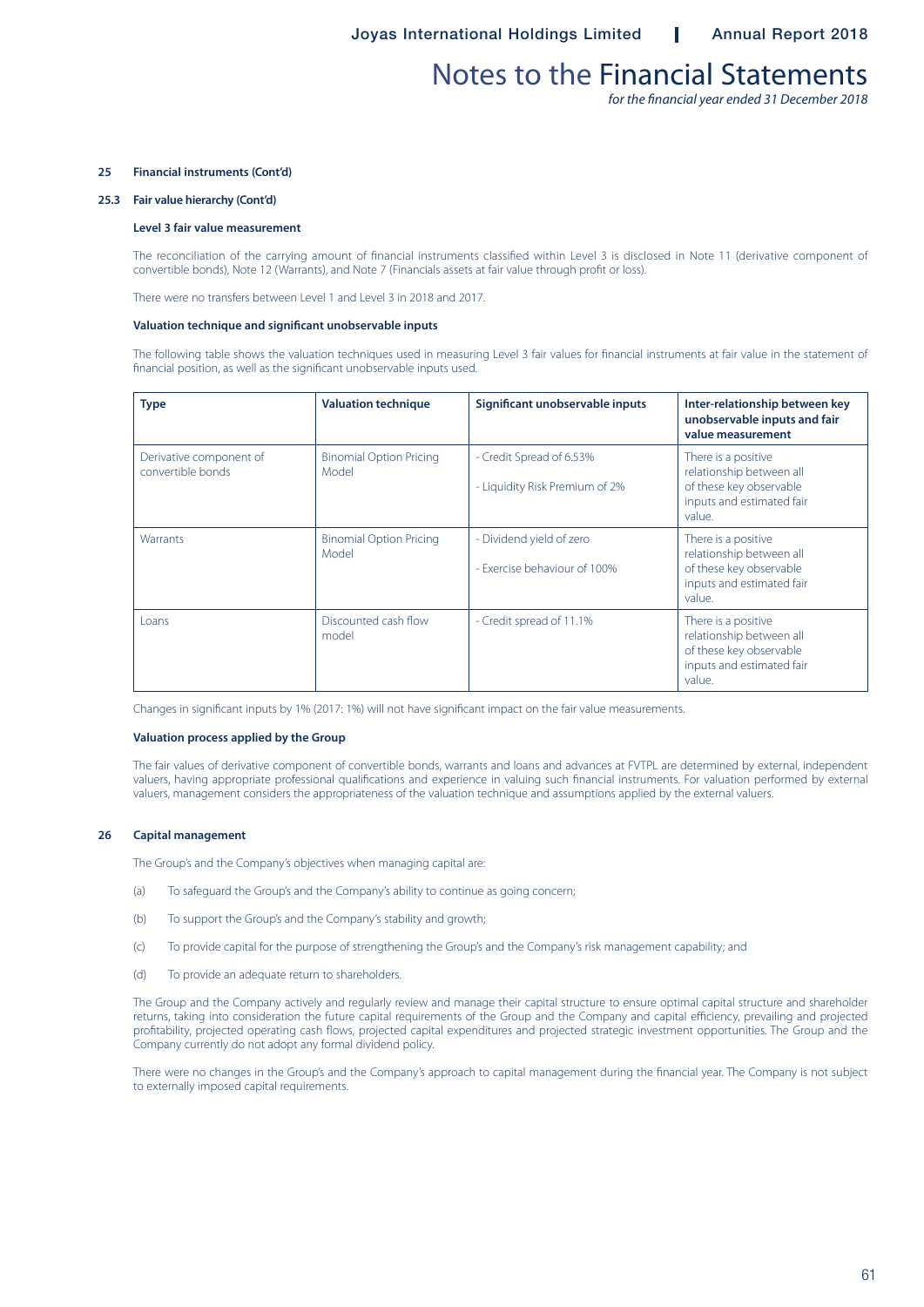*for the financial year ended 31 December 2018*

## **26 Capital management (Cont'd)**

The Group and the Company monitor capital using a gearing ratio, which is net debt divided by total capital plus net debt. Net debt comprises trade and other payables, borrowings and convertible bonds (liability component), less cash and cash equivalents. Net capital represents equity attributable to owners of the Company.

|                                                   |                 | <b>The Group</b> |                 | <b>The Company</b> |  |  |
|---------------------------------------------------|-----------------|------------------|-----------------|--------------------|--|--|
|                                                   | 2018            | 2017             | 2018            | 2017               |  |  |
|                                                   | <b>HK\$'000</b> | <b>HK\$'000</b>  | <b>HK\$'000</b> | <b>HK\$'000</b>    |  |  |
|                                                   |                 |                  |                 |                    |  |  |
| Trade and other payables (Note 13)                | 17,683          | 16,615           | 559             | 523                |  |  |
| Borrowings (Note 14)                              | 1,372           | 5,552            |                 |                    |  |  |
| Convertible bonds (liability component) (Note 11) | 21,187          | 21,279           | 21,187          | 21,279             |  |  |
| Total debt                                        | 40,242          | 43,446           | 21,746          | 21,802             |  |  |
| Less: Cash and cash equivalents (Note 8)          | (11, 937)       | (9,262)          | (494)           | (731)              |  |  |
| Net debt                                          | 28,305          | 34,184           | 21,252          | 21,071             |  |  |
| Equity attributable to owners of the Company      | 36,288          | 39,664           | 33,546          | 37,740             |  |  |
| Total capital and net debt                        | 64,593          | 73,848           | 54,798          | 58,811             |  |  |
| Gearing ratio                                     | 44%             | 46%              | 39%             | 36%                |  |  |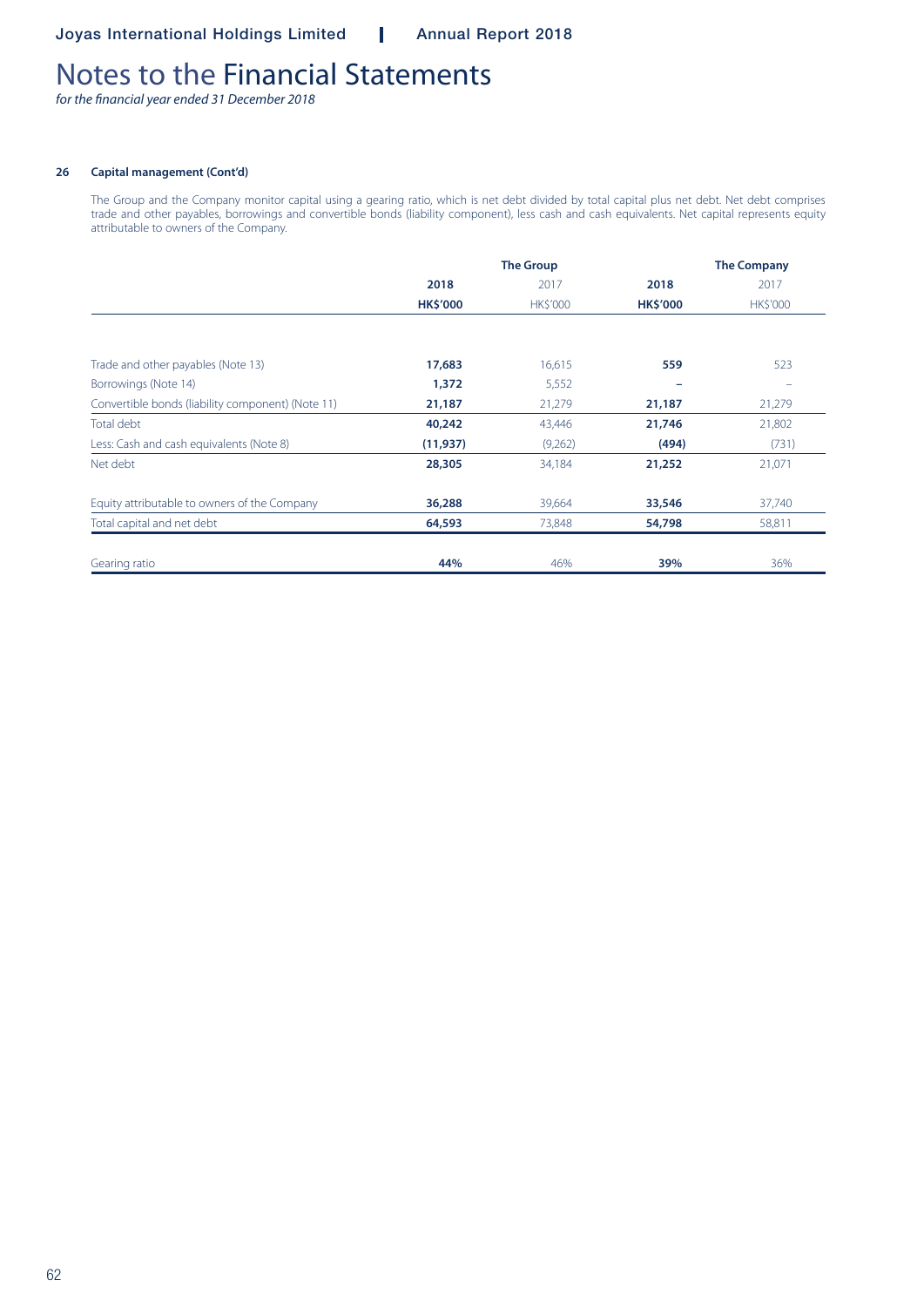# Key Information of Directors to be Re-Elected

| <b>Key Information</b>                                                                                                                                                                                                                |                                                                                                                                                                                                                                                                                                                                                                                                                                    |                                                                                                                                                                                                                                                                                                                                                                                                                |
|---------------------------------------------------------------------------------------------------------------------------------------------------------------------------------------------------------------------------------------|------------------------------------------------------------------------------------------------------------------------------------------------------------------------------------------------------------------------------------------------------------------------------------------------------------------------------------------------------------------------------------------------------------------------------------|----------------------------------------------------------------------------------------------------------------------------------------------------------------------------------------------------------------------------------------------------------------------------------------------------------------------------------------------------------------------------------------------------------------|
| Name of Director                                                                                                                                                                                                                      | Cheung King Kwok                                                                                                                                                                                                                                                                                                                                                                                                                   | Ong Chor Wei                                                                                                                                                                                                                                                                                                                                                                                                   |
| Date of appointment                                                                                                                                                                                                                   | 21 Dec 2007                                                                                                                                                                                                                                                                                                                                                                                                                        | 21 Dec 2007                                                                                                                                                                                                                                                                                                                                                                                                    |
| Date of last re-appointment                                                                                                                                                                                                           | 28 June 2017                                                                                                                                                                                                                                                                                                                                                                                                                       | 28 Apr 2016                                                                                                                                                                                                                                                                                                                                                                                                    |
| Age                                                                                                                                                                                                                                   | 64                                                                                                                                                                                                                                                                                                                                                                                                                                 | 50                                                                                                                                                                                                                                                                                                                                                                                                             |
| Country of principal residence                                                                                                                                                                                                        | Singapore                                                                                                                                                                                                                                                                                                                                                                                                                          | Hong Kong                                                                                                                                                                                                                                                                                                                                                                                                      |
| The Board's comments on this appointment<br>(including rationale, selection criteria, and the<br>search and nomination process)                                                                                                       | The Board of Directors, having considered the<br>recommendation of Nominating Committee,<br>and having reviewed the recommendation of<br>Nominating Committee, and having reviewed<br>the qualifications and working experience of Mr<br>Cheung King Kwok, is of the view that he has the<br>requisite experience and capabilities to assume<br>the responsibilities as the Independent Non-<br>Executive Chairman of the Company. | The Board of Directors, having considered the<br>recommendation of Nominating Committee,<br>and having reviewed the qualifications and<br>experience of Mr Ong Chor Wei, is of the view<br>that he has the requisite experience and<br>capabilities to assume the responsibilities as the<br>Deputy Chairman and Non-Executive Director of<br>the Company.<br>Accordingly, the Board of Directors has approved |
|                                                                                                                                                                                                                                       | Accordingly, the Board of Directors has approved<br>the appointment of Mr Cheung King Kwok as<br>the Independent Non-Executive Chairman of<br>the Company.                                                                                                                                                                                                                                                                         | the re-appointment of Mr Ong, as the Deputy<br>Chairman and Non-Executive Director of the<br>Company.                                                                                                                                                                                                                                                                                                          |
| Whether the appointment is executive and if so,<br>please state the area of responsibility                                                                                                                                            | <b>No</b>                                                                                                                                                                                                                                                                                                                                                                                                                          | <b>No</b>                                                                                                                                                                                                                                                                                                                                                                                                      |
| Job title (e.g. Lead ID, AC Chairman, AC member,<br>etc)                                                                                                                                                                              | Independent Non-Executive Chairman                                                                                                                                                                                                                                                                                                                                                                                                 | Non-Executive Deputy Chairman                                                                                                                                                                                                                                                                                                                                                                                  |
| Professional memberships/ qualifications                                                                                                                                                                                              | Bachelor of Commerce (Honours) from the<br>University of Manitoba, Canada.<br>Member of the Institute of Singapore Chartered                                                                                                                                                                                                                                                                                                       | Associate member of The Institute of Chartered<br>Accountants in England and Wales<br>Member of The Hong Kong Institute of Certified                                                                                                                                                                                                                                                                           |
|                                                                                                                                                                                                                                       | Accountants and the Hong Kong Institute of<br>Certified Public Accountants.                                                                                                                                                                                                                                                                                                                                                        | <b>Public Accountants</b><br>Bachelor of Laws degree from The London<br>School of Economics and Political Science,<br>University of London<br>Master in Business Administration jointly<br>awarded from The University of Wales and The<br>University of Manchester                                                                                                                                            |
| Working experience and occupation(s) during<br>the past 10 years                                                                                                                                                                      | 2001 to present: Managing Director of DJS<br>Financial Management Pte Ltd                                                                                                                                                                                                                                                                                                                                                          | 2014 to present: Executive Director of Zibao<br>Metals Recycling Holdings Plc<br>2010 to present: Executive Director and CEO of                                                                                                                                                                                                                                                                                |
|                                                                                                                                                                                                                                       |                                                                                                                                                                                                                                                                                                                                                                                                                                    | Net Pacific Financial Holdings Limited<br>2000 to 2010: Executive Director of UPB<br>International Capital Limited                                                                                                                                                                                                                                                                                             |
| Shareholding interest in the Company and its<br>subsidiaries                                                                                                                                                                          | <b>No</b>                                                                                                                                                                                                                                                                                                                                                                                                                          | Mr Ong is deemed interested in 29.26% of the<br>shares in the Company through his shareholding<br>in Delton Group Limited which owns 50% of<br>Reach Win Limited.                                                                                                                                                                                                                                              |
| Any relationship (including immediate family<br>member relationships) with any existing director,<br>existing executive officer, the Company and/or<br>substantial shareholder of the Company or any<br>of its principal subsidiaries | <b>No</b>                                                                                                                                                                                                                                                                                                                                                                                                                          | No                                                                                                                                                                                                                                                                                                                                                                                                             |
| Conflict of Interest (including any competing<br>business)                                                                                                                                                                            | <b>No</b>                                                                                                                                                                                                                                                                                                                                                                                                                          | No.                                                                                                                                                                                                                                                                                                                                                                                                            |
| Undertaking (in the format set out in Appendix<br>7H) under Rule 720(1) submitted to the<br>Company?                                                                                                                                  | Yes                                                                                                                                                                                                                                                                                                                                                                                                                                | Yes                                                                                                                                                                                                                                                                                                                                                                                                            |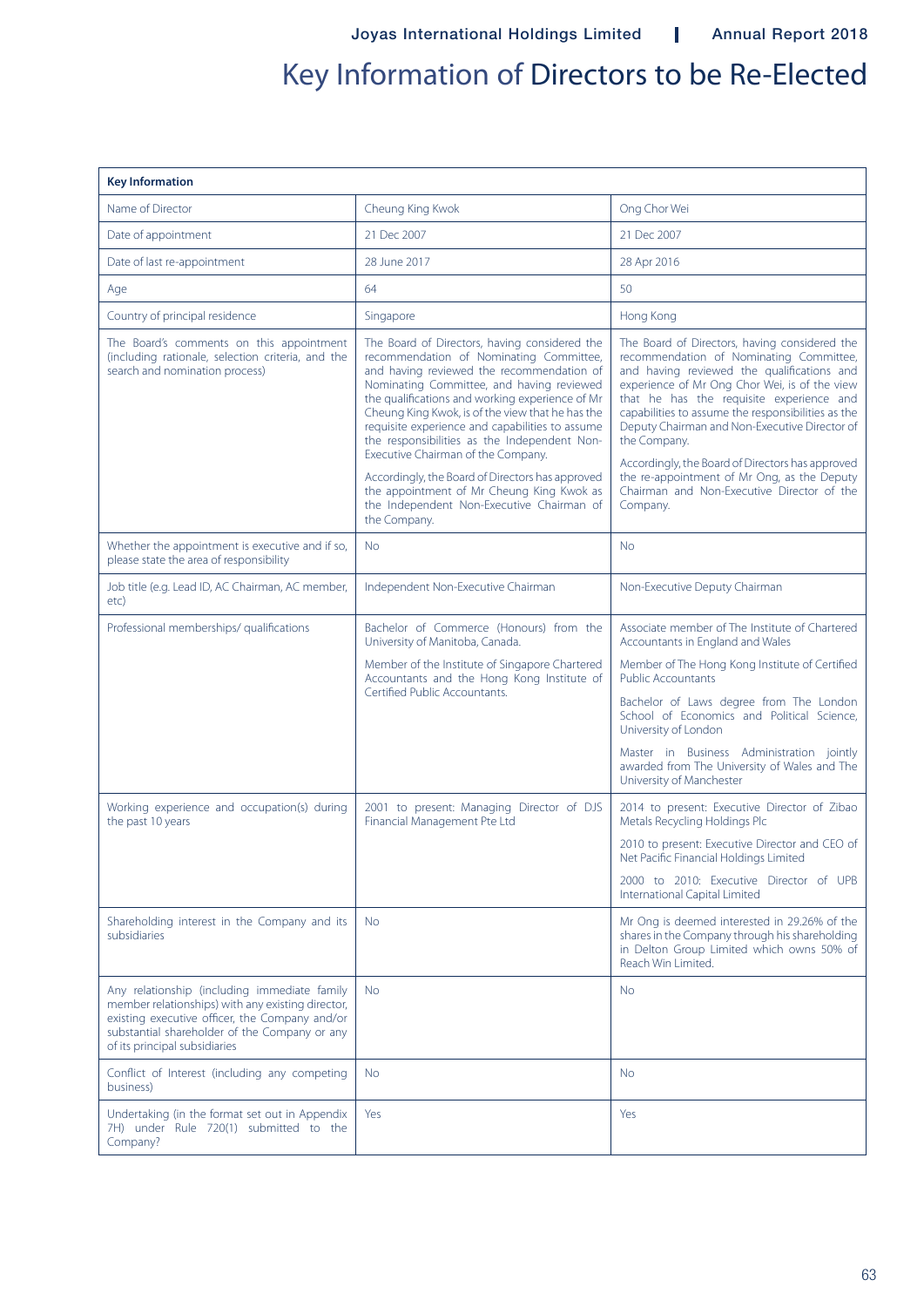# Key Information of Directors to be Re-Elected

|                                                                                                                                                                                                                                                                                                                                                                                                                                                                                                                                                                                                                                                                                        | Present                                                                                                                                  | Present                                                                                                                                                                                                                            |
|----------------------------------------------------------------------------------------------------------------------------------------------------------------------------------------------------------------------------------------------------------------------------------------------------------------------------------------------------------------------------------------------------------------------------------------------------------------------------------------------------------------------------------------------------------------------------------------------------------------------------------------------------------------------------------------|------------------------------------------------------------------------------------------------------------------------------------------|------------------------------------------------------------------------------------------------------------------------------------------------------------------------------------------------------------------------------------|
| <b>Other Principal Commitments and</b><br><b>Directorships</b>                                                                                                                                                                                                                                                                                                                                                                                                                                                                                                                                                                                                                         | Managing Director of DJS Financial Management<br>Pte Ltd.<br>Independent Non-Executive Director of Net<br>Pacific Financial Holdings Ltd | Independent Non-Executive<br>Director<br>of<br>Nameson Holdings Limited, Man Wah Holdings<br>Limited, O-Net Technologies (Group) Limited,<br>Denox Environmental & Technology Holdings<br>Limited and Smart Globe Holdings Limited |
|                                                                                                                                                                                                                                                                                                                                                                                                                                                                                                                                                                                                                                                                                        |                                                                                                                                          | Non-Executive Director of Prosperous Printing<br>Company Limited                                                                                                                                                                   |
|                                                                                                                                                                                                                                                                                                                                                                                                                                                                                                                                                                                                                                                                                        |                                                                                                                                          | Executive Director of Zibao Metals Recycling<br>Holdings Plc on part time basis                                                                                                                                                    |
|                                                                                                                                                                                                                                                                                                                                                                                                                                                                                                                                                                                                                                                                                        |                                                                                                                                          | Chief Executive Officer and Executive Director of<br>Net Pacific Financial Holdings Ltd                                                                                                                                            |
|                                                                                                                                                                                                                                                                                                                                                                                                                                                                                                                                                                                                                                                                                        | Past 5 years                                                                                                                             | Past 5 years                                                                                                                                                                                                                       |
|                                                                                                                                                                                                                                                                                                                                                                                                                                                                                                                                                                                                                                                                                        | Director<br>Technics<br>Independent<br>of<br>Jets<br><b>International Holdings</b>                                                       | Non-Executive<br>Director of the following<br>companies:                                                                                                                                                                           |
|                                                                                                                                                                                                                                                                                                                                                                                                                                                                                                                                                                                                                                                                                        | Executive Director of Manhattan Gold Limited                                                                                             | Hong Wei (Asia) Holdings Company Ltd.;<br>(i)                                                                                                                                                                                      |
|                                                                                                                                                                                                                                                                                                                                                                                                                                                                                                                                                                                                                                                                                        |                                                                                                                                          | Vico International Holdings Limited; and<br>(ii)                                                                                                                                                                                   |
|                                                                                                                                                                                                                                                                                                                                                                                                                                                                                                                                                                                                                                                                                        |                                                                                                                                          | (iii)<br>Jets Technics International Holdings<br><b>Limited</b>                                                                                                                                                                    |
| <b>General Statutory Declaration of Directors</b>                                                                                                                                                                                                                                                                                                                                                                                                                                                                                                                                                                                                                                      |                                                                                                                                          |                                                                                                                                                                                                                                    |
| (A) Whether at any time during the last 10<br>years, an application or a petition under<br>any bankruptcy law of any jurisdiction was<br>filed against him or against a partnership of<br>which he was a partner at the time when he<br>was a partner or at any time within 2 years<br>from the date he ceased to be a partner?                                                                                                                                                                                                                                                                                                                                                        | <b>No</b>                                                                                                                                | <b>No</b>                                                                                                                                                                                                                          |
| (B)<br>Whether at any time during the last 10<br>years, an application or a petition under<br>any law of any jurisdiction was filed against<br>an entity (not being a partnership) of which<br>he was a director or an equivalent person<br>or a key executive, at the time when he<br>was a director or an equivalent person or<br>a key executive of that entity or at any time<br>within 2 years from the date he ceased to<br>be a director or an equivalent person or a<br>key executive of that entity, for the winding<br>up or dissolution of that entity or, where<br>that entity is the trustee of a business<br>trust, that business trust, on the ground of<br>insolvency? | <b>No</b>                                                                                                                                | <b>No</b>                                                                                                                                                                                                                          |
| (C) Whether there is any unsatisfied judgment<br>against him?                                                                                                                                                                                                                                                                                                                                                                                                                                                                                                                                                                                                                          | <b>No</b>                                                                                                                                | <b>No</b>                                                                                                                                                                                                                          |
| Whether he has ever been convicted of any<br>(D)<br>offence, in Singapore or elsewhere, involving<br>fraud or dishonesty which is punishable<br>with imprisonment, or has been the subject<br>of any criminal proceedings (including any<br>pending criminal proceedings of which he<br>is aware) for such purpose?                                                                                                                                                                                                                                                                                                                                                                    | <b>No</b>                                                                                                                                | <b>No</b>                                                                                                                                                                                                                          |
| Whether he has ever been convicted of<br>(E)<br>any offence, in Singapore or elsewhere,<br>involving a breach of any law or regulatory<br>requirement that relates to the securities or<br>futures industry in Singapore or elsewhere,<br>or has been the subject of any criminal<br>proceedings (including any pending<br>criminal proceedings of which he is aware)<br>for such breach?                                                                                                                                                                                                                                                                                              | <b>No</b>                                                                                                                                | <b>No</b>                                                                                                                                                                                                                          |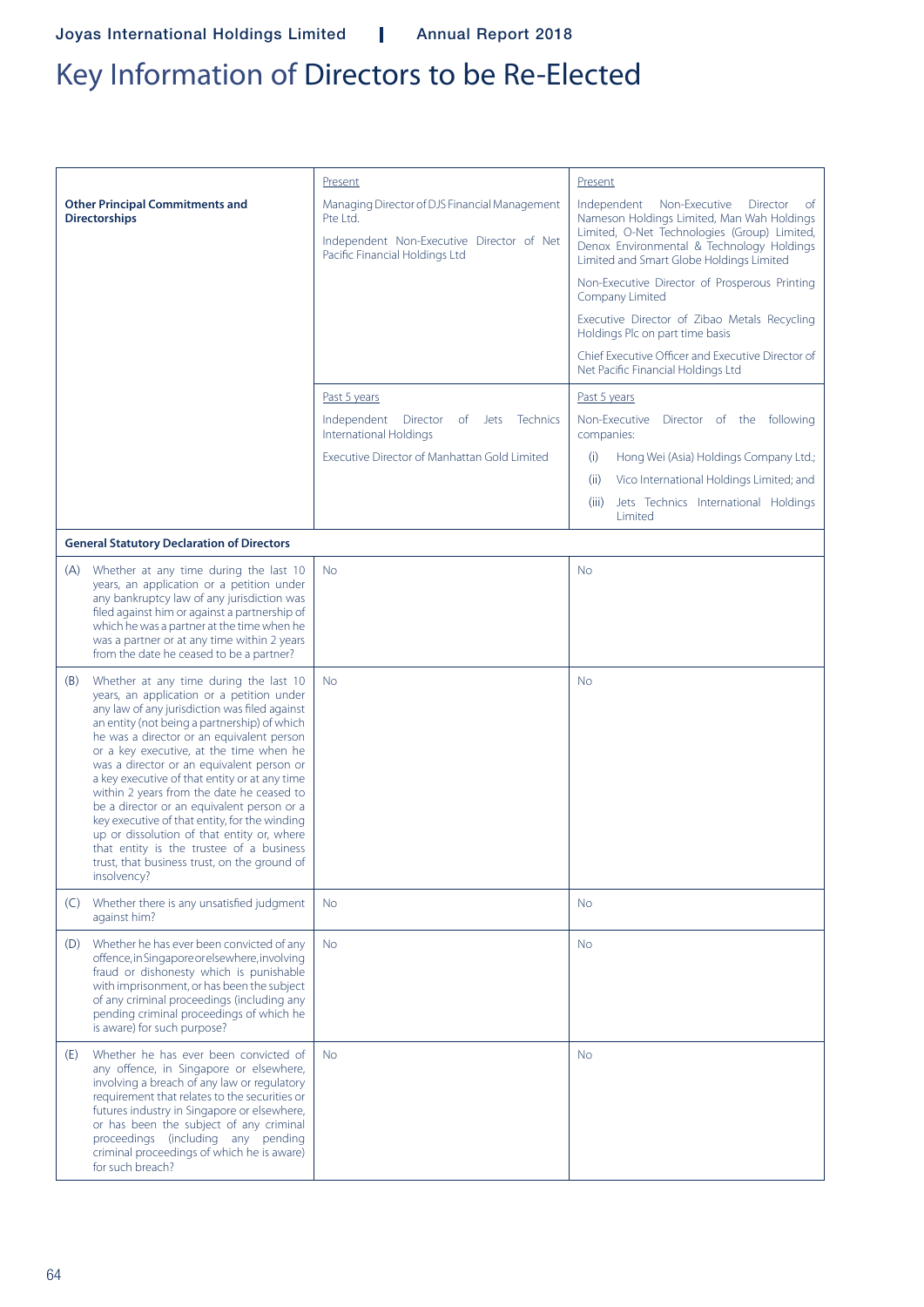# Key Information of Directors to be Re-Elected

| (F) | Whether at any time during the last 10<br>years, judgment has been entered against<br>him in any civil proceedings in Singapore<br>or elsewhere involving a breach of any<br>law or regulatory requirement that relates<br>to the securities or futures industry in<br>Singapore or elsewhere, or a finding of<br>fraud, misrepresentation or dishonesty<br>on his part, or he has been the subject<br>of any civil proceedings (including any<br>pending civil proceedings of which he is<br>aware) involving an allegation of fraud,<br>misrepresentation or dishonesty on his<br>part? | <b>No</b>                                                           | No.                                                                 |
|-----|-------------------------------------------------------------------------------------------------------------------------------------------------------------------------------------------------------------------------------------------------------------------------------------------------------------------------------------------------------------------------------------------------------------------------------------------------------------------------------------------------------------------------------------------------------------------------------------------|---------------------------------------------------------------------|---------------------------------------------------------------------|
| (G) | Whether he has ever been convicted in<br>Singapore or elsewhere of any offence<br>in connection with the formation or<br>management of any entity or business<br>trust?                                                                                                                                                                                                                                                                                                                                                                                                                   | <b>No</b>                                                           | No                                                                  |
| (H) | Whether he has ever been disqualified<br>from acting as a director or an equivalent<br>person of any entity (including the trustee<br>of a business trust), or from taking part<br>directly or indirectly in the management of<br>any entity or business trust?                                                                                                                                                                                                                                                                                                                           | <b>No</b>                                                           | <b>No</b>                                                           |
| (1) | Whether he has ever been the subject<br>of any order, judgment or ruling of any<br>court, tribunal or governmental body,<br>permanently or temporarily enjoining him<br>from engaging in any type of business<br>practice or activity?                                                                                                                                                                                                                                                                                                                                                    | <b>No</b>                                                           | <b>No</b>                                                           |
| (J) | Whether he has ever, to his knowledge,<br>been concerned with the management or<br>conduct, in Singapore or elsewhere, of the<br>affairs of:-                                                                                                                                                                                                                                                                                                                                                                                                                                             |                                                                     |                                                                     |
|     | any corporation which has been<br>÷.<br>investigated for a breach of any law<br>or regulatory requirement governing<br>corporations in<br>Singapore<br><b>or</b><br>elsewhere; or                                                                                                                                                                                                                                                                                                                                                                                                         | No.                                                                 | <b>No</b>                                                           |
|     | any entity (not being a corporation)<br>II.<br>which has been investigated for<br>a breach of any law or regulatory<br>requirement governing such entities<br>in Singapore or elsewhere; or                                                                                                                                                                                                                                                                                                                                                                                               | <b>No</b>                                                           | No                                                                  |
|     | iii. any business trust which has been<br>investigated for a breach of any law<br>or regulatory requirement governing<br>business trusts in Singapore or<br>elsewhere; or                                                                                                                                                                                                                                                                                                                                                                                                                 | <b>No</b>                                                           | <b>No</b>                                                           |
|     | iv. any entity or business trust which has<br>been investigated for a breach of any<br>law or regulatory requirement that<br>relates to the securities or futures<br>industry in Singapore or elsewhere,                                                                                                                                                                                                                                                                                                                                                                                  | <b>No</b>                                                           | <b>No</b>                                                           |
| (K) | Whether he has been the subject of any<br>current or past investigation or disciplinary<br>proceedings, or has been reprimanded<br>or issued any warning, by the Monetary<br>Authority of Singapore or any other<br>regulatory authority, exchange, professional<br>body or government agency, whether in<br>Singapore or elsewhere?                                                                                                                                                                                                                                                      | <b>No</b>                                                           | <b>No</b>                                                           |
|     | Prior Experience as a Director of a Listed Company on the Exchange                                                                                                                                                                                                                                                                                                                                                                                                                                                                                                                        |                                                                     |                                                                     |
|     | Any prior experience as a director of an issuer<br>listed on the Exchange?                                                                                                                                                                                                                                                                                                                                                                                                                                                                                                                | Not applicable as this is in relation to re-election<br>of director | Not applicable as this is in relation to re-election<br>of director |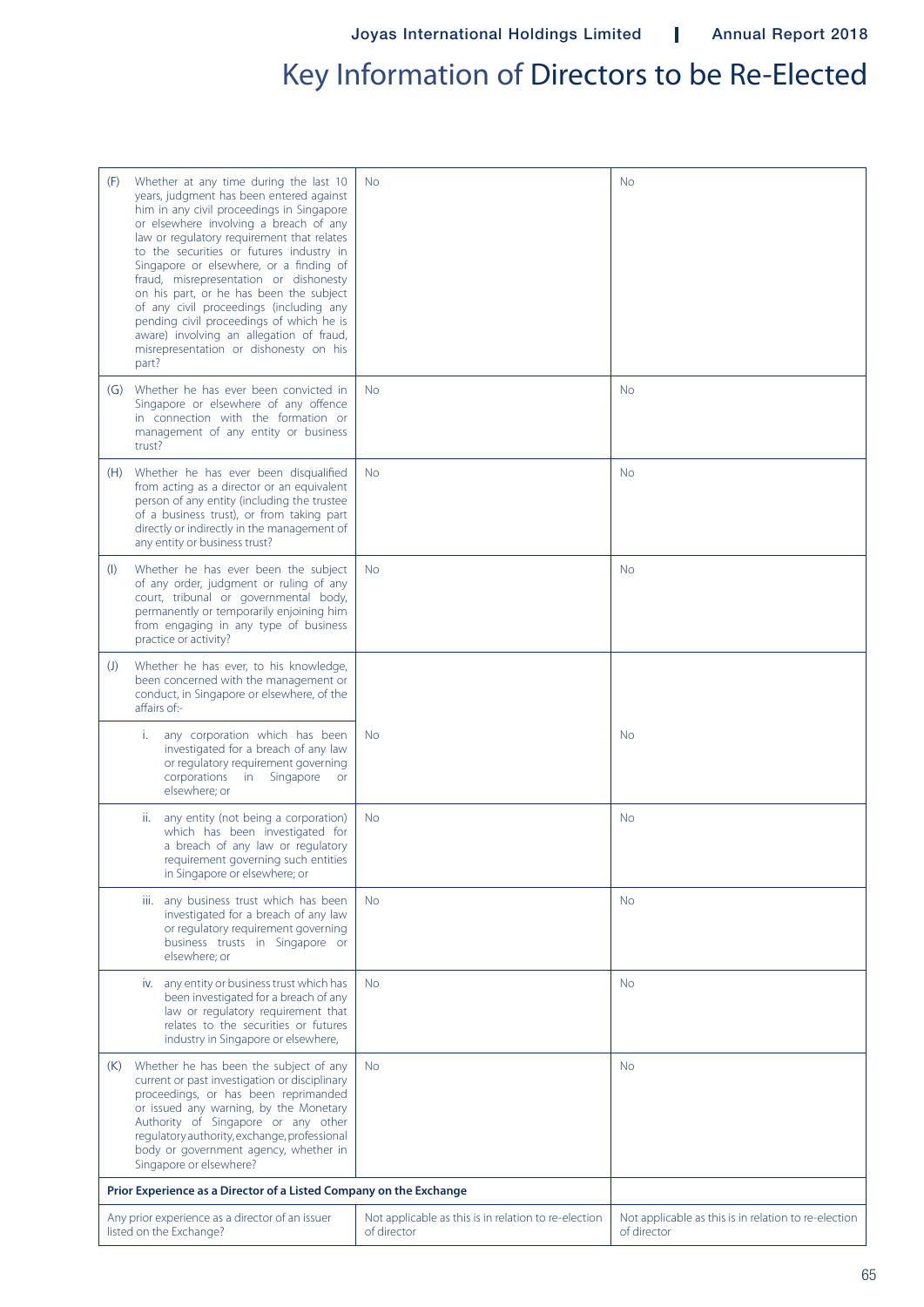Joyas International Holdings Limited (the "**Company**") is committed to maintaining a high standard of corporate governance and has put in place corporate governance practices to protect the interests of its shareholders and enhance long-term shareholder value.

This report outlines the Company's corporate governance practices that were in place during the financial year ended 31 December 2018 ("**FY2018**"), with specific reference made to the principles of the Code of Corporate Governance 2012 (the "**2012 Code**"). The Company has complied with the principles and guidelines as set out in the 2012 Code, where applicable. Appropriate explanations have been provided in the relevant sections below where there are deviations from the 2012 Code. The Company did not adopt any alternative corporate governance practices in FY2018.

#### **BOARD MATTERS**

# **PRINCIPLE 1: THE BOARD'S CONDUCT OF AFFAIRS**

The Company is effectively headed by the Board of Directors (the "**Board**") to lead and control it. Apart from its fiduciary and statutory duties and responsibilities, the Board is collectively responsible for the success of the Company and its subsidiaries (collectively, the "**Group**") and it works with the Management to achieve this. The Management remains accountable to the Board. The Board oversees the affairs of the Group and focuses on strategies and policies, with particular attention paid to growth and financial performance. The Board delegates the formulation of business policies and day-to-day management to the Executive Director. The Board is responsible for:

- 1. providing entrepreneurial leadership, setting strategic aims, and ensuring that the necessary financial and human resources are in place for the Group to meet its objectives;
- 2. establishing a framework of prudent and effective controls which enables risk to be assessed and managed, including safeguarding of shareholders' interests and the Group's assets;
- 3. reviewing the Management's performance, and ensuring that the Management executes business management decisions with the highest level of integrity;
- 4. identifying key stakeholder groups and recognise that their perceptions affect the Company's reputation;
- 5. setting the Group's values and standards (including ethical standards), and ensuring that obligations to shareholders and other stakeholders are understood and met;
- 6. considering sustainability issues, for example, environmental and social factors, as part of its strategic formulation;
- 7. ensuring the Group's compliance with laws, regulations, policies, directives, guidelines and internal code of conduct;
- 8. ensuring the Group's compliance with good corporate governance practices; and
- 9. approving half-year and full-year result announcements.

The Board also has guidelines setting forth clear directions to the Management on matters that must be approved by the Board. Matters that specifically require Board approval include corporate and strategic directions, nomination of Directors to the Board, appointment of key executive officers, material acquisitions and disposals of assets, share issuances, dividends and other forms of returns to shareholders. All Directors exercise due diligence and independent judgment in dealing with the business affairs of the Company, and objectively make decisions in the best interests of the Company.

The Board also delegates, without abdicating its responsibility, certain of its functions to the Audit Committee ("**AC**"), Nominating Committee ("**NC**"), Remuneration Committee ("**RC**") and Risk Management Committee ("**RMC**") (collectively, the "**Board Committees**") and the functions of each Board Committee are described separately under the various sections of each Board Committee below. Each Board Committee has its own defined terms of reference and procedures. These terms of reference are reviewed annually, along with the structure and membership of the Board Committees, to ensure their continued relevance. The Board is scheduled to meet at least twice a year and as and when warranted by circumstances. The Company's Bye-Laws allow Board and Board Committee meetings to be conducted by way of a telephone conference or by means of similar communication.

All Directors are updated regularly concerning any changes in Company policies, risk management, accounting standards, relevant new laws, regulations and changing commercial risks. Directors are encouraged to attend, at the Company's expense, relevant and useful training or seminars conducted by external organisations. News releases issued by the Singapore Exchange Securities Trading Limited (the "**SGX-ST**") which are relevant to the Directors are circulated to the Board. The Board was briefed regularly by the Company's external auditors on the key changes to the International Financial Reporting Standards. The Board was given updates at each Board meeting on business and strategic developments pertaining to the Group's business.

During FY2018, briefings, updates and trainings provided to the Directors include:

- briefings by the Company's external auditors on key changes to the International Financial Reporting Standards at the AC meetings; and
- updates by the Company Secretary on amendments to the Listing Manual Section B: Rules of the Catalist (the "**Catalist Rules**") of the SGX-ST, from time to time.

The number of Board and Board Committee meetings held in respect of FY2018 and the attendance of the Directors are set out in the table below:

| <b>Directors' Attendance at Board and Board Committee Meetings</b> |             |                      |                                          |                 |                                               |                 |                                                 |                 |                                                    |                 |
|--------------------------------------------------------------------|-------------|----------------------|------------------------------------------|-----------------|-----------------------------------------------|-----------------|-------------------------------------------------|-----------------|----------------------------------------------------|-----------------|
|                                                                    |             | <b>Board Meeting</b> | <b>Audit Committee</b><br><b>Meeting</b> |                 | <b>Nominating</b><br><b>Committee Meeting</b> |                 | <b>Remuneration</b><br><b>Committee Meeting</b> |                 | <b>Risk Management</b><br><b>Committee Meeting</b> |                 |
| <b>Name of Directors</b>                                           | <b>Held</b> | <b>Attended</b>      | <b>Held</b>                              | <b>Attended</b> | <b>Held</b>                                   | <b>Attended</b> | <b>Held</b>                                     | <b>Attended</b> | <b>Held</b>                                        | <b>Attended</b> |
| Cheung King Kwok                                                   |             |                      |                                          |                 |                                               |                 |                                                 |                 |                                                    |                 |
| Ong Chor Wei                                                       |             |                      |                                          |                 |                                               |                 |                                                 |                 | <b>NA</b>                                          | <b>NA</b>       |
| Lau Chor Beng                                                      |             |                      | <b>NA</b>                                | <b>NA</b>       | <b>NA</b>                                     | <b>NA</b>       | <b>NA</b>                                       | <b>NA</b>       | <b>NA</b>                                          | <b>NA</b>       |
| Kwok Chin Phang                                                    |             |                      | <b>NA</b>                                | <b>NA</b>       | <b>NA</b>                                     | <b>NA</b>       | <b>NA</b>                                       | <b>NA</b>       | <b>NA</b>                                          | <b>NA</b>       |
| Lim Siang Kai                                                      |             |                      |                                          |                 |                                               |                 |                                                 |                 |                                                    |                 |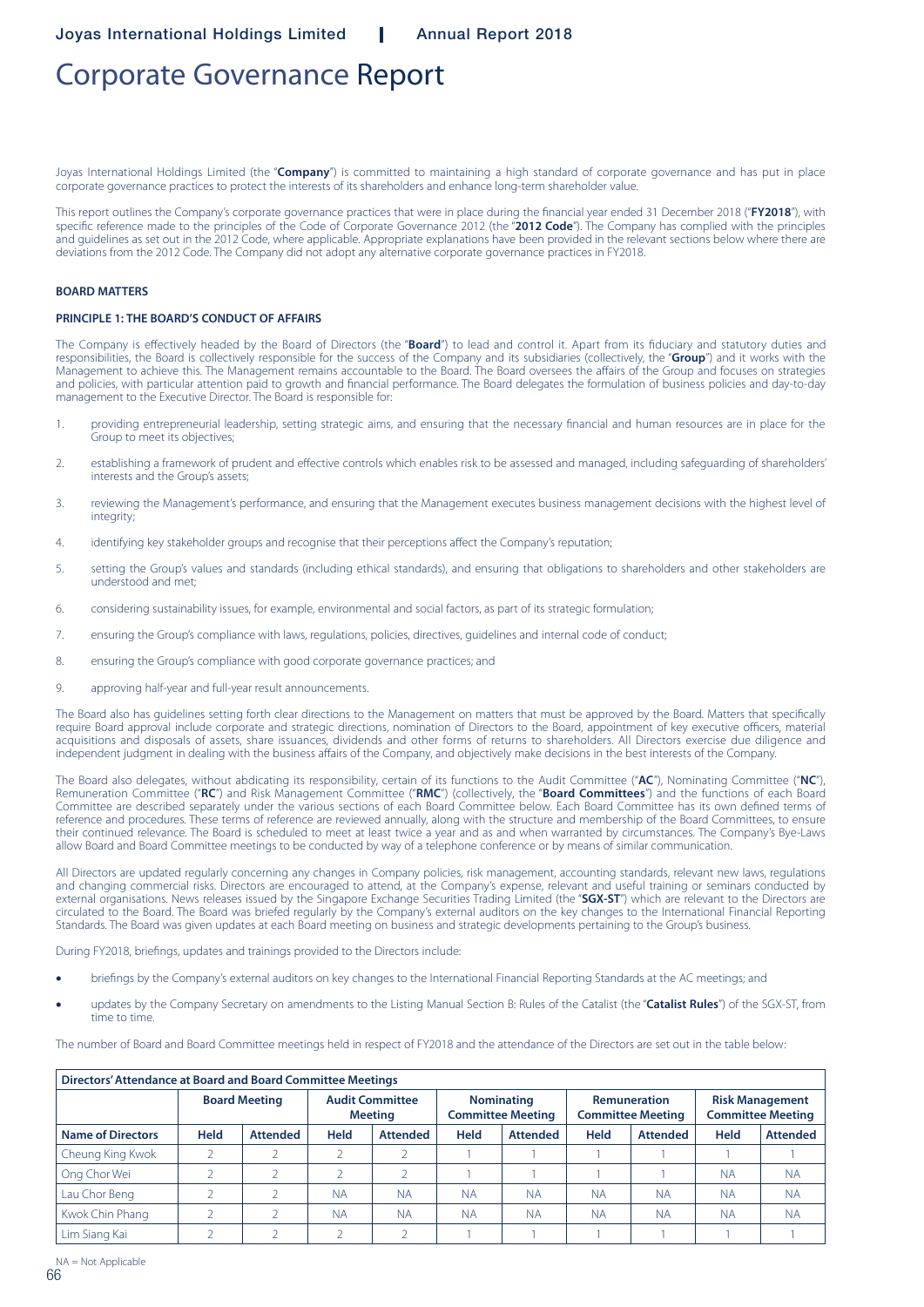There were no new Directors appointed during FY2018. When a new Director is appointed, the Company will provide a formal letter to the new Director setting out his or her duties and obligations. In addition, the new Director will undergo an orientation program where the Managing Director will brief him or her on the Group's business, policies and corporate governance practices to ensure that the new Director is familiar with the Group's business, policies and corporate governance practices, and is able to discharge his or her duties effectively. Other forms of training include briefings on corporate governance practices and training in accounting, legal and industry-specific knowledge. First time director will attend mandatory trainings as prescribed by the SGX-ST.

The Directors have separate and independent access to the Management and external advisers (where necessary) at the Company's expense.

## **PRINCIPLE 2: BOARD COMPOSITION AND GUIDANCE**

The Board comprises:

| Cheung King Kwok     | (Independent Non-Executive Chairman)       |
|----------------------|--------------------------------------------|
| Ong Chor Wei         | (Non-Executive Deputy Chairman)            |
| Lau Chor Beng, Peter | (Executive Director and Managing Director) |
| Kwok Chin Phang      | (Non-Executive Director)                   |
| Lim Siang Kai        | (Independent Non-Executive Director)       |

The Board, taking into account the nature and scope of the Group's operations and the impact of the number of Directors upon effectiveness in decisionmaking, is of the view that the current board size of five (5) Directors, with more than one-third of the Directors being independent, is appropriate. The Board exercises judgment on corporate affairs objectively and independently, in particular, from the Management and no individual or small group of individuals dominates the Board's decision-making.

The Independent Non-Executive Directors consist of respected individuals from different backgrounds whose core competencies, qualifications, skills and experience are extensive and complementary and these competencies include accounting, finance and business management. The NC has reviewed and confirmed that none of the Independent Non-Executive Directors have any relationship with the Company, its related corporations, its 10% shareholders or its officers that could interfere, or be perceived to interfere, with the exercise of their independent business judgment in the best interests of the Company. The Independent Non-Executive Directors have also confirmed their independence in accordance with the 2012 Code. In the event that any relationship which is likely to affect the Director's judgment arises, the relevant Director will make timely disclosure of such relationship to the Board.

The Board's policy in identifying Director nominees is primarily to have an appropriate mix of members with complementary skills, core competencies and experience for the Group, regardless of gender. The current composition of the Board provides diversity in terms of skills, experience and knowledge. The current Board consists of Directors with relevant skills in the following areas: accounting or finance, business management, business administration, business consulting, product development, corporate finance, audit, compliance and risk management. Furthermore, each Director has relevant qualifications and experience in their respective field of expertise. Key information on the Directors can be found in the "**Board of Directors**" section of this Annual Report. From a gender perspective, there is as yet no diversity as the Board comprised of male Directors.

| <b>Balance and Diversity of the Board</b>                           |                            |  |  |
|---------------------------------------------------------------------|----------------------------|--|--|
|                                                                     | <b>Number of Directors</b> |  |  |
| <b>Core Competencies</b>                                            |                            |  |  |
| - Accounting or finance                                             |                            |  |  |
| - Business management, business administration, business consulting |                            |  |  |
| - Product development, relevant industry knowledge or experience    |                            |  |  |
| - Corporate finance                                                 |                            |  |  |
| - Audit, compliance and risk management                             |                            |  |  |

The Board has taken the following steps to maintain or enhance its balance and diversity:

- Annual review by the NC to assess if the existing attributes and core competencies of the Board are complementary and enhance the efficacy of the Board; and
- Annual evaluation by the Directors of the skill sets the other Directors possess, with a view to understand the range of expertise which is lacking by the Board.

The Independent Non-Executive Directors provide for a strong and independent element on the Board and are able to exercise objective judgment on corporate affairs independently from the Management, and together with the Non-Executive Directors, constructively challenge and help develop proposals on strategy and also review the performance of the Management in achieving agreed goals and objectives, and monitor the reporting of performance. To facilitate a more effective check on the Management, Non-Executive Directors (including Independent Non-Executive Directors) have met twice without the presence of the Management in FY2018.

The composition of the Board and independence of each Independent Non-Executive Directors are and will be reviewed annually by the NC in accordance with the guidelines under the 2012 Code. The Independent Non-Executive Directors, namely, Mr Cheung King Kwok and Mr Lim Siang Kai have served beyond ten (10) years from the date of their first appointment. Mr Cheung King Kwok and Mr Lim Siang Kai were appointed on 21 December 2007.

Pursuant to the guidelines of the 2012 Code and the applicable listing rules, the Board has subjected the independence of the Directors to rigorous review. In doing so, the Board has taken into account the need for progressive refreshing of the Board, and they are of the view that Mr Cheung King Kwok and Mr Lim Siang Kai have demonstrated strong independent character and judgment over the years in discharging their duties and responsibilities as Independent Non-Executive Directors of the Company with the utmost commitment in upholding the interest of the non-controlling shareholders. They have expressed individual viewpoints, debated issues and objectively scruntinised and challenged the Management. They have sought clarification as they deemed necessary, including through direct access to the Management. Further, the NC has noted that there are no relationships or circumstances which are likely to affect or could appear to affect the judgment of the Independent Non-Executive Directors. After considering the view of the NC and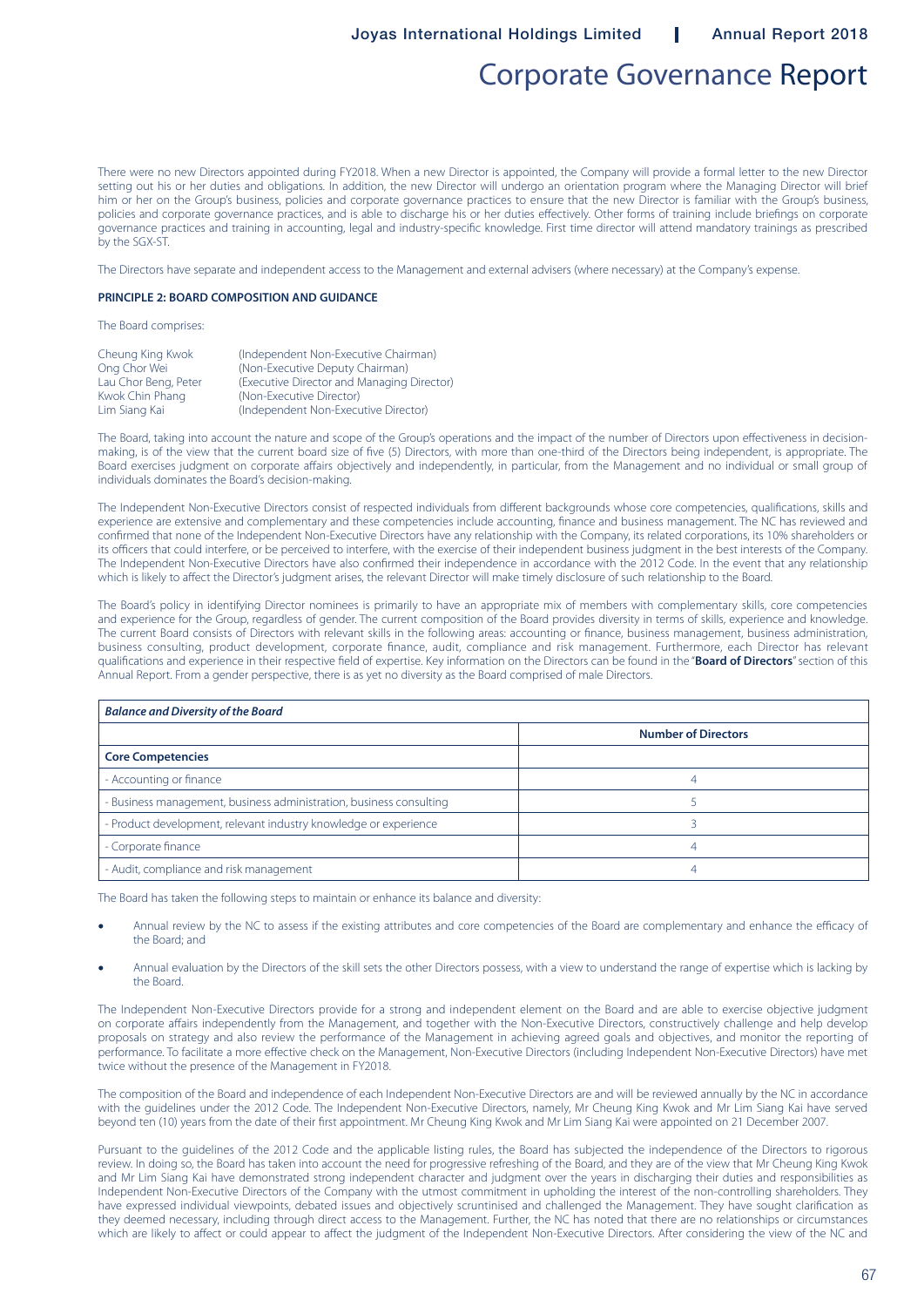the performances of Mr Cheung King Kwok and Mr Lim Siang Kai in discharging their duties, the Board is satisfied that the aforementioned Directors are independent in character and judgment, notwithstanding the tenure of their service on the Board. Mr Cheung King Kwok and Mr Lim Siang Kai had abstained from the abovementioned review process in establishing their independence.

## **PRINCIPLE 3: CHAIRMAN AND MANAGING DIRECTOR**

The Independent Non-Executive Chairman and the Managing Director are separate persons and are not related to each other. The Independent Non-Executive Chairman is also an Independent Non-Executive Director. Accordingly, the Company is not required to, and has not appointed, a lead independent Director. There is clear separation of the roles and responsibilities between the Independent Non-Executive Chairman and the Managing Director in order to ensure an appropriate balance of power, increased accountability and greater capacity of the Board for independent decision making.

The responsibilities of the Independent Non-Executive Chairman include the following:

- 1. leading the Board to ensure its effectiveness on all aspects of its role and setting its agenda and ensuring that adequate time is available for discussion of all agenda items, in particular strategic issues;
- 2. promote a culture of openness and debate at the Board;
- 3. ensuring that the Directors receive complete, adequate and timely information;
- 4. ensuring effective communication with the shareholders;
- 5. encouraging constructive relations within the Board, between the Board and the Management, and between the Executive Director and the Non-Executive Directors (including the Independent Non-Executive Directors);
- 6. facilitating the effective contribution of the Non-Executive Directors (including the Independent Non-Executive Directors) in particular;
- 7. promoting high standards of corporate governance; and

As the Managing Director of the Company, Mr Lau Chor Beng, Peter is responsible for overseeing and managing the businesses of the Company. He is accountable to the Board for the conduct and performance of the Group and has been delegated authority to make decisions within certain financial limits authorised by the Board.

The Independent Non-Executive Directors meet regularly amongst themselves without the presence of the other Directors, where necessary. The Independent Non-Executive Chairman, Mr Cheung King Kwok, makes himself available to shareholders if they have concerns relating to matters that contact through the Managing Director has failed to resolve, or where such contact is inappropriate.

### **PRINCIPLE 4: BOARD MEMBERSHIP**

#### **PRINCIPLE 5: BOARD PERFORMANCE**

The members of the NC are as follows:

| Lim Siang Kai    | (Chairman) |
|------------------|------------|
| Cheung King Kwok | (Member)   |
| Ong Chor Wei     | (Member)   |

The NC is made up of three (3) Non-Executive Directors with the majority, including the NC Chairman, being independent. The NC is scheduled to meet at least once a year and had convened a meeting on 26 February 2018. The NC is regulated by a set of written terms of reference which sets out its authority and its role, including but not limited to establishing a formal and transparent process for:

- 1. reviewing and making recommendations to the Board on all Board appointments;
- 2. re-nomination of the Directors having regard to each Director's contribution and performance, including, if applicable, as an Independent Non-Executive Director;
- 3. reviewing of the Board's succession plans for Directors, in particular, the Independent Non-Executive Chairman and the Managing Director;
- 4. developing a process for evaluation of the performance of the Board, its board committees and directors;
- 5. reviewing the training programs and professional development programs for the Directors;
- 6. determining annually whether or not a Director is independent; and
- 7. assessing the effectiveness of the Board as a whole, the effectiveness of the Board Committees and the commitment, contribution and performance of each Director to the effectiveness of the Board.

In the selection and nomination for new Directors, the NC identifies the key attributes that an incoming Director should have, based on the attributes which complement and strengthen the existing Board as well as the requirements of the Group. After the identified attributes are endorsed by the Board, the NC taps on the resources of the Directors' personal contacts for recommendations of potential candidates. Executive recruitment agencies may also be appointed to assist in the search process, where necessary. The potential candidates will go through a shortlisting process. Interviews are then set up with the shortlisted candidates for the NC to assess them before a decision is made. The NC would then proceed to recommend the selected candidate to the Board for appointment.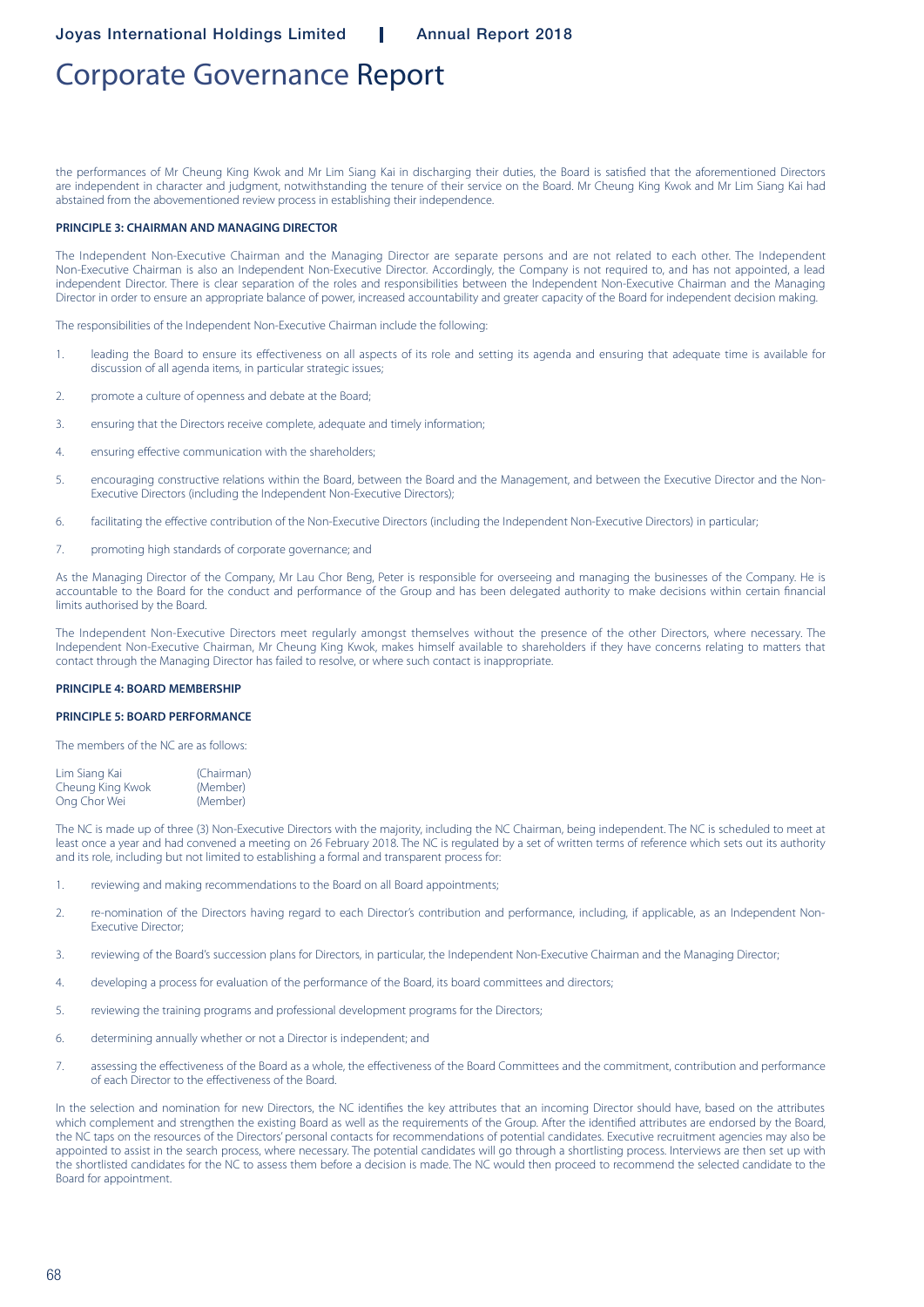New Directors are appointed by way of a Board resolution, after the NC and the Board have approved their nominations. Such new Directors will submit themselves for re-election at the next Annual General Meeting ("**AGM**") of the Company. Pursuant to the Company's Bye-Laws, every Director shall retire from office once every three (3) years and for this purpose, at each AGM of the Company, one-third of the Directors for the time being (or, if their number is not a multiple of three (3), the number nearest to but not less than one-third) shall retire from office by rotation provided that no Director holding office as Managing Director or a person holding an equivalent position shall be subject to retirement by rotation or be taken into account in determining the number of Directors to retire. Key information on the Directors can be found in the "**Board of Directors**" section of this Annual Report.

The Directors who are retiring and who, being eligible, will offer themselves for re-election at the forthcoming AGM of the Company are named below:

| <b>Name of Director</b> | Date of initial appointment | Date of last re-election | Due for re-election |
|-------------------------|-----------------------------|--------------------------|---------------------|
| l Ona Chor Wei          | 21 December 2007            | 28 April 2016            |                     |
| Cheung King Kwok        | 21 December 2007            | 28 June 2017             |                     |

Please refer to page 63 for additional information in relation to Ong Chor Wei and Cheung King Kwok.

The role of the NC also includes the responsibility of reviewing the re-nomination of Directors who retire by rotation, taking into consideration, the Director's integrity, independence, mindedness, operational and technical contribution and performance (such as attendance, participation, preparedness and candour) and any other factors as may be determined by the NC. The NC would assess the performance of individual Directors in accordance with the performance criteria set out above. Subject to NC's satisfactory assessment, the NC would recommend the proposed re-election of a Director to the Board.

The NC had reviewed and recommended that Mr Ong Chor Wei who will retire via rotation pursuant to Bye-Law 104 of the Company's Bye-Laws, be nominated for re-election as Director at the forthcoming AGM of the Company and subject to being duly re-elected, Mr Ong Chor Wei will remain as a Non-Executive Deputy Chairman of the Company and a member of the Audit Committee, Nominating Committee and Remuneration Committee .

Pursuant to Bye-Law 104 of the Company's Bye-Laws, Mr Cheung King Kwok will retire at the forthcoming AGM of the Company. The NC, with Mr Cheung King Kwok abstaining from the deliberations, had recommended Mr Cheung King Kwok for re-election at the forthcoming AGM of the Company. Upon his re-election as a Director of the Company, Mr Cheung King Kwok will remain as an Independent Non-Executive Chairman of the Company, the AC Chairman and a member of the NC, RC and RMC. Mr Cheung King Kwok is considered independent for the purposes of Rule 704(7) of the Catalist Rules of the SGX-ST.

Although some Directors hold directorships in other listed companies, the Board is of the view that such multiple board representations do not hinder them from carrying out their duties as Directors of the Company. These Directors would widen the experience of the Board and give it a broader perspective. The Company has established internal guidelines to address the competing time commitments faced by these Directors serving on multiple boards.

The NC is of the view that it is for each Director to assess his own capacity and ability to undertake other obligations or commitments and hence, no maximum number of listed company board representations a Director may hold is prescribed. If a Director is on the board of other listed companies, the NC will consider whether adequate time and attention have been devoted to the Company. In particular, the NC will consider the attendance of a Director in Board meetings or Board Committee meetings and whether a Director provides sufficient feedback or input for matters which require Board's or Board Committee's attention. In the event that there are sufficient grounds for concern, the Independent Non-Executive Chairman and the Managing Director shall discuss with the NC, and if necessary, bring to the attention of the Director of the issues and in any continuance, the consequences flowing from the situation. The NC has reviewed and is satisfied that the current Directors are able to and have adequately carried out their duties as Directors of the Company.

The Company does not have any alternate Directors currently. Alternate Directors will be appointed as and when the Board deems necessary. Circumstances which warrant such appointments may include health, age related concerns as well as Management succession plans.

The NC has established a formal appraisal process to assess the performance and effectiveness of the Board as a whole and its Board Committees as well as to assess the Independent Non-Executive Chairman and each individual Director for their contribution and their commitment to their role. The appraisal process focuses on a set of performance criteria which includes, *inter alia*, the evaluation of the following: (a) Board's composition and size; (b) Board's processes; (c) risk management and internal control; (d) Board's effectiveness to meet its performance objectives for the relevant financial year and financial performance indicators; (e) recruitment process; (f) remuneration framework; and (g) financial reporting responsibility. Such performance criteria are approved by the Board and they address how the Directors have collectively enhanced long-term shareholders' value. A Board evaluation is conducted annually whereby Directors complete a self-assessment checklist based on the abovementioned various areas of assessment to assess their views on various aspects of Board's, Board Committees' and individual Director's performance. The Company Secretary collated and submitted the questionnaire results to the NC Chairman. The NC then discussed the results of the assessment, and presented their evaluation and feedback to the Board for discussion on areas of weakness to improve the effectiveness of the Board and Board Committees. No external facilitator had been engaged to assist in the evaluation of the Board's performance for FY2018.

The Independent Non-Executive Chairman acts on the results of the performance evaluation, and where appropriate, proposes new members to be appointed to the Board or seek the resignation of Directors in consultation with the NC through the process as elaborated above. The NC has assessed the performance of the current Board's overall performance during FY2018, and is of the view that the Board and its individual Directors have met their performance objectives.

# **PRINCIPLE 6: ACCESS TO INFORMATION**

It is the aim of the Board to provide shareholders with a balanced and understandable assessment of the Company's performance, position and prospects. This responsibility extends to the half-year and full-year results announcements, other price-sensitive public reports and reports to regulators (if required).

In order to ensure that the Board is able to fulfil its responsibilities, the Management provides the Board with management accounts and all relevant information for assessment of the Group's performance. In addition, all relevant information on material events and transactions are circulated to the Directors as and when they arise. Whenever necessary, senior management staff will be invited to attend the Board meetings and the AC meetings to answer queries and provide detailed insights into their areas of operations. The Board, either individually or as a group, also has separate and independent access to the senior management staff. A quarterly report of the Group's activities is also provided to the Directors.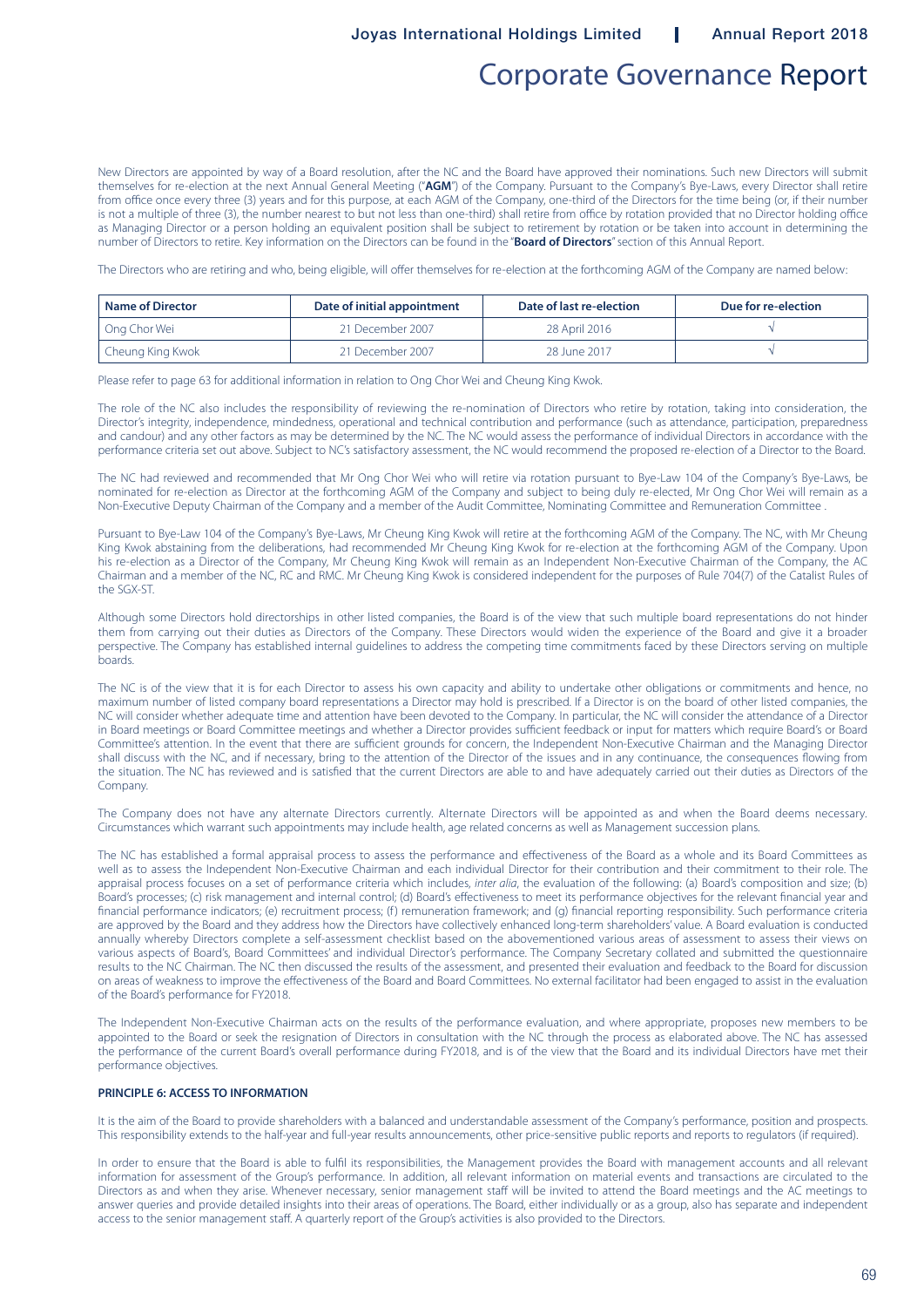| Types of information provided by key executive officers to the Board (including Independent Non-Executive Directors) |                                                                                                                                |                  |  |
|----------------------------------------------------------------------------------------------------------------------|--------------------------------------------------------------------------------------------------------------------------------|------------------|--|
|                                                                                                                      | <b>Information</b>                                                                                                             | <b>Frequency</b> |  |
|                                                                                                                      | Board papers (with background or explanatory information relating to the matters brought before the Board, where<br>necessary) | Every meeting    |  |
| 2.                                                                                                                   | Updates to the Group's operations and the markets in which the Group operates in                                               | Every meeting    |  |
|                                                                                                                      | Reports on on-going or planned corporate actions                                                                               | When necessary   |  |
| 4.                                                                                                                   | Enterprise risk framework and internal auditors' report(s)                                                                     | Yearly           |  |
|                                                                                                                      | Research report(s)                                                                                                             | When necessary   |  |
| 6.                                                                                                                   | Shareholding statistics                                                                                                        | Yearly           |  |
|                                                                                                                      | External auditors' report                                                                                                      | Yearly           |  |

The Board, individually or as a group, in the discharge of its duties, has access to independent professional advice, as and when necessary, at the Company's expense.

The Board members have separate and independent access to the Company Secretary. Under the direction of the Independent Non-Executive Chairman, the Company Secretary ensures good information flow within the Board and its Board Committees, and between the Management and the Non-Executive Directors, as well as facilitates orientation and assists with professional development as required. The Company Secretary attends all Board meetings and Board Committees meetings. The Company Secretary assists the Board to ensure that the Board procedures and relevant rules and regulations are complied with. The appointment and removal of the Company Secretary is a decision of the Board as a whole.

### **REMUNERATION MATTERS**

## **PRINCIPLE 7: PROCEDURES FOR DEVELOPING REMUNERATION POLICIES**

### **PRINCIPLE 8: LEVEL AND MIX OF REMUNERATION**

#### **PRINCIPLE 9: DISCLOSURE ON REMUNERATION**

The RC comprises the following Directors:

| Lim Siang Kai    | (Chairman) |
|------------------|------------|
| Cheung King Kwok | (Member)   |
| Ong Chor Wei     | (Member)   |

The RC is made up of three (3) Non-Executive Directors with the majority of them, including the RC Chairman, being independent. The RC is scheduled to meet at least once a year and had convened a meeting on 26 February 2018. All the members of the RC are Non-Executive Directors so as to minimise the risk of any potential conflict.

The RC is regulated by a set of terms of reference and has access to independent professional advice inside and outside the Company, if necessary, in respect of the remuneration of all Directors and key executive officers. No remuneration consultants were engaged in FY2018.

The RC's main duties include, *inter alia*:

- 1. to review and recommend to the Board a framework of remuneration and to determine the specific remuneration packages and terms of employment for the Executive Director and key executive officers, including those employees related to the Directors and controlling shareholders of the Group, if any, bearing in mind the need for a cautious comparison (in order to prevent the risk of an upward ratchet of remuneration levels with no corresponding improvements in performance) of pay and employment conditions of comparable companies in the same or similar industries, and to submit such recommendations for endorsement by the entire Board; and
- 2. to carry out its duties in the manner that it deems expedient, subject to any regulations or restrictions that may be imposed upon the RC by the Board from time to time.

As part of its review, the RC shall consider:

- 1. all aspects of remuneration, including Directors' fees, salaries, allowances, bonuses, options, share-based incentives and awards, and benefits-inkinds are covered;
- 2. the remuneration packages of the Executive Director and key executive officers are comparable to companies in same or similar industries. If appropriate, a proportion of Executive Director's and key executive officers' remuneration would be structured so as to link rewards to the Group's and the individual's performance. The performance-related elements of remuneration may form a significant proportion of the total remuneration package of the Executive Director and key executive officers so that their interests are aligned with the interests of shareholders, and give the Executive Director and key executive officers keen incentives to perform at the highest levels. The performance related elements of remuneration also take into account the risk policies of the Group, are symmetric with risk outcomes and are sensitive to the time horizon of risks;
- 3. the Directors' fees of Non-Executive Directors is appropriate to the level of contribution, taking into account factors such as effort and time spent, and responsibilities of the Non-Executive Directors, but also bearing in mind that Independent Non-Executive Directors are not over-compensated to the extent that their independence may be compromised;
- 4. the level of remuneration is appropriate to attract, retain and motivate the Executive Director and key executive officers needed to run the Group successfully without such level being more than is necessary for this purpose; and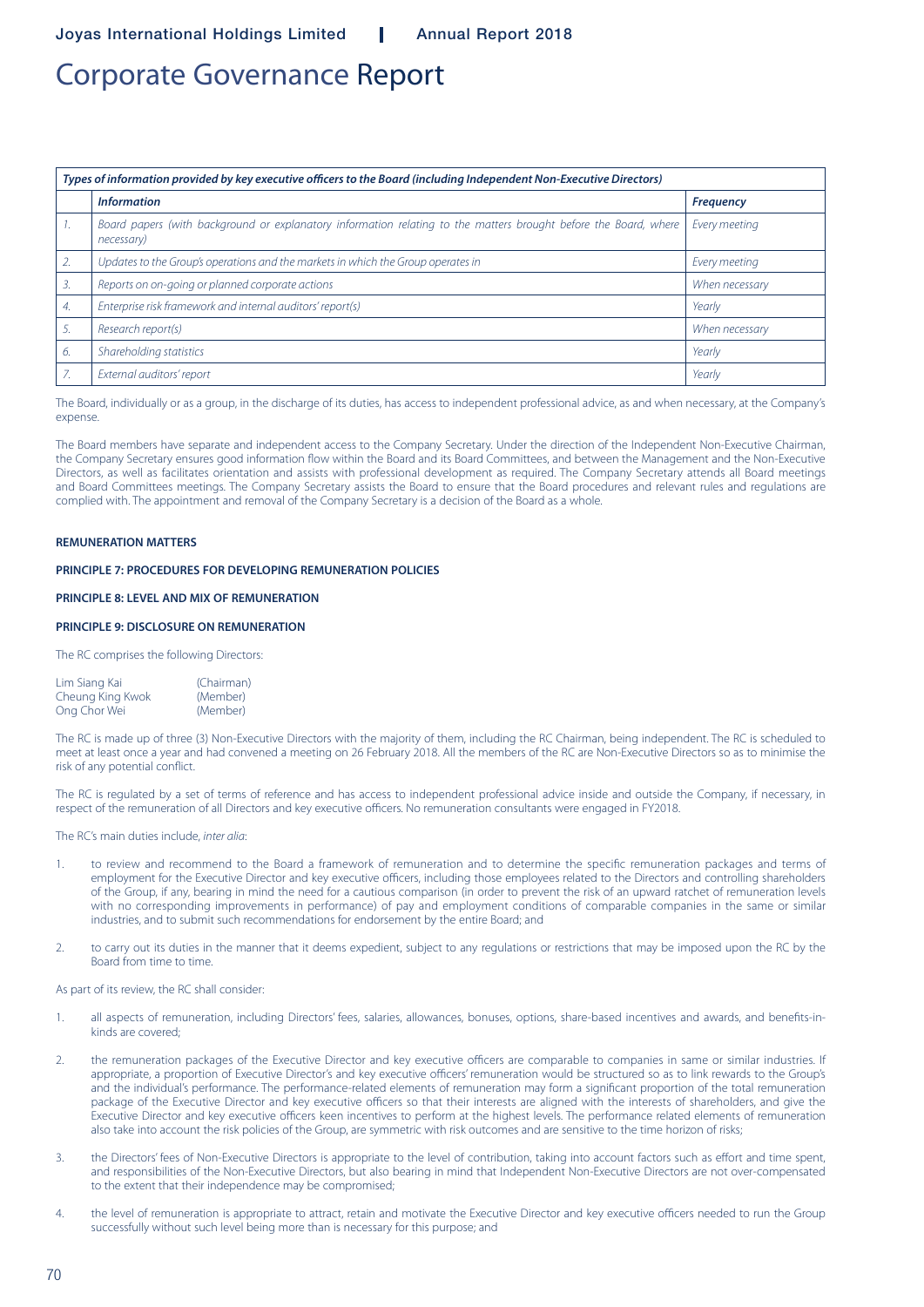5. the remuneration packages of employees related to Directors and controlling shareholders of the Group are in line with the Group's staff remuneration guidelines and commensurate with their respective job scopes and levels of responsibilities.

The Company adopts a formal and transparent procedure for developing a policy for fixing remuneration packages of the Executive Director and key executive officers. No Director is involved in deciding his own remuneration. In fixing remuneration packages, the Company takes into account pay and employment conditions of comparable companies in the same or similar industries, as well as the Group's relative performance and the performance of the Executive Director or key executive officers.

The Executive Director does not receive Directors' fees. The remuneration policy for Executive Director and key executive officers consists of salary, bonus, pension fund contributions and benefits-in-kind. The remuneration received by the Executive Director and key executive officers takes into consideration his or her individual performance and contribution towards the overall performance of the Group for FY2018. The performance conditions used to determine the entitlement of the Executive Director and key executive officers under short-term incentive scheme (such as bonus) and long-term incentive scheme (such as the Joyas Share Option Scheme) comprises of qualitative and quantitative conditions. Examples of quantitative conditions are target revenue, target profit, sales growth and years of service. Examples of qualitative conditions are on-the-job performance, leadership, teamwork, etc.. The performance conditions are determined and implemented by the RC. The inclusion of the performance conditions in the service agreements of the Executive Director and key executive officers are done in a review conducted prior to the renewal of the service agreements of the Executive Director and key executive officers. There was no variable remuneration paid to Executive Director and key executive officers in FY2018. However, the RC has reviewed the performance of the Executive Director and key executive officers for FY2018, and notwithstanding that FY2018 had been loss-making, the RC is of the view that their performances have been satisfactory.

The Non-Executive Directors (including Independent Non-Executive Directors) do not have any service contracts. They are paid a Directors' fee for serving on the Board and Board Committees, if any. In determining the quantum of such Directors' fees, factors such as frequency of attendance at meetings, time spent and responsibilities of Directors are taken into account. The Board recommends payment of such Directors' fees to be approved by shareholders at each AGM of the Company.

The Executive Director is paid in accordance with his service agreement. This service agreement is not excessively long and it does not have onerous removal clauses. The Executive Director or the Company may terminate the service agreement by giving to the other party not less than three (3) months' notice in writing, or in lieu of notice, payment of an amount equivalent to three (3) months' salary based on the Executive Director's last drawn salary. The RC aims to be fair and avoids rewarding poor performance, if any.

The Company currently does not have any contractual provisions which allow it to reclaim incentives from the Executive Director and key executive officers in certain circumstances. The Board is of the view that as the Group pays performance bonuses (if any) based on the actual performance of the Group and/or Company (and not on forward-looking results) as well as the actual performance of its Executive Director and key executive officers, "**clawback**" provisions in the service agreements may not be relevant or appropriate. In addition, the Executive Director owes a fiduciary duty to the Company. The Company should be able to avail itself to remedies against the Executive Director in the event of such breach of fiduciary duties.

## **Directors' Remuneration**

The remuneration of the Directors consists of their salary, bonus, mandatory provident fund ("**MPF**"), Directors' fees and benefits-in-kind. The details of their remuneration packages are set out below:

| <b>Directors</b>                   | <b>Salary</b><br><b>HK\$'000</b> | <b>Directors' Fee</b><br><b>HK\$'000*</b> | Percentage<br>of Variable<br>Remuneration<br>$\%$ | <b>Percentage of Fixed</b><br><b>Remuneration</b><br>(including Directors'<br>Fee)<br>$\%$ | <b>No. of share Options</b><br>granted as at 31<br>December 2018<br>(Exercise Price#)<br>\$′000 |
|------------------------------------|----------------------------------|-------------------------------------------|---------------------------------------------------|--------------------------------------------------------------------------------------------|-------------------------------------------------------------------------------------------------|
|                                    |                                  |                                           |                                                   |                                                                                            |                                                                                                 |
| <b>Executive Director</b>          |                                  |                                           |                                                   |                                                                                            |                                                                                                 |
| Lau Chor Beng Peter <sup>(1)</sup> |                                  | $\overline{\phantom{a}}$                  |                                                   | -                                                                                          |                                                                                                 |
| <b>Non-Executive Directors</b>     |                                  |                                           |                                                   |                                                                                            |                                                                                                 |
| Cheung King Kwok                   |                                  | 160                                       |                                                   | 100                                                                                        | 9,500                                                                                           |
| Ong Chor Wei                       |                                  | 120                                       |                                                   | 100                                                                                        | 3,000                                                                                           |
| Kwok Chin Phang                    | $\overline{\phantom{0}}$         | 120                                       | -                                                 | 100                                                                                        | 19,000                                                                                          |
| Lim Siang Kai                      |                                  | 126                                       |                                                   | 100                                                                                        | 9,500                                                                                           |

(1) According to the service agreement, the Executive Director is not entitled to any remunerations. Instead, the Executive Director is paid bonuses based on the performance of the Company during the financial year. During FY2018, the Company was not profitable and therefore there will be no bonus paid to the Executive Director for FY2018

\*The remuneration in the form of Directors' fees is subject to shareholders' approval at the forthcoming AGM of the Company.

# The exercise price of the share options granted to the Non-Executive Directors is set out below:

| <b>Non-Executive Directors</b> | <b>No. of Share Options</b>    |                              | <b>No. of Share Options</b><br>granted on 19 August |                              |
|--------------------------------|--------------------------------|------------------------------|-----------------------------------------------------|------------------------------|
|                                | granted on 25 May 2015<br>'000 | <b>Exercise Price</b><br>S\$ | 2016<br>'000                                        | <b>Exercise Price</b><br>S\$ |
| Cheung King Kwok               | 1.500                          | 0.03                         | 8.000                                               | 0.0035                       |
| Ong Chor Wei                   | 3,000                          | 0.03                         | $\overline{\phantom{a}}$                            | ۰                            |
| Kwok Chin Phang                | 3,000                          | 0.03                         | 16.000                                              | 0.0035                       |
| Lim Siang Kai                  | 1.500                          | 0.03                         | 8,000                                               | 0.0035                       |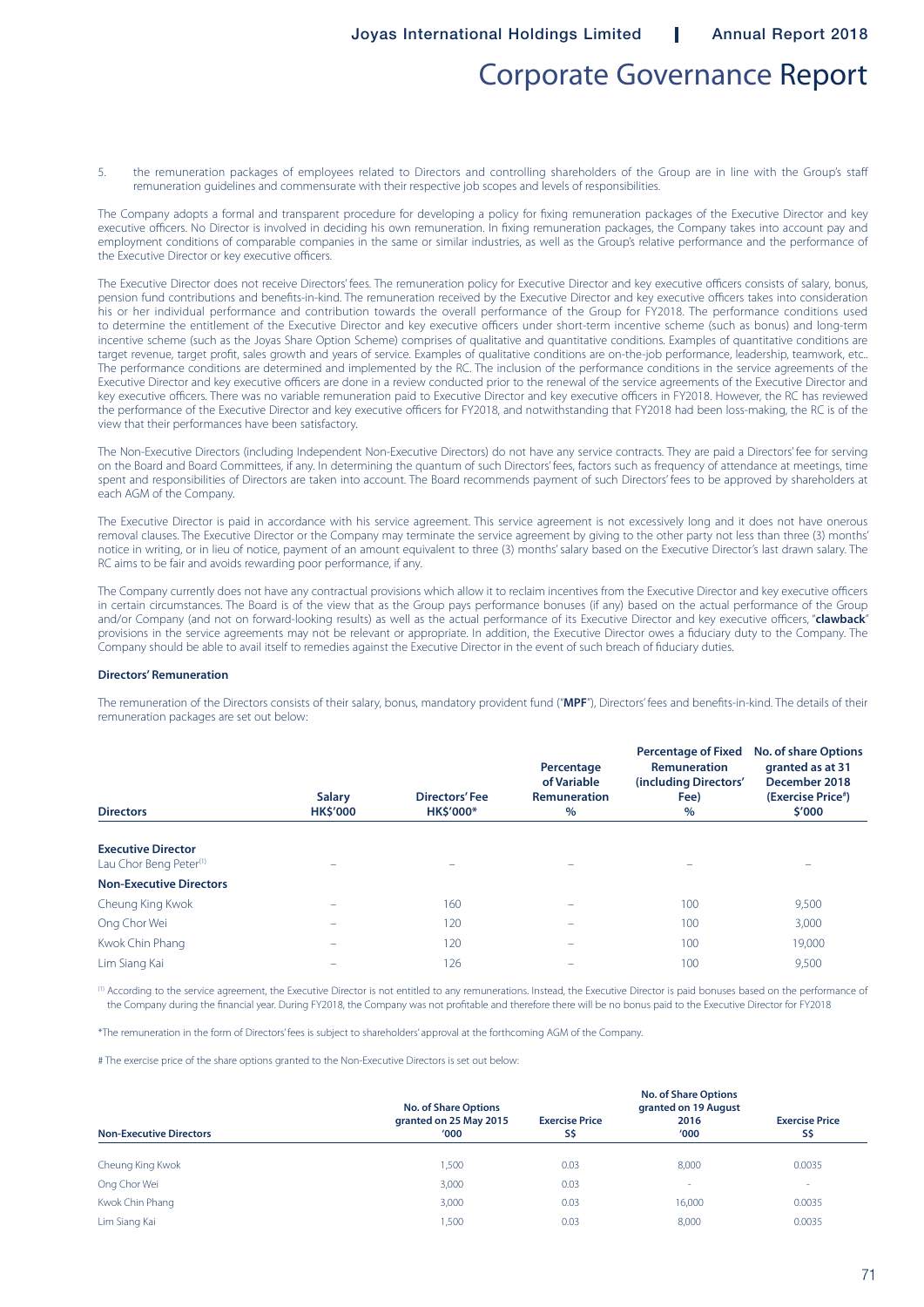#### **Remuneration of Key Executive Officers**

There were only two key executive officers during FY2018. The remuneration of the key executive officers (who are not also Directors) consists of salary. The details of their remuneration packages are set out below.

|                                                          | <b>Percentage of Variable</b><br>Remuneration<br>$\%$ | <b>Percentage of Fixed</b><br>Remuneration<br>$\%$ |
|----------------------------------------------------------|-------------------------------------------------------|----------------------------------------------------|
| <b>Key Executive Officers</b><br><b>Below S\$250,000</b> |                                                       |                                                    |
| Lui Mui Ching                                            | $\overline{\phantom{0}}$                              | 100                                                |
| Wang De Zhou                                             | $\overline{\phantom{0}}$                              | 100                                                |

In aggregate, the remuneration of the key executive officers set out in the table above for FY2018 was approximately HK\$150,000.

There were no termination, retirement and post-employment benefits that may be granted to Directors, the Managing Director and the key executive officers in FY2018.

There are no employees who are immediate family members of any Director or the Managing Director and whose remuneration exceeded S\$50,000 during FY2018.

#### **Joyas Share Option Scheme**

The Company had in place a share option scheme (the "**Joyas Share Option Scheme 2007**") which was adopted at a special general meeting of the Company held on 21 December 2007. The duration of the Joyas Share Option Scheme 2007 was 10 years from the date that it was adopted and had accordingly expired and lapsed on 21 December 2017.

Since the commencement of Joyas Share Option Scheme 2007, 41,000,000 share options have been granted by the Company. Participants of the Joyas Share Option Scheme 2007 are set out as follows:

|                            |                                                                               | <b>Aggregate No. of Share Options</b>                                               |                                                                                       |                                        |  |
|----------------------------|-------------------------------------------------------------------------------|-------------------------------------------------------------------------------------|---------------------------------------------------------------------------------------|----------------------------------------|--|
| <b>Name of Participant</b> | <b>Share Options Granted</b><br>from<br>1 January 2018 to<br>31 December 2018 | <b>Granted since</b><br>commencement of the<br><b>Scheme to</b><br>31 December 2018 | <b>Exercised since</b><br>commencement of the<br><b>Scheme to</b><br>31 December 2018 | Outstanding as at the<br>end of FY2018 |  |
|                            |                                                                               |                                                                                     |                                                                                       |                                        |  |
| Cheung King Kwok           | -                                                                             | 9,500,000                                                                           | -                                                                                     | 9,500,000                              |  |
| Ong Chor Wei               | -                                                                             | 3,000,000                                                                           | -                                                                                     | 3,000,000                              |  |
| Kwok Chin Phang            | -                                                                             | 19,000,000                                                                          | -                                                                                     | 19,000,000                             |  |
| Lim Siang Kai              |                                                                               | 9,500,000                                                                           |                                                                                       | 9,500,000                              |  |

Notwithstanding that the Joyas Share Option Scheme 2007 has expired, the share options granted under the Joyas Share Option Scheme 2007 will continue to be governed under the Rules of the Joyas Share Option Scheme 2007 until such share options expire on the 5th Anniversary from the day such options was granted.

Since the expiration of the above, the Company has adopted a new share option scheme known as the Joyas Share Option Scheme 2018 (the "**Joyas Share Option Scheme 2018**") which was approved by shareholders of the Company on 26 April 2018 and is administered by the RC, which comprise Lim Siang Kai (Chairman), Cheung King Kwok and Ong Chor Wei.

Please refer to our Circular to Shareholders dated 10 April 2018 for more details of the scheme.

There were no share options granted under the Joyas Share Option Scheme 2018 since its adoption.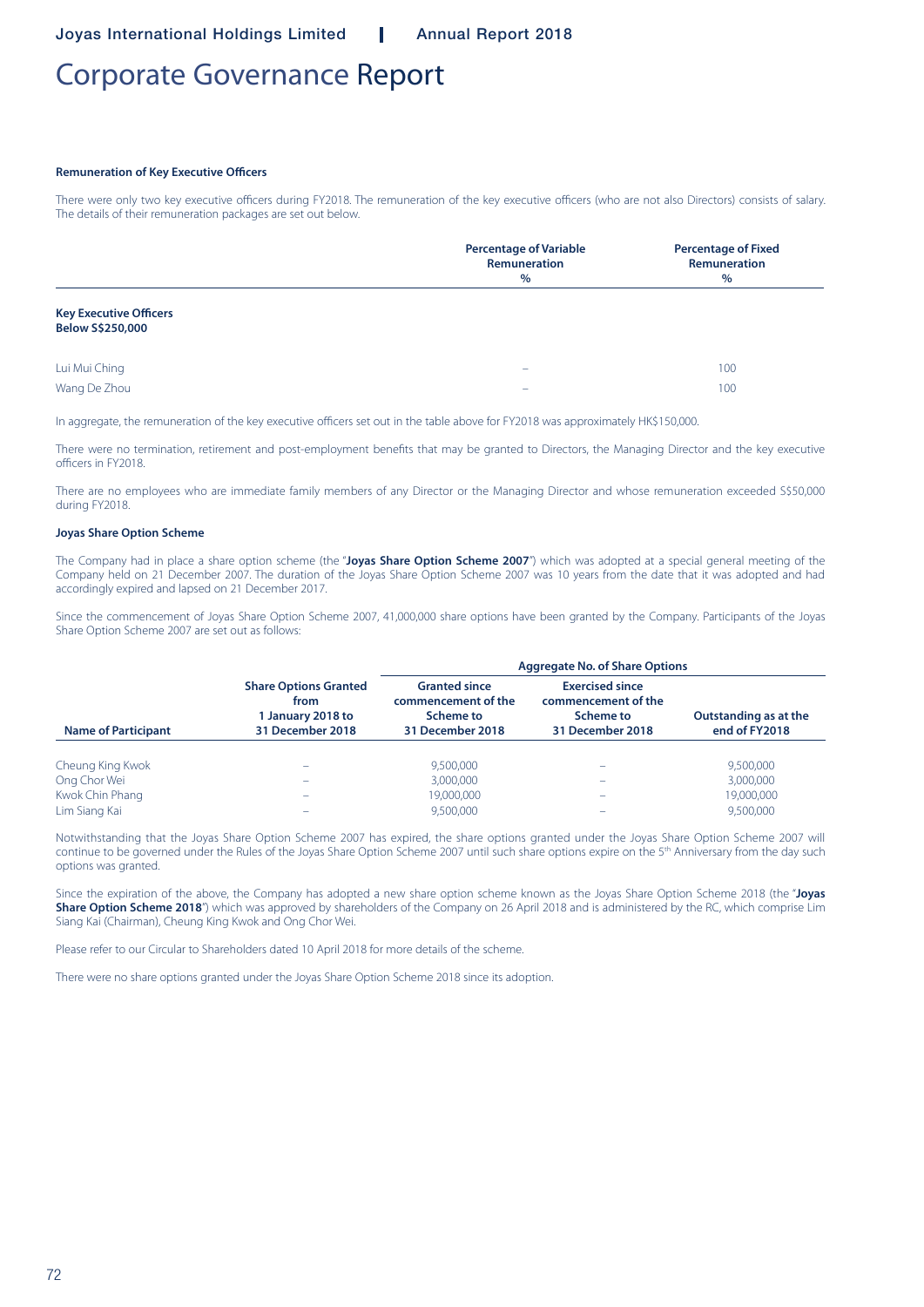#### **ACCOUNTABILITY AND AUDIT**

#### **PRINCIPLE 10: ACCOUNTABILITY**

The Board reviews legislative and regulatory compliance reports from the Management to ensure that the Company takes adequate steps to ensure compliance with legislative and regulatory requirements, including requirements under the Catalist Rules of the SGX-ST.

The Company recognises the importance of providing the Board with accurate and relevant information on a timely basis. The Management highlights key business indicators and major issues that were relevant to the Company's performance from time to time at Board Committee Meetings and provides the Board with half yearly management accounts and such explanation and information on a monthly basis in order to enable the Board to make a balanced and informed assessment of the Company's performance, position and prospects.

#### **PRINCIPLE 11: RISK MANAGEMENT AND INTERNAL CONTROLS**

#### **PRINCIPLE 12: AUDIT COMMITTEE**

#### **PRINCIPLE 13: INTERNAL AUDIT**

The AC comprises the following Directors:

| Cheung King Kwok | (Chairman) |
|------------------|------------|
| Ong Chor Wei     | (Member)   |
| Lim Siang Kai    | (Member)   |

The AC is made up of three (3) Non-Executive Directors with the majority of them, including the AC Chairman, being independent. The AC is scheduled to meet at least two (2) times a year and had convened two (2) meetings on 26 February 2018 and 10 August 2018. The AC is regulated by a written set of terms of reference and performs, *inter alia*, the following functions:

- 1. reviewing significant financial reporting issues and judgments so as to ensure the integrity of the financial statements and any announcements relating to the Group's financial performance before their submission to the Board;
- 2. reviewing and reporting to the Board at least annually the overall adequacy and effectiveness of the Group's material internal controls, including accounting, financial, operational, compliance and information technology controls, and risk management;
- 3. reviewing the adequacy and effectiveness of the Company's internal audit function;
- 4. reviewing the audit plans of the Company's external auditors, the results of their examination, their evaluation of the system of internal accounting control and audit cost effectiveness;
- 5. reviewing the co-operation given by the Group's officers to the Company's external auditors;
- 6. nominating or recommending the nomination of the Company's external auditors and internal auditors for appointment, re-appointment or removal;
- 7. approving the remuneration and terms of engagement of the Company's external auditors and internal auditors;
- 8. reviewing the independence and objectivity of the Company's external auditors at least annually; and
- 9. reviewing interested person transactions.

In addition to the above, the AC has explicit authority to investigate any matter within its terms of reference, full access to and co-operation by the Management, full discretion to invite any Director or key executive to attend its meetings, and reasonable resources to enable it to discharge its functions properly.

The Board considers that the members of the AC are appropriately qualified to discharge their responsibilities. At least two (2) members, including the AC Chairman, have accounting or related financial management expertise and experience. None of the AC members was a previous partner or director of the Company's existing external auditing firm or existing external auditing corporation within the last 12 months and none of the AC members hold any financial interest in the Company's existing external auditing firm or existing external auditing corporation.

During FY2018, the AC received briefings from the Company's external auditors on key changes to International Financial Reporting Standards and updates from the Company Secretary on the amendments to the Catalist Rules of the SGX-ST. This was done to keep the AC members abreast of changes or issues in relation to regulatory requirements, corporate governance issues and accounting standards, which have a direct impact on the review of Company's internal control process and significant financial reporting issues.

The Company's external auditors have full access to the AC. The Company also has in place a whistle-blowing framework, endorsed by the AC, where employees of the Group or any other person ("**Concerned Persons**") may raise concerns about possible improprieties in matters of financial reporting or other matters in confidence to the AC. Concerned Persons may, in confidence, submit whistle-blowing reports to whistleblow-joyas@upbnet.com.hk. This arrangement facilitates independent investigation of such matters for appropriate resolution. In FY2018, the AC did not receive any whistle-blowing report.

The AC has express power to commission investigations into any matter, which has or is likely to have material impact on the Group's operating results or financial results.

For FY2018, the AC met once with the Company's external auditors and internal auditors without the presence of the Management. The AC shall review all non-audit services provided by the Company's external auditors and shall keep the nature and extent of such services under review to balance the maintenance of objectivity and independence. For FY2018, there were no non-audit services performed by the Company's external auditors. The Company confirms that it complies with Rules 712 and 715 of the Catalist Rules of the SGX-ST. The financial statements of CCIG Financial Services Limited, Hong Kong Silver Basic Group Limited and Asia Growth Group Limited (collectively, the "**HK Subsidiaries**") have been audited by Baker Tilly TFW LLP for the purpose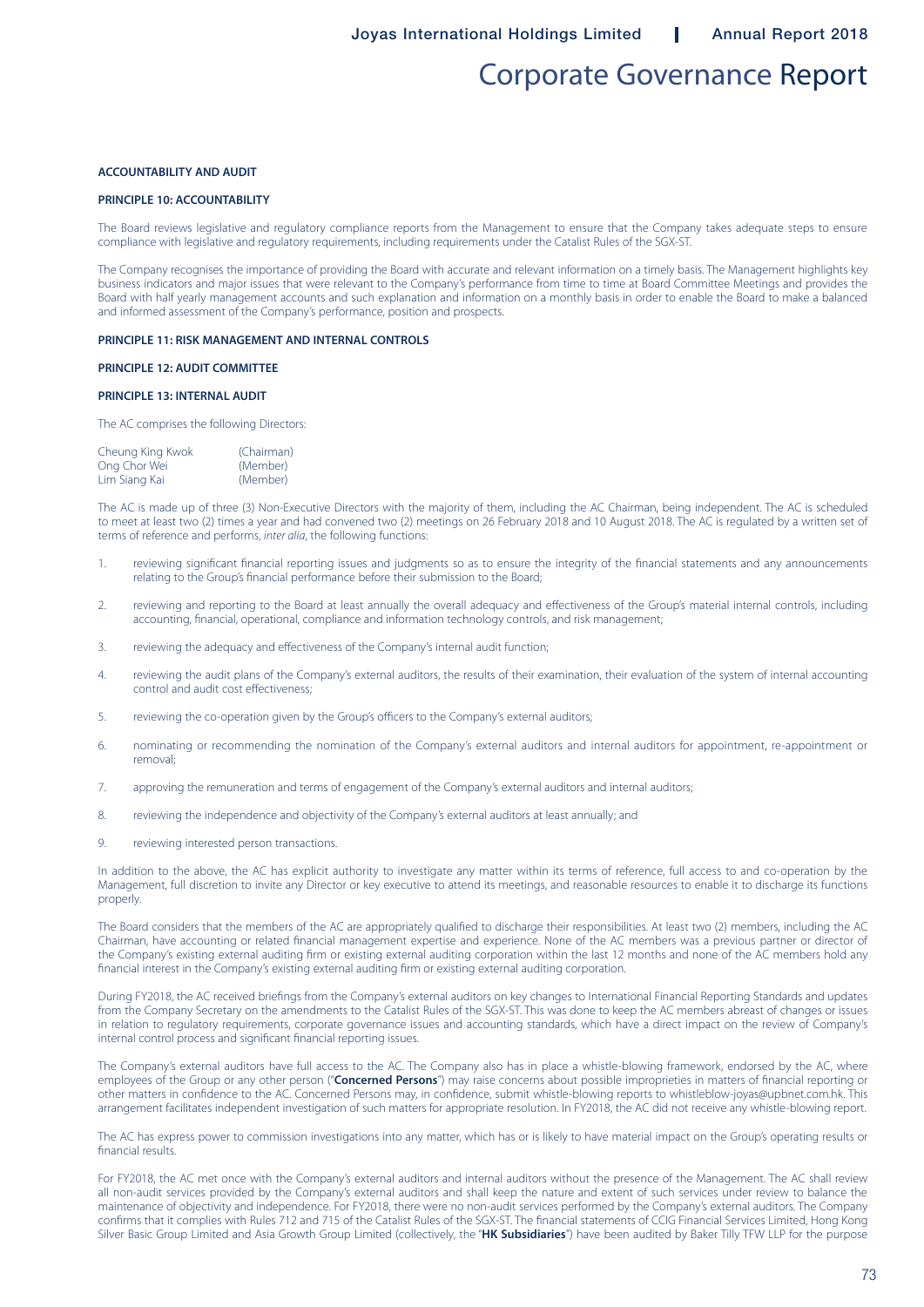of consolidating the financial statements of the Group. In FY2018, the Company engaged H.C. Wong & Co. to perform an audit on its HK Subsidiaries for statutory and tax related purposes. In relation to the HK Subsidiaries, the Company, the AC and the Board are satisfied that the appointment of H.C. Wong & Co. as the Company's external auditors for the HK Subsidiaries would not compromise the objectivity, standard and effectiveness of the audit of the Group.

The Board ensures that the Management maintains a sound system of risk management and internal controls which is designed to provide a reasonable but not absolute assurance as to the integrity and reliability of the financial information and to safeguard the shareholders' investment and the Group's assets. The Company's external auditors highlighted certain operational and business risks that they became aware of during their audit for FY2018, and have communicated and reported such risks to the AC. The AC and the Management have acknowledged and followed up on the Company's external auditors' recommendations and ensured that the risks highlighted are reasonable and manageable in light of all commercial factors.

The AC assesses the independence of the Company's external auditors annually. The aggregate amount of fees paid to the Company's external auditors Baker Tilly TFW LLP and H.C. Wong & Co., Hong Kong, for FY2018 was:

|                | <b>HK\$'000</b>          |
|----------------|--------------------------|
| Audit fees     | 638                      |
| Non-audit fees | $\overline{\phantom{0}}$ |
| Total fees     | 638                      |

There were no non-audit fees paid in FY2018.

The AC is satisfied with the independence of the Company's external auditors and had accordingly recommended the re-appointment of Baker Tilly TFW LLP as the Company's external auditors.

The RMC also assists the Board in overseeing the risk management and internal controls of the Company. The RMC is made up of two (2) Non-Executive Directors with all of them, including the RMC Chairman, being independent. The RMC is scheduled to meet at least once (1) a year and had convened one (1) meeting on 23 February 2018. The RMC is regulated by a written set of terms of reference and performs, *inter alia,* overseeing the Company's risk management framework and policies and reviewing the transactions recommended by the credit committee*.*

The Board considers that the members of the RMC are appropriately qualified to discharge their responsibilities.

For internal audit work relating to FY2018, the Company has appointed David Ho & Company, a member of the Institute of Internal Auditors in Hong Kong, to carry out (i) policy and guideline for the financing business currently implemented by the Company together with the subsidiaries and to provide possible recommendation for improvement, if any (ii) documentation of existing loan portfolio for checking compliance with the prevailing guidelines and to identify non-compliance, if any.

David Ho & Company primarily reports to the Audit Committee and administratively to the Managing Director. David Ho & Company also has unrestricted access to the documents, records, properties and personnel of the Company and of the Group, including access to the AC. The AC is satisfied that the internal audit function is staffed by suitably qualified and experienced professionals with the relevant experience. The internal audit work carried out by David Ho & Company is guided by the Standards for the Professional Practice of Internal Auditing set by the Institute of Internal Auditors. David Ho & Company communicated their findings to the Management over the course of the internal audit. Key areas for improvements were highlighted and prioritised. As mentioned above, David Ho & Company's scope of the FY2018 review was on policy and guidelines for the Group's financing business and documentation of existing loan portfolios. David Ho & Company has completed its internal audit work relating to FY2018 and did not find any major shortcomings in their review which suggest the internal controls of the Group's financing business are inadequate.

AC has noted that the internal audits were conducted in an effective manner and the necessary co-operation had been provided by the Management to enable the independent auditor to perform the functions. Accordingly, the AC is satisfied that the internal auditor is independent, effective, adequately resourced and has appropriate standing within the Company to discharge its duties effectively.

The Management reviews the Company's business and operational activities regularly to identify areas of significant business, operational and compliance risks, and employs a wide range of measures to control these risks, including financial, operational, compliance and information technology controls. The Management has embedded the risk management process and internal controls into all business operating procedures, where it becomes ultimately the responsibility of all business and operational managers. All findings or significant matters, if any, are highlighted to the Board and the AC for their review, and the Board monitors and reviews the adequacy and effectiveness of the internal controls and risk management policies.

The Board, with the assistance of the AC has undertaken an annual assessment to review the Company's business and operation activities in FY2018 on the adequacy and effectiveness of the Group's risk management and internal control systems addressing financial, operational, compliance and information technology risks. The assessment considered issues dealt in the Company's external auditors' and internal auditors' review by the Board during the year together with any additional information necessary to ensure that the Board has taken into account all significant aspects of risks and internal controls for the Group for FY2018. In order to obtain assurance that the Group's risks are managed adequately and effectively, the Board had reviewed an overview of the risks which the Group are exposed to, as well as an understanding of what counter measures and internal controls are in place to manage them.

In respect of FY2018, the Board has also received assurances ("**Assurance**") from the Managing Director and the Accounting Manager, that the financial records have been properly maintained and the financial statements give a true and fair view of the Group's operations and finances and the Group's risk management systems and internal control systems are adequate and effective.

With reference to the announcement on 29 March 2019, the Board and the AC recognize that there are certain weaknesses in the Company's internal controls and governance processes. The Company is in the process of appointing an independent reviewer to, amongst others, review the adequacy and effectiveness of the internal controls in the area of weakness identified. The Company will keep shareholders updated when the appointment is finalised. On the completion of the independent review, the Company will issue further announcements on the progress of improvement based on the findings and recommendation of the independent reviewer. The Board will inform shareholders on the steps to be taken to address the relevant control weakness on the completion of the independent review.

The Board (with the concurrence of the AC), taking into consideration the Assurance, and the work conducted by the internal auditor for FY2018, is of the view that other than the area of weaknesses in internal controls which will be the subject of the independent review, the Group's internal control systems (including financial, compliance, operational and information technology control) as well as risk management systems are adequate and effective for FY2018.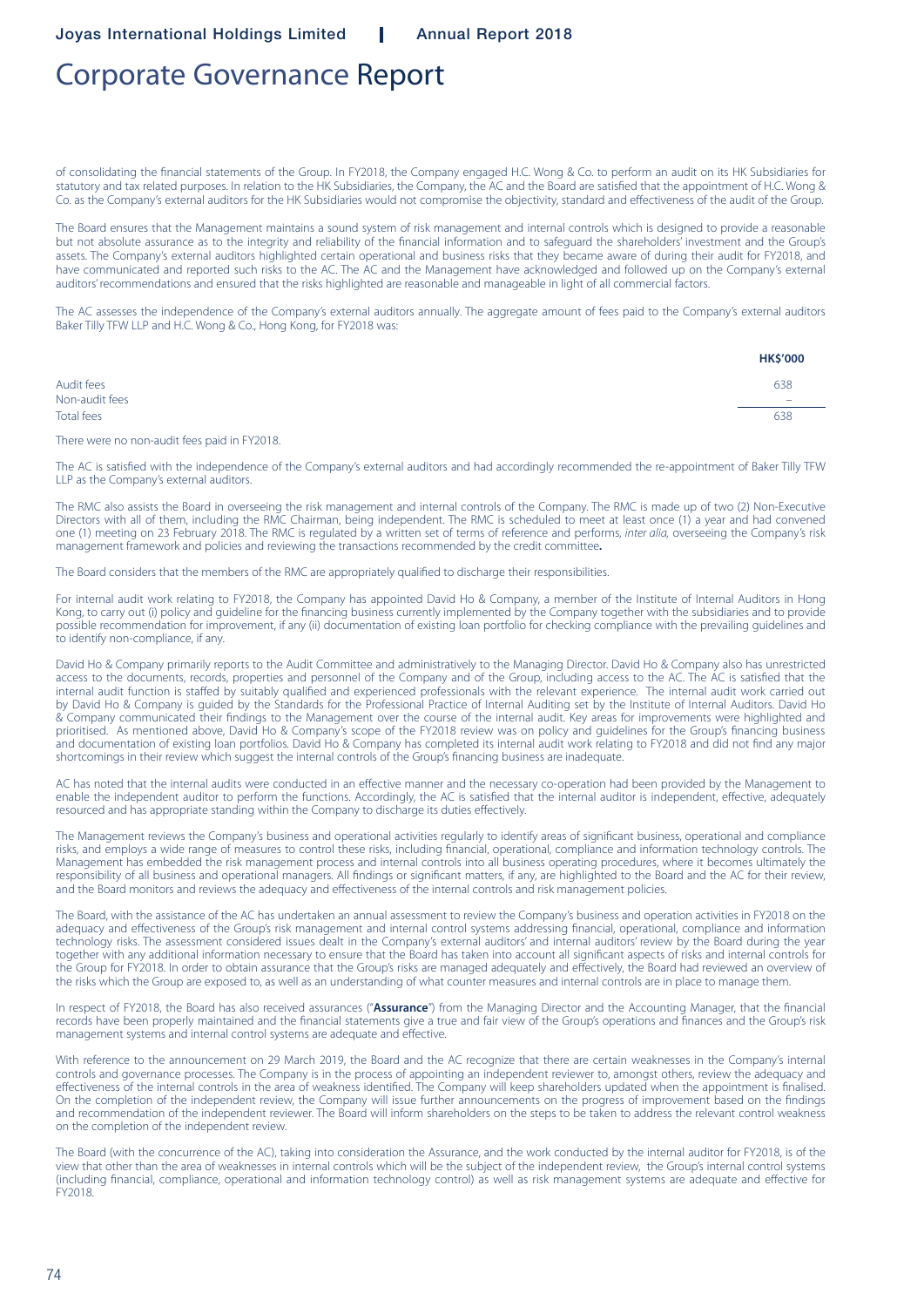#### **SHAREHOLDER RIGHTS AND RESPONSIBILITIES**

**PRINCIPLE 14: SHAREHOLDER RIGHTS**

#### **PRINCIPLE 15: COMMUNICATION WITH SHAREHOLDERS**

#### **PRINCIPLE 16: CONDUCT OF SHAREHOLDER MEETINGS**

The Company recognises the need to communicate regularly, effectively and fairly with shareholders on all material matters affecting the Group and does not practice selective disclosure. In this respect, the Board presents a balanced and understandable assessment of the Group's performance, position and prospects and such responsibility extends to price sensitive announcements, including half-year and full-year results and reports to regulators, if any, all of which are released through SGXNET. All press releases are announced through SGXNET before they are published. Where there is inadvertent disclosure made to a selected group, the Company ensures that the same is disclosed publicly to all other shareholders as soon as practicable. To-date, there are no such inadvertent disclosures.

The Company may also hold media meetings on significant events.

All shareholders of the Company receive the Annual Report and notice of AGM of the Company which are despatched at least 15 days before the AGM of the Company. If necessary, a notice of general meeting, together with explanatory notes or a circular, is despatched to all shareholders of the Company on items of special business at least 15 days before the general meeting. Shareholders are encouraged to attend, to participate effectively, to vote in the AGMs and general meetings of the Company, and to stay informed of the Company's strategy and goals in order to ensure a high level of accountability.

Shareholders are also given the opportunity to express their views and ask questions regarding the Group and its business at AGMs and general meetings of the Company. All Directors attend AGMs and general meetings of the Company to address such questions. The Company's external auditors, legal advisors (if necessary), the AC Chairman, the NC Chairman and the RC Chairman are also present to assist the Directors in addressing such questions.

Apart from announcements, the Annual Reports and AGMs of the Company, the Company also regularly conveys pertinent information, gathers views or inputs from the shareholders and the media, and addresses shareholders' concerns. In addition, the Company protectively engages Shareholders through analyst/media briefings, investor conferences and road shows. At these events, matters pertaining to business strategy, operational and financial performance and business prospects were shared by the senior management team. In disclosing information, the Company strives to be as descriptive, detailed and forthcoming as possible. The Company meets with institutional and retail investors at least once a year at the AGM of the Company.

The Company's Bye-Laws allow a member of the Company to appoint one (1) or two (2) proxies to attend and vote instead of the member. Voting *in absentia* and email may only be possible following careful study to ensure the integrity of the information and authentication of the identity of members through the web is not compromised.

All shareholders are entitled to vote in accordance with the established voting rules and procedures. The Company conducts poll voting for all resolutions tabled at the general meetings. The rules, including the voting process, were explained by the scrutineers at such general meetings.

There are separate resolutions at general meetings on each substantially separate issue.

The detailed voting results, including the total number of votes cast for or against each resolution tabled, will be announced immediately at the general meetings and via SGXNET.

The Company records minutes of all AGMs of the Company and questions and comments from shareholders together with the respective responses are also recorded. These are available to shareholders upon request.

The Company does not have a dividend policy. No dividend pay-out is made for FY2018 as the Company was not profitable for FY2018. The Board would consider establishing a dividend policy at the appropriate time.

The Company does not have a corporate website at the moment. A dedicated and well-maintained investor relations website will be created together with the corporate website when operational needs requires. The Company currently does not have a dedicated investor relations team or an investor relations policy but considers advice from its corporate lawyers and professionals on appropriate disclosure requirements before announcing material information to shareholders. This role is currently performed by the Directors. The Company will consider the appointment of a professional investor relations officer to manage the function should the need arises.

#### **DEALINGS IN SECURITIES**

In compliance with Rule 1204(19) of the Catalist Rules of the SGX-ST, the Company has adopted and implemented an internal code on dealing in securities.

The Company, Directors and all officers are prohibited from dealing in the Company's securities at least one (1) month before the announcement of the Company's half-year and full-year results until the date of the release of the announcement, or if they are in possession of unpublished price-sensitive information of the Company. In addition, Directors, key executive officers and connected persons are expected to observe insider trading laws at all times even when dealing in securities within the permitted trading period.

The Directors and all officers are required to notify the Company of any dealings in the Company's securities (during the open window period) and within two (2) business days of the transaction(s). At all times, the Directors and all officers are aware that it is an offence to deal in the Company's securities and those of other companies when they are in possession of unpublished price-sensitive information in relation to those securities and that the law on insider trading applies to them at all times. As such, the Directors and all officers ensure that their dealings in securities, if any, do not contravene the law.

The internal code on dealing in securities also ensures that the Company, Director or officer does not deal in the Company's securities on short-term considerations.

The Directors and all officers are periodically reminded of all requirements of the code of conduct and all applicable laws via the regular circulation of internal memoranda. The internal memoranda ensures that the Directors and all officers are aware that they are subject to requirements set out in the various applicable laws. Each Director and officer is required to submit a declaration annually that he is in compliance with and has not breached the code of conduct.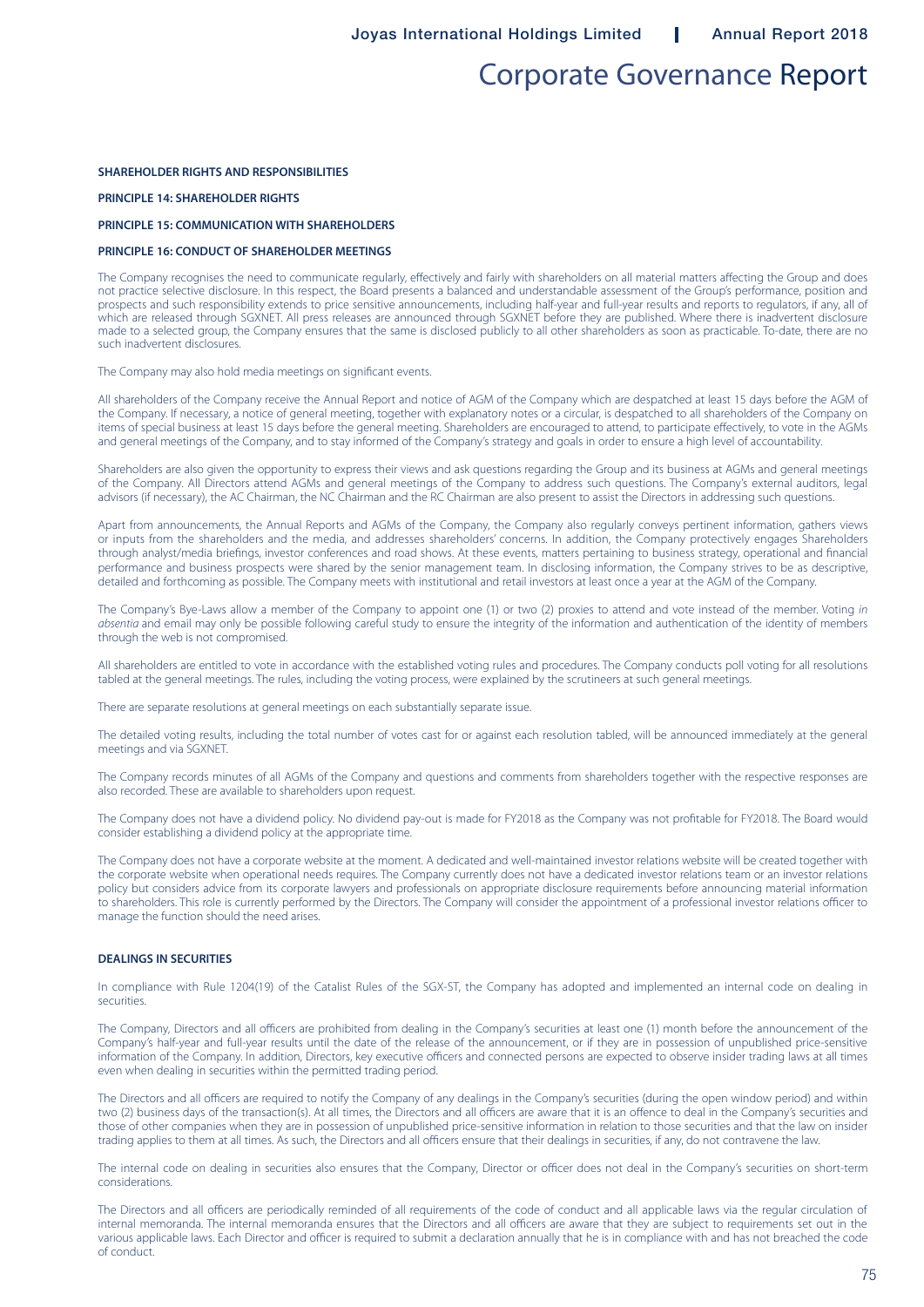#### **MATERIAL CONTRACTS**

There were no material contracts or loans entered into by the Company or any of its subsidiaries involving the interests of any Director, the Managing Director or controlling shareholders of the Company, either still subsisting at the end of FY2018 or if not subsisting, were entered into during FY2018.

#### **RISK MANAGEMENT**

The Management oversees the Company's risk management policies and processes and reports to the Board on areas of significant risk to the Company's operations. In addressing and managing the risks faced by the Company, the Management is also supported by the AC and RMC.

The Company seeks to identify areas of significant business risks as well as appropriate measures to control and mitigate these risks. The Company reviews all significant control policies and procedures and highlights all significant matters to the Board and the AC and RMC.

#### **INTERESTED PERSON TRANSACTIONS**

The Group has adopted an internal policy in respect of any transaction with interested persons within the definition of Chapter 9 of the Catalist Rules of the SGX-ST and has in place procedures for review and approval of all interested person transactions.

The Group has not obtained a general mandate from shareholders for interested person transactions ("**IPT**") pursuant to Rule 920 of the Catalist Rules of the SGX-ST.

There were no IPTs with value of S\$100,000 and more entered into during FY2018.

#### **NON-SPONSORSHIP FEES**

In FY2018, there were no non-sponsorship fees paid to the sponsor, PrimePartners Corporate Finance Pte. Ltd.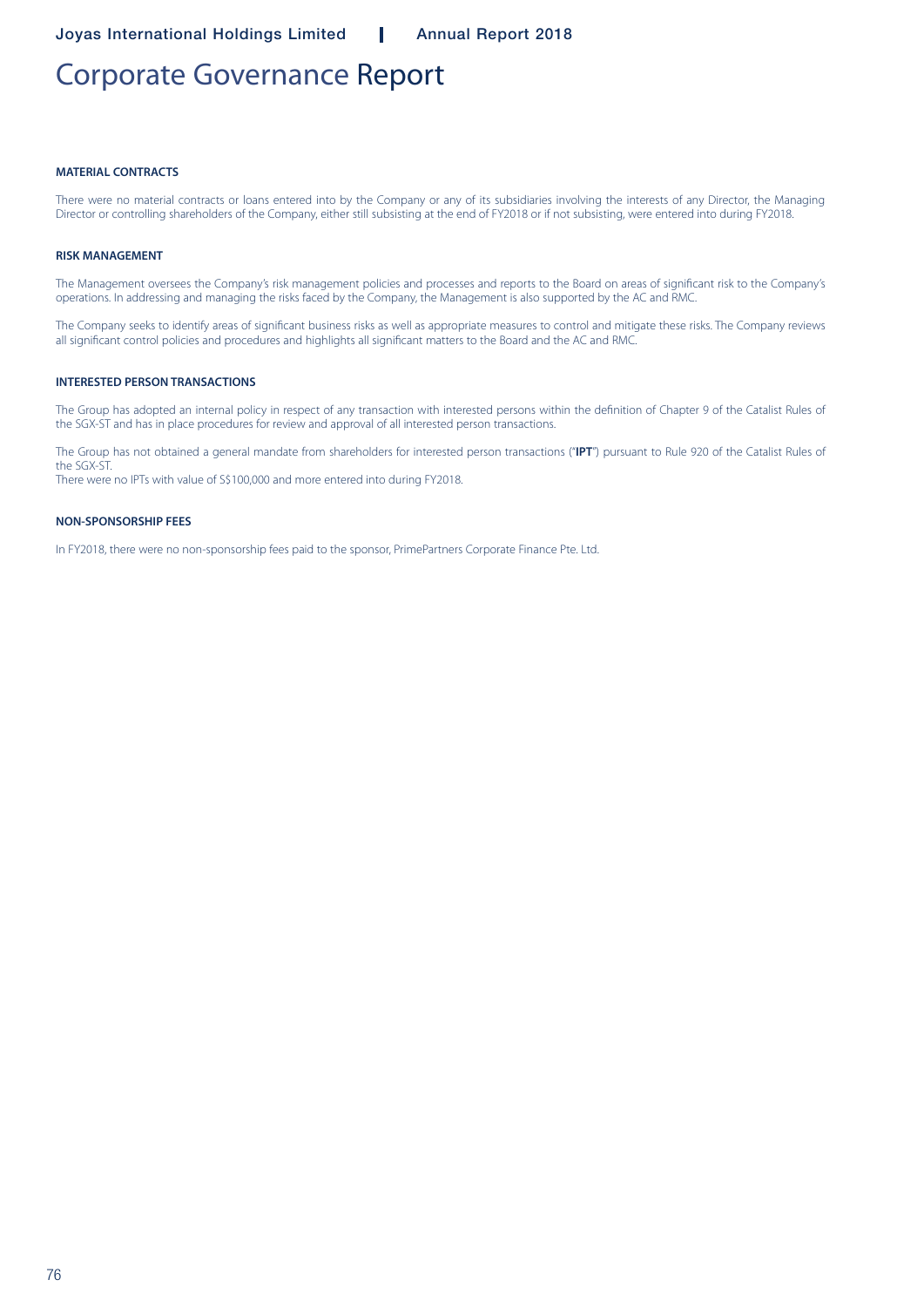### Sustainability Report

*for the Financial Year ended 31 December 2018*

This Sustainability Report describes the Group's sustainability performance for the period 1 January 2018 to 31 December 2018 ("FY2018"). The report focuses on environmental, social and governance ("**EGS**") factors, has been prepared in accordance with Rule 711B and Practice Note 7F: Sustainability Reporting Guide as specified in the Listing Manual (Section B: Rules of Catalist) (the "**Catalist Rules**") of the Singapore Exchange Securities Trading Limited (the "**SGX-ST**"), and reference has been made to the internationally recognised Global Reporting Initiative (GRI) Standards which represent the global best practice for reporting on a range of economic, environmental and social impact. We adopt the GRI Standard with the understanding of looking at how the business impacting not just investors, but also the environment, employees, local communities and other stakeholders.

The following sections discuss the material ESG factors we have identified. Our Group's business comprises financial services and nickel ore trading which are based in Singapore and Hong Kong. Since FY2017, our nickel ore trading business has been dormant. During FY2018, we were principally engaged in the provision of financial services. As such, this Sustainability Report is prepared based on the material ESG factors relating to our financing business.

| Sustainability Focus Area: | Material Factor:                                             |
|----------------------------|--------------------------------------------------------------|
| Environmental              | <b>Energy Consumption</b>                                    |
| Social Responsibility      | Talent Retention; Training & Education                       |
| Governance<br>Service      | Anti Corruption; Whistle-blowing; Product and Responsibility |

#### **1. Environmental**

#### a. Energy Consumption

As we are principally engaged in the provision of financial services, our business is office-based, electricity consumption serves as a main source of energy usage in our office. In FY 2018, electricity accounted for 34KWh/m2 of our total occupied area. Moving forward, we target to maintain the currently energy intensity for the financial year ended 31 December 2019 ("FY2019").

We also encourage our employees to travel by public transport as often as practicable, in order to reduce contribution to carbon emissions.

#### b. Going Green in the Office

We strive to create a sustainable and environmentally-friendly office. Running an environmentally-friendly business allows us to reduce negative impacts on the environment. It also benefits our Company through cost-cutting when materials are being re-used, and as a whole, providing a better workplace for our employees. Green policies implemented in our office include, among others:

- adopting a paperless policy in the day to day operations of the business by using e-mail to communicate, recycling used paper and by printing on both sides of a sheet of paper. As a result of our paperless office policy and in particular, our strict policy on printing only when necessary, we do not consume a significant amount of office paper, and accordingly, the amount of greenhouse gases generated for the manufacture and the disposal of paper is minimised; We have set a target for reduction in paper consumption improvement by 10% for FY2019. For FY2018, our paper consumption reduced by 10% from 100 rims of papers in FY2017 to 90 rims of papers.
- turning-off electrical appliances and lighting when not in use after office hours;
- reducing waste generated by re-using, recycling and replacing materials;
- using energy-efficient and energy-saving electrical appliances;
- using LED lights to save electricity on lighting; and

Generally, we only dispose materials that we are unable to re-use and the disposal is handled properly by our property management providers. Any compulsory separation of waste would be done before disposal. Materials that are recyclable, such as used printer cartridges, carton boxes, and old newspapers are separated and collected by appropriate parties respectively for recycling. We strive to maintain the aforementioned green policies in the future and will seek improvements, whenever practicable.

Our strategy in the short term is to maintain the electricity and paper consumption record in the coming years, and monitor the effectiveness of the various environmentally-friendly measures implemented by our Group. In the long term, we would maintain our lean business model so that resource consumption can be minimised at the source, and to explore other management models, innovations and technological advancements so that we could further minimise the resource consumption, whenever practicable.

#### **2. Social Responsibility**

a. Talent Retention

Our people play a crucial role in the growth of our business. The retention of a diligence workforce creates a positive work environment, and strengthens employees' commitment to the organisation.

In FY2018, our employee turnover was 14%. We target to zero employee turnover for FY2019.

b. Training & Education

In a dynamic business environment, we recognise the need to continuously upgrade our employees' skills in order to equip them with the tools necessary for growth. Employees' training and development remain our key priorities. Our employees are encouraged to join continuing professional development ("**CPD**") programs conducted by external parties in order to improve job performance and enhance career development. We understand the need of our employees to attend such programs, and we have adjusted their workloads to enable them to attend such programs, whenever appropriate and practicable. As a means for our employees to continually develop and to improve their expertise, we endeavour to arrange at least five (5) CPD training hours per employee for employees every year. So far, we have achieved the targeted goal through organising various training courses for our employees in FY2018. We strive to maintain the minimum five (5) CPD training hours per employee for our employees for FY2019.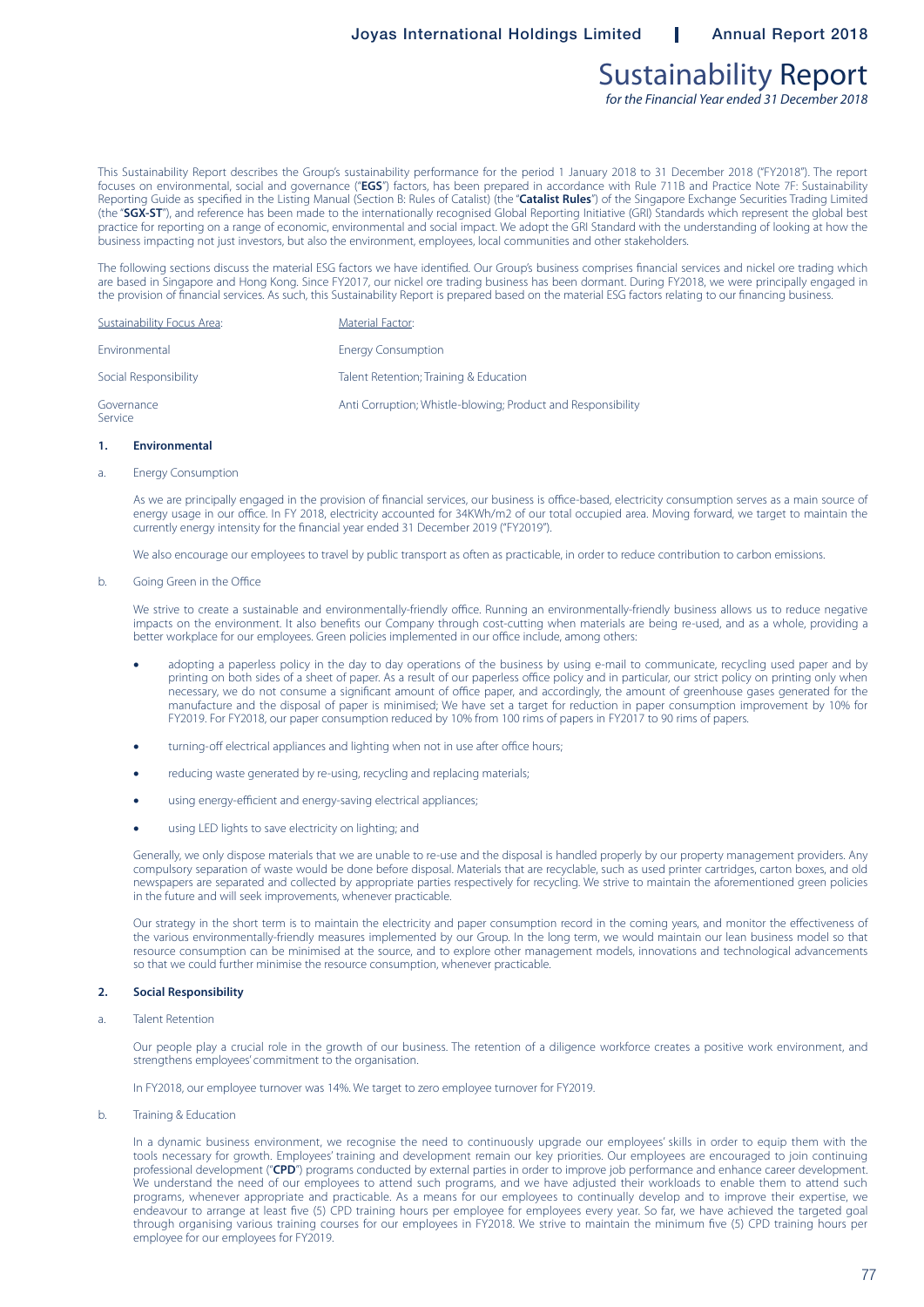# Sustainability Report

*for the Financial Year ended 31 December 2018*

#### c. Employee Welfare

We are believers of work life balance. We adopt an annual leave policy with entitlement based on the length of service of each employee. Every employee also enjoys a minimum of 21 days paid annual leave. We also encourage employees to work from home when there are circumstances which warrant them to stay home.

#### d. Labour Standards

We comply with all relevant employment laws in all countries that we operate in, and in particular, Singapore and Hong Kong. We carry out detailed pre-employment background checks procedures and verifications on identity documents on every candidate. For FY2018, there is no incident of non-compliance with labour standards. We target to maintain this performance in FY2019.

#### **3. Governance**

#### a. Anti-Corruption

We take great care to comply with anti-corruption and money-laundering laws and guidelines. As we are in the financing business, we are fully aware of the risks that we face in combating corruption and money-laundering. Our compliance officer regularly briefs all our employees on all relevant laws and best-practices on these issues so that we stay updated on such matters.

For FY2018, there were no fines or non-monetary sanctions for non-compliance with laws and regulations. There have also been no reported incidents of corruption during the reporting period. It is the Group's goal to maintain zero incidents of corruption for FY2019 and in the years following.

#### b. Whistle-blowing Policy

The Company also has in place a whistle-blowing framework, endorsed by the AC, where employees of the Group or any other person ("**Concerned Persons**") may raise concerns about possible improprieties in matters of financial reporting or other matters in confidence to the AC. Concerned Persons may, in confidence, submit whistle-blowing reports to whistleblow-joyas@upbnet.com.hk. This arrangement facilitates independent investigation of such matters for appropriate resolution. In FY2018, the AC did not receive any whistle-blowing report.

#### c. Product and Service Responsibility

As a financial services provider, we are aware of the intricacies of our services and products. We endeavour to provide thorough explanations on our services and products when engaging our clients to minimise the chances for possible misunderstandings and/or misinterpretations, and to comply with all relevant laws and regulations.

Occasionally, some misunderstandings and/or misinterpretations may still arise as our clients may have different assumptions or expectations that we could not anticipate. In such circumstances, we will assure our clients that their concern is understood by our employees and we would try our best to address the problems raised. Our reputation is one of our most valuable assets, and any misunderstanding and/or misinterpretations between us and our clients may potentially damage our reputation and may increase the regulatory risk we face; avoiding any misunderstanding and/or miscommunication in the communication between us and our clients is therefore one of the top priorities of our operations.

In addition, our effort and emphasis in communication with clients distinguishes us from our competitors in that our clients are able to rely on our services and products with assurance. This gives us an edge as we envision that the regulatory framework may impose more stringent requirements on our businesses, particularly on transparency. We are confident that we will be prepared for such requirements, and we continue to evolve to stay ahead of our competitors.

#### d. Protection of Intellectual Property Rights

We respect Intellectual Property ("IP") rights owned by other parties, organizations and/or individuals. In particular, only licensed software is used on our Company's computers. We also pay attention not to breach any IP rights when preparing marketing materials and reports; for example, before utilising materials prepared by a third-party in our services and products, we would first obtain the third-party's permission and/or consent. In the unlikely event that there is any breach in IP rights, the relevant materials would be removed immediately.

#### e. Data Protection and Privacy

Data protection and privacy are crucial to our business. As a financial services provider, we do collect sensitive personal and/or corporate information, but we do so only insofar as it is necessary for us to create value for our clients. Further, all personal and/or corporate information are used exclusively for the business commissioned by our clients and would not be used for any other purposes unless explicit prior consent is obtained from our clients.

We take utmost care in protecting the information and data we collect from our clients; in fact, our business nature dictates that we treat all the proprietary information used during our daily operations with strict confidence. Our computer system is maintained by reputable Information Technology contractors, and access to information and data is restricted to personnel handling the relevant project at the relevant time. An emergency plan for handling possible information and data leak is also in place and is reviewed from time to time.

#### **4. Board Statement**

Our Board considers sustainability issues to be an integral part of our strategic formulation. In the preparation of this Sustainability Report, our Board has reviewed and considered amongst others, the material ESG factors discussed in this Sustainability Report, and has overseen the management in monitoring these material ESG factors.

We hope that the information disclosed in this Sustainability Report, read together with the information in other sections of the Annual Report, will provide the reader with a holistic view of the operations of our Company. We will strive to maintain the standards of the various ESG factors reported and improve them, whenever accordance with the business activities of the Group, from time to time.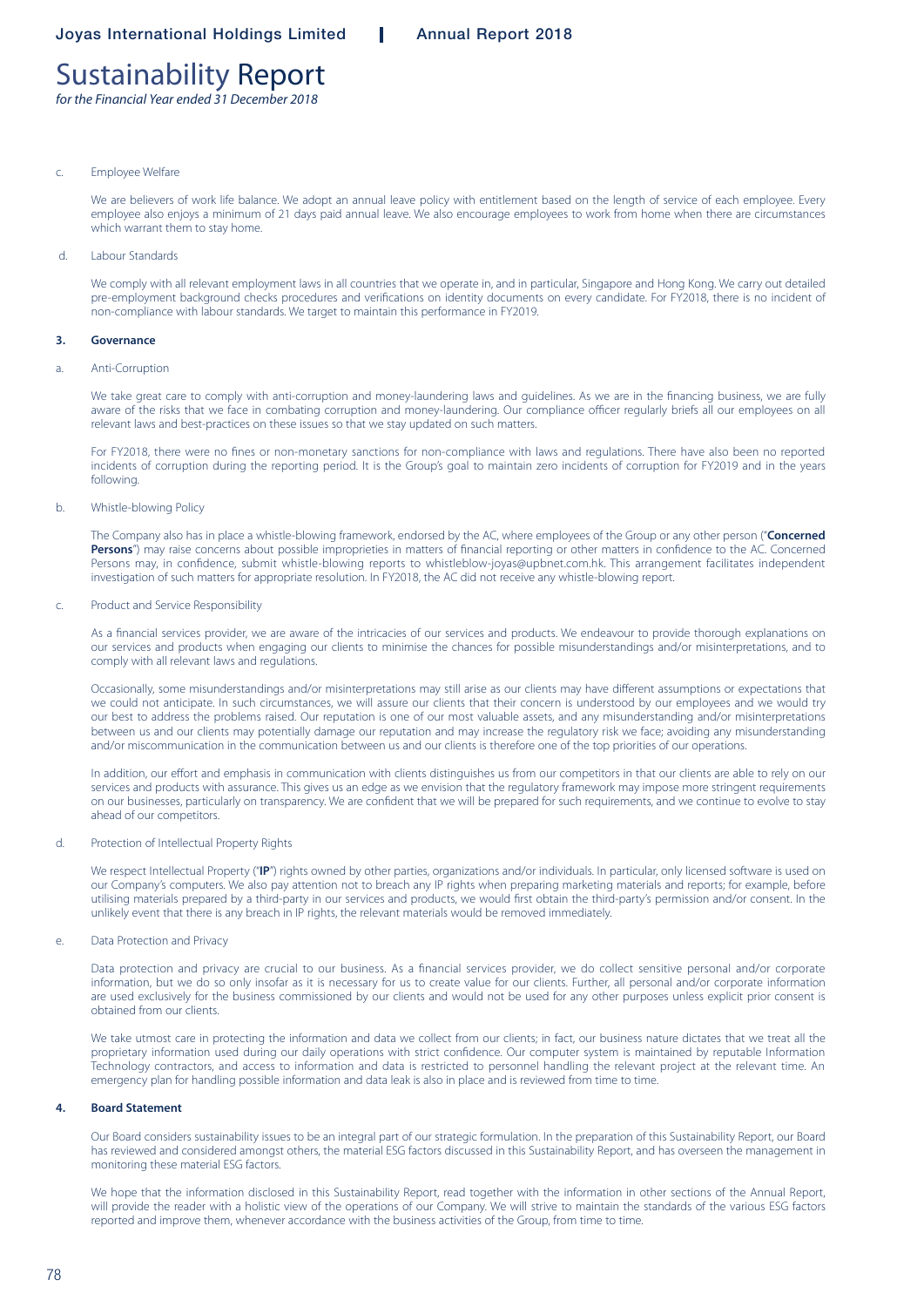### Shareholding Statistics *As at 26 March 2019*

| Authorised share capital                                  | HK\$100,000,000                  |
|-----------------------------------------------------------|----------------------------------|
| Issued and fully paid-up                                  | HK\$19,137,770                   |
| Issued and fully paid-up shares excluding treasury shares | 1.913.776.973                    |
| Class of shares                                           | Ordinary shares of HK\$0.01 each |
| Voting rights                                             | 1 vote per ordinary share        |
| Treasury shares                                           | Nil                              |
| Subsidiary holdings                                       | Nil                              |
|                                                           |                                  |

#### **SHAREHOLDINGS HELD IN HANDS OF PUBLIC**

Based on information available to the Company as at 26 March 2018, 20.69% of the issued ordinary shares of the Company is held by the public and therefore Rule 723 of the Listing Manual Section B: Rules of Catalist issued by the Singapore Exchange Securities Trading Limited is complied with.

#### **DISTRIBUTION OF SHAREHOLDINGS**

|                              | <b>NO. OF</b>       |        |                      |        |
|------------------------------|---------------------|--------|----------------------|--------|
| <b>SIZE OF SHAREHOLDINGS</b> | <b>SHAREHOLDERS</b> | $\%$   | <b>NO. OF SHARES</b> | $\%$   |
| $1 - 99$                     | 6                   | 0.66   | 112                  | 0.00   |
| $100 - 1,000$                | 153                 | 16.93  | 147,353              | 0.01   |
| $1,001 - 10,000$             | 259                 | 28.65  | 1,329,900            | 0.07   |
| $10,001 - 1,000,000$         | 415                 | 45.91  | 87,572,096           | 4.57   |
| 1,000,001 AND ABOVE          | 71                  | 7.85   | 1,824,727,512        | 95.35  |
| <b>Total</b>                 | 904                 | 100.00 | 1,913,776,973        | 100.00 |

#### **TWENTY LARGEST SHAREHOLDERS**

| NO. | <b>NAME</b>                      | <b>NO. OF SHARES</b> | $\%$  |
|-----|----------------------------------|----------------------|-------|
|     |                                  |                      |       |
| -1  | <b>REACH WIN LIMITED</b>         | 560,000,000          | 29.26 |
| 2   | JOYAS INVESTMENTS GROUP I IMITED | 842,951,466          | 44.05 |
| 3   | <b>KWOK CHIN PHANG</b>           | 114,766,000          | 6.00  |
| 4   | RAFFLES NOMINEES (PTE.) LIMITED  | 35,035,900           | 1.83  |
| 5   | LIM MUI CHOO                     | 20,000,000           | 1.05  |
| 6   | PHILLIP SECURITIES PTE LTD       | 17,510,500           | 0.91  |
| 7   | <b>TAN LYE SENG</b>              | 16,937,000           | 0.89  |
| 8   | LIM KIAN HONG (LIN JIAN HONG)    | 15,500,000           | 0.81  |
| 9   | <b>LOO BEE KENG</b>              | 13,361,600           | 0.70  |
| 10  | <b>FRANCIS LEE FOOK WAH</b>      | 10,597,346           | 0.55  |
| 11  | OCBC SECURITIES PRIVATE LIMITED  | 9,531,900            | 0.50  |
| 12  | KOH YEW CHOO                     | 9,152,000            | 0.48  |
| 13  | DBS NOMINEES (PRIVATE) LIMITED   | 8,999,100            | 0.47  |
| 14  | <b>SHEN FUYU</b>                 | 8,400,000            | 0.44  |
| 15  | SEAH KHOON POH                   | 6,549,000            | 0.34  |
| 16  | ONG PENG WAI (WANG BINGWEI)      | 6,000,000            | 0.31  |
| 17  | <b>MANOHAR P SABNANI</b>         | 5,250,000            | 0.27  |
| 18  | <b>LIM SENG CHIANG</b>           | 5,000,000            | 0.26  |
| 19  | LIN LIXIN                        | 5,000,000            | 0.26  |
| 20  | TAN HWEE JUAN AGNES              | 4,600,000            | 0.24  |
|     | <b>TOTAL</b>                     | 1,715,141,812        | 89.62 |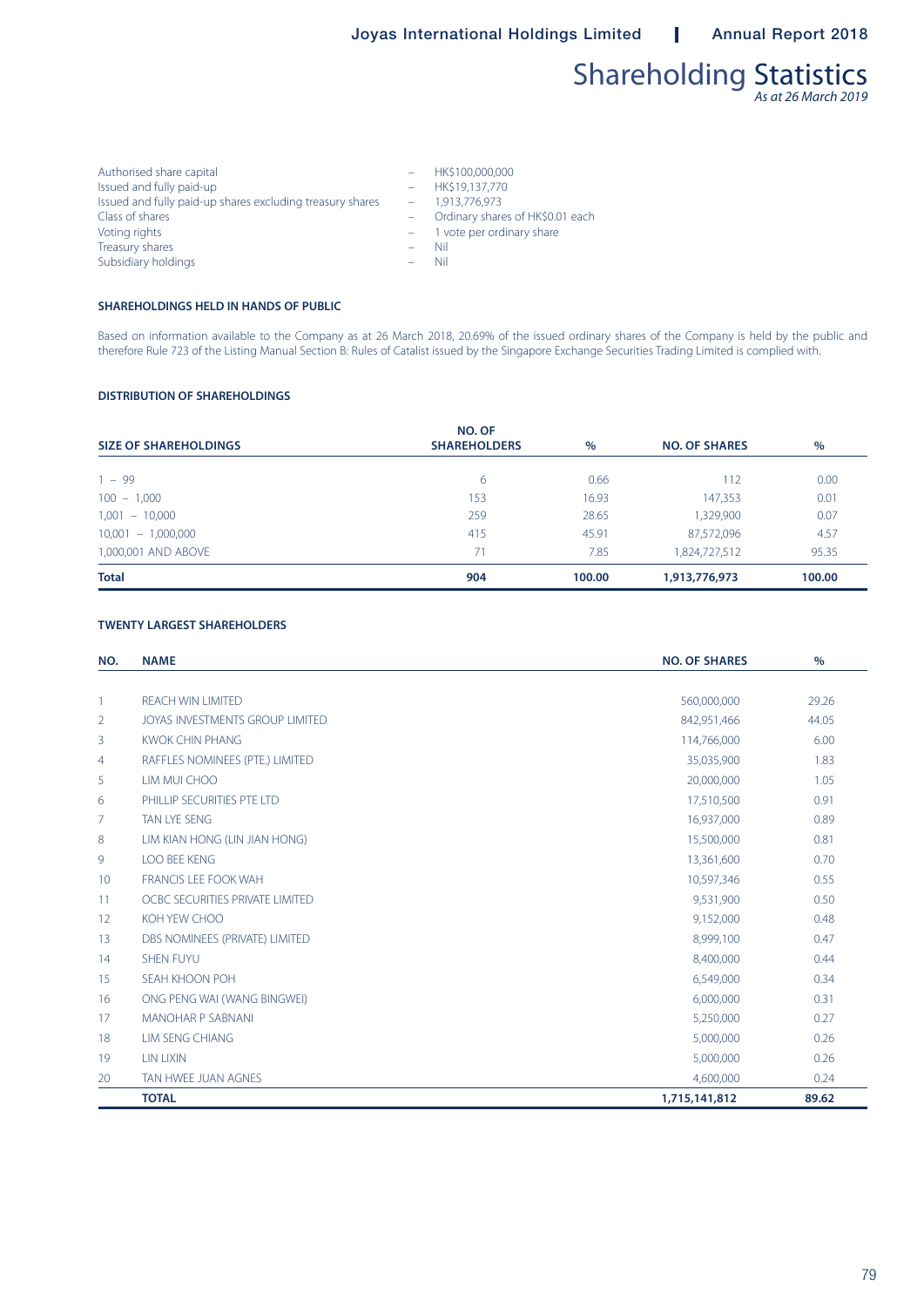### Shareholding Statistics *As at 26 March 2019*

#### **SUBSTANTIAL SHAREHOLDERS**

|                                                | <b>No. of Shares</b>   |       |                        |       |
|------------------------------------------------|------------------------|-------|------------------------|-------|
|                                                | <b>Direct Interest</b> | $\%$  | <b>Deemed Interest</b> | $\%$  |
| Joyas Investments Group Limited <sup>(1)</sup> | 842,951,466            | 44.05 |                        |       |
| Lau Chor Beng, Peter <sup>(2)(3)(5)</sup>      |                        |       | 842,951,466            | 44.05 |
| Reach Win Limited (6) (7)                      | 560,000,000            | 29.26 |                        |       |
| Delton Group Limited <sup>(6)</sup>            |                        |       | 560,000,000            | 29.26 |
| Cavendish Limited <sup>(7)</sup>               |                        |       | 560,000,000            | 29.26 |
| Ong Chor Wei <sup>(6)</sup>                    | 5,600,000              | 0.29  | 560,000,000            | 29.26 |
| Yung Fung Ping <sup>(7)</sup>                  |                        | -     | 560,000,000            | 29.26 |
| Kwok Chin Phang <sup>(8)</sup>                 | 114,766,000            | 6.00  |                        |       |

#### **Notes:-**

j

(1) The shareholders of Joyas Investments Group Limted are as follows:-

|                                           | Number of shares in<br><b>Joyas Investments Group Limited</b> | $\%$   |  |
|-------------------------------------------|---------------------------------------------------------------|--------|--|
| Lau Chor Beng, Peter <sup>(2)(3)(5)</sup> | 591                                                           | 59.10  |  |
| Cheung Wai Hung, Danny <sup>(3)</sup>     | 154                                                           | 15.40  |  |
| Uprich Holdings Limited <sup>(4)</sup>    | 154                                                           | 15.40  |  |
| Chan Shui Ki                              | 45                                                            | 4.50   |  |
| Lau Chor Wing <sup>(5)</sup>              | 36                                                            | 3.50   |  |
| Lau Chor Ming, Johnny <sup>(5)</sup>      | 20                                                            | 2.00   |  |
|                                           | 1,000                                                         | 100.00 |  |

Lau Chor Beng, Peter, holds 59.10% interest in Joyas Investments Group Limited, is deemed to have an interest in the shares of the Company held by Joyas Investments Group Limited.

(2) Lau Chor Beng, Peter is the Executive Director and Managing Director of the Company. He has relinquish his role as the Chairman of the Board on 23 March 2018.

(3) Cheung Wai Hung, Danny is the brother-in-law of Lau Chor Beng, Peter. He was a director of the Company. He resigned from the Board on 15 November 2015.

(4) Ong Chor Wei, the Non-Executive Deputy Chairman of the Company, holds 50% interest in Uprich Holdings Limited, a BVI investment holding company. The remaining 50% interest in Uprich Holdings Limited is held by Mr Wong Wai Shan. Both Mr Ong and Mr Wong are also directors of Uprich Holdings Limited. Mr Ong and Mr Wong are not related to each other or other Directors of the Company.

(5) Lau Chor Wing and Lau Chor Ming, Johnny are brothers of Lau Chor Beng, Peter.

(6) Delton Group Limited is deemed interested in the Shares held by Reach Win Limited of which Delton Group Limited is a controlling shareholder. Mr Ong Chor Wei is deemed interested in the Shares held by Reach Win Limited, of which Mr Ong Chor Wei is a director, and he holds 100% shareholding interest in Delton Group Limited. Mr Ong owns 5,600,000 shares held by his nominee, Bank of Montreal (Hong Kong Branch).

(7) Cavendish Limited is deemed interested in the Shares held by Reach Win Limited of which Cavendish Limited is a controlling shareholder. Ms Yung Fung Ping is deemed interested in the Shares held by Reach Win Limited, of which Ms Yung Fung Ping is a director and she holds 100% shareholding interest in Cavendish Limited.

(8) Kwok Chin Phang is the Non-Executive Director of the Company.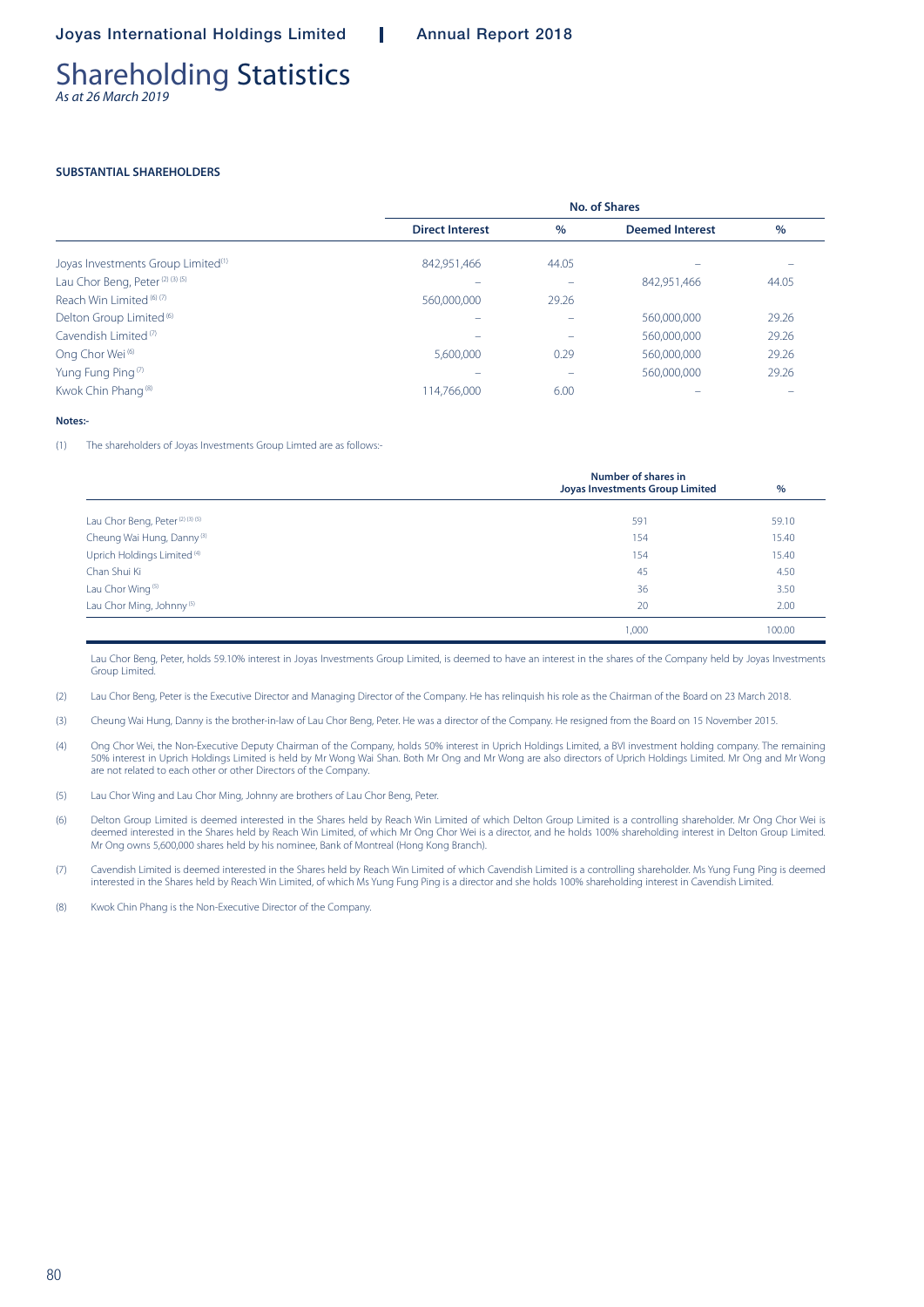# Notice of Annual General Meeting

**NOTICE IS HEREBY GIVEN** that the Annual General Meeting of Joyas International Holdings Limited (the "**Company**") will be held at 1 Robinson Road #18- 00 AIA Tower Singapore 048542 on Friday, 26 April 2019 at 11.00 a.m. for the following purposes:

#### **AS ORDINARY BUSINESS**

- 1. To receive and adopt the Published Financial Statements of the Company for the financial year ended 31 December 2018 together with the<br>Directors' Report and Auditors' Report thereon. Directors' Report and Auditors' Report thereon.
- 2. To approve the payment of Directors' fees of HK\$535,920 for the financial year ending 31 December 2019 (2018: HK\$507,600). **(Resolution 2)**
- 3**.** To approve payment of Directors' fee of HK\$18,880 for the appointment of Independent Non Executive Chairman for the financial year ended 31 December 2018 **(Resolution 3)**
- 4. To re-elect Mr Ong Chor Wei retiring pursuant to Bye-law 104 of the Bye-laws of the Company. **(Resolution 4)**

*Mr Ong Chor Wei, will upon re-election as a Director of the Company, remain as Deputy Chairman and Non-Independent Non-Executive Director of the Company. He will also remain as a member of the Audit Committee, Nominating Committee and Remuneration Committee. Information as required under Catalist Rule 720(5) in relation to Mr Ong Chor Wei's re-election can be found on page 63 of the Annual Report.*

5. To re-elect Mr Cheung King Kwok retiring pursuant to Bye-law 104 of the Bye-laws of the Company. **(Resolution 5)**

*Mr Cheung King Kwok, will upon re-election as a Director of the Company, remain as an Independent Non-Executive Chairman of the Company. He will also remain as a Chairman of the Audit Committee and a member of the Nominating Committee, Remuneration Committee and Risk Management Committee.*  He will be considered independent for the purposes of Rule 704(7) of the Catalist Rules of the SGX-ST. Information as required under Catalist Rule 720(5) in *relation to Mr Cheung King Kwok's re-election can be found on page 63 of the Annual Report.*

- 6. To re-appoint Baker Tilly TFW LLP as Auditors of Company and to authorise the Directors to fix their remuneration. **(Resolution 6)**
- 7. To transact any other ordinary business which may properly be transacted at an Annual General Meeting.

#### **AS SPECIAL BUSINESS**

To consider and if thought fit, to pass the following resolutions as Ordinary Resolutions, with or without any modifications:

#### 8. **Authority to allot and issue Shares and/or Instruments**

"**THAT**, pursuant to the Bye-Laws of the Company and Rule 806 of the Catalist Rules of the SGX-ST, authority be and is hereby given to the Directors of the Company to:-

- (a) (i) allot and issue shares in the capital of the Company ("**Shares**") (whether by way of rights, bonus or otherwise); and/or
	- (ii) make or grant offers, agreements or options (collectively, "**Instruments**") that might or would require Shares to be allotted and issued, including but not limited to the creation, allotment and issue of (as well as adjustments to) options, warrants, debentures or other instruments convertible into Shares,

at any time and upon such terms and conditions and for such purposes and to such persons as the Directors of the Company may in their absolute discretion deem fit; and

(b) notwithstanding that the authority conferred by this Resolution may have ceased to be in force, allot and issue Shares in pursuance of any Instrument made or granted by the Directors of the Company while this Resolution was in force,

#### provided that:-

- (1) the aggregate number of Shares to be allotted and issued pursuant to this Resolution (including Shares to be issued in pursuance of the Instruments made or granted pursuant to this Resolution) does not exceed 100% of the total number of issued Shares (excluding treasury shares and subsidiary holdings) in the capital of the Company (as calculated in accordance with sub-paragraph (2) below), of which the aggregate number of Shares to be allotted and issued other than on a pro rata basis to the shareholders of the Company (including Shares to be allotted and issued in pursuance of Instruments made or granted pursuant to this Resolution) does not exceed 50% of the total number of issued Shares (excluding treasury shares and subsidiary holdings) (as calculated in accordance with sub-paragraph (2) below);
- (2) (subject to such calculation as may be prescribed by the SGX-ST) for the purpose of determining the aggregate number of Shares that may be allotted and issued under sub-paragraph (1) above, the percentage of issued Shares (excluding treasury shares and subsidiary holdings) shall be based on the total number of issued Shares (excluding treasury shares and subsidiary holdings) in the capital of the Company at the time of the passing of this Resolution, after adjusting for:
	- (i) new Shares arising from the conversion or exercise of convertible securities;
	- (ii) new Shares arising from exercising of share options or vesting of share awards outstanding or subsisting at the time of the passing of this Resolution, provided that the share options or share awards were granted in compliance with the Catalist Rules of the SGX-ST; and
	- (iii) any subsequent bonus issue, consolidation or sub-division of Shares.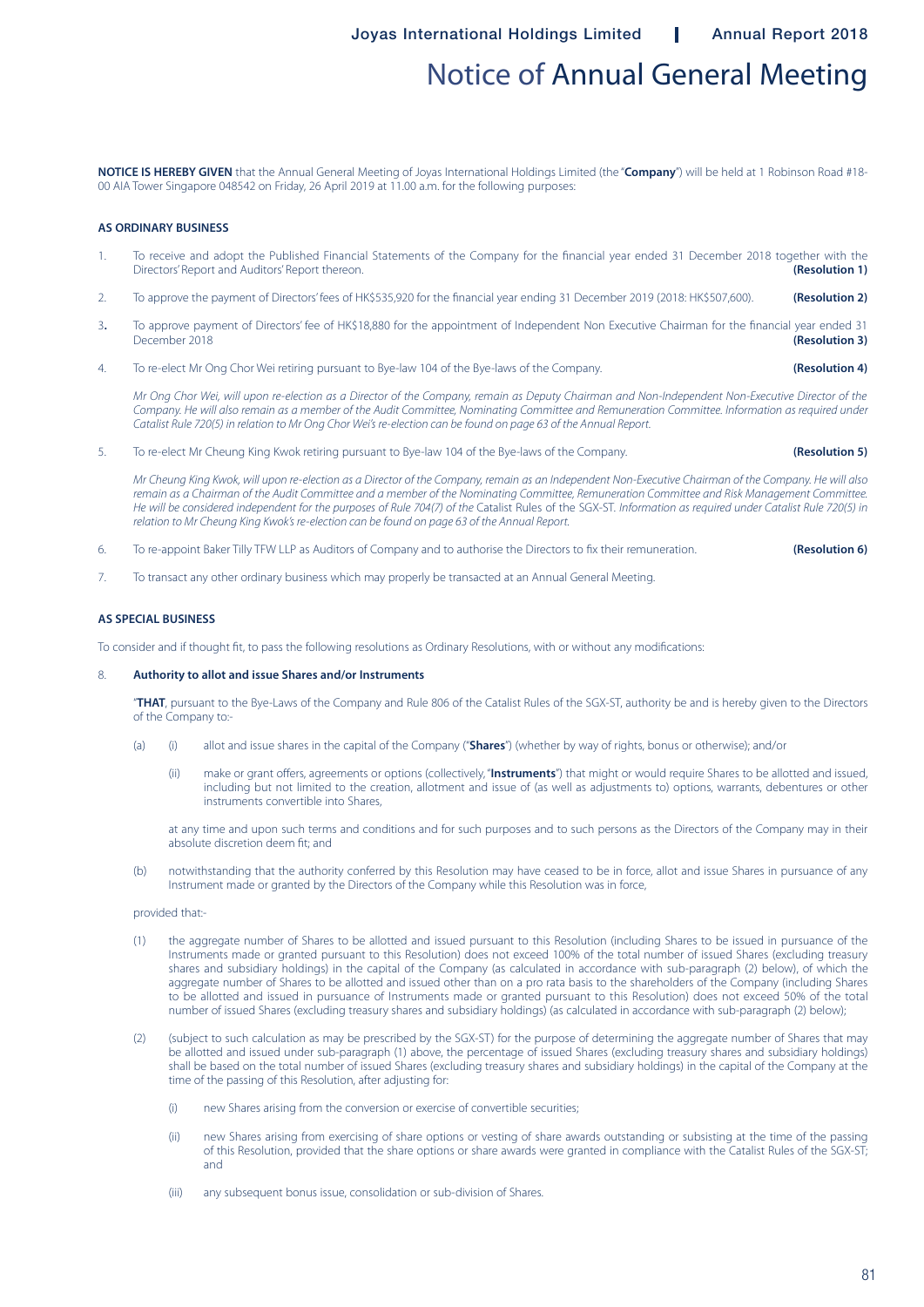# Notice of Annual General Meeting

- (3) in exercising the authority conferred by this Resolution, the Company shall comply with the provisions of the Catalist Rules of the SGX-ST for the time being in force (unless such compliance has been waived by the SGX-ST) and all applicable legal requirements under the Bye-Laws for the time being of the Company; and
- (4) (unless revoked or varied by the Company in general meeting, the authority conferred by this Resolution shall continue in force until the conclusion of the next AGM of the Company or the date by which the next AGM of the Company is required by law to be held, whichever is the earlier.  *[See Explanatory Note (i)]* **(Resolution 7)**

#### 9. **Authority to grant options and issue shares under the 2018 Joyas Share Option Scheme**

"THAT approval be and is hereby given to the Directors to offer and grant options under the Joyas Share Option Scheme (the "**2018 Scheme**") and to allot and issue from time to time such number of shares in the Company as may be required to be issued pursuant to the exercise of options under the Scheme, provided always that the aggregate number of shares to be issued pursuant to the Scheme shall not exceed fifteen percent (15%) of the total issued share capital of the Company excluding treasury shares from time to time." *[See Explanatory Note (ii)]* **(Resolution 8)**

By Order of the Board

Gwendolyn Gn Jong Yuh Lui Mui Ching Company Secretaries

Singapore, 10 April 2019

#### **Explanatory Notes:**

- (i) The Ordinary Resolution 7 proposed in item 8 above, if passed, will empower the Directors of the Company to allot and issue Shares, make or grant Instruments convertible into Shares and to allot and issue Shares pursuant to such Instruments. The aggregate number of Shares (including Shares to be allotted and issued in pursuant to the Instruments made or granted pursuant to Ordinary Resolution 7) shall not exceed 100% of the total number of issued Shares (excluding treasury shares and subsidiary holdings) in the capital of the Company at the time of passing Ordinary Resolution 7. For allotment and issue of Shares, making or granting Instruments convertible into Shares and allotment and issue of Shares pursuant to such Instruments other than on a pro rata basis to all shareholders of the Company, the aggregate number of Shares including Shares to be allotted and issued in pursuant to the Instruments made or granted pursuant to Ordinary Resolution 7 shall not exceed 50% of the total number of issued Shares (excluding treasury shares and subsidiary holdings) in the capital of the Company. The authority conferred by Ordinary Resolution 7 will, unless revoked or varied by the Company in a general meeting, continue in force until the conclusion of the next AGM of the Company or the date by which the next AGM of the Company is required by law to be held, whichever is the earlier.
- (ii) The Ordinary Resolution 8 proposed in item 9 above, if passed, will empower the Directors of the Company, to grant options and to allot and issue Shares upon the exercise of such options in accordance with the Scheme

#### **Notes:**

- Save for the Depository (as defined in Section 81SF of the Securities and Futures Act, Cap. 289 of Singapore) which may appoint more than two (2) proxies, a member of the Company entitled to attend and vote at the AGM of the Company is entitled to appoint not more than two (2) proxies to attend and vote on his/her/their behalf. Where such member's Proxy Form (including the Depository's Proxy Form) appoints more than one (1) proxy, the appointments shall be invalid unless he/she/it specifies the number and class of shares in relation to which each proxy has been appointed in the Proxy Form.
- 2. A proxy need not be a member of the Company.
- 3. The Proxy Form must be deposited at the office of the Company's Singapore Registrar & Transfer Agent, **Boardroom Corporate & Advisory Services Pte. Ltd., at 50 Raffles Place, #32-01 Singapore Land Tower, Singapore 048623** not less than **48 hours** before the time fixed for holding the AGM of the Company.
- 4. Where the Proxy Form is executed by an individual, it must be executed under the hand of the individual or his/her attorney duly authorised. Where the Proxy Form is executed by a corporation, it must be executed either under its common seal or under the hand of any officer or attorney duly authorised.

#### **Personal data privacy:**

By attending the AGM of the Company and/or any adjournment thereof and/or submitting the Proxy Form appointing a proxy(ies) and/or representative(s) to attend and vote at the AGM of the Company and/or any adjournment thereof, a member of the Company (a) consents to the collection, use and disclosure of the member's personal data by the Company (or its agents or service providers) for the purpose of the processing and administration by the Company (or its agents or service providers) of proxies and representatives appointed for the AGM of the Company (including any adjournment thereof ) and the preparation and compilation of the attendance lists, minutes and other documents relating to the AGM of the Company (including any adjournment thereof ), and in order for the Company (or its agents or service providers) to comply with any<br>applicable laws, Catalist Rules, regulations and/or gu proxy(ies) and/or representative(s) to the Company (or its agents or service providers), the member has obtained the prior consent of such proxy(ies) and/or representative(s) for the collection, use and disclosure by the Company (or its agents or service providers) of the personal data of such proxy(ies) and/or representative(s) for the Purposes, and (c) agrees that the member will indemnify the Company in respect of any penalties, liabilities, claims, demands, losses and damages as a result of the member's breach of warranty.